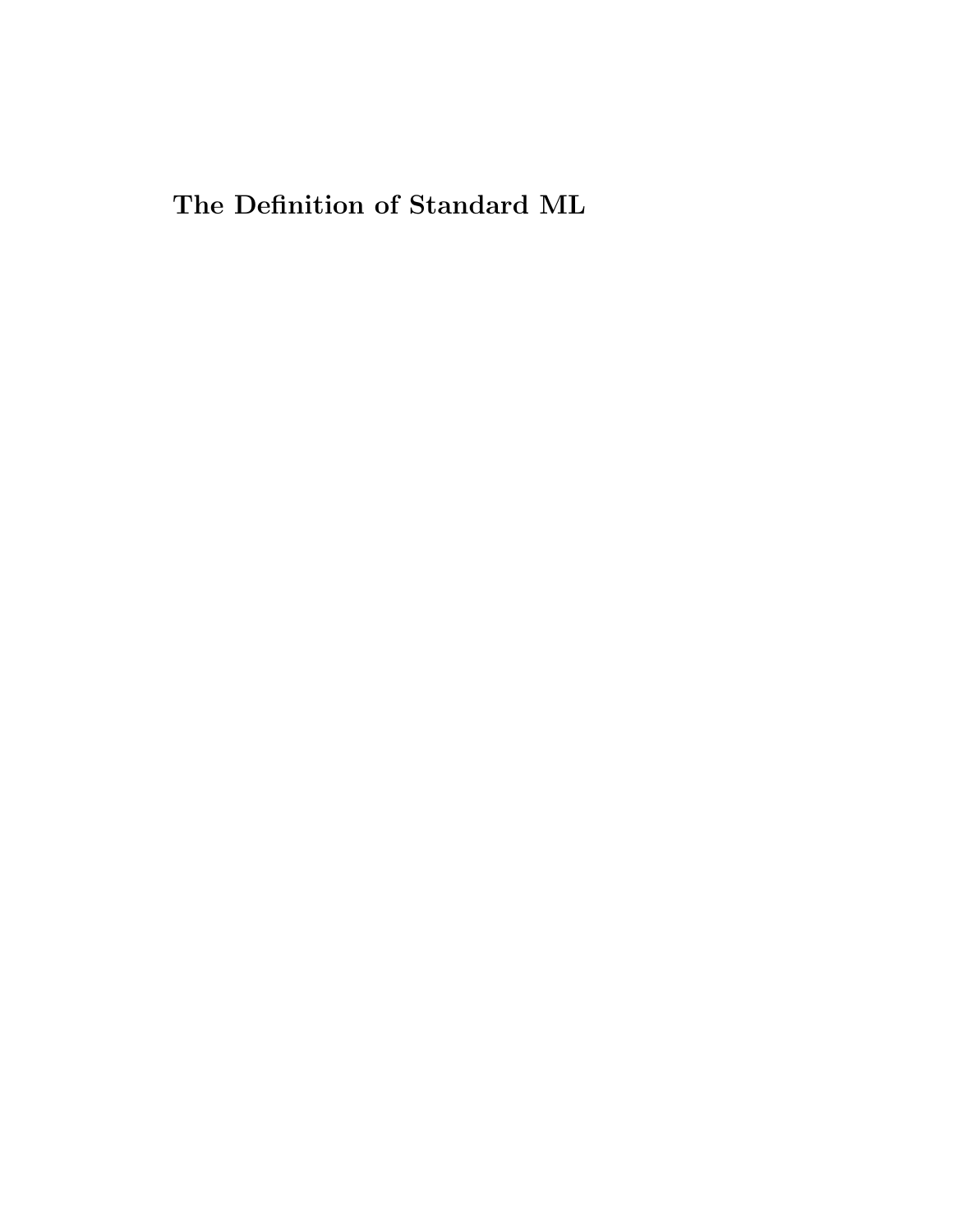# The Definition of Standard ML (Revised)

Robin Milner, Mads Tofte, Robert Harper and David MacQueen

The MIT Press Cambridge, Massachusetts London, England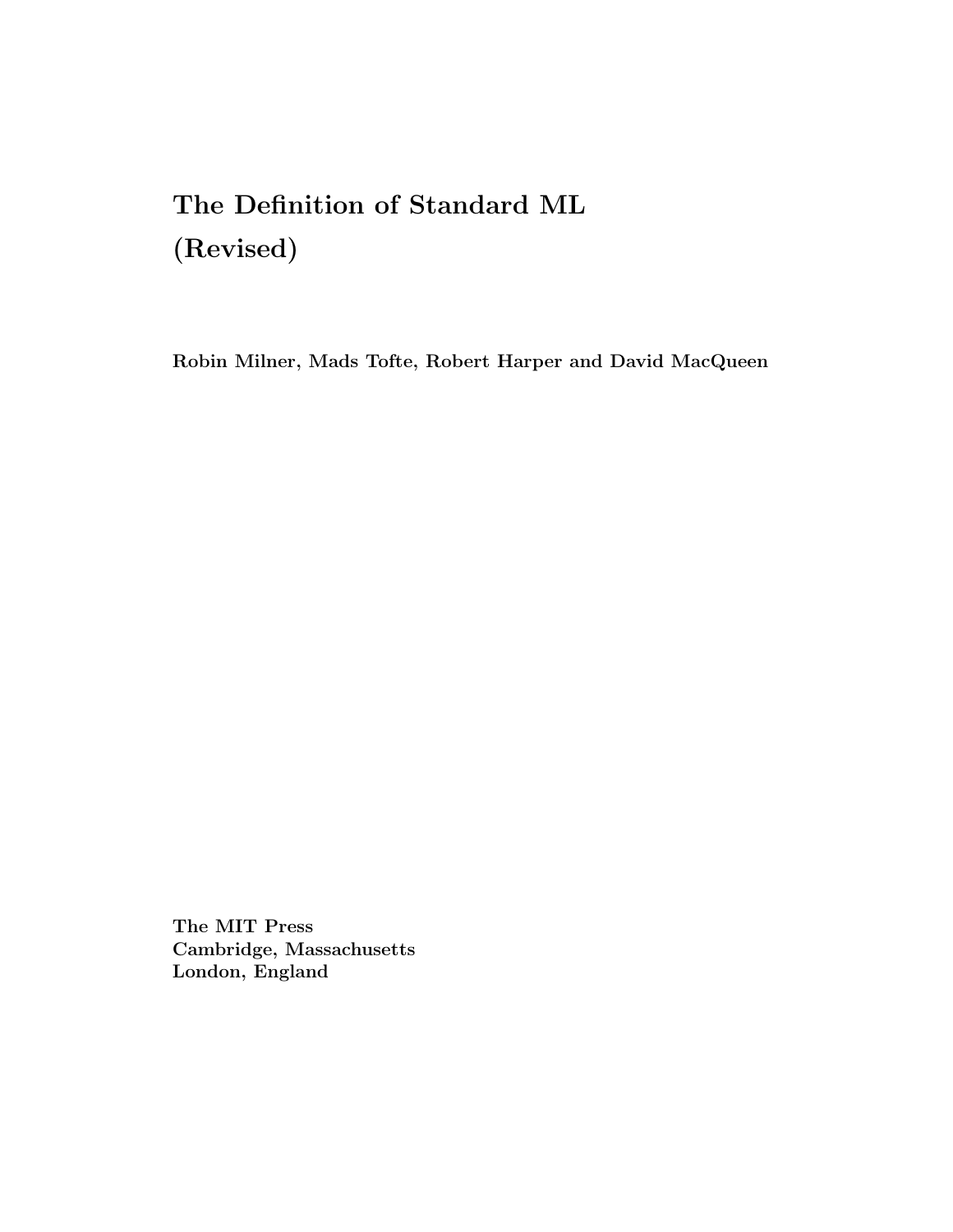c 1997 Robin Milner

All rights reserved. No part of this book may be reproduced in any form by any electronic or mechanical means (including photocopying, recording, or information storage and retrieval) without permission in writing from the publisher.

Printed and bound in the United States of America.

Library of Congress Cataloging-in-Publication Data

The definition of standard ML: revised / Robin Milner . . . et al. p. cm. Includes bibliographical references and index. ISBN 0-262-63181-4 (alk. paper) 1. ML (Computer program language) I. Milner, R. (Robin), 1934- QA76.73.M6D44 1997  $005.13'3 - dc21$ 

> 97-59 CIP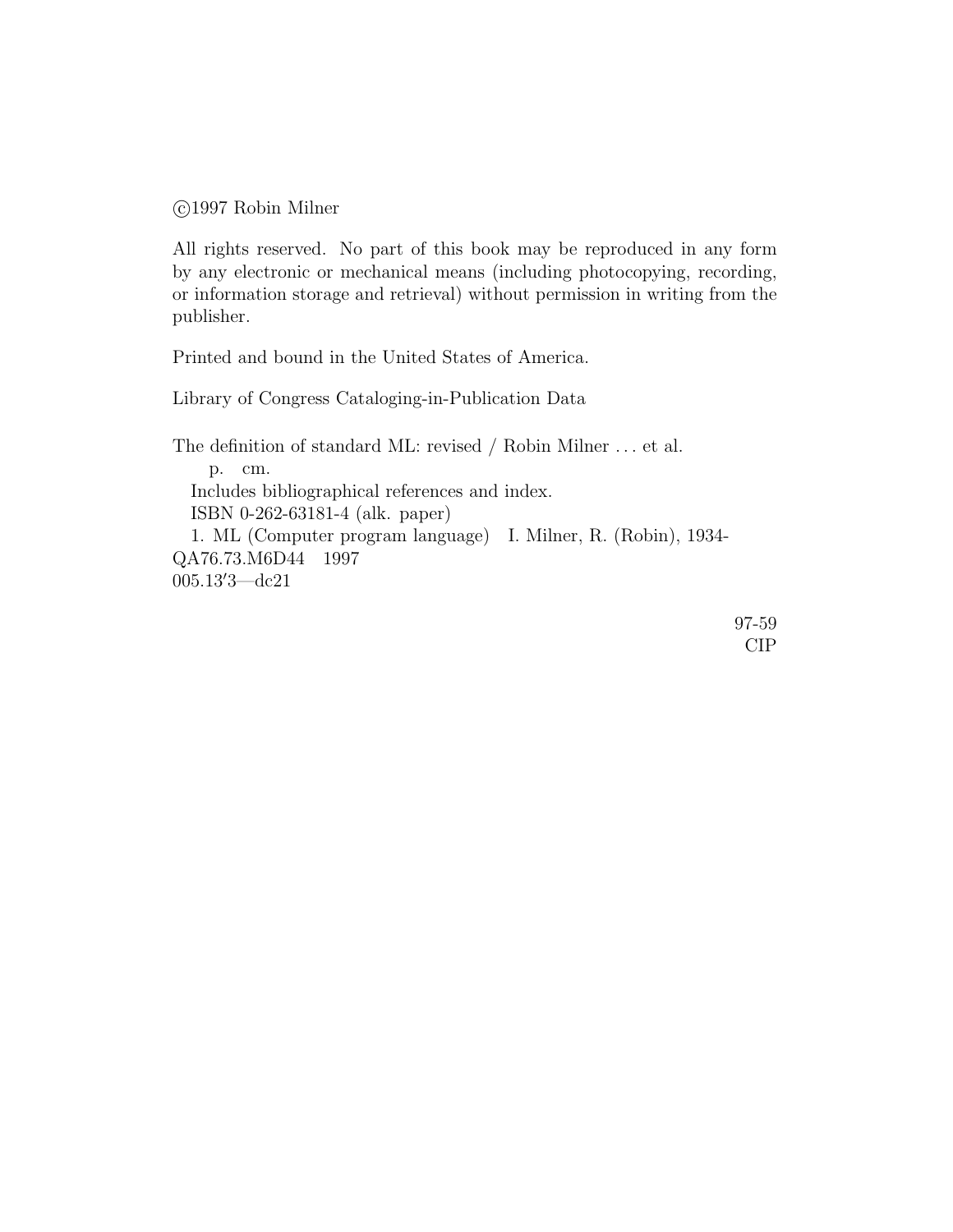# Contents

| 1              |         | Introduction                                                                                                                                                                                                                                        | 1              |
|----------------|---------|-----------------------------------------------------------------------------------------------------------------------------------------------------------------------------------------------------------------------------------------------------|----------------|
| $\overline{2}$ |         | Syntax of the Core                                                                                                                                                                                                                                  | 3              |
|                | 2.1     | Reserved Words                                                                                                                                                                                                                                      | 3              |
|                | 2.2     | Special constants $\ldots \ldots \ldots \ldots \ldots \ldots \ldots \ldots$                                                                                                                                                                         | 3              |
|                | 2.3     |                                                                                                                                                                                                                                                     | $\overline{4}$ |
|                | 2.4     | <b>Identifiers</b><br>and a construction of the construction of the construction of the construction of the construction of the construction of the construction of the construction of the construction of the construction of the construction of | $\overline{5}$ |
|                | 2.5     |                                                                                                                                                                                                                                                     | 6              |
|                | 2.6     | Infixed operators $\dots \dots \dots \dots \dots \dots \dots \dots \dots \dots$                                                                                                                                                                     | 6              |
|                | 2.7     | Derived Forms                                                                                                                                                                                                                                       | $\overline{7}$ |
|                | 2.8     |                                                                                                                                                                                                                                                     | $\overline{7}$ |
|                | $2.9\,$ | Syntactic Restrictions                                                                                                                                                                                                                              | 9              |
| 3              |         | <b>Syntax of Modules</b>                                                                                                                                                                                                                            | 12             |
|                | 3.1     |                                                                                                                                                                                                                                                     | 12             |
|                | 3.2     |                                                                                                                                                                                                                                                     | 12             |
|                | 3.3     |                                                                                                                                                                                                                                                     | 12             |
|                | 3.4     |                                                                                                                                                                                                                                                     | 13             |
|                | 3.5     | Syntactic Restrictions                                                                                                                                                                                                                              | 13             |
| 4              |         | <b>Static Semantics for the Core</b>                                                                                                                                                                                                                | 16             |
|                | 4.1     | Simple Objects $\dots \dots \dots \dots \dots \dots \dots \dots \dots \dots$                                                                                                                                                                        | 16             |
|                | 4.2     |                                                                                                                                                                                                                                                     | 17             |
|                | 4.3     | Projection, Injection and Modification                                                                                                                                                                                                              | 17             |
|                | 4.4     | Types and Type functions $\ldots \ldots \ldots \ldots \ldots \ldots$                                                                                                                                                                                | 19             |
|                | 4.5     |                                                                                                                                                                                                                                                     | 19             |
|                | 4.6     | Scope of Explicit Type Variables                                                                                                                                                                                                                    | 20             |
|                | 4.7     |                                                                                                                                                                                                                                                     | 21             |
|                | 4.8     |                                                                                                                                                                                                                                                     | 21             |
|                | 4.9     | Type Structures and Type Environments                                                                                                                                                                                                               | 22             |
|                | 4.10    |                                                                                                                                                                                                                                                     | 23             |
|                |         |                                                                                                                                                                                                                                                     | 31             |
| 5              |         | <b>Static Semantics for Modules</b>                                                                                                                                                                                                                 | 33             |
|                | 5.1     |                                                                                                                                                                                                                                                     | 33             |
|                | 5.2     | Type Realisation $\ldots \ldots \ldots \ldots \ldots \ldots \ldots \ldots$                                                                                                                                                                          | 33             |
|                |         |                                                                                                                                                                                                                                                     |                |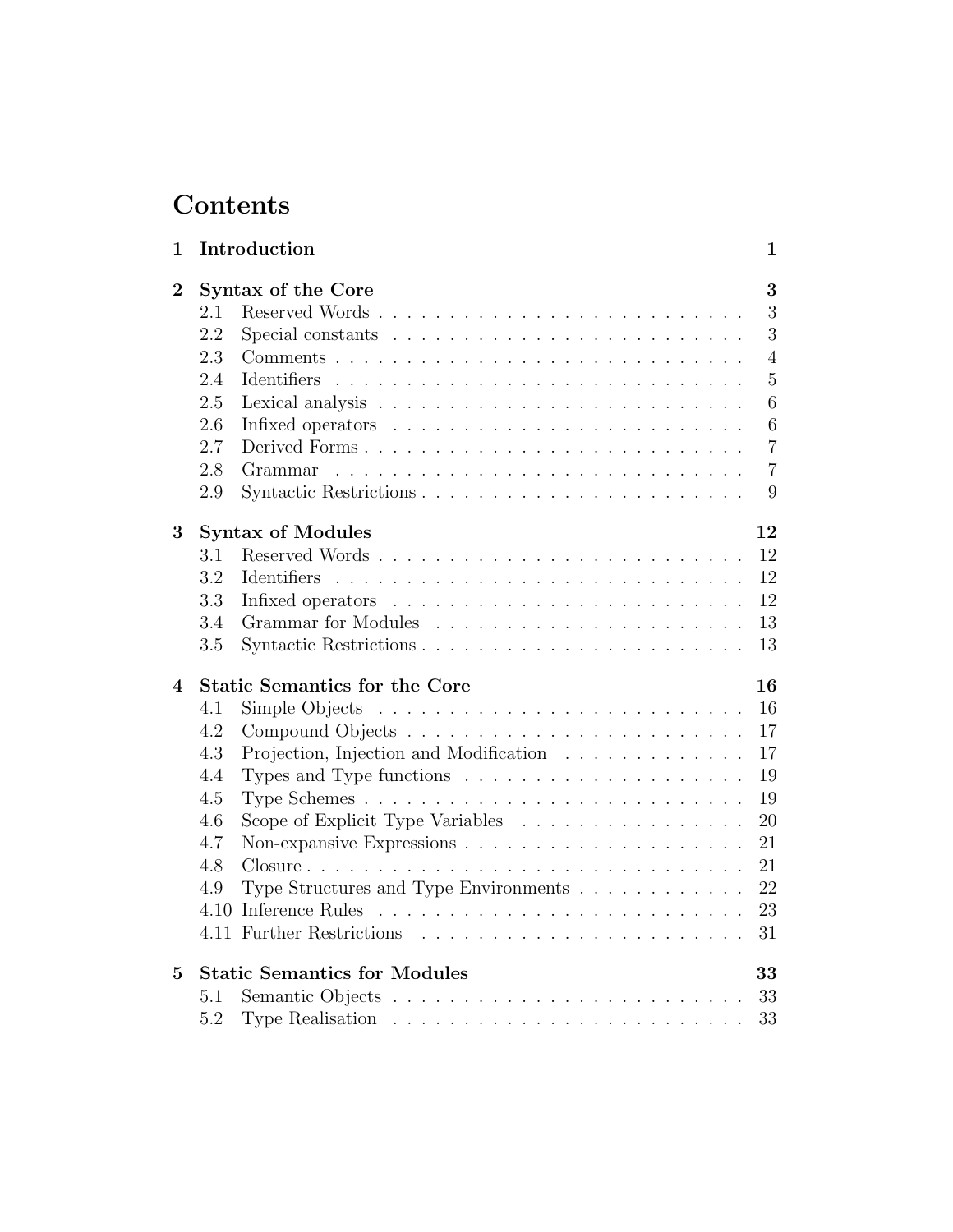|                | 5.3 | Signature Instantiation $\ldots \ldots \ldots \ldots \ldots \ldots \ldots$      | 34 |
|----------------|-----|---------------------------------------------------------------------------------|----|
|                | 5.4 |                                                                                 | 34 |
|                | 5.5 |                                                                                 | 34 |
|                | 5.6 |                                                                                 | 35 |
|                | 5.7 |                                                                                 | 35 |
| 6              |     | Dynamic Semantics for the Core                                                  | 43 |
|                | 6.1 |                                                                                 | 43 |
|                | 6.2 | Simple Objects $\ldots \ldots \ldots \ldots \ldots \ldots \ldots \ldots \ldots$ | 43 |
|                | 6.3 |                                                                                 | 44 |
|                | 6.4 |                                                                                 | 45 |
|                | 6.5 |                                                                                 | 45 |
|                | 6.6 |                                                                                 | 45 |
|                | 6.7 |                                                                                 | 46 |
| $\overline{7}$ |     | <b>Dynamic Semantics for Modules</b>                                            | 56 |
|                | 7.1 |                                                                                 | 56 |
|                | 7.2 |                                                                                 | 56 |
|                | 7.3 |                                                                                 | 58 |
|                |     |                                                                                 |    |
| 8              |     | Programs                                                                        | 64 |
|                |     | A Appendix: Derived Forms                                                       | 67 |
|                |     |                                                                                 |    |
| B              |     | Appendix: Full Grammar                                                          | 75 |
| $\mathbf C$    |     | Appendix: The Initial Static Basis                                              | 81 |
| D              |     | Appendix: The Initial Dynamic Basis                                             | 84 |
| E              |     | Overloading                                                                     | 86 |
|                |     |                                                                                 | 86 |
|                |     |                                                                                 | 87 |
| $\mathbf{F}$   |     | Appendix: The Development of ML                                                 | 89 |
|                |     | G Appendix: What is New?                                                        | 99 |
|                |     | G.1 Type Abbreviations in Signatures                                            | 99 |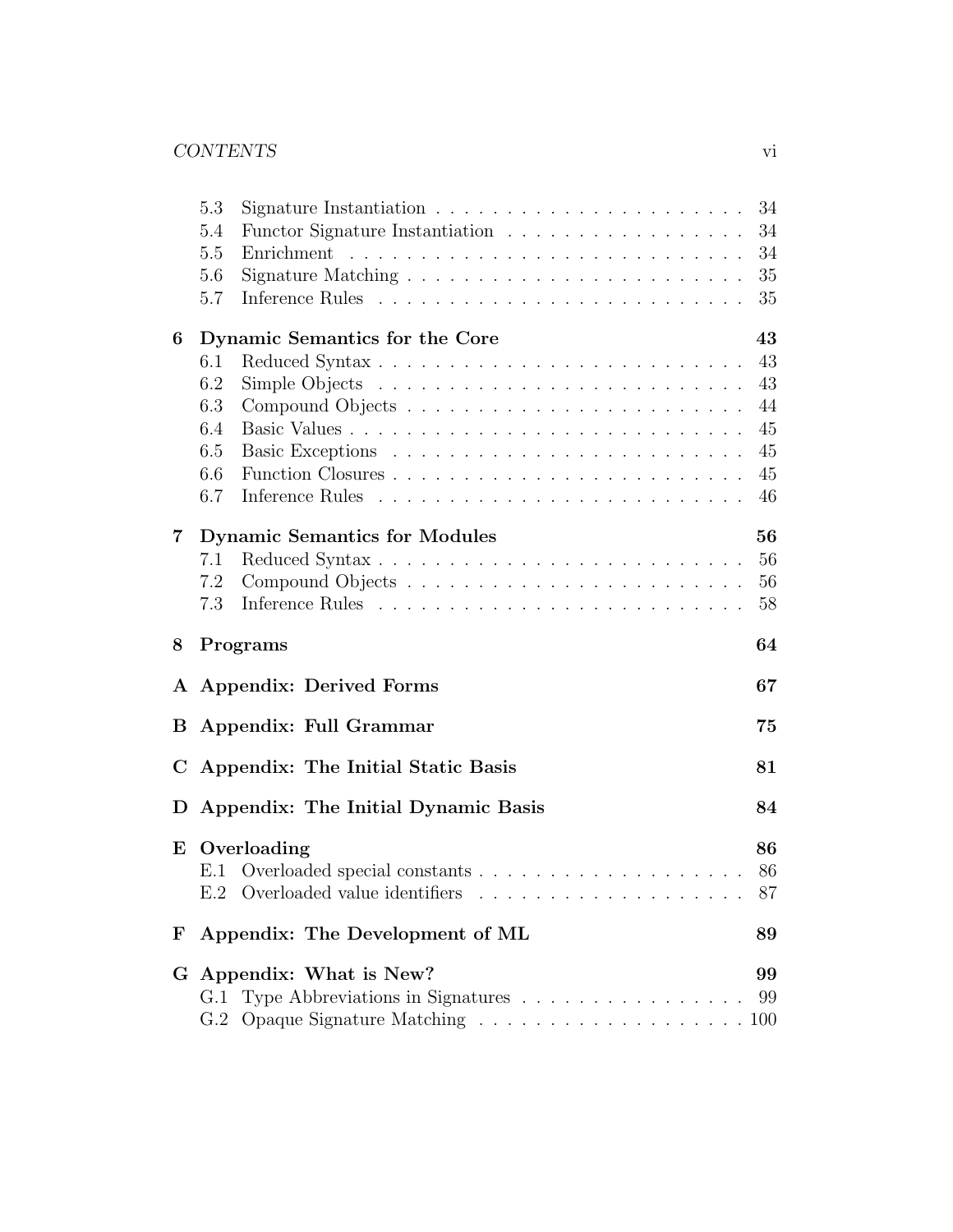| G.3 | Sharing $\ldots \ldots \ldots \ldots \ldots \ldots \ldots \ldots \ldots \ldots \ldots \ldots 102$ |
|-----|---------------------------------------------------------------------------------------------------|
|     |                                                                                                   |
|     | G.3.2 The equality attribute of specified types $\dots \dots \dots \dots$ 103                     |
|     | G.3.3                                                                                             |
| G.4 |                                                                                                   |
| G.5 |                                                                                                   |
| G.6 | Replication of Datatypes $\ldots \ldots \ldots \ldots \ldots \ldots \ldots \ldots 107$            |
| G.7 |                                                                                                   |
| G.8 |                                                                                                   |
|     | G.9 Consistency and Admissibility 111                                                             |
|     |                                                                                                   |
|     |                                                                                                   |
|     |                                                                                                   |
|     |                                                                                                   |
|     | G.14 Rebinding of built-in identifiers 112                                                        |
|     |                                                                                                   |
|     |                                                                                                   |
|     | $G.17$ Specifications $\ldots \ldots \ldots \ldots \ldots \ldots \ldots \ldots \ldots \ldots 113$ |
|     | G.18 Scope of Explicit Type Variables 113                                                         |
|     |                                                                                                   |
|     |                                                                                                   |
|     |                                                                                                   |

# References 116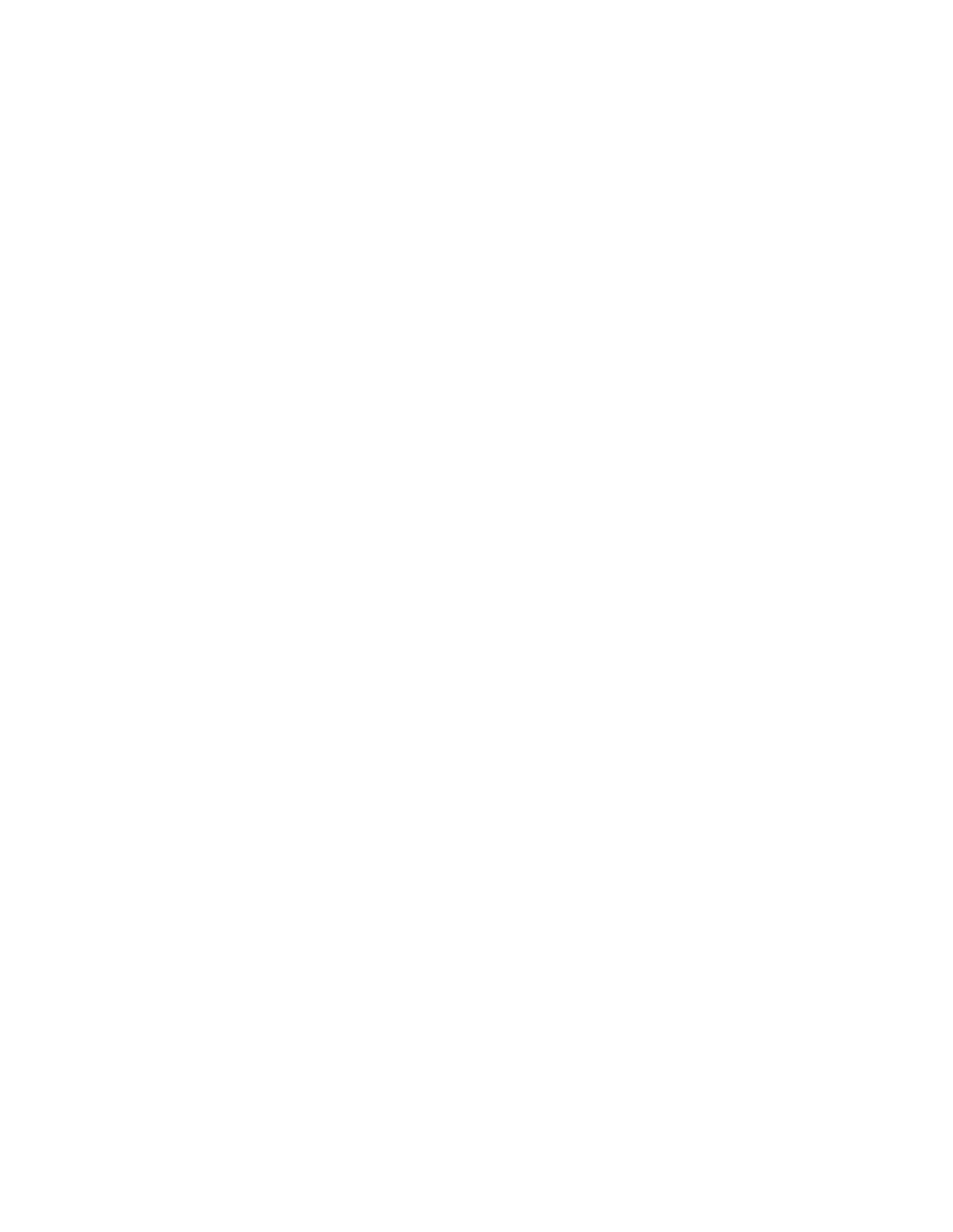# Preface

A precise description of a programming language is a prerequisite for its implementation and for its use. The description can take many forms, each suited to a different purpose. A common form is a reference manual, which is usually a careful narrative description of the meaning of each construction in the language, often backed up with a formal presentation of the grammar (for example, in Backus-Naur form). This gives the programmer enough understanding for many of his purposes. But it is ill-suited for use by an implementer, or by someone who wants to formulate laws for equivalence of programs, or by a programmer who wants to design programs with mathematical rigour.

This document is a formal description of both the grammar and the meaning of a language which is both designed for large projects and widely used. As such, it aims to serve the whole community of people seriously concerned with the language. At a time when it is increasingly understood that programs must withstand rigorous analysis, particularly for systems where safety is critical, a rigorous language presentation is even important for negotiators and contractors; for a robust program written in an insecure language is like a house built upon sand.

Most people have not looked at a rigorous language presentation before. To help them particularly, but also to put the present work in perspective for those more theoretically prepared, it will be useful here to say something about three things: the nature of Standard ML, the task of language definition in general, and the form of the present Definition. We also briefly describe the recent revisions to the Definition.

#### Standard ML

Standard ML is a functional programming language, in the sense that the full power of mathematical functions is present. But it grew in response to a particular programming task, for which it was equipped also with full imperative power, and a sophisticated exception mechanism. It has an advanced form of parametric modules, aimed at organised development of large programs. Finally it is strongly typed, and it was the first language to provide a particular form of polymorphic type which makes the strong typing remarkably flexible. This combination of ingredients has not made it unduly large, but their novelty has been a fascinating challenge to semantic method (of which we say more below).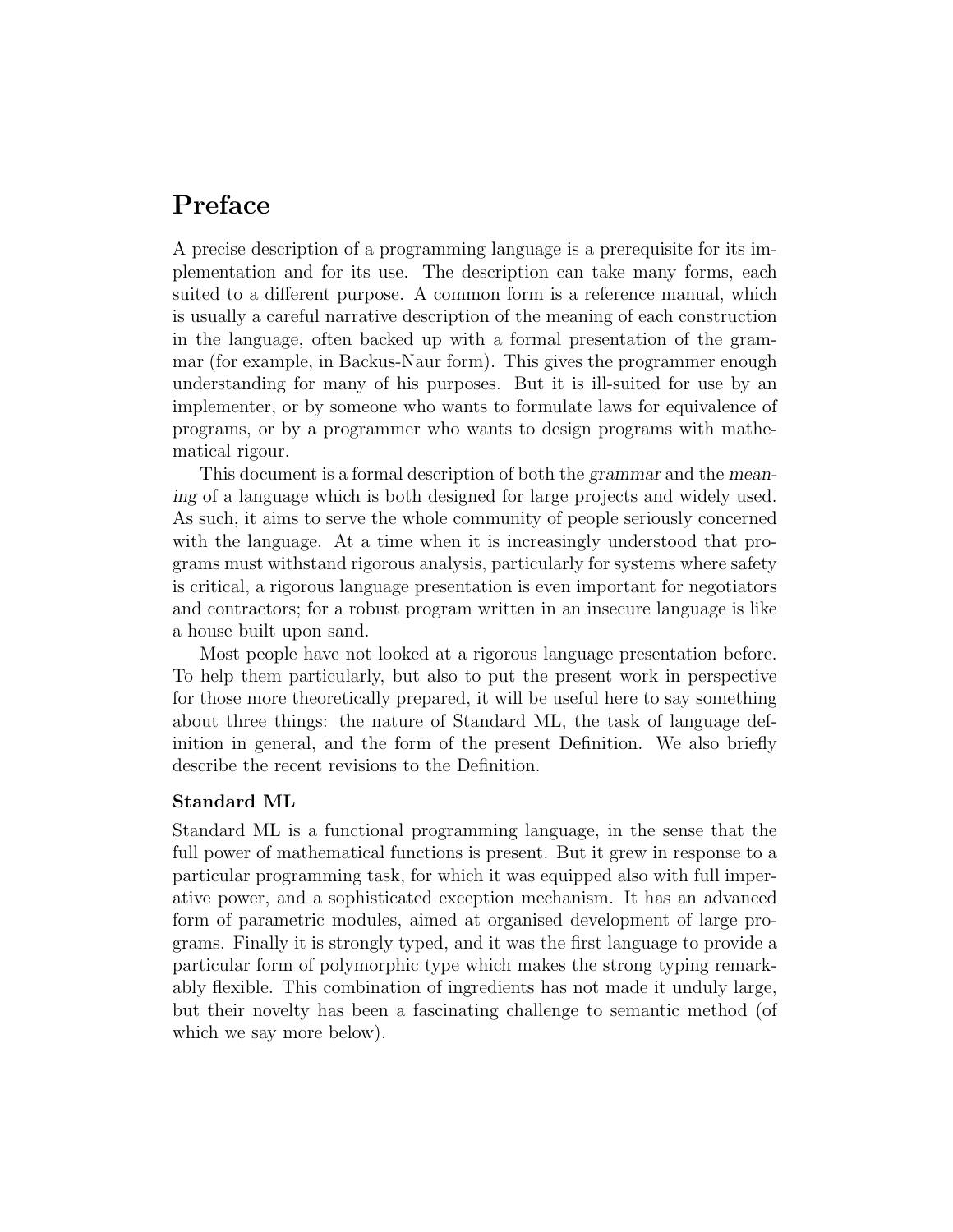ML has evolved over twenty years as a fusion of many ideas from many people. This evolution is described in some detail in Appendix F of the book, where also we acknowledge all those who have contributed to it, both in design and in implementation.

'ML' stands for meta language; this is the term logicians use for a language in which other (formal or informal) languages are discussed and analysed. Originally ML was conceived as a medium for finding and performing proofs in a logical language. Conducting rigorous argument as dialogue between person and machine has been a growing research topic throughout these twenty years. The difficulties are enormous, and make stern demands upon the programming language which is used for this dialogue. Those who are not familiar with computer-assisted reasoning may be surprised that a programming language, which was designed for this rather esoteric activity, should ever lay claim to being generally useful. On reflection, they should not be surprised. LISP is a prime example of a language invented for esoteric purposes and becoming widely used. LISP was invented for use in artificial intelligence (AI); the important thing about AI here is not that it is esoteric, but that it is difficult and varied; so much so, that anything which works well for it must work well for many other applications too.

The same can be said about the initial purpose of ML, but with a different emphasis. Rigorous proofs are complex things, which need varied and sophisticated presentation – particularly on the screen in interactive mode. Furthermore the proof methods, or strategies, involved are some of the most complex algorithms which we know. This all applies equally to AI, but one demand is made more strongly by proof than perhaps by any other application: the demand for rigour.

This demand established the character of ML. In order to be sure that, when the user and the computer claim to have together performed a rigorous argument, their claim is justified, it was seen that the language must be strongly typed. On the other hand, to be useful in a difficult application, the type system had to be rather flexible, and permit the machine to guide the user rather than impose a burden upon him. A reasonable solution was found, in which the machine helps the user significantly by inferring his types for him. Thereby the machine also confers complete reliability on his programs, in this sense: If a program claims that a certain result follows from the rules of reasoning which the user has supplied, then the claim may be fully trusted.

The principle of inferring useful structural information about programs is also represented, at the level of program modules, by the inference of signa-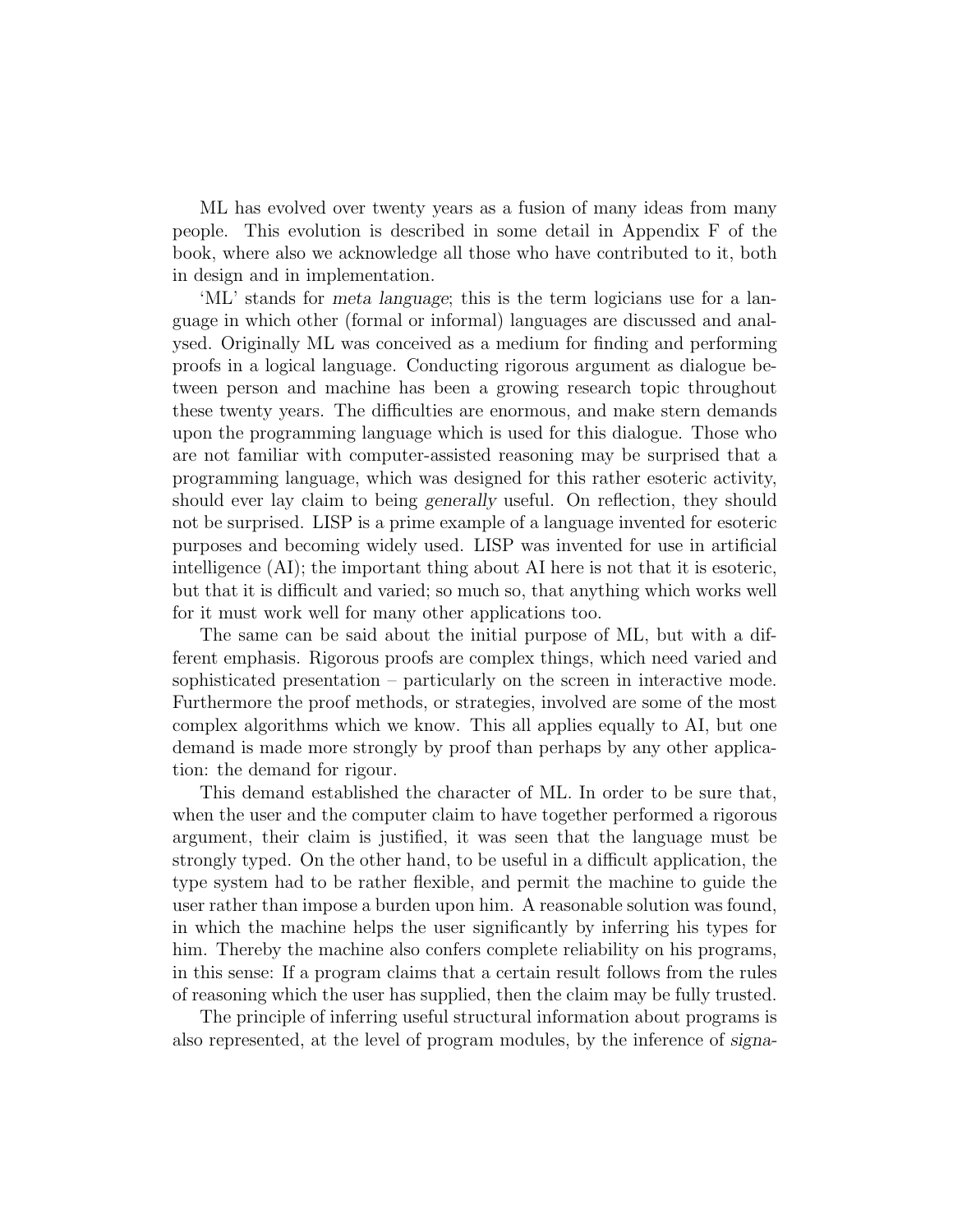tures. Signatures describe the interfaces between modules, and are vital for robust large-scale programs. When the user combines modules, the signature discipline prevents him from mismatching their interfaces. By programming with interfaces and parametric modules, it becomes possible to focus on the structure of a large system, and to compile parts of it in isolation from one another – even when the system is incomplete.

This emphasis on types and signatures has had a profound effect on the language Definition. Over half this document is devoted to inferring types and signatures for programs. But the method used is exactly the same as for inferring what values a program delivers; indeed, a type or signature is the result of a kind of abstract evaluation of a program phrase.

In designing ML, the interplay among three activities – language design, definition and implementation – was extremely close. This was particularly true for the newest part, the parametric modules. This part of the language grew from an initial proposal by David MacQueen, itself highly developed; but both formal definition and implementation had a strong influence on the detailed design. In general, those who took part in the three activities cannot now imagine how they could have been properly done separately.

#### Language Definition

Every programming language presents its own conceptual view of computation. This view is usually indicated by the names used for the phrase classes of the language, or by its keywords: terms like package, module, structure, exception, channel, type, procedure, reference, sharing, . . . . These terms also have their abstract counterparts, which may be called *semantic objects*; these are what people really have in mind when they use the language, or discuss it, or think in it. Also, it is these objects, not the syntax, which represent the particular conceptual view of each language; they are the character of the language. Therefore a definition of the language must be in terms of these objects.

As is commonly done in programming language semantics, we shall loosely talk of these semantic objects as meanings. Of course, it is perfectly possible to understand the semantic theory of a language, and yet be unable to understand the meaning of a particular program, in the sense of its intention or purpose. The aim of a language definition is not to formalise everything which could possibly be called the meaning of a program, but to establish a theory of semantic objects upon which the understanding of particular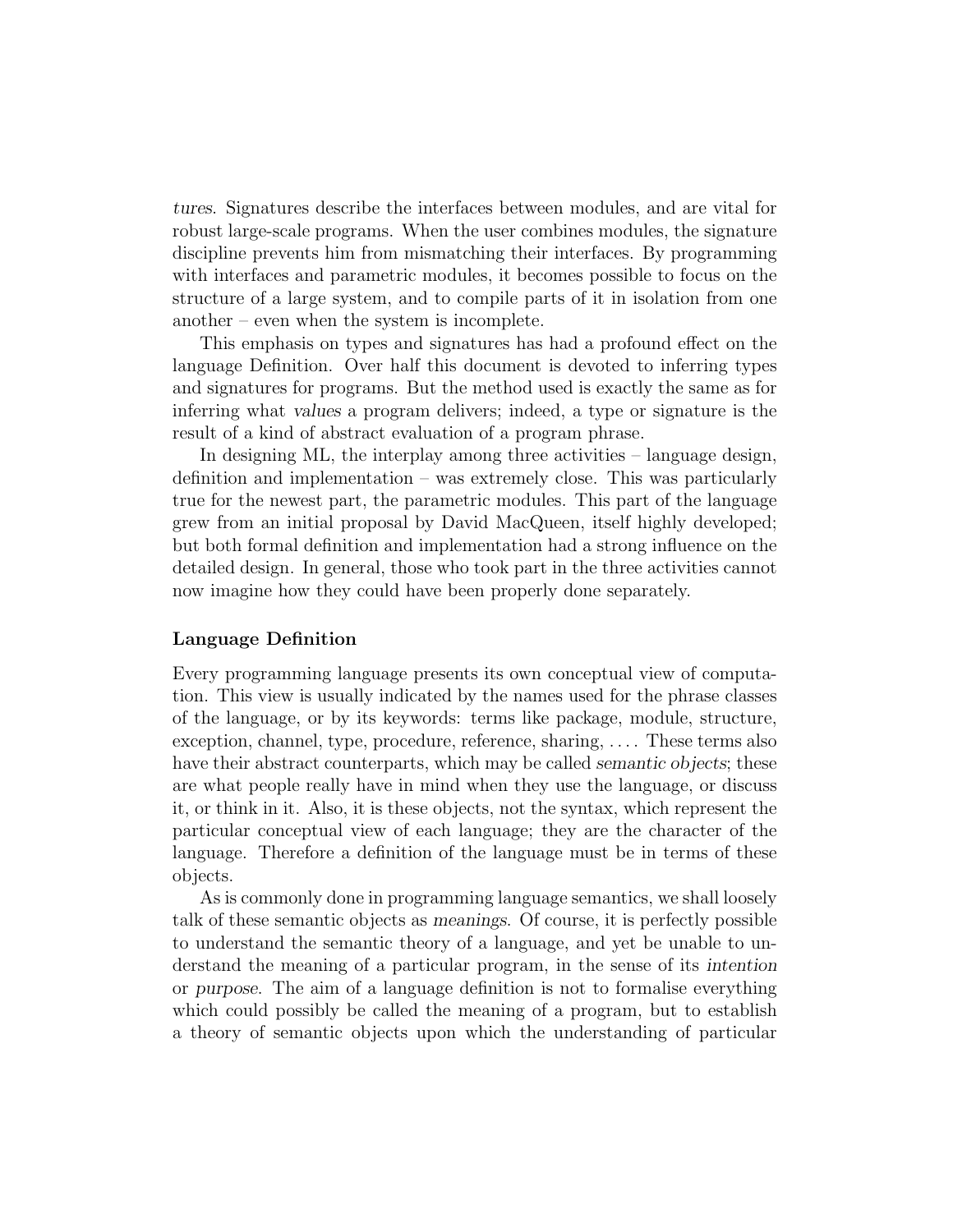programs may rest.

The job of a language-definer is twofold. First – as we have already suggested – he must create a world of meanings appropriate for the language, and must find a way of saying what these meanings precisely are. Here, he meets a problem; notation of some kind must be used to denote and describe these meanings – but not a programming language notation, unless he is passing the buck and defining one programming language in terms of another. Given a concern for rigour, mathematical notation is an obvious choice. Moreover, it is not enough just to write down mathematical definitions. The world of meanings only becomes meaningful if the objects possess nice properties, which make them tractable. So the language-definer really has to develop a small theory of his meanings, in the same way that a mathematician develops a theory. Typically, after initially defining some objects, the mathematician goes on to verify properties which indicate that they are objects worth studying. It is this part, a kind of scene-setting, which the language-definer shares with the mathematician. Of course he can take many objects and their theories directly from mathematics, such as functions, relations, trees, sequences, . . . . But he must also give some special theory for the objects which make his language particular, as we do for types, structures and signatures in this book; otherwise his language definition may be formal but will give no insight.

The second part of the definer's job is to define evaluation precisely. This means that he must define at least what meaning,  $M$ , results from evaluating any phrase  $P$  of his language (though he need not explain exactly how the meaning results; that is he need not give the full detail of every computation). This part of his job must be formal to some extent, if only because the phrases P of his language are indeed formal objects. But there is another reason for formality. The task is complex and error-prone, and therefore demands a high level of explicit organisation (which is, largely, the meaning of 'formality'); moreover, it will be used to specify an equally complex, error-prone and formal construction: an implementation.

We shall now explain the keystone of our semantic method. First, we need a slight but important refinement. A phrase  $P$  is never evaluated in vacuo to a meaning  $M$ , but always against a background; this background – call it  $B$  – is itself a semantic object, being a distillation of the meanings preserved from evaluation of earlier phrases (typically variable declarations, procedure declarations, etc.). In fact evaluation is background-dependent –  $M$  depends upon  $B$  as well as upon  $P$ .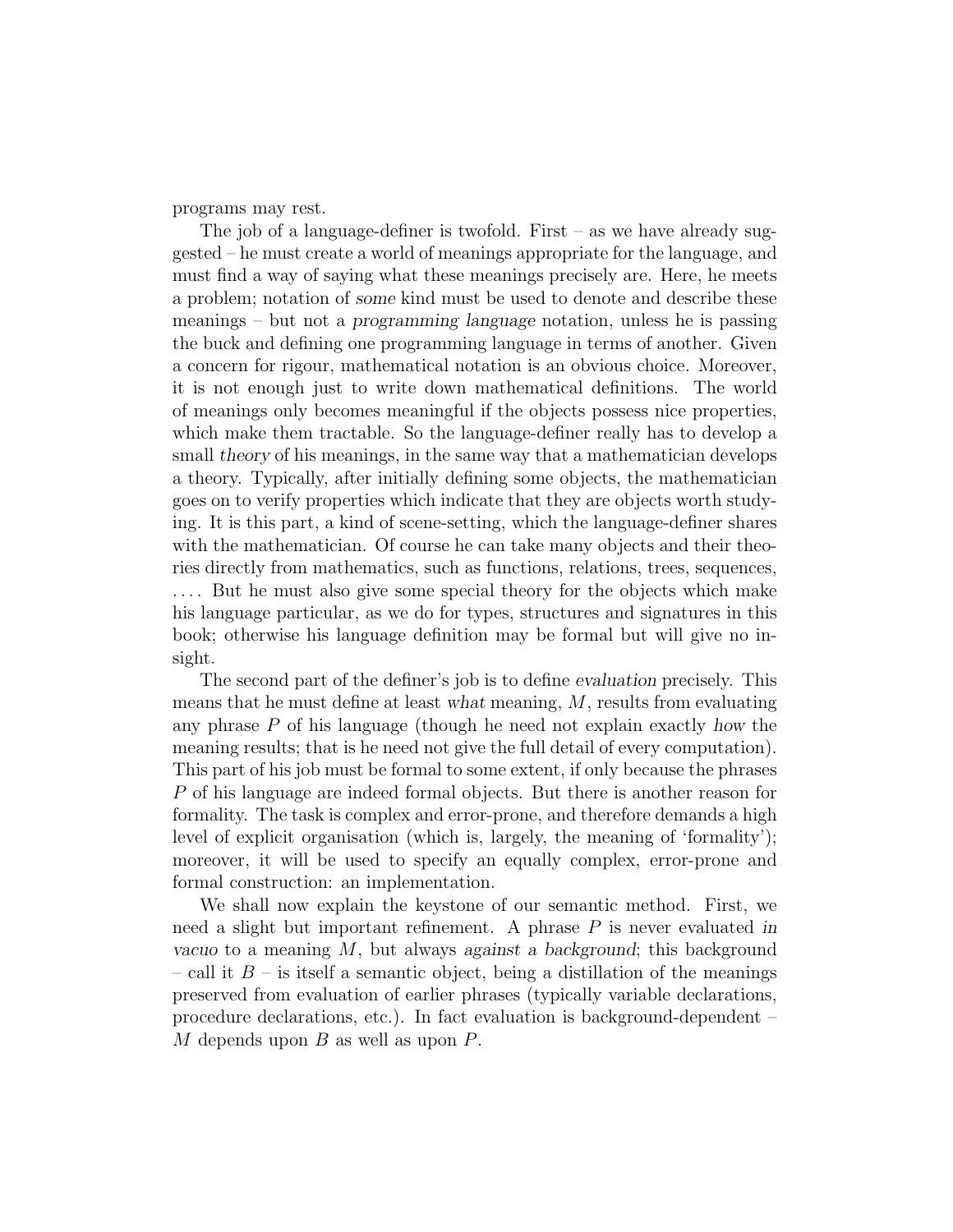The keystone of the method, then, is a certain kind of assertion about evaluation; it takes the form

$$
B \vdash P \Rightarrow M
$$

and may be pronounced: 'Against the background  $B$ , the phrase  $P$  evaluates to the meaning  $M'$ . The formal purpose of this Definition is no more, and no less, than to decree exactly which assertions of this form are true. This could be achieved in many ways. We have chosen to do it in a structured way, as others have, by giving rules which allow assertions about a compound phrase P to be inferred from assertions about its constituent phrases  $P_1, \ldots, P_n$ .

We have written the Definition in a form suggested by the previous remarks. That is, we have defined our semantic objects in mathematical notation which is completely independent of Standard ML, and we have developed just enough of their theory to give sense to our rules of evaluation.

Following another suggestion above, we have factored our task by describing abstract evaluation – the inference and checking of types and signatures (which can be done at compile-time) – completely separately from concrete evaluation. It really is a factorisation, because a full value in all its glory – you can think of it as a concrete object with a type attached – never has to be presented.

#### The Revision of Standard ML

The Definition of Standard ML was published in 1990. Since then the implementation technology of the language has advanced enormously, and its users have multiplied. The language and its Definition have therefore incited close scrutiny, evaluation, much approval, sometimes strong criticism.

The originators of the language have sifted this response, and found that there are inadequacies in the original language and its formal Definition. They are of three kinds: missing features which many users want; complex and little-used features which most users can do without; and mistakes of definition. What is remarkable is that these inadequacies are rather few, and that they are rather uncontroversial.

This new version of the Definition addresses the three kinds of inadequacy respectively by additions, subtractions and corrections. But we have only made such amendments when one or more aspects of SML – the language itself, its usage, its implementation, its formal Definition – have thus become simpler, without complicating the other aspects. It is worth noting that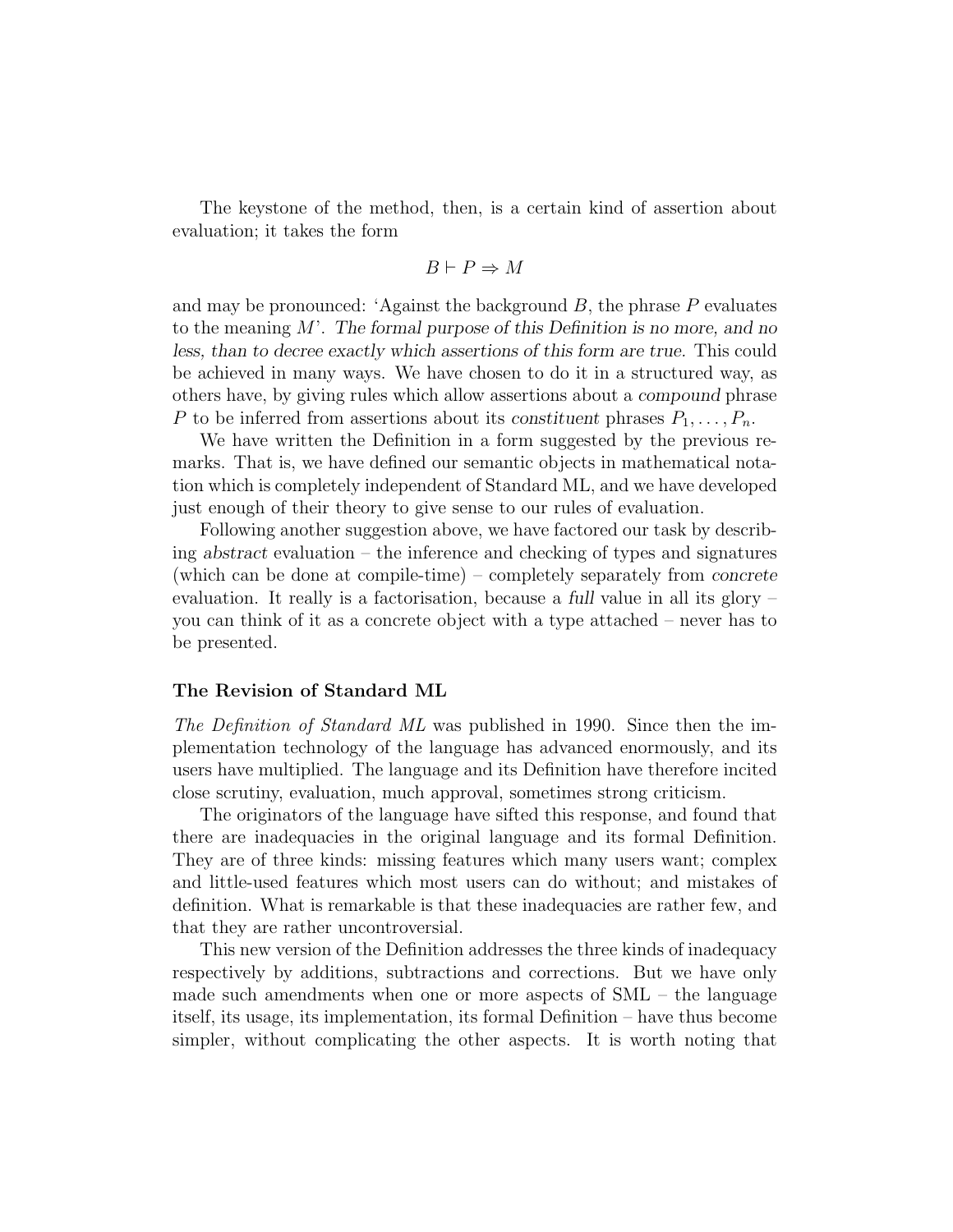even the additions meet this criterion; for example we have introduced type abbreviations in signatures to simplify the use of the language, but the way we have done it has even simplified the Definition too. In fact, after our changes the formal Definition has fewer rules.

In this exercise we have consulted the major implementers and several users, and have found broad agreement. In the 1990 Definition it was predicted that further versions of the Definition would be produced as the language develops, with the intention to minimise the number of versions. This is the first revised version, and we foresee no others. The changes that have been made to the 1990 Definition are enumerated in Appendix G.

The resulting document is, we hope, valuable as the essential point of reference for Standard ML. If it is to play this role well, it must be supplemented by other literature. Many expository books have already been written, and this Definition will be useful as a background reference for their readers. We became convinced, while writing the 1990 Definition, that we could not discuss many questions without making it far too long. Such questions are: Why were certain design choices made? What are their implications for programming? Was there a good alternative meaning for some constructs, or was our hand forced? What different forms of phrase are equivalent? What is the proof of certain claims? Many of these questions are not answered by pedagogic texts either. We therefore wrote a Commentary on the 1990 Definition to assist people in reading it, and to serve as a bridge between the Definition and other texts. Though in part outdated by the present revision, the Commentary still largely fulfils its purpose.

There exist several textbooks on programming with Standard ML[46, 44, 56, 50]. The second edition of Paulson's book[46] conforms with the present revision.

We wish to thank Dave Berry, Lars Birkedal, Martin Elsman, Stefan Kahrs and John Reppy for many detailed comments and suggestions which have assisted the revision.

Robin Milner Mads Tofte Robert Harper David MacQueen

November 1996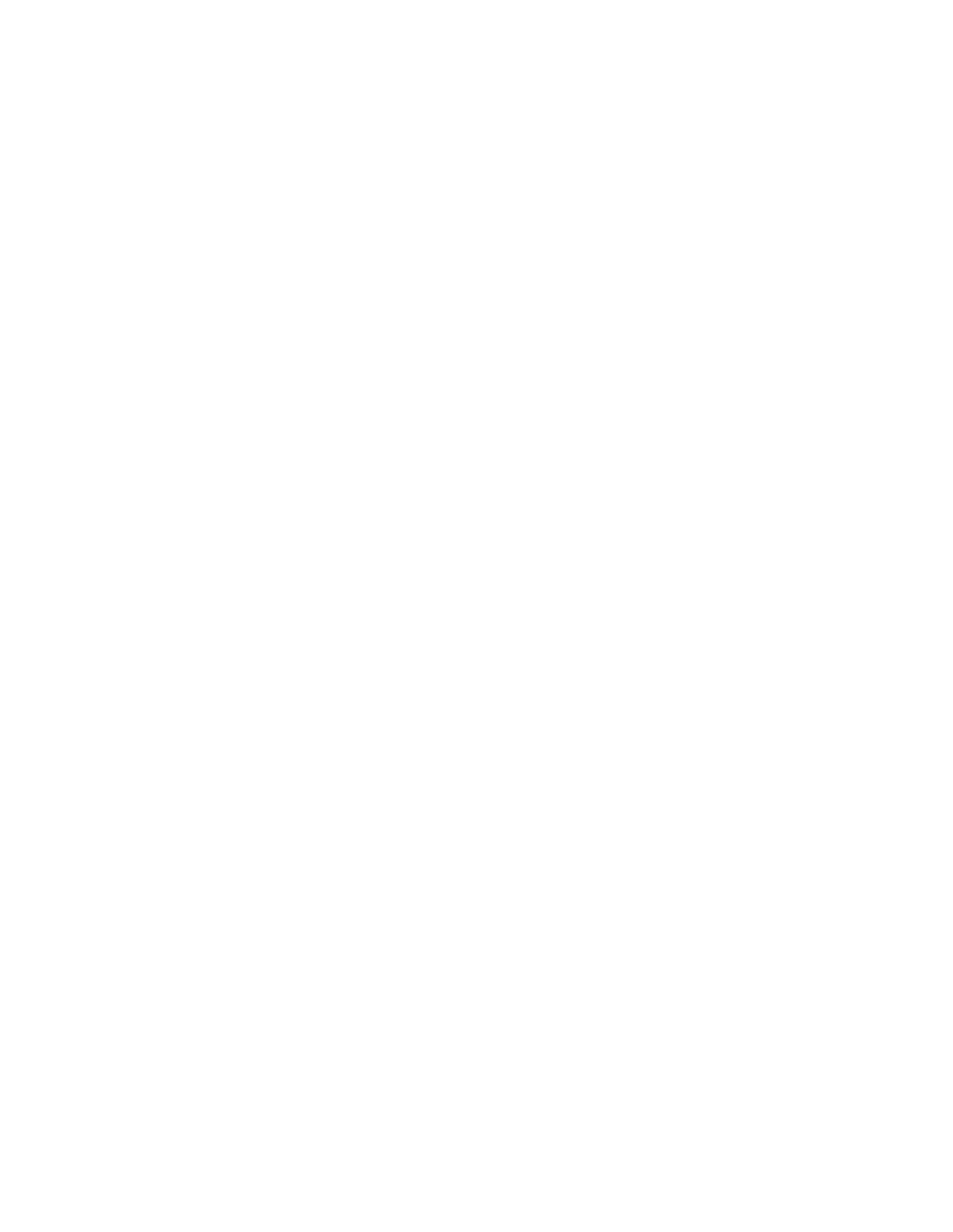# 1 Introduction

This document formally defines Standard ML.

To understand the method of definition, at least in broad terms, it helps to consider how an implementation of ML is naturally organised. ML is an interactive language, and a program consists of a sequence of top-level declarations; the execution of each declaration modifies the top-level environment, which we call a basis, and reports the modification to the user.

In the execution of a declaration there are three phases: parsing, elaboration, and evaluation. Parsing determines the grammatical form of a declaration. Elaboration, the static phase, determines whether it is well-typed and well-formed in other ways, and records relevant type or form information in the basis. Finally evaluation, the dynamic phase, determines the value of the declaration and records relevant value information in the basis. Corresponding to these phases, our formal definition divides into three parts: grammatical rules, elaboration rules, and evaluation rules. Furthermore, the basis is divided into the static basis and the dynamic basis; for example, a variable which has been declared is associated with a type in the static basis and with a value in the dynamic basis.

In an implementation, the basis need not be so divided. But for the purpose of formal definition, it eases presentation and understanding to keep the static and dynamic parts of the basis separate. This is further justified by programming experience. A large proportion of errors in ML programs are discovered during elaboration, and identified as errors of type or form, so it follows that it is useful to perform the elaboration phase separately. In fact, elaboration without evaluation is part of what is normally called compilation; once a declaration (or larger entity) is compiled one wishes to evaluate it – repeatedly – without re-elaboration, from which it follows that it is useful to perform the evaluation phase separately.

A further factoring of the formal definition is possible, because of the structure of the language. ML consists of a lower level called the Core language (or Core for short), a middle level concerned with programming-in-thelarge called Modules, and a very small upper level called Programs. With the three phases described above, there is therefore a possibility of nine components in the complete language definition. We have allotted one section to each of these components, except that we have combined the parsing, elaboration and evaluation of Programs in one section. The scheme for the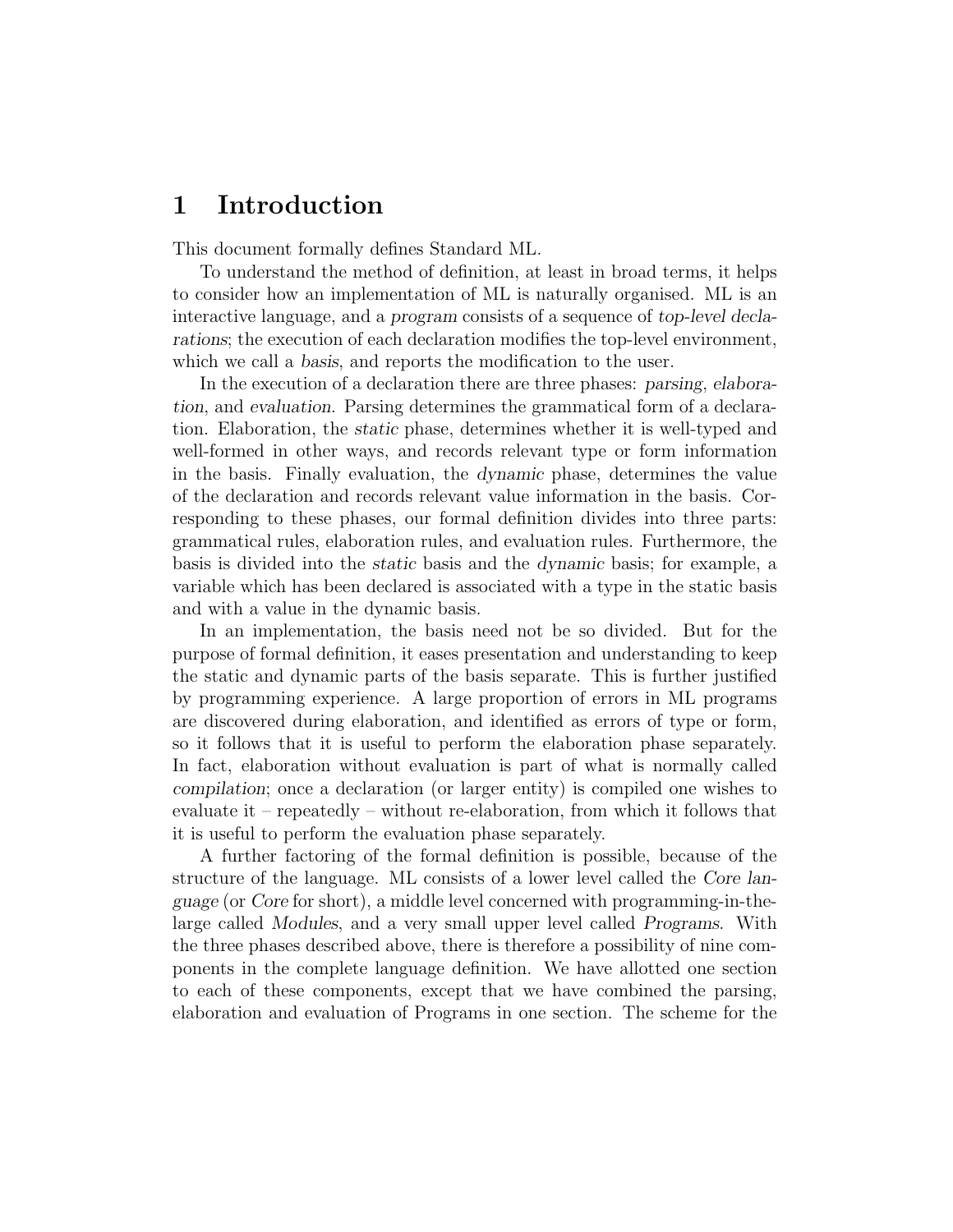#### 1 INTRODUCTION 2

ensuing seven sections is therefore as follows:

|                                                                          |                                   | Core Modules Programs |  |
|--------------------------------------------------------------------------|-----------------------------------|-----------------------|--|
|                                                                          | $Syn tax$   Section 2   Section 3 |                       |  |
| <i>Static Semantics</i>   Section 4   Section $\overline{5}$   Section 8 |                                   |                       |  |
| <i>Dynamic Semantics</i>   Section 6   Section 7                         |                                   |                       |  |

The Core provides many phrase classes, for programming convenience. But about half of these classes are derived forms, whose meaning can be given by translation into the other half which we call the Bare language. Thus each of the three parts for the Core treats only the bare language; the derived forms are treated in Appendix A. This appendix also contains a few derived forms for Modules. A full grammar for the language is presented in Appendix B.

In Appendices C and D the initial basis is detailed. This basis, divided into its static and dynamic parts, contains the static and dynamic meanings of a small set of predefined identifiers. A richer basis is defined in a separate document[18].

The semantics is presented in a form known as Natural Semantics. It consists of a set of rules allowing sentences of the form

 $A \vdash phrase \Rightarrow A'$ 

to be inferred, where A is often a basis (static or dynamic) and  $A'$  a semantic object – often a type in the static semantics and a value in the dynamic semantics. One should read such a sentence as follows: "against the background provided by A, the phrase *phrase* elaborates – or evaluates – to the object  $A^{\prime\prime\prime}$ . Although the rules themselves are formal the semantic objects, particularly the static ones, are the subject of a mathematical theory which is presented in a succinct form in the relevant sections.

The robustness of the semantics depends upon theorems. Usually these have been proven, but the proof is not included.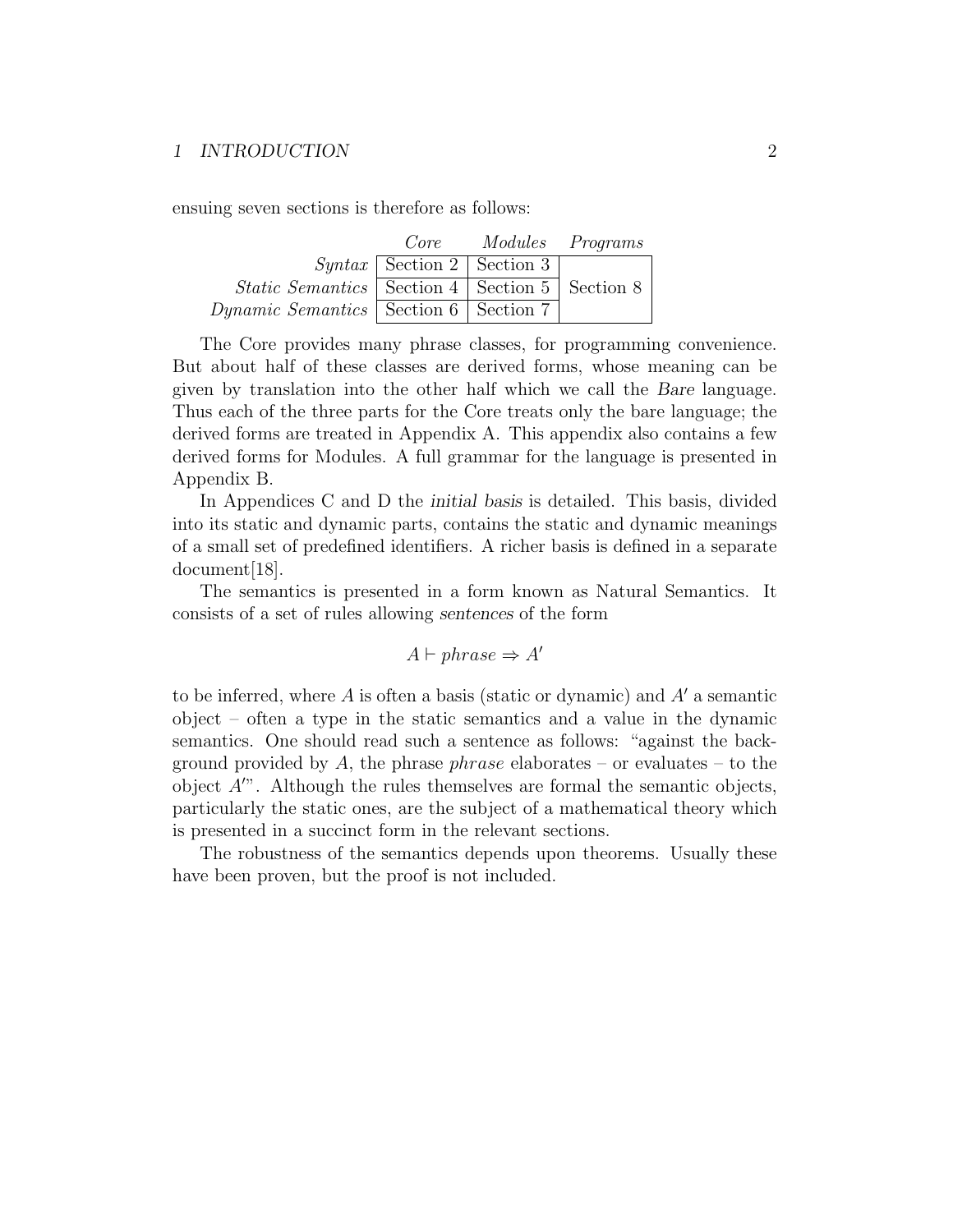# 2 Syntax of the Core

# 2.1 Reserved Words

The following are the reserved words used in the Core. They may not (except = ) be used as identifiers.

|  |  |  |  | abstype and andalso as case datatype do else |
|--|--|--|--|----------------------------------------------|
|  |  |  |  | end exception fn fun handle if in infix      |
|  |  |  |  | infixr let local nonfix of op open orelse    |
|  |  |  |  | raise rec then type val with withtype while  |
|  |  |  |  | ( ) [ ] { } , : ;  _   = => -> #             |

# 2.2 Special constants

An integer constant (in decimal notation) is an optional negation symbol  $(\tilde{\ }')$  followed by a non-empty sequence of decimal digits 0, ..., 9. An integer constant (in hexadecimal notation) is an optional negation symbol followed by 0x followed by a non-empty sequence of hexadecimal digits 0, . . , 9 and  $a, \ldots, f.$  (A,  $\ldots, F$  may be used as alternatives for  $a, \ldots, f.$ )

A word constant (in decimal notation) is 0w followed by a non-empty sequence of decimal digits. A word constant (in hexadecimal notation) is 0wx followed by a non-empty sequence of hexadecimal digits. A real constant is an integer constant in decimal notation, possibly followed by a point (.) and one or more decimal digits, possibly followed by an exponent symbol (E or e) and an integer constant in decimal notation; at least one of the optional parts must occur, hence no integer constant is a real constant. Examples: 0.7 3.32E5 3E~7 . Non-examples: 23 .3 4.E5 1E2.0 .

We assume an underlying alphabet of N characters ( $N \geq 256$ ), numbered 0 to  $N-1$ , which agrees with the ASCII character set on the characters numbered 0 to 127. The interval  $[0, N-1]$  is called the ordinal range of the alphabet. A string constant is a sequence, between quotes ("), of zero or more printable characters (i.e., numbered 33–126), spaces or escape sequences. Each escape sequence starts with the escape character  $\setminus$ , and stands for a character sequence. The escape sequences are:

- \a A single character interpreted by the system as alert (ASCII 7)
- \b Backspace (ASCII 8)
- \t Horizontal tab (ASCII 9)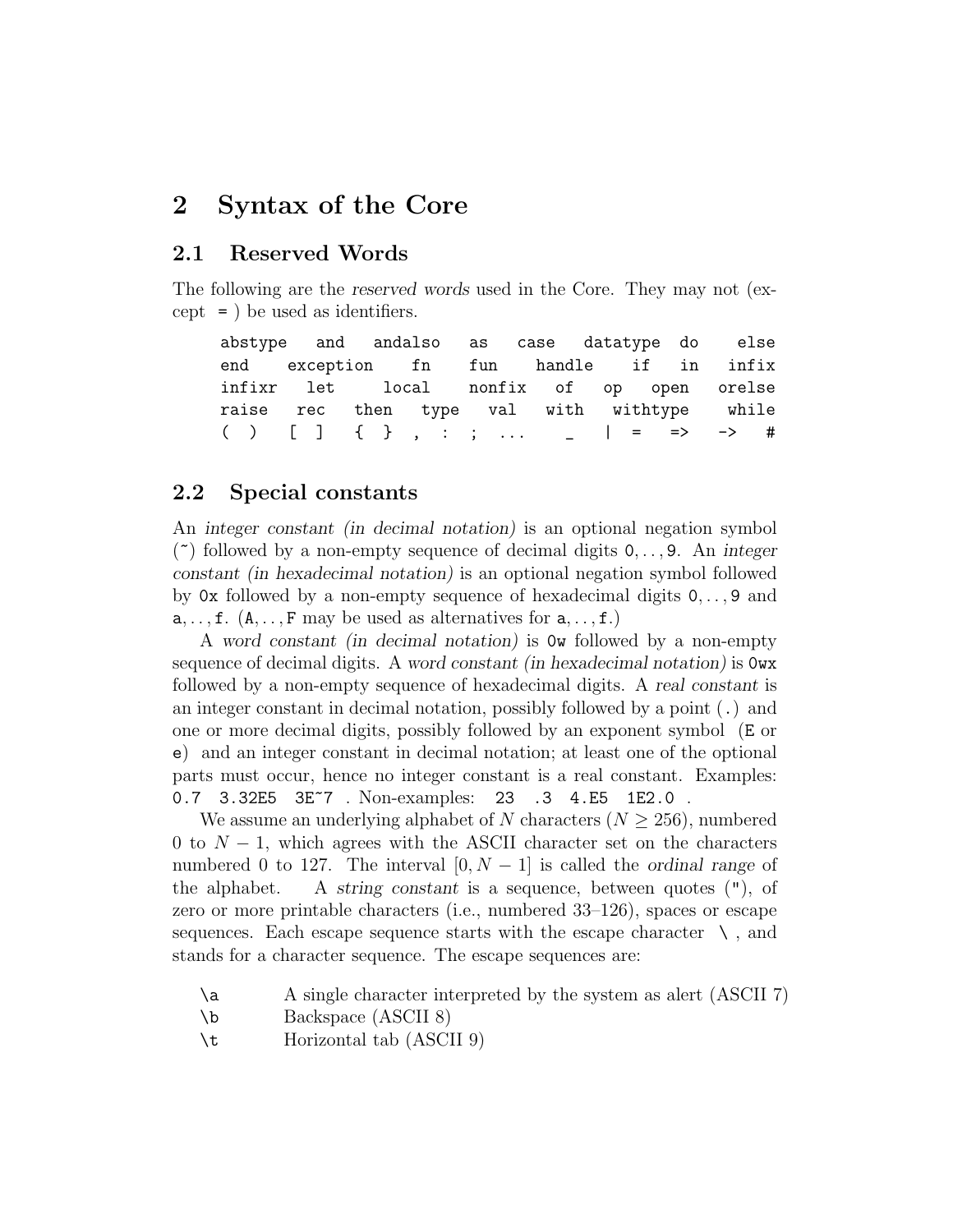- \n Linefeed, also known as newline (ASCII 10)
- $\forall$  Vertical tab (ASCII 11)
- \f Form feed (ASCII 12)
- \r Carriage return (ASCII 13)
- $\setminus c$  The control character c, where c may be any character with number 64–95. The number of  $\setminus c$  is 64 less than the number of c.
- $\lambda d\hat{d}$  The single character with number ddd (3 decimal digits denoting an integer in the ordinal range of the alphabet).
- $\langle \u{x}xxx \rangle$  The single character with number  $xxxx$  (4 hexadecimal digits denoting an integer in the ordinal range of the alphabet).
- $\sqrt{u}$  "  $\sqrt{u}$
- $\sqrt{1}$
- $\setminus f \cdot f\setminus$  This sequence is ignored, where  $f \cdot f$  stands for a sequence of one or more formatting characters.

The formatting characters are a subset of the non-printable characters including at least space, tab, newline, formfeed. The last form allows long strings to be written on more than one line, by writing  $\setminus$  at the end of one line and at the start of the next.

A character constant is a sequence of the form #s, where s is a string constant denoting a string of size one character.

Libraries may provide multiple numeric types and multiple string types. To each string type corresponds an alphabet with ordinal range  $[0, N-1]$  for some  $N > 256$ ; each alphabet must agree with the ASCII character set on the characters numbered 0 to 127. When multiple alphabets are supported, all characters of a given string constant are interpreted over the same alphabet. For each special constant, overloading resolution is used for determining the type of the constant (see Appendix E).

We denote by SCon the class of special constants, i.e., the integer, real, word, character and string constants; we shall use scon to range over SCon.

## 2.3 Comments

A comment is any character sequence within comment brackets (\* \*) in which comment brackets are properly nested. No space is allowed between the two characters which make up a comment bracket  $(* or *)$ . An unmatched (\* should be detected by the compiler.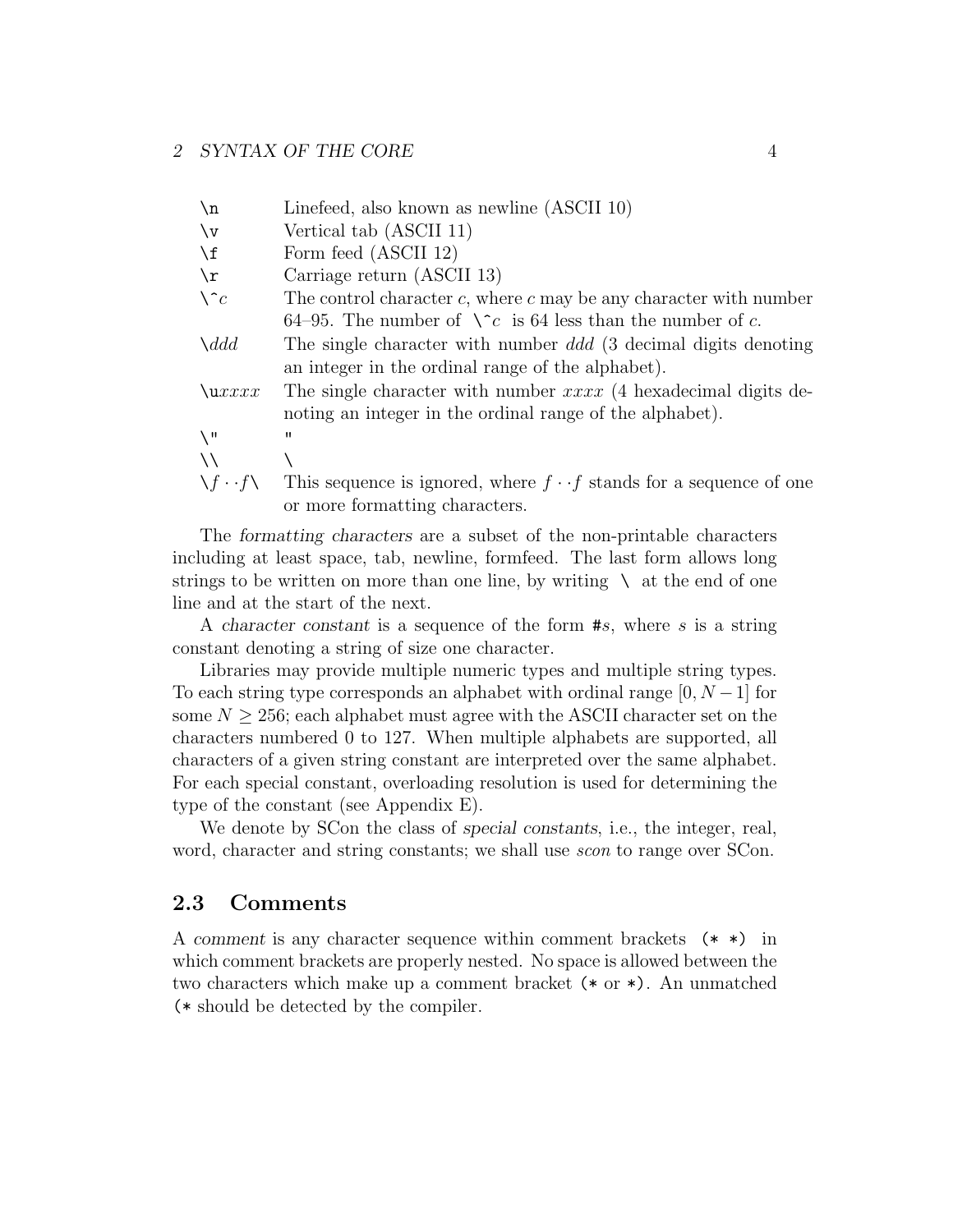# 2.4 Identifiers

The classes of *identifiers* for the Core are shown in Figure 1. We use *vid*, tyvar to range over VId, TyVar etc. For each class X marked "long" there is a class longX of long identifiers; if x ranges over X then longx ranges over longX. The syntax of these long identifiers is given by the following:

 $longx$  :  $x$  identifier  $strid_1.\dotsstrid_n.x$  qualified identifier  $(n \geq 1)$ 

The qualified identifiers constitute a link between the Core and the Modules. Throughout this document, the term "identifier", occurring without an adjective, refers to non-qualified identifiers only.

An identifier is either *alphanumeric*: any sequence of letters, digits, primes (') and underbars ( ) starting with a letter or prime, or symbolic: any nonempty sequence of the following symbols

! % & \$ # + - / : < = > ? @ \ ~ ' ^ | \* In either case, however, reserved words are excluded. This means that for example # and | are not identifiers, but ## and |=| are identifiers. The only exception to this rule is that the symbol = , which is a reserved word, is also allowed as an identifier to stand for the equality predicate. The identifier = may not be re-bound; this precludes any syntactic ambiguity.

A type variable tyvar may be any alphanumeric identifier starting with a prime; the subclass EtyVar of TyVar, the equality type variables, consists of those which start with two or more primes. The classes VId, TyCon and Lab are represented by identifiers not starting with a prime. However, \* is excluded from TyCon, to avoid confusion with the derived form of tuple type (see Figure 23). The class Lab is extended to include the numeric labels 1 2 3  $\cdots$ , i.e. any numeral not starting with 0. The identifier class StrId is represented by alphanumeric identifiers not starting with a prime.

TyVar is therefore disjoint from the other four classes. Otherwise, the syntax class of an occurrence of identifier id in a Core phrase (ignoring derived forms, Section 2.7) is determined thus:

| VId   | (value identifiers)     | long |
|-------|-------------------------|------|
| TyVar | (type variables)        |      |
| TyCon | (type constructors)     | long |
| Lab   | (record labels)         |      |
| StrId | (structure identifiers) | long |
|       |                         |      |

Figure 1: Identifiers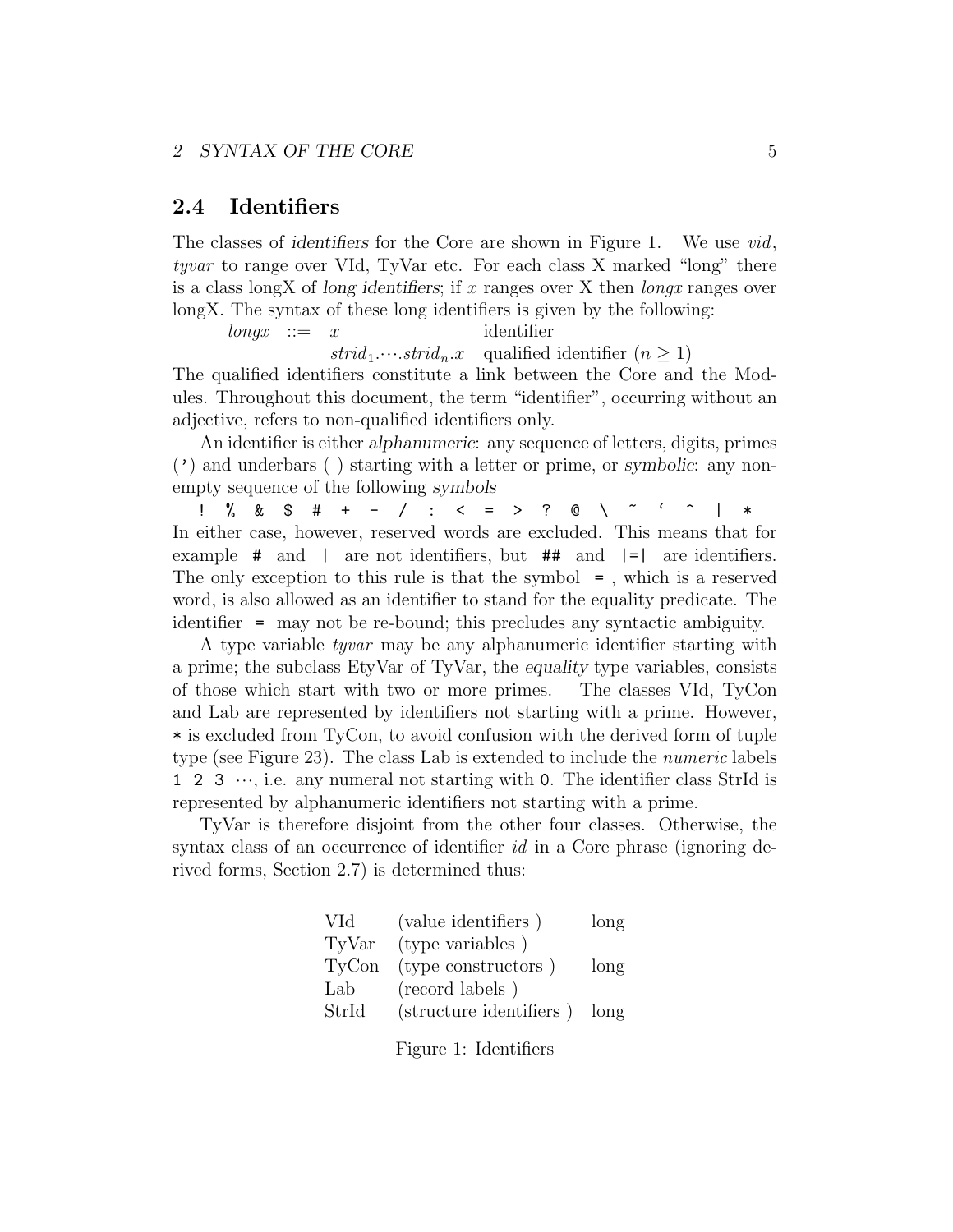#### 2 SYNTAX OF THE CORE 6

- 1. Immediately before "." i.e. in a long identifier or in an open declaration, id is a structure identifier. The following rules assume that all occurrences of structure identifiers have been removed.
- 2. At the start of a component in a record type, record pattern or record expression, id is a record label.
- 3. Elsewhere in types id is a type constructor.
- 4. Elsewhere, id is a value identifier.

By means of the above rules a compiler can determine the class to which each identifier occurrence belongs; for the remainder of this document we shall therefore assume that the classes are all disjoint.

# 2.5 Lexical analysis

Each item of lexical analysis is either a reserved word, a numeric label, a special constant or a long identifier. Comments and formatting characters separate items (except within string constants; see Section 2.2) and are otherwise ignored. At each stage the longest next item is taken.

# 2.6 Infixed operators

An identifier may be given *infix status* by the **infix** or **infixr** directive, which may occur as a declaration; this status only pertains to its use as a *vid* within the scope (see below) of the directive, and in these uses it is called an infixed operator. (Note that qualified identifiers never have infix status.) If *vid* has infix status, then " $exp_1$  *vid*  $exp_2$ " (resp. " $pat_1$  *vid*  $pat_2$ ") may occur in parentheses if necessary – wherever the application "vid $\{1=exp_1, 2=exp_2\}$ " or its derived form "vid( $exp_1, exp_2$ )" (resp "vid( $pat_1, pat_2$ )") would otherwise occur. On the other hand, an occurrence of any long identifier (qualified or not) prefixed by op is treated as non-infixed. The only required use of op is in prefixing a non-infixed occurrence of an identifier vid which has infix status; elsewhere op, where permitted, has no effect. Infix status is cancelled by the nonfix directive. We refer to the three directives collectively as fixity directives.

The form of the fixity directives is as follows  $(n \geq 1)$ :

$$
\mathtt{infix} \langle d \rangle \ \mathit{vid}_1 \ \cdots \ \mathit{vid}_n
$$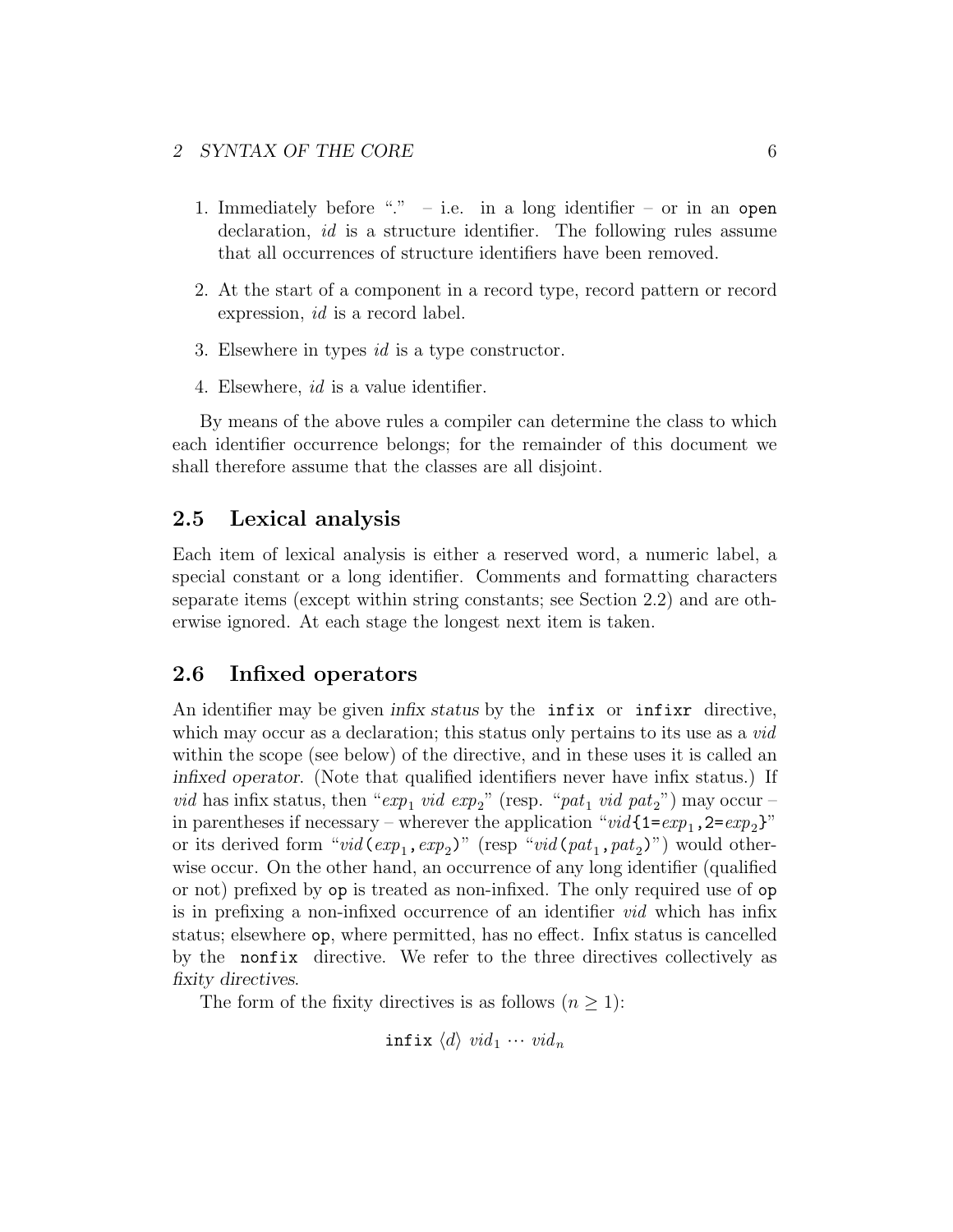infixr  $\langle d \rangle$  vid<sub>1</sub>  $\cdots$  vid<sub>n</sub> nonfix  $vid_1 \cdots$   $vid_n$ 

where  $\langle d \rangle$  is an optional decimal digit d indicating binding precedence. A higher value of d indicates tighter binding; the default is 0. **infix** and infixr dictate left and right associativity respectively. In an expression of the form  $\exp_1 \textit{vid}_1 \exp_2 \textit{vid}_2 \exp_3$ , where  $\textit{vid}_1$  and  $\textit{vid}_2$  are infixed operators with the same precedence, either both must associate to the left or both must associate to the right. For example, suppose that  $\lt\lt$  and  $\gt$  have equal precedence, but associate to the left and right respectively; then

```
x \leq y \leq z parses as (x \leq y) \leq zx \gg y \gg z parses as x \gg (y \gg z)x \leq y \geq z is illegal
x \gg y \ll z is illegal
```
The precedence of infixed operators relative to other expression and pattern constructions is given in Appendix B.

The scope of a fixity directive dir is the ensuing program text, except that if dir occurs in a declaration dec in either of the phrases

```
let dec in \cdots end
local dec in \cdots end
```
then the scope of dir does not extend beyond the phrase. Further scope limitations are imposed for Modules (see Section 3.3).

These directives and op are omitted from the semantic rules, since they affect only parsing.

# 2.7 Derived Forms

There are many standard syntactic forms in ML whose meaning can be expressed in terms of a smaller number of syntactic forms, called the bare language. These derived forms, and their equivalent forms in the bare language, are given in Appendix A.

# 2.8 Grammar

The phrase classes for the Core are shown in Figure 2. We use the variable atexp to range over AtExp, etc. The grammatical rules for the Core are shown in Figures 3 and 4.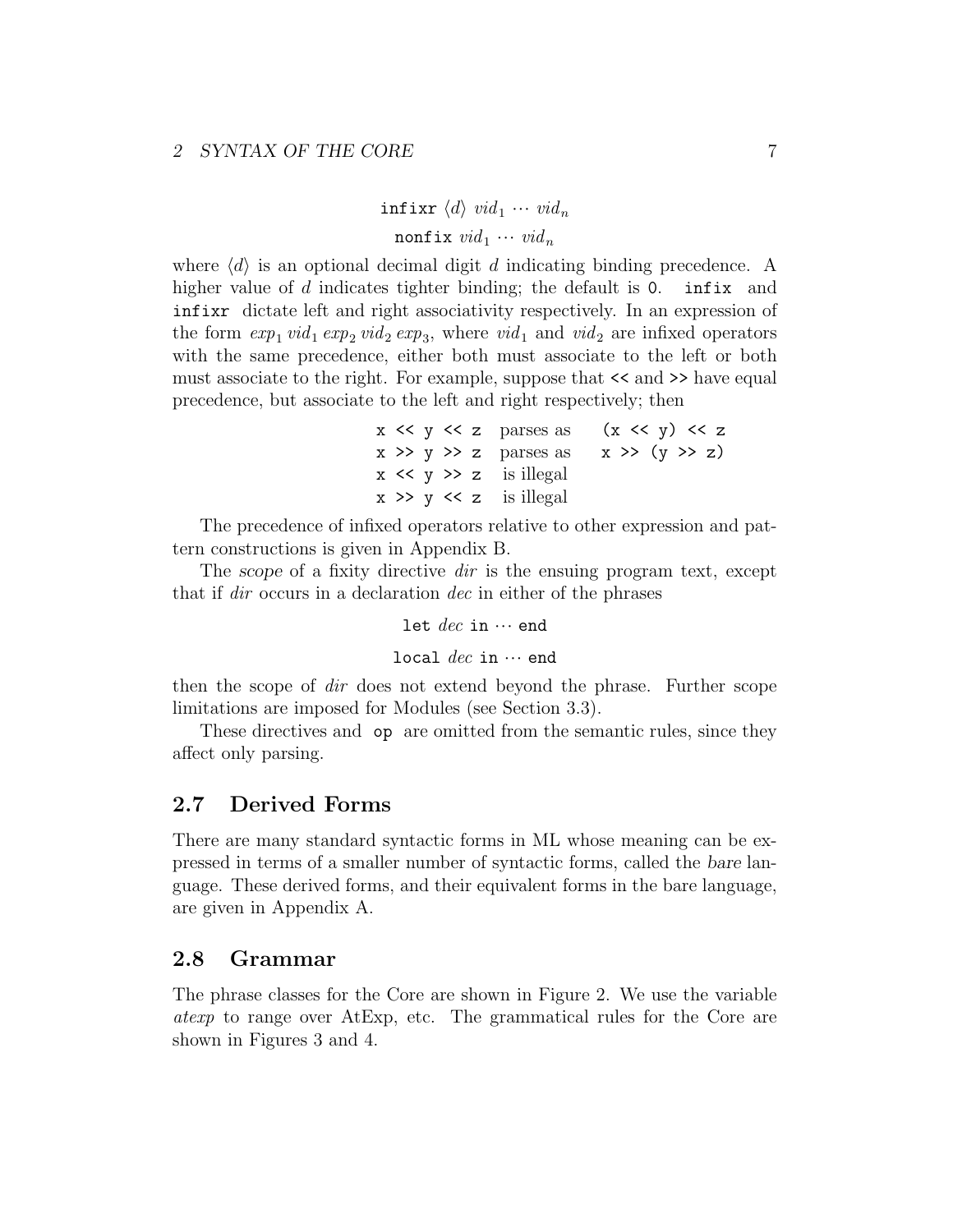| AtExp   | atomic expressions            |
|---------|-------------------------------|
| ExpRow  | expression rows               |
| Exp     | expressions                   |
| Match   | matches                       |
| Mrule   | match rules                   |
| Dec     | declarations                  |
| ValBind | value bindings                |
| TypBind | type bindings                 |
| DatBind | datatype bindings             |
| ConBind | constructor bindings          |
| ExBind  | exception bindings            |
| AtPat   | atomic patterns               |
| PatRow  | pattern rows                  |
| Pat     | patterns                      |
| Тy      | type expressions              |
| TyRow   | type-expression rows          |
|         | Figure 2: Core Phrase Classes |

The following conventions are adopted in presenting the grammatical rules, and in their interpretation:

- The brackets  $\langle \rangle$  enclose optional phrases.
- For any syntax class  $X$  (over which x ranges) we define the syntax class Xseq (over which xseq ranges) as follows:

 $xseq$  ::=  $x$  (singleton sequence) (empty sequence)  $(x_1,\dots,x_n)$  (sequence,  $n \geq 1$ )

(Note that the "···" used here, meaning syntactic iteration, must not be confused with "..." which is a reserved word of the language.)

- Alternative forms for each phrase class are in order of decreasing precedence; this resolves ambiguity in parsing, as explained in Appendix B.
- L (resp. R) means left (resp. right) association.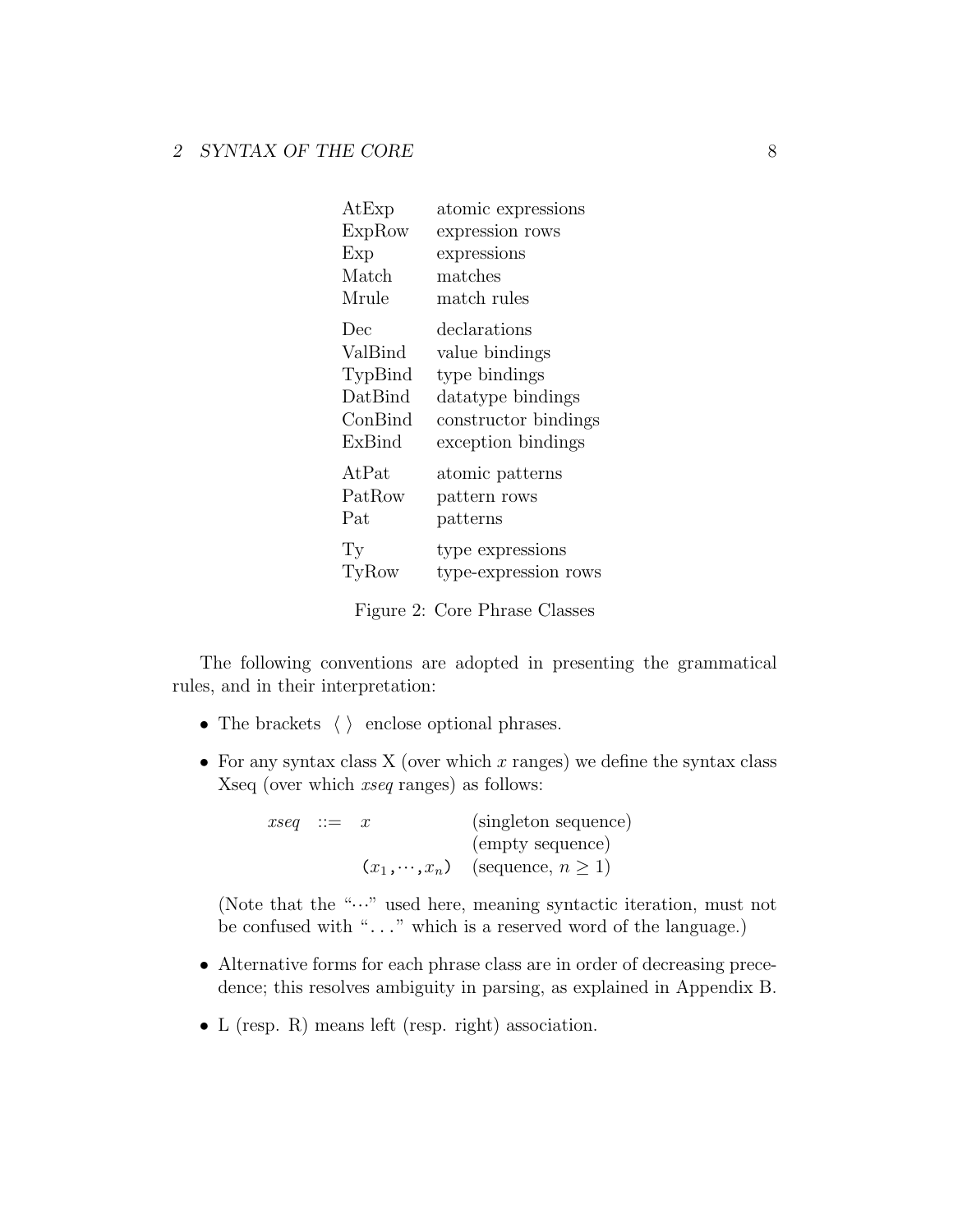## 2 SYNTAX OF THE CORE 9

- The syntax of types binds more tightly than that of expressions.
- Each iterated construct (e.g.  $match, \dots$ ) extends as far right as possible; thus, parentheses may be needed around an expression which terminates with a match, e.g. "fn match", if this occurs within a larger match.

| at pat | $\cdots =$                      | scon<br>$\langle$ op $\rangle$ <i>longvid</i><br>$\{$ $\langle$ <i>patrow</i> $\rangle$ }<br>$(\text{pat})$                                                                 | wildcard<br>special constant<br>value identifier<br>record                                     |
|--------|---------------------------------|-----------------------------------------------------------------------------------------------------------------------------------------------------------------------------|------------------------------------------------------------------------------------------------|
| patrow | $\mathbb{R}^2 = \mathbb{R}^2$ . | $lab = pat \langle , patrow \rangle$                                                                                                                                        | wildcard<br>pattern row                                                                        |
| pat    |                                 | $\dot{=}$ atpat<br>$\langle op \rangle$ <i>longvid atpat</i><br>$pat_1$ vid pat <sub>2</sub><br>pat:ty<br>$\langle$ op $\rangle$ <i>vid</i> $\langle :$ ty $\rangle$ as pat | atomic<br>constructed pattern<br>infixed value construction<br>typed<br>layered                |
| ty     |                                 | $\dddot{=}$ tyvar<br>$\{ \langle t y row \rangle \}$<br>tyseq longtycon<br>$ty \rightarrow ty'$<br>(y)                                                                      | type variable<br>record type expression<br>type construction<br>function type expression $(R)$ |
|        |                                 | $\textit{tyrow}$ ::= $\textit{lab}: \textit{ty} \langle , \textit{tyrow} \rangle$ type-expression row                                                                       |                                                                                                |

Figure 3: Grammar: Patterns and Type expressions

# 2.9 Syntactic Restrictions

- No expression row, pattern row or type-expression row may bind the same *lab* twice.
- No binding valbind, typbind, datbind or exbind may bind the same identifier twice; this applies also to value identifiers within a datbind.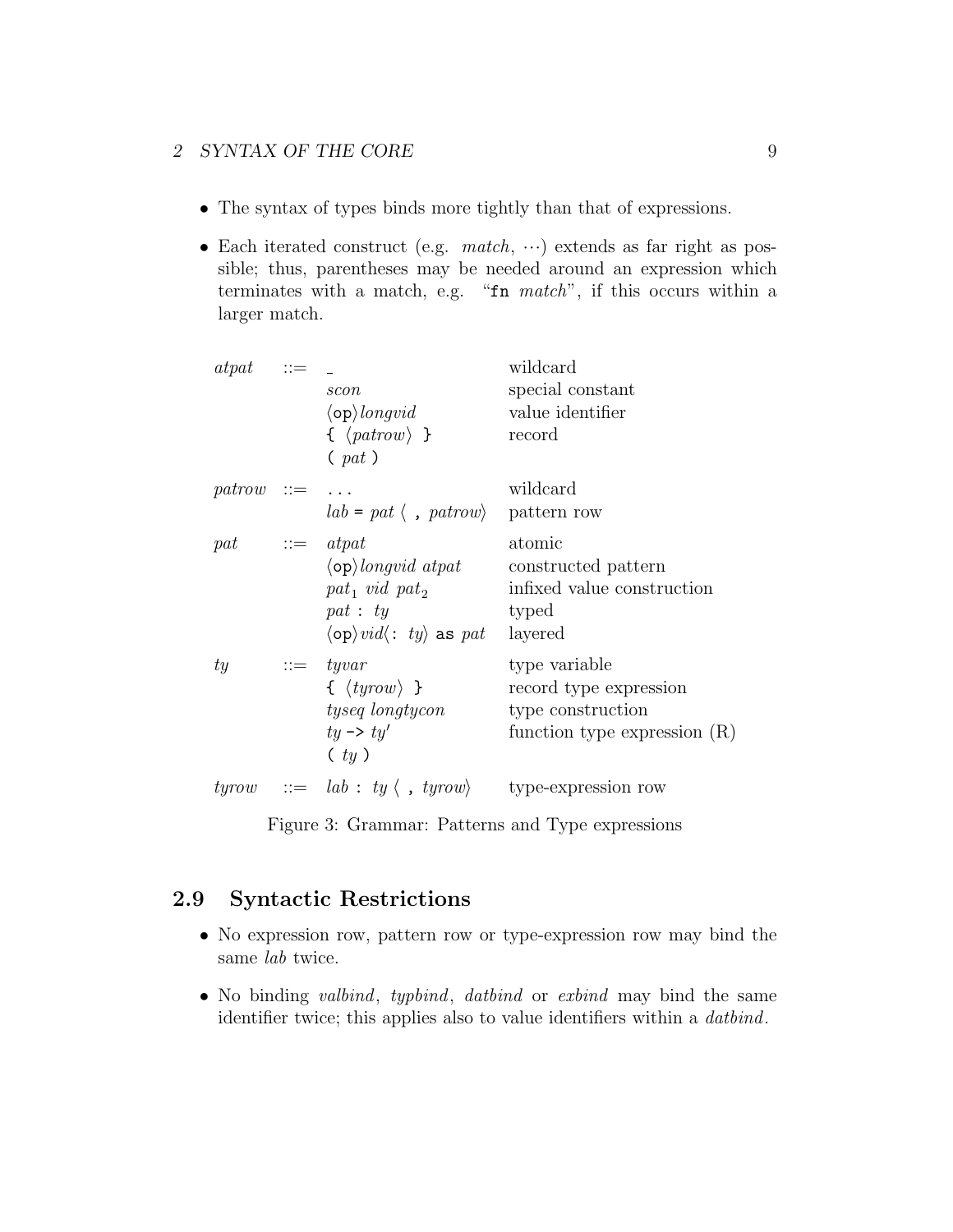#### 2 SYNTAX OF THE CORE 10

- No tyvarseq may contain the same tyvar twice.
- For each value binding  $pat = exp$  within rec,  $exp$  must be of the form fn match. The derived form of function-value binding given in Appendix A, page 71, necessarily obeys this restriction.
- No datbind, valbind or exbind may bind true, false,  $nil$ ,  $::$  or ref. No datbind or exbind may bind it.
- No real constant may occur in a pattern.
- In a value declaration val tyvarseq valbind, if valbind contains another value declaration val  $\it{tyvarseq'}$  valbind' then  $\it{tyvarseq}$  and  $\it{tyvarseq'}$  must be disjoint. In other words, no type variable may be scoped by two value declarations of which one occurs inside the other. This restriction applies after tyvarseq and tyvarseq' have been extended to include implicitly scoped type variables, as explained in Section 4.6.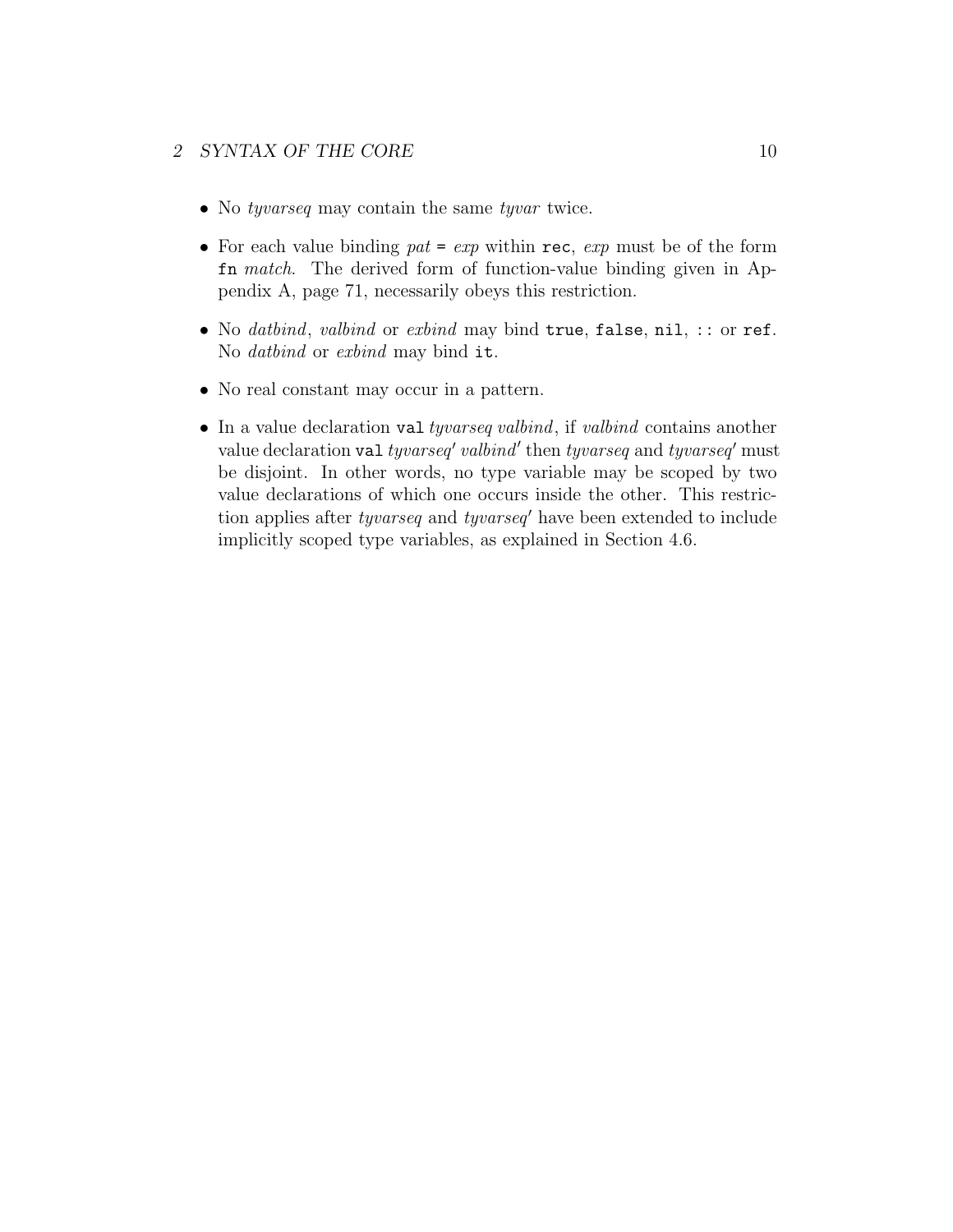| $\emph{atexp}$   | $\mathrel{\mathop:}=$ | scon<br>$\langle$ op $\rangle$ <i>longvid</i><br>$\{ \langle \text{exprow} \rangle \}$<br>let $dec$ in $exp$ end<br>$(\exp)$                                                                                                                                                                                                                                                                                                                                    | special constant<br>value identifier<br>record<br>local declaration                                                                                                                                                                                                                                              |
|------------------|-----------------------|-----------------------------------------------------------------------------------------------------------------------------------------------------------------------------------------------------------------------------------------------------------------------------------------------------------------------------------------------------------------------------------------------------------------------------------------------------------------|------------------------------------------------------------------------------------------------------------------------------------------------------------------------------------------------------------------------------------------------------------------------------------------------------------------|
|                  |                       | $\exp row \quad ::= \quad lab = \exp \langle , \exp row \rangle$                                                                                                                                                                                                                                                                                                                                                                                                | expression row                                                                                                                                                                                                                                                                                                   |
| exp              |                       | $exp \, \, \textit{atexp}$<br>$exp_1$ vid $exp_2$<br>exp:ty<br>$exp$ handle $match$<br>raise $exp$<br>fn match                                                                                                                                                                                                                                                                                                                                                  | atomic<br>application $(L)$<br>infixed application<br>typed $(L)$<br>handle exception<br>raise exception<br>function                                                                                                                                                                                             |
|                  |                       | $match$ ::= $mrule \langle   match \rangle$                                                                                                                                                                                                                                                                                                                                                                                                                     |                                                                                                                                                                                                                                                                                                                  |
| mrule            |                       | $\therefore$ $pat \Rightarrow exp$                                                                                                                                                                                                                                                                                                                                                                                                                              |                                                                                                                                                                                                                                                                                                                  |
| $\frac{dec}{2}$  |                       | $ ::=$ val tyvarseq valbind<br>type typbind<br>datatype $dational$<br>datatype $tycon ==$ datatype $longtycon$<br>abstype <i>datbind</i> with <i>dec</i> end<br>${\tt exception\;}\;~{exbind}$<br>local $dec_1$ in $dec_2$ end<br>open $longstrid_1 \cdots longstrid_n$<br>$dec_1 \langle ; \rangle$ dec <sub>2</sub><br>infix $\langle d \rangle$ $vid_1 \cdots$ $vid_n$<br>infixr $\langle d \rangle$ $vid_1 \cdots$ $vid_n$<br>nonfix $vid_1 \cdots$ $vid_n$ | value declaration<br>type declaration<br>datatype declaration<br>datatype replication<br>abstype declaration<br>exception declaration<br>local declaration<br>open declaration $(n \geq 1)$<br>empty declaration<br>sequential declaration<br>$\inf x(L)$ directive<br>infix $(R)$ directive<br>nonfix directive |
|                  |                       | valbind ::= $pat = exp \langle and \text{ } valbind \rangle$<br>rec valbind                                                                                                                                                                                                                                                                                                                                                                                     |                                                                                                                                                                                                                                                                                                                  |
| typbind          | $::=$                 | <i>tyvarseq tycon</i> = ty $\langle$ and typbind $\rangle$                                                                                                                                                                                                                                                                                                                                                                                                      |                                                                                                                                                                                                                                                                                                                  |
| dational         | $\mathrel{\mathop:}=$ | <i>tyvarseq tycon</i> = <i>conbind</i> $\langle$ and <i>datbind</i> $\rangle$                                                                                                                                                                                                                                                                                                                                                                                   |                                                                                                                                                                                                                                                                                                                  |
| $\emph{confind}$ |                       | $\therefore = \langle op \rangle \text{vid} \langle of \text{ty} \rangle \langle \text{1} \text{ (} \text{on} \text{bind} \rangle$                                                                                                                                                                                                                                                                                                                              |                                                                                                                                                                                                                                                                                                                  |
| $\it{exbind}$    | $\therefore =$        | $\langle$ op $\rangle$ <i>vid</i> $\langle$ of ty $\rangle$ $\langle$ and exbind $\rangle$<br>$\langle op \rangle$ $vid = \langle op \rangle$ longvid $\langle$ and exbind $\rangle$                                                                                                                                                                                                                                                                            |                                                                                                                                                                                                                                                                                                                  |

Figure 4: Grammar: Expressions, Matches, Declarations and Bindings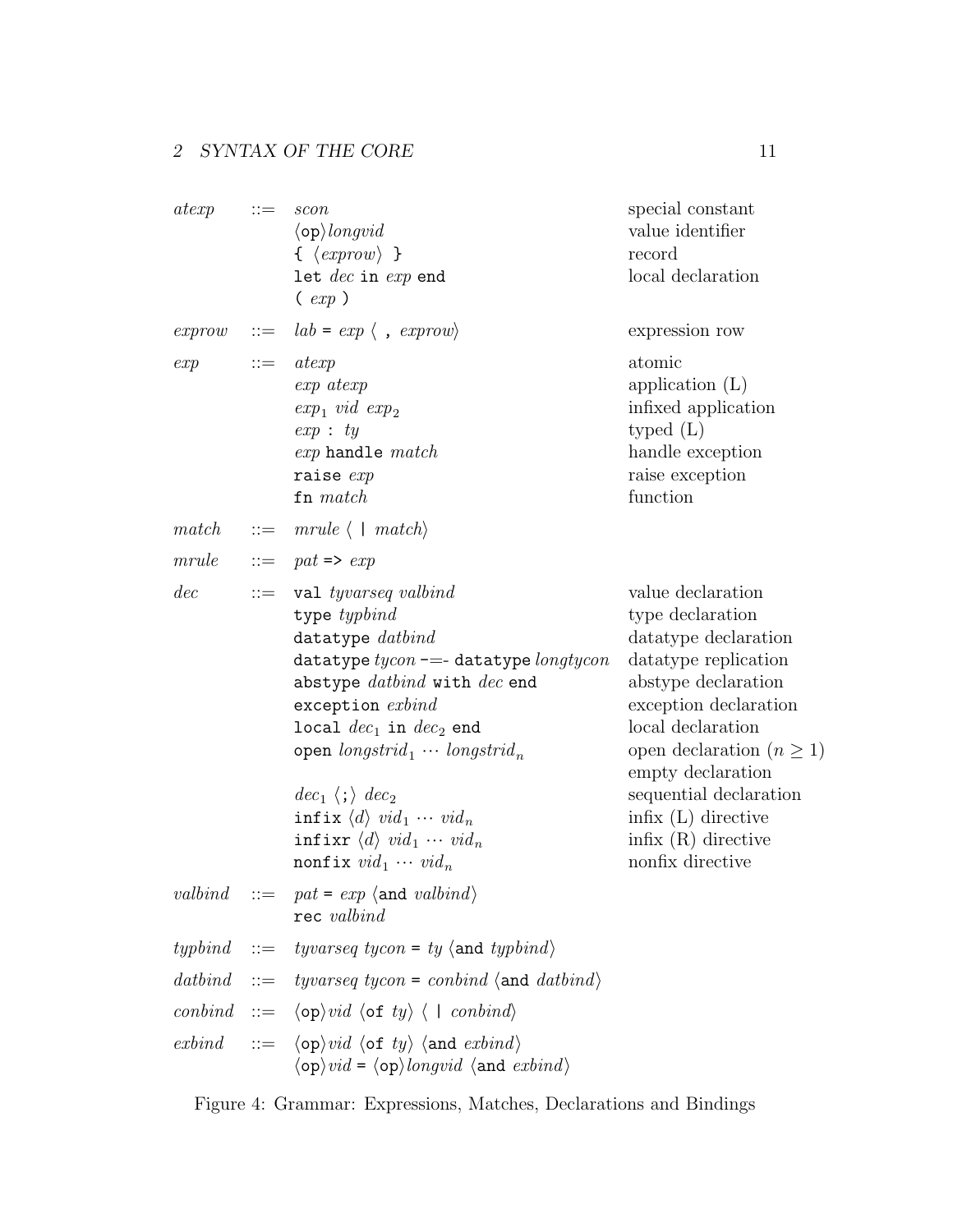# 3 Syntax of Modules

For Modules there are further reserved words, identifier classes and derived forms. There are no further special constants; comments and lexical analysis are as for the Core. The derived forms for modules appear in Appendix A.

# 3.1 Reserved Words

The following are the additional reserved words used in Modules.

eqtype functor include sharing sig signature struct structure where :>

# 3.2 Identifiers

The additional identifier classes for Modules are SigId (signature identifiers) and FunId (functor identifiers). Functor and signature identifiers must be alphanumeric, not starting with a prime. The class of each identifier occurrence is determined by the grammatical rules which follow. Henceforth, therefore, we consider all identifier classes to be disjoint.

# 3.3 Infixed operators

In addition to the scope rules for fixity directives given for the Core syntax, there is a further scope limitation: if dir occurs in a structure-level declaration strdec in any of the phrases

> let  $strdec$  in  $\cdots$  end local  $strdec$  in  $\cdots$  end struct strdec end

then the scope of dir does not extend beyond the phrase.

One effect of this limitation is that fixity is local to a basic structure expression — in particular, to such an expression occurring as a functor body.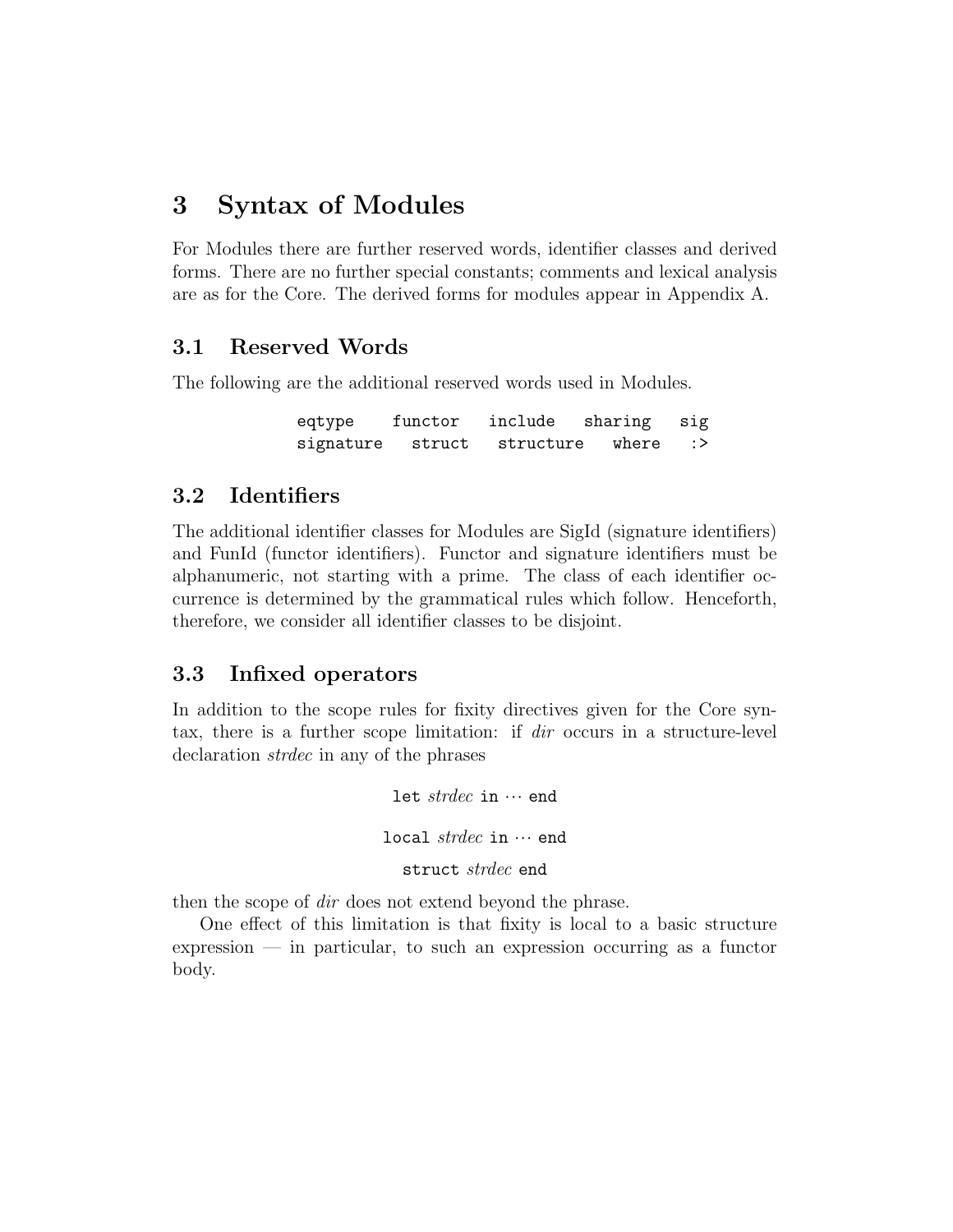## 3 SYNTAX OF MODULES 13

| StrExp                | structure expressions            |
|-----------------------|----------------------------------|
| StrDec                | structure-level declarations     |
| StrBind               | structure bindings               |
|                       |                                  |
| SigExp                | signature expressions            |
| SigDec                | signature declarations           |
| SigBind               | signature bindings               |
|                       |                                  |
| $\operatorname{Spec}$ | specifications                   |
| ValDesc               | value descriptions               |
| TypDesc               | type descriptions                |
| DatDesc               | datatype descriptions            |
| ConDesc               | constructor descriptions         |
| <b>ExDesc</b>         | exception descriptions           |
| StrDesc               | structure descriptions           |
|                       |                                  |
| FunDec                | functor declarations             |
| FunBind               | functor bindings                 |
| TopDec                | top-level declarations           |
|                       | Figure 5: Modules Phrase Classes |
|                       |                                  |

# 3.4 Grammar for Modules

The phrase classes for Modules are shown in Figure 5. We use the variable strexp to range over StrExp, etc. The conventions adopted in presenting the grammatical rules for Modules are the same as for the Core. The grammatical rules are shown in Figures 6, 7 and 8.

# 3.5 Syntactic Restrictions

- No binding *strbind*, *sigbind*, or *funbind* may bind the same identifier twice.
- No description *valdesc*, *typdesc*, *datdesc*, *exdesc* or *strdesc* may describe the same identifier twice; this applies also to value identifiers within a datdesc.
- No tyvarseq may contain the same tyvar twice.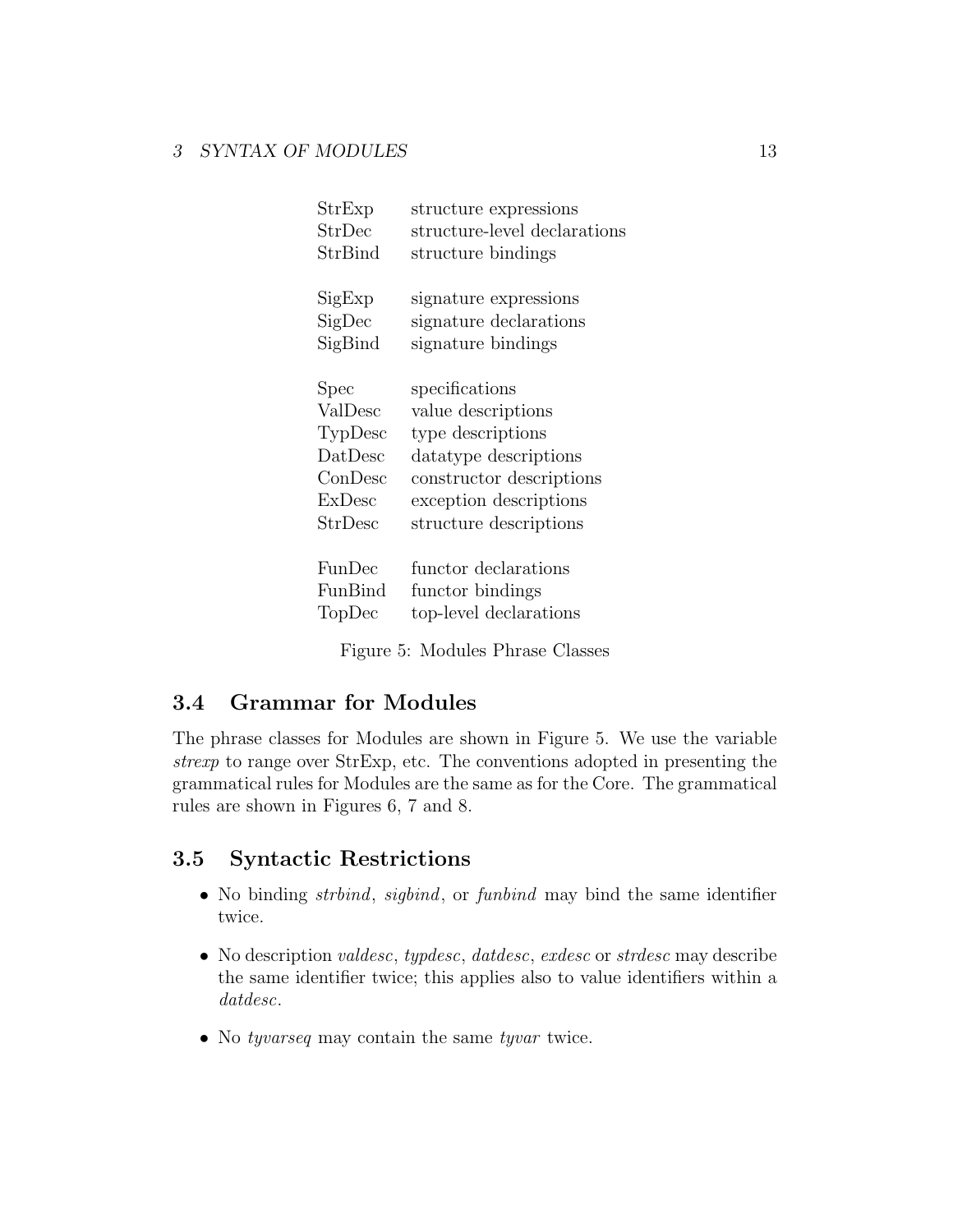# 3 SYNTAX OF MODULES 14

|                   | strexp $ ::=$ struct strdec end                                | basic                  |
|-------------------|----------------------------------------------------------------|------------------------|
|                   | longstrid                                                      | structure identifier   |
|                   | $strexp: \text{sigexp}$                                        | transparent constraint |
|                   | $\text{strexp}:> \text{sigexp}$                                | opaque constraint      |
|                   | funid $\left( \text{ \textit{strexp }} \right)$                | functor application    |
|                   | let <i>strdec</i> in <i>strexp</i> end                         | local declaration      |
| strdec $ ::=$ dec |                                                                | declaration            |
|                   | structure <i>strbind</i>                                       | structure              |
|                   | local $strdec_1$ in $strdec_2$ end                             | local                  |
|                   |                                                                | empty                  |
|                   | strdec <sub>1</sub> $\langle$ ; strdec <sub>2</sub>            | sequential             |
|                   | strbind ::= strid = strexp $\langle$ and strbind $\rangle$     |                        |
|                   | $\text{sigexp}$ ::= sig spec end                               | basic                  |
|                   | sigid                                                          | signature identifier   |
|                   | sigexp where type                                              | type realisation       |
|                   | $tyvarseq$ longtycon = ty                                      |                        |
|                   | $\mathit{sigdec}$ ::= signature sigbind                        |                        |
|                   | sigbind $\ ::=$ sigid = sigexp $\langle$ and sigbind $\rangle$ |                        |

Figure 6: Grammar: Structure and Signature Expressions

• Any tyvar occurring on the right side of a *datdesc* of the form tyvarseq tycon  $=$ ··· must occur in the tyvarseq; similarly, in signature expressions of the form sigexp where type tyvarseq longtycon = ty, any tyvar occurring in ty

must occur in tyvarseq.

• No datdesc, valdesc or exdesc may describe true, false, nil, :: or ref. No datdesc or exdesc may describe it.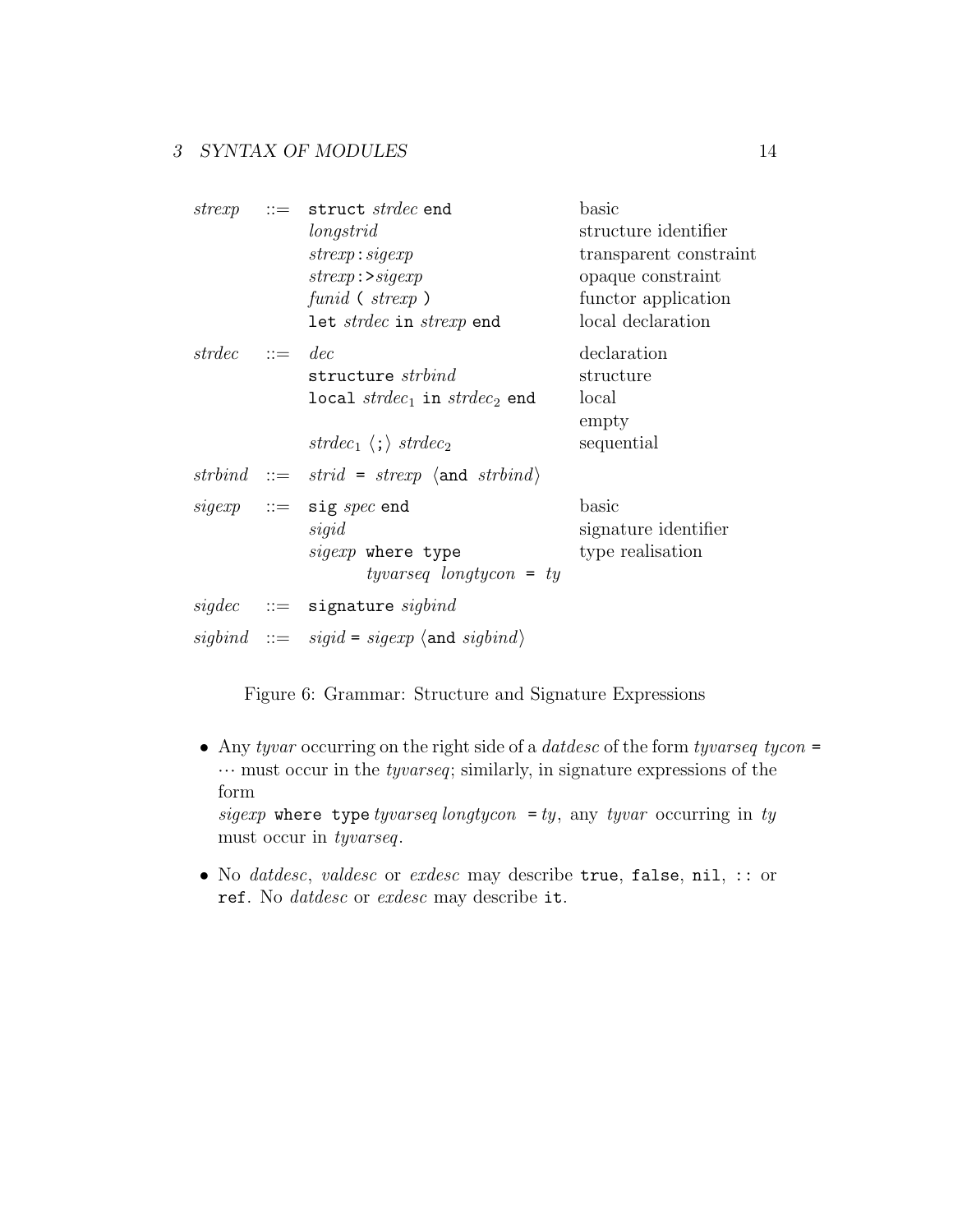| spec | $ ::= \text{val } \text{val} \text{ } \text{values} \text{ } c$                                          | value        |
|------|----------------------------------------------------------------------------------------------------------|--------------|
|      | type typdesc                                                                                             | type         |
|      | eqtype $typdesc$                                                                                         | eqtype       |
|      | datatype <i>datdesc</i>                                                                                  | datatype     |
|      | datatype $tycon ==$ datatype $longtycon$                                                                 | replication  |
|      | $exception \;exdesc$                                                                                     | exception    |
|      | structure strdesc                                                                                        | structure    |
|      | include sigexp                                                                                           | include      |
|      |                                                                                                          | empty        |
|      | $spec_1 \langle ; \rangle spec_2$                                                                        | sequential   |
|      | spec sharing type                                                                                        | sharing      |
|      | $longtycon_1 = \cdots = longtycon_n$                                                                     | $(n \geq 2)$ |
|      | valdesc ::= vid : ty $\langle$ and valdesc $\rangle$                                                     |              |
|      | <i>typdesc</i> ::= <i>tyvarseq tycon</i> $\langle$ and <i>typdesc</i> $\rangle$                          |              |
|      | data data $\therefore$ = typesseq tycon = condesc $\langle$ and data desc $\rangle$                      |              |
|      | condesc ::= vid $\langle$ of ty $\rangle$ $\langle$   condesc $\rangle$                                  |              |
|      | exdesc $ ::= \text{vid } \langle \text{of } \text{ty} \rangle \langle \text{and } \text{exdesc} \rangle$ |              |
|      | strdesc $ ::=$ strid : sigexp $\langle$ and strdesc $\rangle$                                            |              |

Figure 7: Grammar: Specifications

|  | fundec $ ::=$ functor funbind                                                                                      |                                                                             |
|--|--------------------------------------------------------------------------------------------------------------------|-----------------------------------------------------------------------------|
|  | funbind $\therefore$ funid (strid: sigexp) = strexp<br>$\langle$ and $\text{funbind}$                              | functor binding                                                             |
|  | $topdec$ ::= $strdec \langle topdec \rangle$<br>sigdec $\langle topdec \rangle$<br>fundec $\langle topdec \rangle$ | structure-level declaration<br>signature declaration<br>functor declaration |

Restriction: No topdec may contain, as an initial segment, a strdec followed by a semicolon.

Figure 8: Grammar: Functors and Top-level Declarations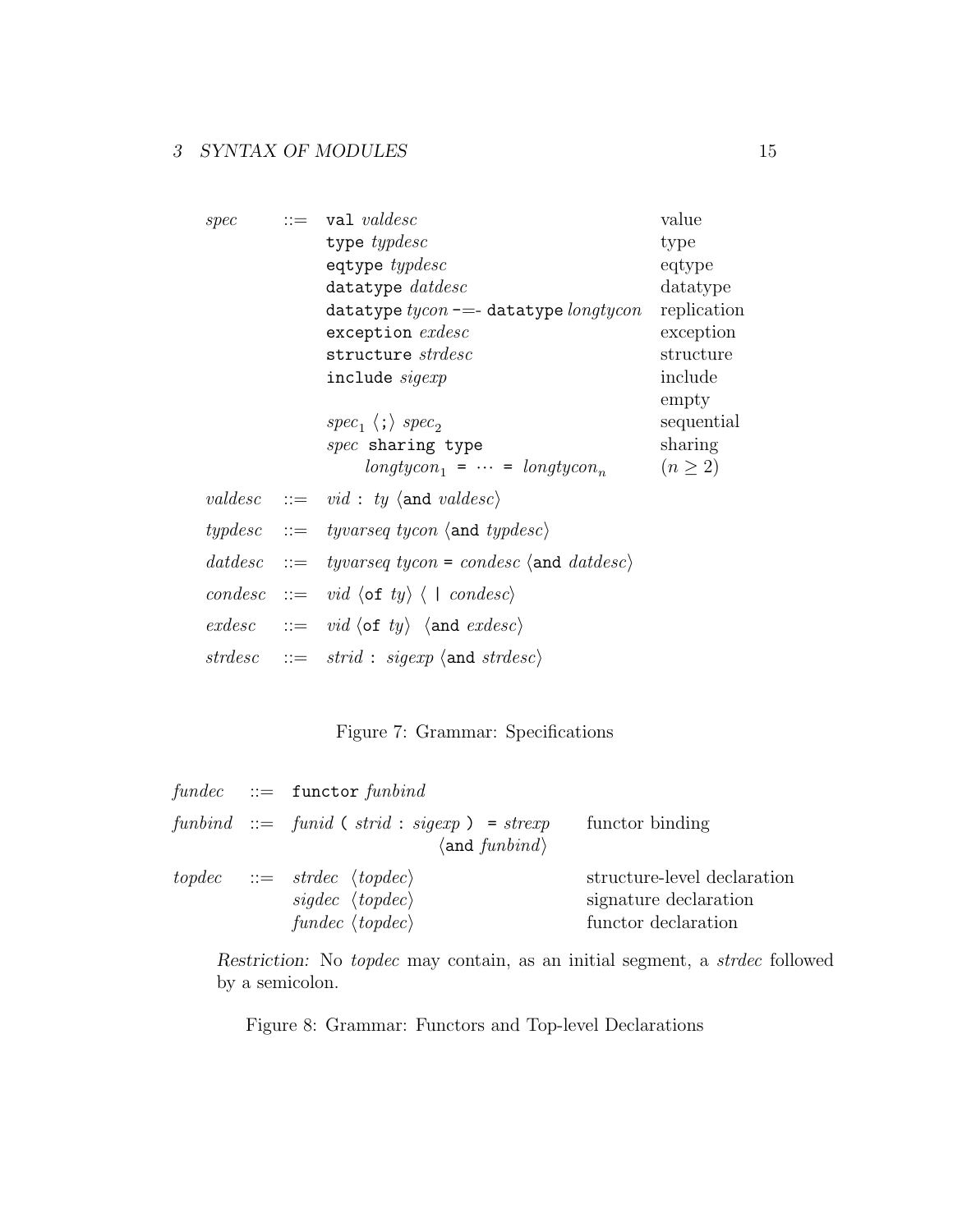# 4 Static Semantics for the Core

Our first task in presenting the semantics – whether for Core or Modules, static or dynamic – is to define the objects concerned. In addition to the class of syntactic objects, which we have already defined, there are classes of so-called semantic objects used to describe the meaning of the syntactic objects. Some classes contain simple semantic objects; such objects are usually identifiers or names of some kind. Other classes contain compound semantic objects, such as types or environments, which are constructed from component objects.

# 4.1 Simple Objects

All semantic objects in the static semantics of the entire language are built from identifiers and two further kinds of simple objects: type constructor names and identifier status descriptors. Type constructor names are the values taken by type constructors; we shall usually refer to them briefly as type names, but they are to be clearly distinguished from type variables and type constructors. The simple object classes, and the variables ranging over them, are shown in Figure 9. We have included TyVar in the table to make visible the use of  $\alpha$  in the semantics to range over TyVar.

 $\alpha$  or tyvar  $\in$  TyVar type variables  $t \in$  TyName type names is ∈ IdStatus = {c, e, v} identifier status descriptors

Figure 9: Simple Semantic Objects

Each  $\alpha \in \mathrm{TyVar}$  possesses a boolean equality attribute, which determines whether or not it *admits equality*, i.e. whether it is a member of EtyVar (defined on page 5).

Each  $t \in$  TyName has an arity  $k \geq 0$ , and also possesses an equality attribute. We denote the class of type names with arity k by TyName<sup>(k)</sup>.

With each special constant scon we associate a type name type(scon) which is either int, real, word, char or string as indicated by Section 2.2. (However, see Appendix E concerning types of overloaded special constants.)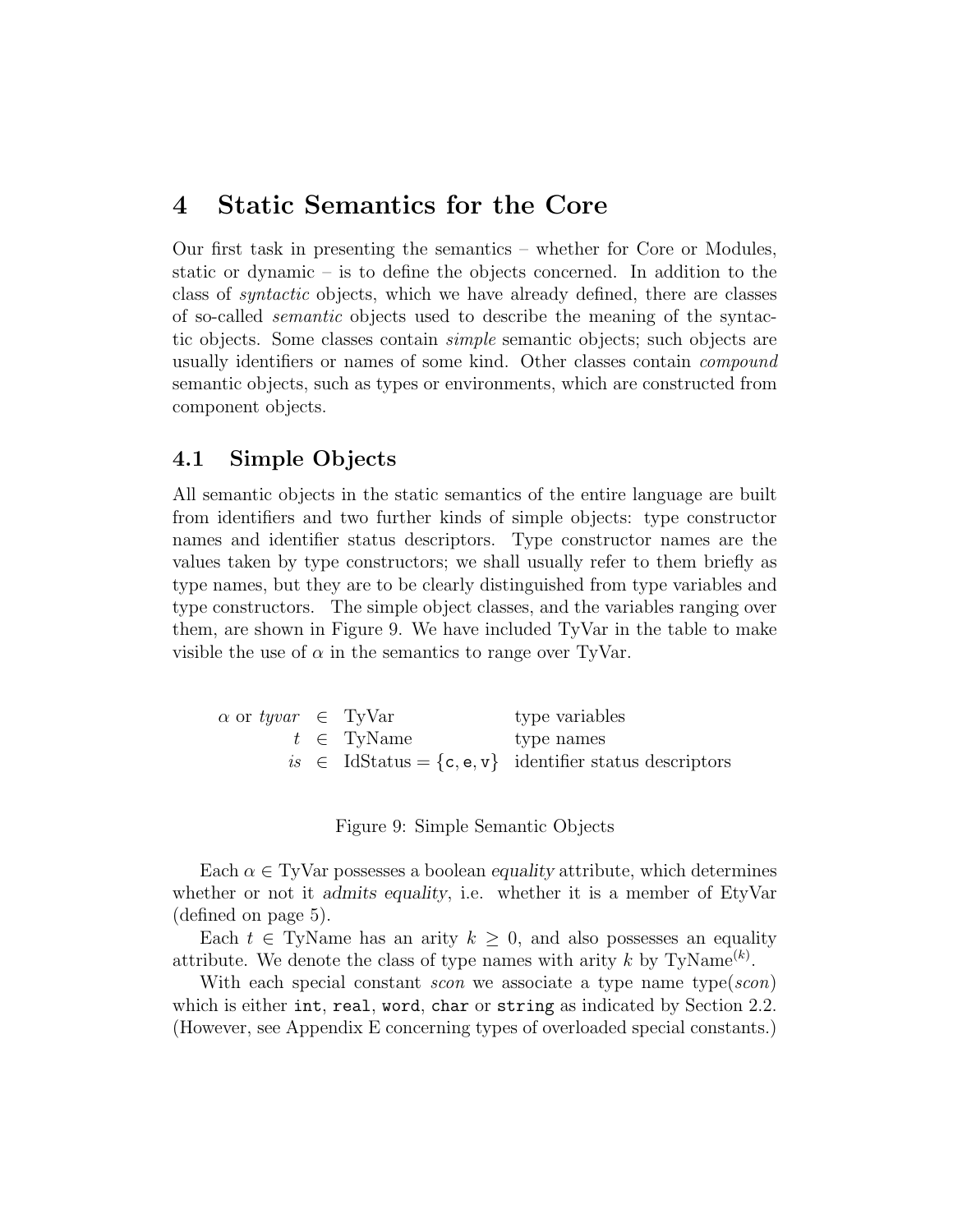# 4.2 Compound Objects

When A and B are sets  $\text{Fin }A$  denotes the set of finite subsets of A, and  $A \stackrel{\text{fin}}{\rightarrow} B$  denotes the set of finite maps (partial functions with finite domain) from  $A$  to  $B$ . The domain and range of a finite map,  $f$ , are denoted Dom  $f$ and Ran f. A finite map will often be written explicitly in the form  $\{a_1 \mapsto a_2\}$  $b_1, \dots, a_k \mapsto b_k$ ,  $k \geq 0$ ; in particular the empty map is {}. We shall use the form  $\{x \mapsto e; \phi\}$  – a form of set comprehension – to stand for the finite map f whose domain is the set of values x which satisfy the condition  $\phi$ , and whose value on this domain is given by  $f(x) = e$ .

When f and g are finite maps the map  $f + g$ , called f modified by g, is the finite map with domain Dom  $f \cup$  Dom g and values

$$
(f+g)(a) =
$$
 if  $a \in \text{Dom } g$  then  $g(a)$  else  $f(a)$ .

The compound objects for the static semantics of the Core Language are shown in Figure 10. We take ∪ to mean disjoint union over semantic object classes. We also understand all the defined object classes to be disjoint.

Note that  $\Lambda$  and  $\forall$  bind type variables. For any semantic object A, tynames A and tyvars A denote respectively the set of type names and the set of type variables occurring free in A.

Also note that a value environment maps value identifiers to a pair of a type scheme and an identifier status. If  $VE(vid) = (\sigma, is)$ , we say that vid has status is in VE. An occurrence of a value identifier which is elaborated in VE is referred to as a value variable, a value constructor or an exception constructor, depending on whether its status in  $VE$  is  $v$ , c or e, respectively.

# 4.3 Projection, Injection and Modification

**Projection:** We often need to select components of tuples – for example, the value-environment component of a context. In such cases we rely on metavariable names to indicate which component is selected. For instance "VE of  $E$ " means "the value-environment component of  $E$ ".

Moreover, when a tuple contains a finite map we shall "apply" the tuple to an argument, relying on the syntactic class of the argument to determine the relevant function. For instance  $C(tycon)$  means (TE of C)tycon and  $C(vid)$ means  $(VE \text{ of } (E \text{ of } C))(vid).$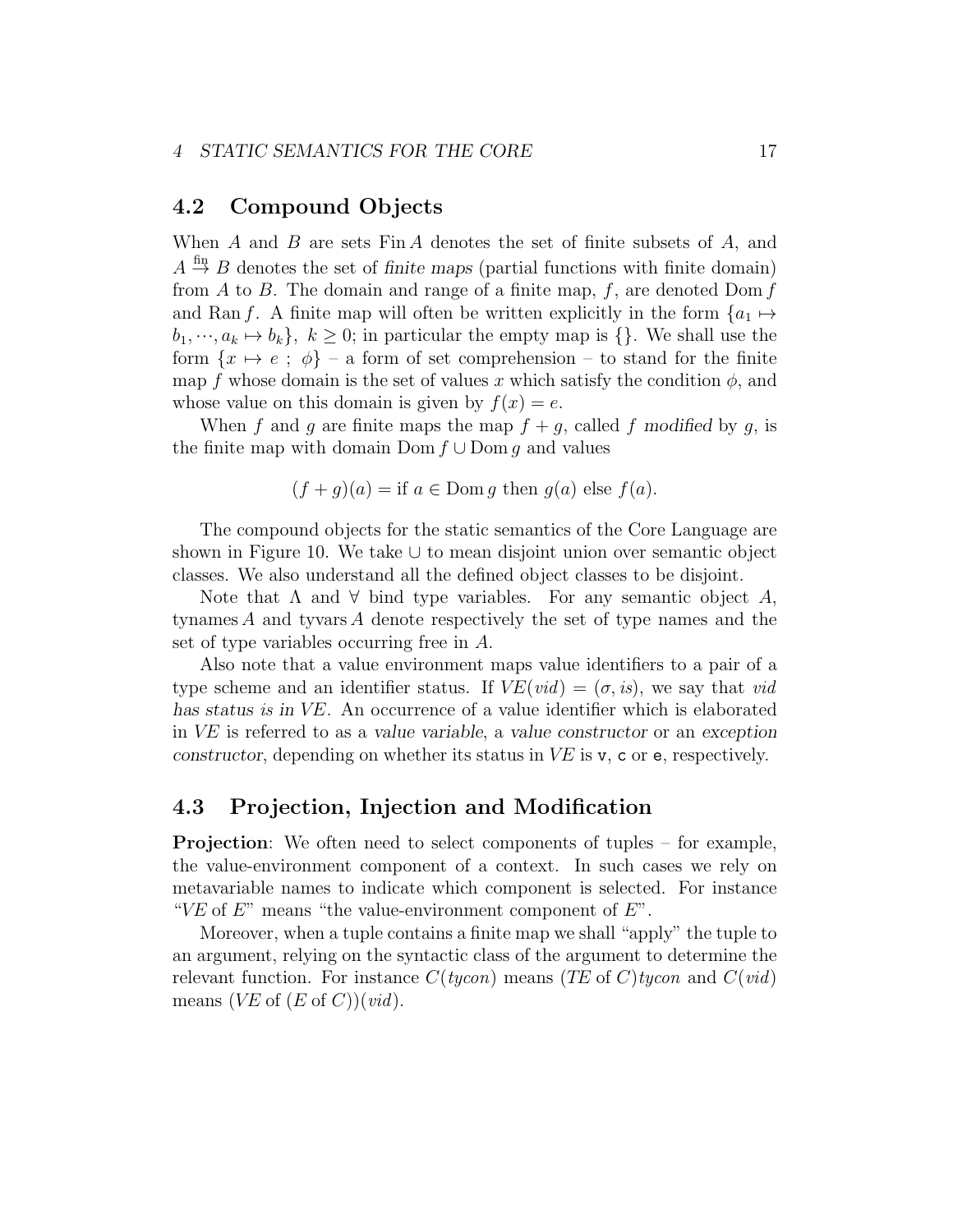$\tau \in \text{Type} = \text{TyVar} \cup \text{RowType} \cup \text{FunType} \cup \text{ConsType}$  $(\tau_1, \dots, \tau_k)$  or  $\tau^{(k)} \in \text{Type}^k$  $(\alpha_1, \cdots, \alpha_k)$  or  $\alpha^{(k)} \in \text{TyVar}^k$  $\rho \in \text{RowType} = \text{Lab} \stackrel{\text{fin}}{\rightarrow} \text{Type}$  $\tau \to \tau' \in \text{FunType} = \text{Type} \times \text{Type}$ ConsType =  $\cup_{k\geq 0}$ ConsType<sup>(k)</sup>  $\tau^{(k)}t \in \text{ConsType}^{(k)} = \text{Type}^{k} \times \text{TyName}^{(k)}$  $\theta$  or  $\Lambda \alpha^{(k)} \cdot \tau \in \text{TypeF} \text{cn} = \cup_{k \geq 0} \text{TyVar}^k \times \text{Type}$  $\sigma$  or  $\forall \alpha^{(k)}.\tau \in \text{TypeScheme} = \cup_{k\geq 0} \text{TyVar}^k \times \text{Type}$  $(\theta, VE) \in \text{TyStr} = \text{TypeFor} \times \text{ValEnv}$  $SE \in \text{StrEnv} = \text{StrId} \overset{\text{fin}}{\rightarrow} \text{Env}$  $TE \in \text{TyEnv} = \text{TyCon} \overset{\text{fin}}{\rightarrow} \text{TyStr}$  $VE \in \text{ValEnv} = \text{VId} \overset{\text{fin}}{\rightarrow} \text{TypeScheme} \times \text{IdStatus}$ E or  $(SE, TE, VE) \in \text{Env} = \text{StrEnv} \times \text{TyEnv} \times \text{ValEnv}$  $T \in \text{TyNameSet} = \text{Fin}(\text{TyName})$  $U \in \text{TyVarSet} = \text{Fin}(\text{TyVar})$ C or T,  $U, E \in$  Context = TyNameSet  $\times$  TyVarSet  $\times$  Env

Figure 10: Compound Semantic Objects

Finally, environments may be applied to long identifiers. For instance if  $longvid = strid_1 \cdots strid_k \cdot vid$  then  $E(longvid)$  means

(VE of (SE of  $\cdots$ (SE of (SE of E)strid<sub>1</sub>)strid<sub>2</sub> $\cdots$ )strid<sub>k</sub>)vid.

Injection: Components may be injected into tuple classes; for example, "VE in Env" means the environment  $({}, {}, {})$ .

**Modification:** The modification of one map  $f$  by another map  $g$ , written  $f + g$ , has already been mentioned. It is commonly used for environment modification, for example  $E + E'$ . Often, empty components will be left implicit in a modification; for example  $E + VE$  means  $E + (\{\}, \{\}, VE)$ . For set components, modification means union, so that  $C + (T, VE)$  means

$$
((T \text{ of } C) \cup T, U \text{ of } C, (E \text{ of } C) + VE)
$$

Finally, we frequently need to modify a context  $C$  by an environment  $E$  (or a type environment  $TE$  say), at the same time extending  $T$  of  $C$  to include the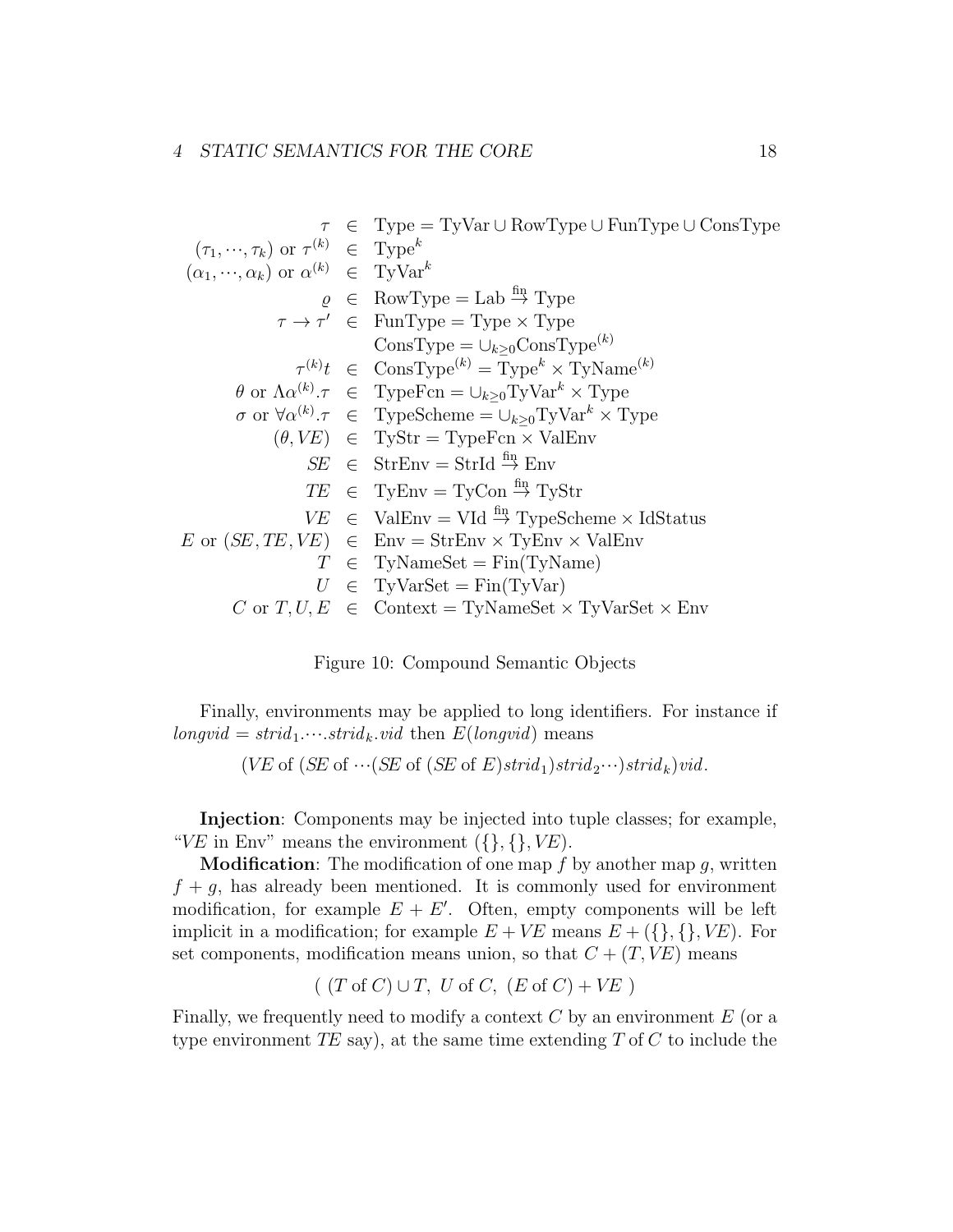type names of E (or of TE say). We therefore define  $C \oplus TE$ , for example, to mean  $C +$  (tynames TE, TE).

# 4.4 Types and Type functions

A type  $\tau$  is an equality type, or admits equality, if it is of one of the forms

- $\alpha$ , where  $\alpha$  admits equality;
- $\{lab_1 \mapsto \tau_1, \ldots, \ lab_n \mapsto \tau_n\}$ , where each  $\tau_i$  admits equality;
- $\tau^{(k)}t$ , where t and all members of  $\tau^{(k)}$  admit equality;
- $\bullet$  ( $\tau'$ )ref.

A type function  $\theta = \Lambda \alpha^{(k)} \tau$  has arity k; the bound variables must be distinct. Two type functions are considered equal if they only differ in their choice of bound variables (alpha-conversion). In particular, the equality attribute has no significance in a bound variable of a type function; for example,  $\Lambda \alpha \alpha \rightarrow \alpha$  and  $\Lambda \beta \beta \rightarrow \beta$  are equal type functions even if  $\alpha$  admits equality but  $\beta$  does not. If t has arity k, then we write t to mean  $\Lambda \alpha^{(k)}.\alpha^{(k)}t$ (eta-conversion); thus TyName  $\subseteq$  TypeFcn.  $\theta = \Lambda \alpha^{(k)} \tau$  is an equality type function, or admits equality, if when the type variables  $\alpha^{(k)}$  are chosen to admit equality then  $\tau$  also admits equality.

We write the application of a type function  $\theta$  to a vector  $\tau^{(k)}$  of types as  $\tau^{(k)}\theta$ . If  $\theta = \Lambda \alpha^{(k)} \tau$  we set  $\tau^{(k)}\theta = \tau {\tau^{(k)}/\alpha^{(k)}}$  (beta-conversion).

We write  $\tau\{\theta^{(k)}/t^{(k)}\}$  for the result of substituting type functions  $\theta^{(k)}$  for type names  $t^{(k)}$  in  $\tau$ . We assume that all beta-conversions are carried out after substitution, so that for example

$$
(\tau^{(k)}t)\{\Lambda \alpha^{(k)}.\tau/t\} = \tau \{\tau^{(k)}/\alpha^{(k)}\}.
$$

# 4.5 Type Schemes

A type scheme  $\sigma = \forall \alpha^{(k)}.\tau$  generalises a type  $\tau'$ , written  $\sigma \succ \tau'$ , if  $\tau' =$  $\tau\{\tau^{(k)}/\alpha^{(k)}\}$  for some  $\tau^{(k)}$ , where each member  $\tau_i$  of  $\tau^{(k)}$  admits equality if  $\alpha_i$  does. If  $\sigma' = \forall \beta^{(l)}.\tau'$  then  $\sigma$  generalises  $\sigma'$ , written  $\sigma \succ \sigma'$ , if  $\sigma \succ \tau'$  and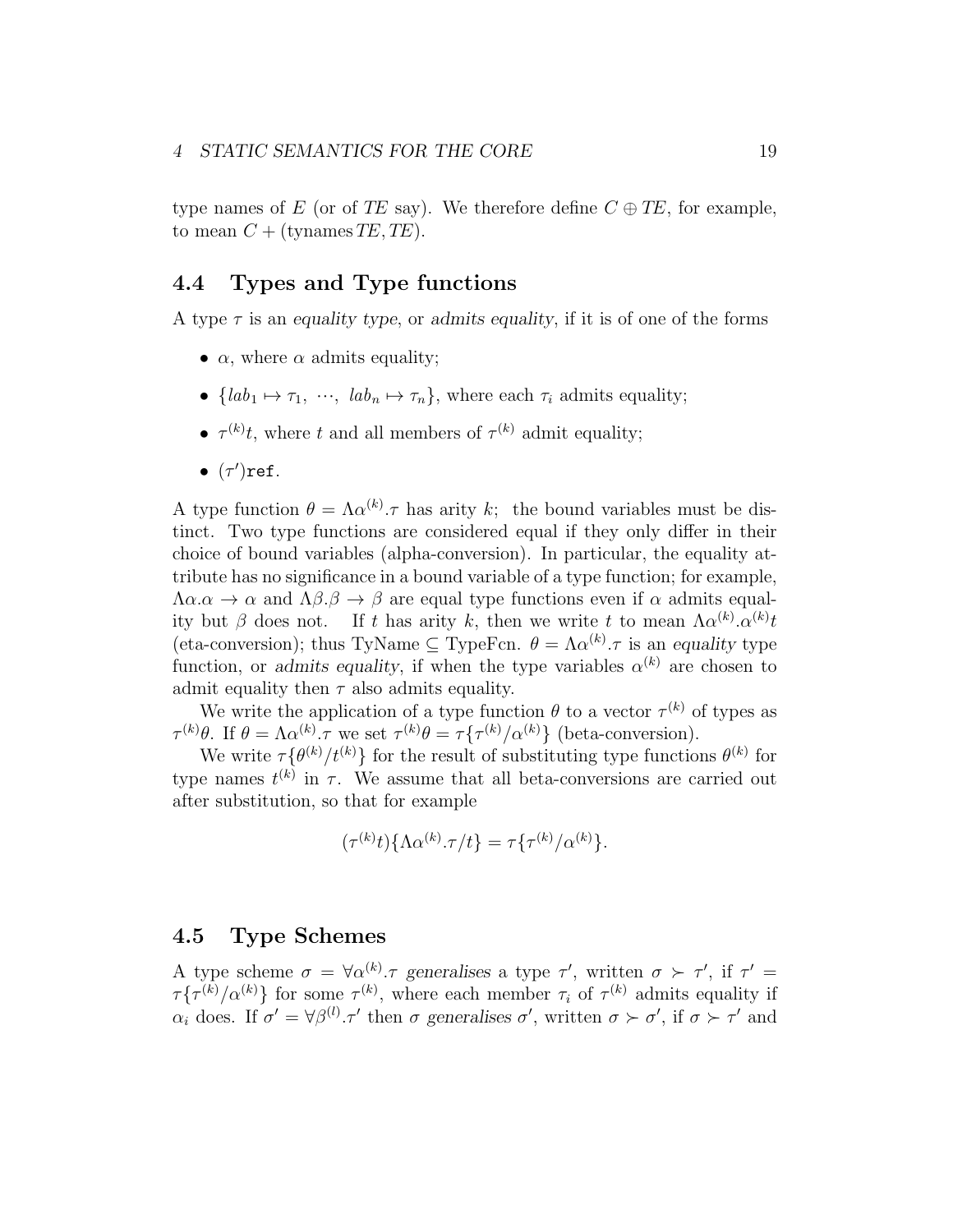#### 4 STATIC SEMANTICS FOR THE CORE 20

β<sup>(*l*)</sup> contains no free type variable of  $\sigma$ . It can be shown that  $\sigma \succ \sigma'$  iff, for all  $\tau''$ , whenever  $\sigma' \succ \tau''$  then also  $\sigma \succ \tau''$ .

Two type schemes  $\sigma$  and  $\sigma'$  are considered equal if they can be obtained from each other by renaming and reordering of bound type variables, and deleting type variables from the prefix which do not occur in the body. Here, in contrast to the case for type functions, the equality attribute must be preserved in renaming; for example  $\forall \alpha \cdot \alpha \rightarrow \alpha$  and  $\forall \beta \cdot \beta \rightarrow \beta$  are only equal if either both  $\alpha$  and  $\beta$  admit equality, or neither does. It can be shown that  $\sigma = \sigma'$  iff  $\sigma \succ \sigma'$  and  $\sigma' \succ \sigma$ .

We consider a type  $\tau$  to be a type scheme, identifying it with  $\forall$ (). $\tau$ .

# 4.6 Scope of Explicit Type Variables

In the Core language, a type or datatype binding can explicitly introduce type variables whose scope is that binding. Moreover, in a value declaration val tyvarseq valbind, the sequence tyvarseq binds type variables: a type variable occurs free in val tyvarseq valbind iff it occurs free in valbind and is not in the sequence tyvarseq. However, explicit binding of type variables at val is optional, so we still have to account for the scope of an explicit type variable occurring in the ":  $ty$ " of a typed expression or pattern or in the "of ty" of an exception binding. For the rest of this section, we consider such free occurrences of type variables only.

Every occurrence of a value declaration is said to scope a set of explicit type variables determined as follows.

First, a free occurrence of  $\alpha$  in a value declaration val tyvarseq valbind is said to be unguarded if the occurrence is not part of a smaller value declaration within valbind. In this case we say that  $\alpha$  occurs unguarded in the value declaration.

Then we say that  $\alpha$  is implicitly scoped at a particular value declaration val tyvarseq valbind in a program if (1)  $\alpha$  occurs unguarded in this value declaration, and (2)  $\alpha$  does not occur unguarded in any larger value declaration containing the given one.

Henceforth, we assume that for every value declaration val tyvarseq... occurring in the program, every explicit type variable implicitly scoped at the val has been added to tyvarseq (subject to the syntactic constraint in Section 2.9). Thus for example, in the two declarations

val  $x =$  let val id: $a - > a =$  fn z= $>z$  in id id end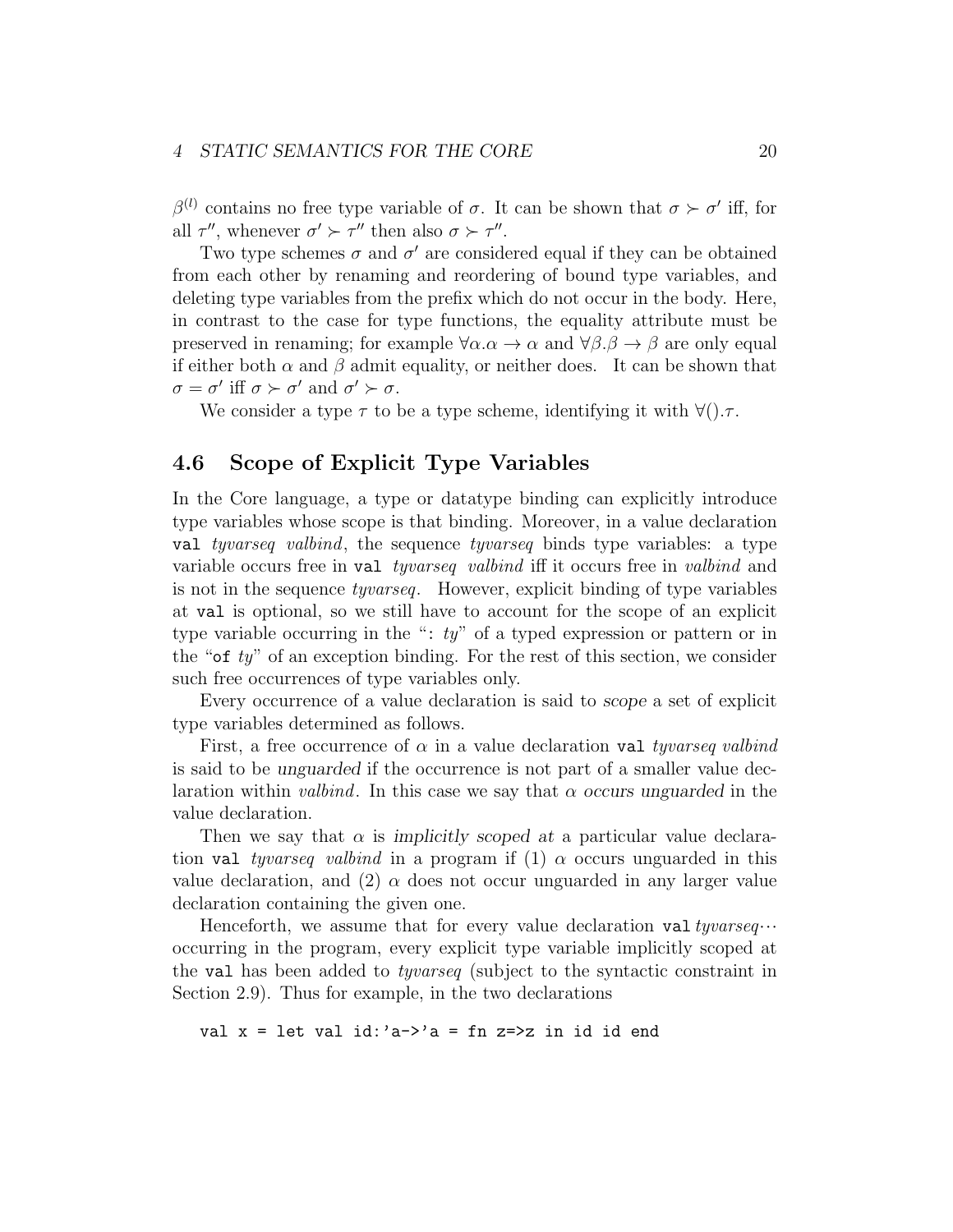```
val x = (let val id:'a->'a = fn z=>z in id id end; fn z=>z:'a)
```
the type variable 'a is scoped differently; they become respectively

```
val x = let val 'a id:'a->'a = fn z=>z in id id end
val 'a x = (\text{let val id}: 'a->'a = \text{fn } z=>z \text{ in id id end}; \text{fn } z=>z: 'a)
```
Then, according to the inference rules in Section 4.10 the first example can be elaborated, but the second cannot since 'a is bound at the outer value declaration leaving no possibility of two different instantiations of the type of id in the application id id.

# 4.7 Non-expansive Expressions

In order to treat polymorphic references and exceptions, the set Exp of expressions is partitioned into two classes, the expansive and the non-expansive expressions. An expression is non-expansive in context  $C$  if, after replacing infixed forms by their equivalent prefixed forms, and derived forms by their equivalent forms, it can be generated by the following grammar from the non-terminal nexp:

 $\textit{nexp} \ ::= \textit{scon} \ \textit{nexprow} \ ::= \textit{lab} = \textit{nexp} \langle, \textit{nexprow} \rangle$  $\langle op \rangle$ *longvid*  $\{\langle\mathit{nexprow}\rangle\}$  conexp ::=  $\langle\mathit{conexp}\langle:\mathit{ty}\rangle)$  $\langle \text{op} \rangle$ longvid conexp nexp nexp:ty fn match

Restriction: Within a conexp, we require longwid  $\neq$  ref and is of  $C(longvid) \in$  ${c, e}.$ 

All other expressions are said to be expansive (in  $C$ ). The idea is that the dynamic evaluation of a non-expansive expression will neither generate an exception nor extend the domain of the memory, while the evaluation of an expansive expression might.

# 4.8 Closure

Let  $\tau$  be a type and A a semantic object. Then  $C \log_{A}(\tau)$ , the closure of  $\tau$  with respect to A, is the type scheme  $\forall \alpha^{(k)}.\tau$ , where  $\alpha^{(k)} =$  tyvars $(\tau) \setminus$  tyvars A.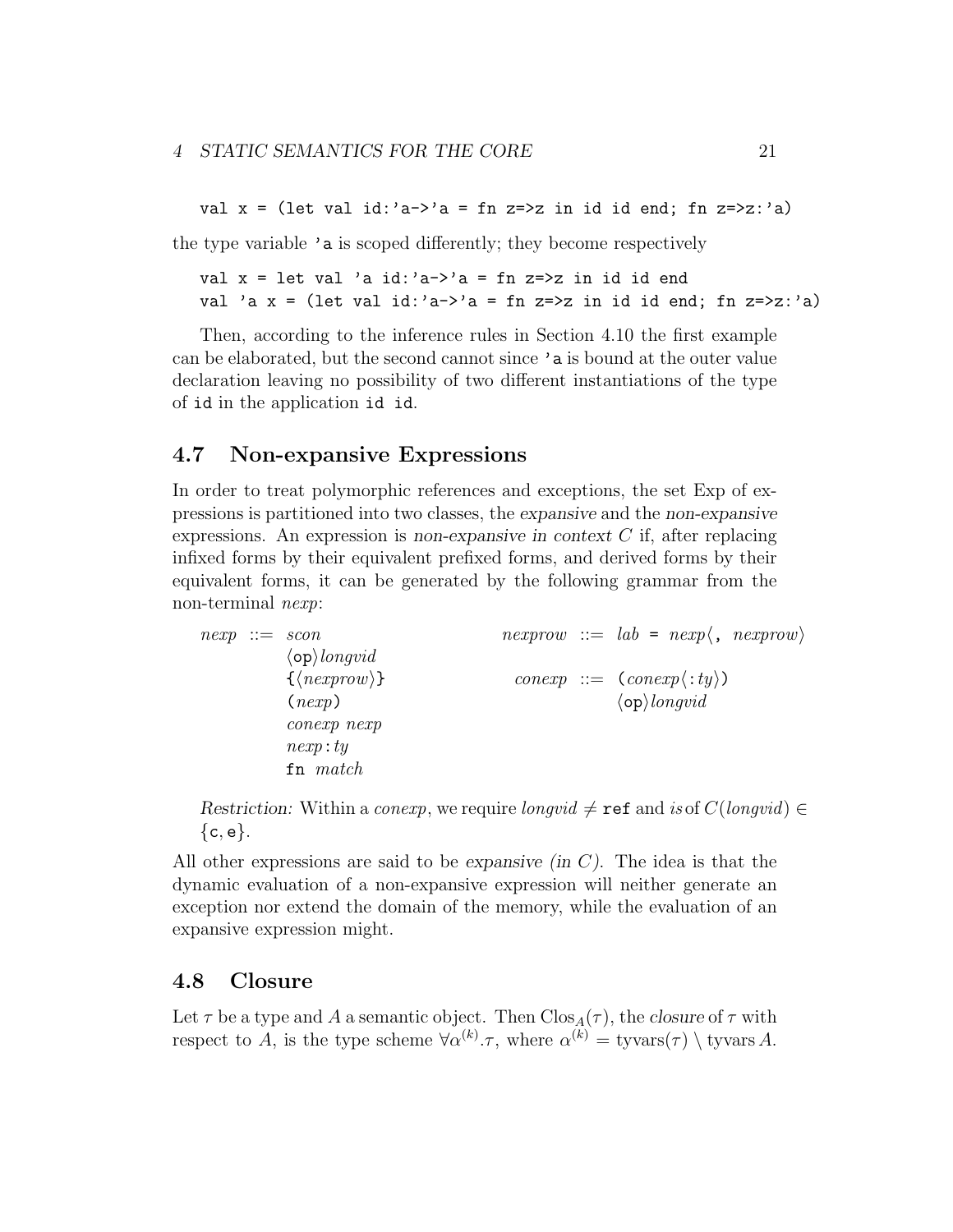#### 4 STATIC SEMANTICS FOR THE CORE 22

Commonly, A will be a context C. We abbreviate the total closure  $\text{Clos}_{\{1\}}(\tau)$ to  $\text{Clos}(\tau)$ . If the range of a value environment VE contains only types (rather than arbitrary type schemes) we set

$$
ClosAVE = \{vid \mapsto (ClosA(\tau), is) ; VE(vid) = (\tau, is)\}
$$

Closing a value environment VE that stems from the elaboration of a value binding valbind requires extra care to ensure type security of references and exceptions and correct scoping of explicit type variables. Recall that *valbind* is not allowed to bind the same variable twice. Thus, for each  $vid \in Dom VE$ there is a unique pat = exp in valbind which binds vid. If  $VE(vid) = (\tau, is)$ , let  $\text{Clos}_{C, \text{valbind}} V E(\text{vid}) = (\forall \alpha^{(k)}.\tau, \text{is}), \text{ where}$ 

$$
\alpha^{(k)} = \begin{cases} \text{tyvars } \tau \setminus \text{tyvars } C, & \text{if } \exp \text{ is non-expansive in } C; \\(), & \text{if } \exp \text{ is expansive in } C. \end{cases}
$$

#### 4.9 Type Structures and Type Environments

A type structure  $(\theta, VE)$  is well-formed if either  $VE = \{\}$ , or  $\theta$  is a type name t. (The latter case arises, with  $VE \neq {\}$ , in datatype declarations.) An object or assembly  $\tilde{A}$  of semantic objects is well-formed if every type structure occurring in A is well-formed.

A type structure  $(t, VE)$  is said to respect equality if, whenever t admits equality, then either  $t = ref$  (see Appendix C) or, for each  $VE(vid)$  of the form  $(\forall \alpha^{(k)} \cdot (\tau \to \alpha^{(k)}t), \text{ is})$ , the type function  $\Lambda \alpha^{(k)} \cdot \tau$  also admits equality. (This ensures that the equality predicate = will be applicable to a constructed value  $(vid, v)$  of type  $\tau^{(k)}$  only when it is applicable to the value v itself, whose type is  $\tau\{\tau^{(k)}/\alpha^{(k)}\}$ .) A type environment TE respects equality if all its type structures do so.

Let TE be a type environment, and let T be the set of type names  $t$  such that  $(t, VE)$  occurs in TE for some  $VE \neq {\}$ . Then TE is said to maximise equality if (a)  $TE$  respects equality, and also (b) if any larger subset of  $T$ were to admit equality (without any change in the equality attribute of any type names not in  $T$ ) then  $TE$  would cease to respect equality.

For any TE of the form

$$
TE = \{tycon_i \mapsto (t_i, VE_i) ; 1 \le i \le k\},\
$$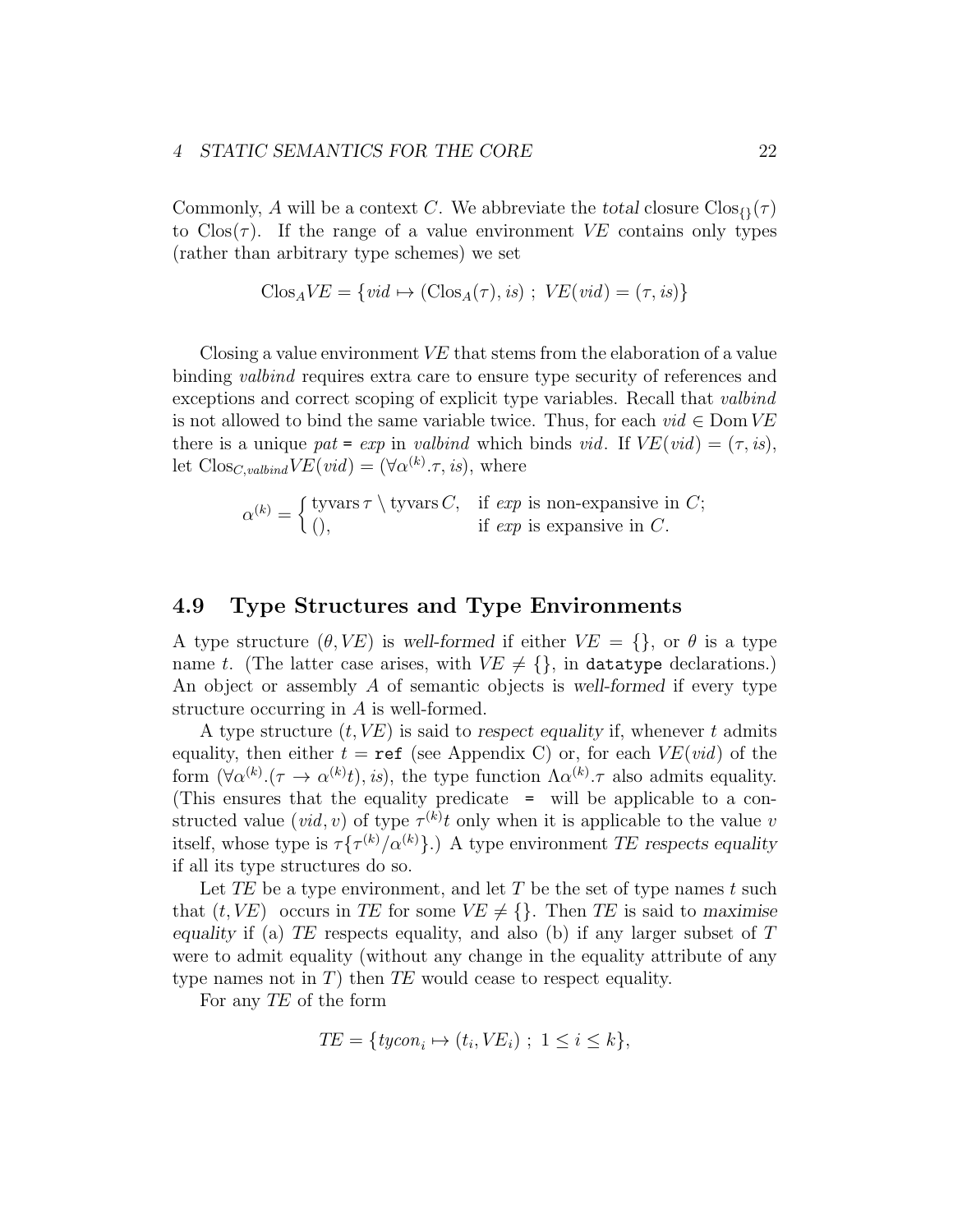where no  $VE_i$  is the empty map, and for any E we define  $Abs(TE, E)$  to be the environment obtained from E and TE as follows. First, let  $\text{Abs}(TE)$ be the type environment  $\{tycon_i \mapsto (t_i, \{\}) ; 1 \leq i \leq k\}$  in which all value environments  $VE_i$  have been replaced by the empty map. Let  $t'_1, \dots, t'_k$  be new distinct type names none of which admit equality. Then  $\text{Abs}(TE, E)$ is the result of simultaneously substituting  $t'_{i}$  for  $t_{i}$ ,  $1 \leq i \leq k$ , throughout  $\text{Abs}(TE) + E$ . (The effect of the latter substitution is to ensure that the use of equality on an abstype is restricted to the with part.)

### 4.10 Inference Rules

Each rule of the semantics allows inferences among sentences of the form

$$
A \vdash phrase \Rightarrow A'
$$

where  $A$  is usually a context, *phrase* is a phrase of the Core, and  $A'$  is a semantic object – usually a type or an environment. It may be pronounced "phrase elaborates to  $A'$  in (context)  $A$ ". Some rules have extra hypotheses not of this form; they are called side conditions.

In the presentation of the rules, phrases within single angle brackets  $\langle \rangle$  are called first options, and those within double angle brackets  $\langle \langle \rangle \rangle$  are called second options. To reduce the number of rules, we have adopted the following convention:

In each instance of a rule, the first options must be either all present or all absent; similarly the second options must be either all present or all absent.

Although not assumed in our definitions, it is intended that every context  $C = T, U, E$  has the property that tynames  $E \subseteq T$ . Thus T may be thought of, loosely, as containing all type names which "have been generated". It is necessary to include T as a separate component in a context, since tynames  $E$ may not contain all the type names which have been generated; one reason is that a context  $T, \emptyset, E$  is a projection of the basis  $B = T, F, G, E$  whose other components  $F$  and  $G$  could contain other such names – recorded in  $T$  but not present in E. Of course, remarks about what "has been generated" are not precise in terms of the semantic rules. But the following precise result may easily be demonstrated: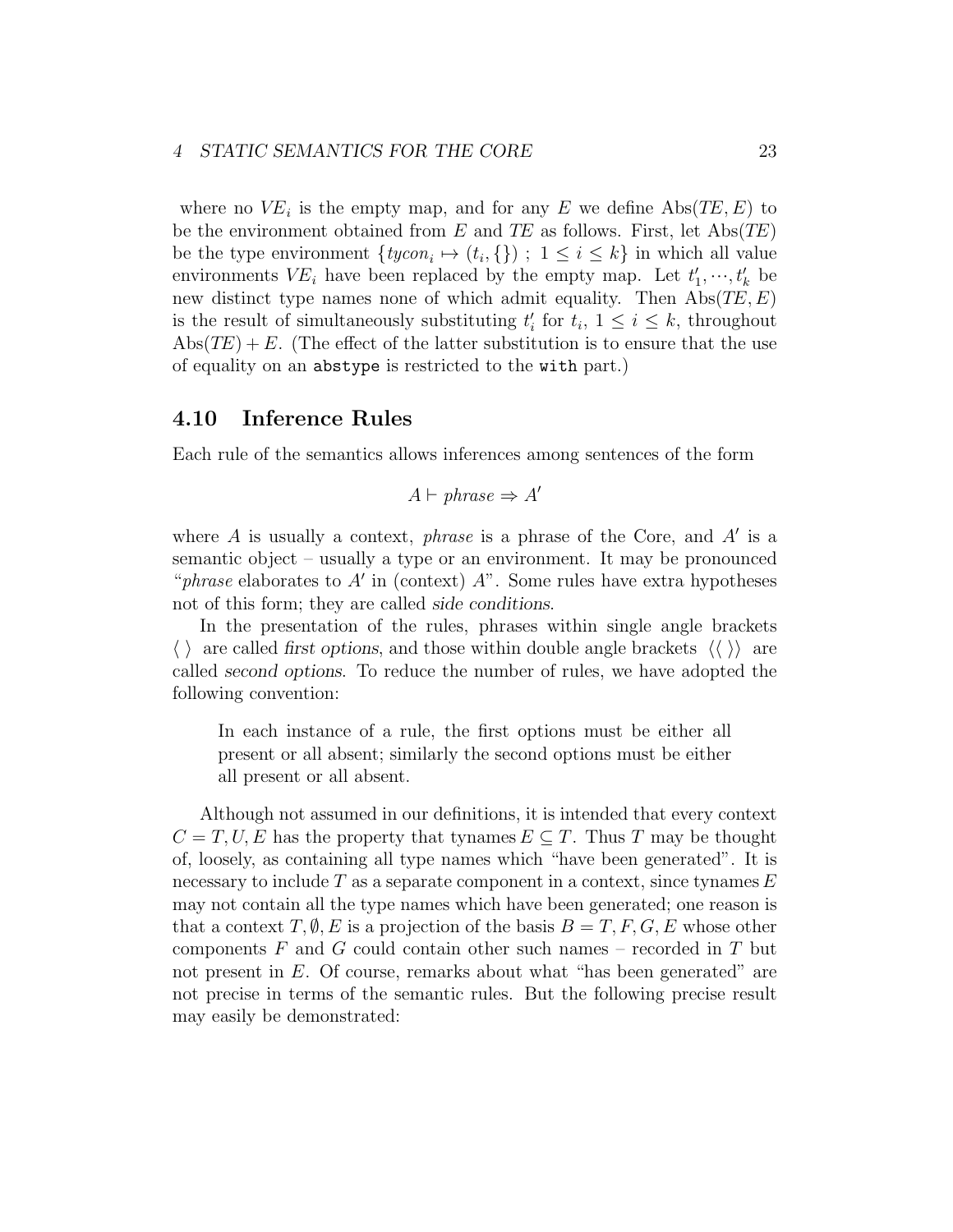Let S be a sentence  $T, U, E \vdash phrase \Rightarrow A$  such that tynames  $E \subseteq$ T, and let S' be a sentence  $T', U', E' \vdash phrase' \Rightarrow A'$  occurring in a proof of S; then also tynames  $E' \subseteq T'$ .

### Atomic Expressions

$$
C \vdash \text{atexp} \Rightarrow \tau
$$

$$
\tag{1}
$$

$$
\overline{C \vdash scon \Rightarrow \text{type}(scon)}\tag{1}
$$

$$
\frac{C(longvid) = (\sigma, is)}{C \vdash longvid \Rightarrow \tau}
$$
\n(2)

$$
\frac{\langle C \vdash \textit{exprov} \Rightarrow \varrho \rangle}{C \vdash \{ \langle \textit{exprov} \rangle \} \Rightarrow \{ \} \langle + \varrho \rangle \text{ in Type}}
$$
\n(3)

$$
\frac{C \vdash dec \Rightarrow E \qquad C \oplus E \vdash exp \Rightarrow \tau \qquad \text{tynamics } \tau \subseteq T \text{ of } C}{C \vdash \text{let } dec \text{ in } exp \text{ end } \Rightarrow \tau} \tag{4}
$$

$$
\frac{C \vdash exp \Rightarrow \tau}{C \vdash (\exp \tau) \Rightarrow \tau}
$$
 (5)

Comments:

- (2) The instantiation of type schemes allows different occurrences of a single longvid to assume different types. Note that the identifier status is not used in this rule.
- (4) The use of  $\oplus$ , here and elsewhere, ensures that type names generated by the first sub-phrase are different from type names generated by the second sub-phrase.The side condition prevents type names generated by dec from escaping outside the local declaration.

# Expression Rows  $\boxed{C \vdash \textit{exprow} \Rightarrow \varrho}$  $C \vdash exp \Rightarrow \tau \quad \langle C \vdash exprow \Rightarrow \varrho \rangle$  $C \vdash lab = exp \langle , exprow \rangle \Rightarrow \{lab \mapsto \tau\} \langle + \varrho \rangle$ (6)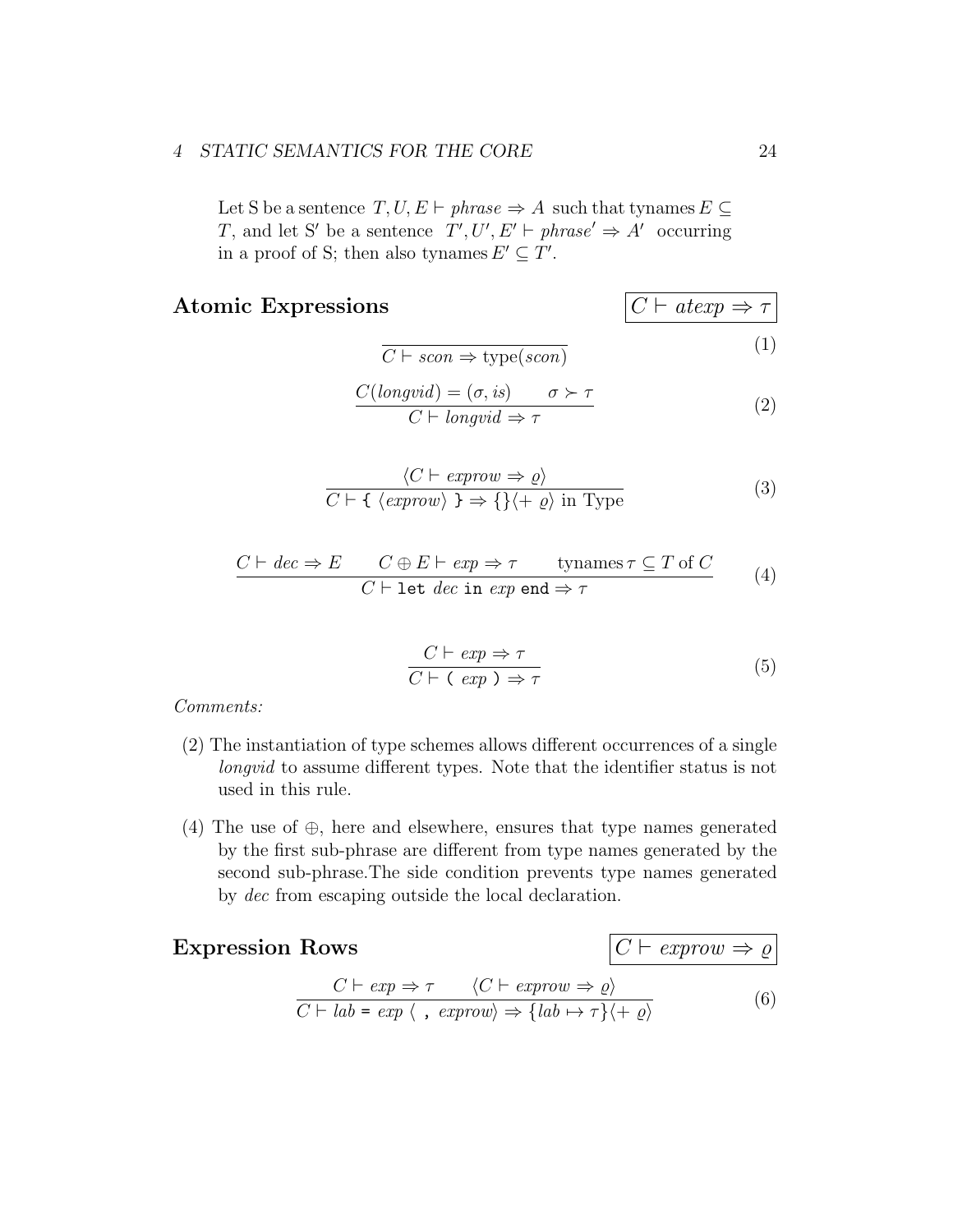**Expressions** 
$$
C \vdash exp \Rightarrow \tau
$$

$$
\frac{C \vdash \text{atexp} \Rightarrow \tau}{C \vdash \text{atexp} \Rightarrow \tau} \tag{7}
$$

$$
\frac{C \vdash exp \Rightarrow \tau' \to \tau \qquad C \vdash atexp \Rightarrow \tau'}{C \vdash exp \ atexp \Rightarrow \tau}
$$
 (8)

$$
\frac{C \vdash exp \Rightarrow \tau \qquad C \vdash ty \Rightarrow \tau}{C \vdash exp : ty \Rightarrow \tau} \tag{9}
$$

$$
\frac{C \vdash exp \Rightarrow \tau \qquad C \vdash match \Rightarrow \text{exn} \rightarrow \tau}{C \vdash exp \text{ handle } match \Rightarrow \tau} \tag{10}
$$

$$
\frac{C \vdash exp \Rightarrow \text{exn}}{C \vdash \text{raise } exp \Rightarrow \tau} \tag{11}
$$

$$
\frac{C \vdash match \Rightarrow \tau}{C \vdash \text{fn } match \Rightarrow \tau} \tag{12}
$$

Comments:

- (7) The relational symbol  $\vdash$  is overloaded for all syntactic classes (here atomic expressions and expressions).
- (9) Here  $\tau$  is determined by C and ty. Notice that type variables in ty cannot be instantiated in obtaining  $\tau$ ; thus the expression 1: 'a will not elaborate successfully, nor will the expression  $(\text{fn } x=\lambda x):' a \rightarrow' b$ . The effect of type variables in an explicitly typed expression is to indicate exactly the degree of polymorphism present in the expression.
- (11) Note that  $\tau$  does not occur in the premise; thus a raise expression has "arbitrary" type.

**Matches**  
\n
$$
\frac{C \vdash mrule \Rightarrow \tau \quad \langle C \vdash match \Rightarrow \tau \rangle}{C \vdash mrule \langle 1 match \rangle \Rightarrow \tau}
$$
\n
$$
(13)
$$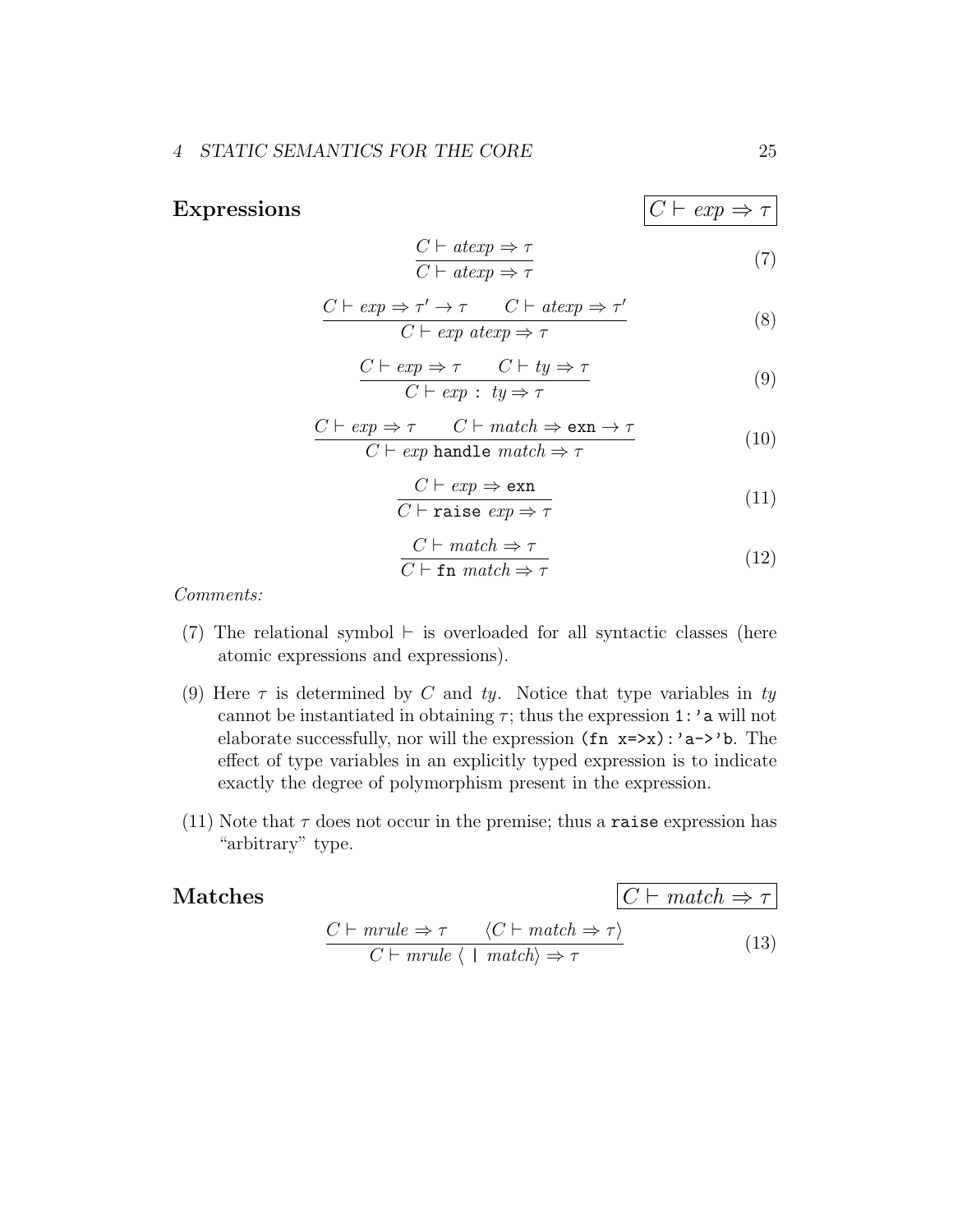| Match Rules                                                       | $C \vdash mrule \Rightarrow \tau$     |                                 |
|-------------------------------------------------------------------|---------------------------------------|---------------------------------|
| $C \vdash pat \Rightarrow (VE, \tau)$                             | $C + VE \vdash exp \Rightarrow \tau'$ | tynames $VE \subseteq T$ of $C$ |
| $C \vdash pat \Rightarrow exp \Rightarrow \tau \rightarrow \tau'$ | (14)                                  |                                 |

Comment: This rule allows new free type variables to enter the context. These new type variables will be chosen, in effect, during the elaboration of pat (i.e., in the inference of the first hypothesis). In particular, their choice may have to be made to agree with type variables present in any explicit type expression occurring within  $exp$  (see rule 9).

# Declarations  $\boxed{C + dec \Rightarrow E}$

$$
U = \text{tyvars}(tyvarseq)
$$
  
\n
$$
C + U \vdash valbind \Rightarrow VE \qquad VE' = \text{Clos}_{C, valbind} VE \qquad U \cap \text{tyvars } VE' = \emptyset
$$
  
\n
$$
C \vdash \text{val } tyvarseq \text{ }valbind \Rightarrow VE' \text{ in Env}
$$
\n(15)

$$
C \vdash typbind \Rightarrow TE
$$
  

$$
C \vdash \text{type } typbind \Rightarrow TE \text{ in Env}
$$
 (16)

$$
C \oplus TE \vdash \text{dational} \Rightarrow VE, TE \qquad \forall (t, VE') \in \text{Ran} TE, \ t \notin (T \text{ of } C)
$$
\n
$$
TE \text{ maximises equality}
$$
\n
$$
C \vdash \text{datatype } \text{dational} \Rightarrow (VE, TE) \text{ in Env}
$$
\n
$$
(17)
$$

$$
C(longtycon) = (\theta, VE) \qquad TE = \{tycon \rightarrow (\theta, VE)\}
$$
  

$$
C \vdash \text{datatype } tycon == \text{datatype } longtycon \Rightarrow (VE, TE) \text{ in Env}
$$
 (18)

$$
C \oplus TE \vdash \text{dational} \Rightarrow VE, TE \qquad \forall (t, VE') \in \text{Ran} TE, t \notin (T \text{ of } C)
$$
  

$$
C \oplus (VE, TE) \vdash \text{dec} \Rightarrow E \qquad TE \text{ maximises equality}
$$
  

$$
C \vdash \text{abstype } \text{dational with } \text{dec } \text{end} \Rightarrow \text{Abs}(TE, E)
$$
  
(19)

$$
\frac{C \vdash \text{exbind} \Rightarrow VE}{C \vdash \text{exception } \text{exbind} \Rightarrow VE \text{ in} \text{Env}}
$$
\n(20)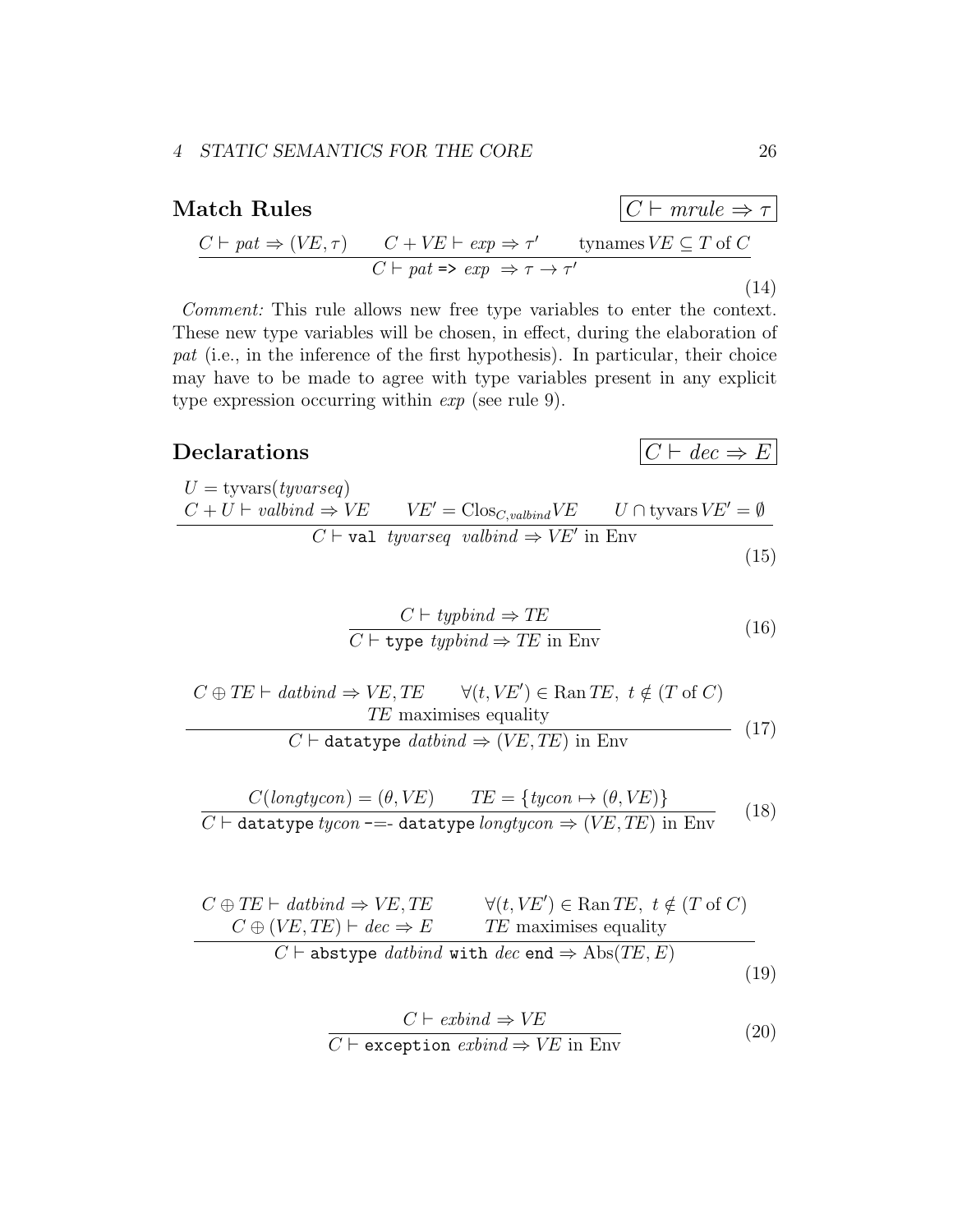$$
\frac{C \vdash dec_1 \Rightarrow E_1 \qquad C \oplus E_1 \vdash dec_2 \Rightarrow E_2}{C \vdash \text{local } dec_1 \text{ in } dec_2 \text{ end} \Rightarrow E_2}
$$
\n(21)

$$
\frac{C(longstrid_1) = E_1 \cdots C(longstrid_n) = E_n}{C \vdash open\ longstrid_1 \cdots \ longstrid_n \Rightarrow E_1 + \cdots + E_n}
$$
\n(22)

$$
\overline{C \vdash \qquad \Rightarrow \{\} \text{ in Env} \tag{23}
$$

$$
\frac{C \vdash dec_1 \Rightarrow E_1 \qquad C \oplus E_1 \vdash dec_2 \Rightarrow E_2}{C \vdash dec_1 \langle ; \rangle dec_2 \Rightarrow E_1 + E_2}
$$
\n
$$
(24)
$$

Comments:

(15) Here VE will contain types rather than general type schemes. The closure of VE allows value identifiers to be used polymorphically, via rule 2.

The side-condition on  $U$  ensures that the type variables in tyvarseq are bound by the closure operation, if they occur free in the range of VE.

On the other hand, if the phrase val tyvarseq valbind occurs inside some larger value binding val *tyvarseq' valbind'* then no type variable  $\alpha$  listed in tyvarseq' will become bound by the Clos<sub>C,valbind</sub>VE operation; for  $\alpha$ must be in  $U$  of  $C$  and hence excluded from closure by the definition of the closure operation (Section 4.8, page 22) since U of  $C \subseteq$  tyvars C.

- $(17),(19)$  The side conditions express that the elaboration of each datatype binding generates new type names and that as many of these new names as possible admit equality. Adding  $TE$  to the context on the left of the  $\vdash$  captures the recursive nature of the binding.
- (18) Note that no new type name is generated (i.e., datatype replication is not generative).
- (19) The Abs operation was defined in Section 4.9, page 23.
- (20) No closure operation is used here, as this would make the type system unsound. Example: exception E of 'a; val it = (raise E 5) handle E  $f \Rightarrow f(2)$ .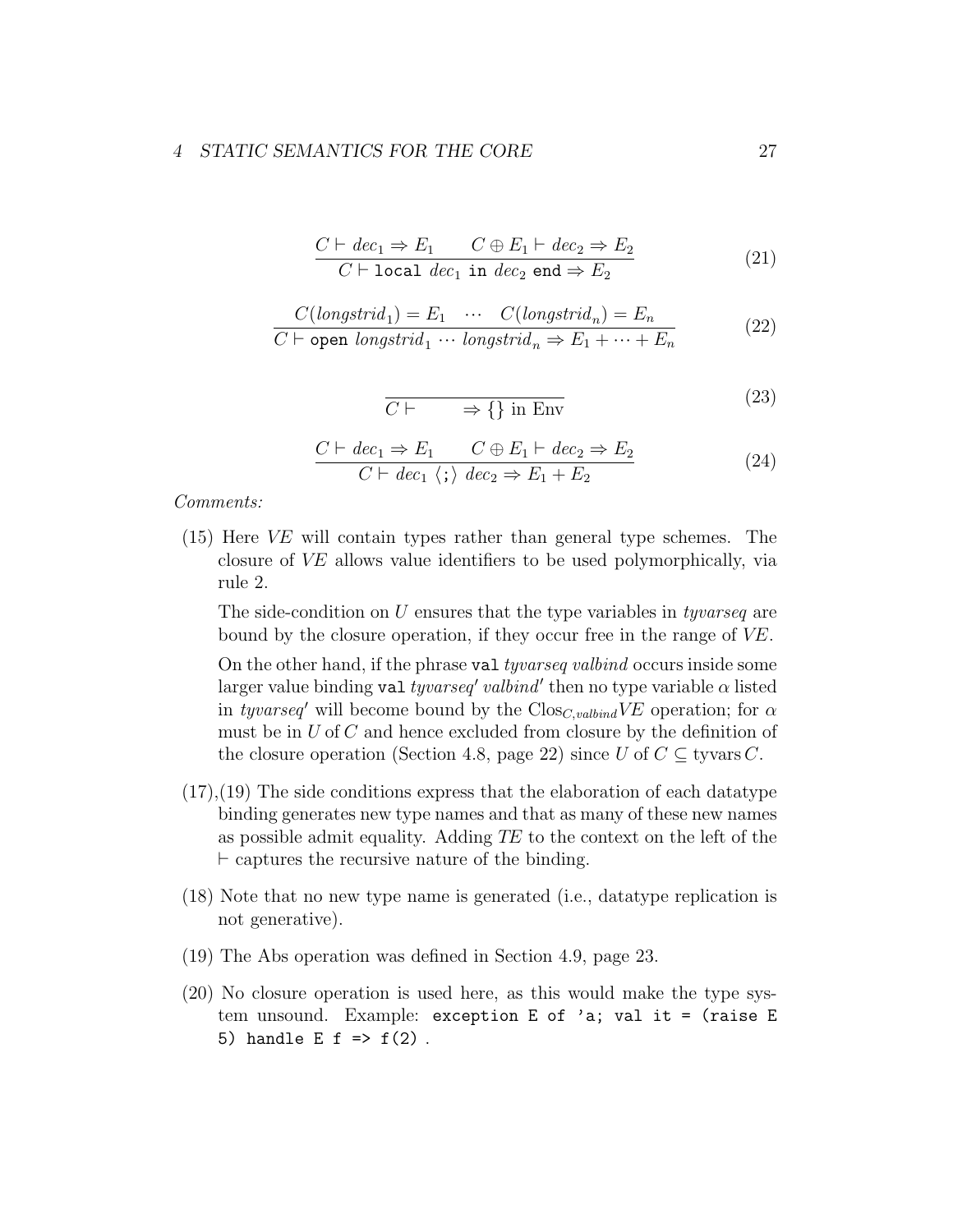Value Bindings C ` valbind ⇒ VE C ` pat ⇒ (VE, τ ) C ` exp ⇒ τ hC ` valbind ⇒ VE<sup>0</sup> i C ` pat = exp hand valbindi ⇒ VE h+ VE<sup>0</sup> i (25) C + VE ` valbind ⇒ VE tynames VE ⊆ T of C C ` rec valbind ⇒ VE (26)

Comments:

- (25) When the option is present we have Dom  $VE \cap \text{Dom }VE' = \emptyset$  by the syntactic restrictions.
- $(26)$  Modifying C by VE on the left captures the recursive nature of the binding. From rule 25 we see that any type scheme occurring in VE will have to be a type. Thus each use of a recursive function in its own body must be assigned the same type. Also note that  $C + VE$  may overwrite identifier status. For example, the program datatype  $t =$ f; val rec  $f = fn \times => x$ ; is legal.

# Type Bindings

$$
C \vdash \mathit{typbind} \Rightarrow \mathit{TE}
$$

$$
\frac{tyvarseq = \alpha^{(k)} \qquad C \vdash ty \Rightarrow \tau \qquad \langle C \vdash typhind \Rightarrow TE \rangle}{C \vdash tyvarseq tycon = ty \langle \text{and } typbind \rangle \Rightarrow}
$$
\n
$$
\{tycon \rightarrow \{\Lambda \alpha^{(k)}.\tau, \{\}\} \} \langle + TE \rangle
$$
\n
$$
(27)
$$

Comment: The syntactic restrictions ensure that the type function  $\Lambda \alpha^{(k)}$ . satisfies the well-formedness constraint of Section 4.4 and they ensure  $tycon \notin$ Dom TE.

**Database** 
$$
C \vdash \text{dational } \Rightarrow VE, TE
$$
  
\n
$$
\text{tyvarseq} = \alpha^{(k)} \qquad C, \alpha^{(k)}t \vdash \text{conbind} \Rightarrow VE \qquad \text{arity } t = k
$$
  
\n
$$
\langle C \vdash \text{dational'} \Rightarrow VE', TE' \qquad \forall (t', VE'') \in \text{Ran } TE', t \neq t' \rangle
$$
  
\n
$$
C \vdash \text{tyvarseq tycon = \text{conbind } \langle \text{and } \text{dational'} \rangle \Rightarrow
$$
  
\n
$$
\langle \text{Clos}VE \langle + VE' \rangle, \{tycon \mapsto (t, \text{Clos}VE) \} \langle + TE' \rangle
$$
 (28)

*Comment:* The syntactic restrictions ensure Dom  $VE \cap$  Dom  $VE' = \emptyset$  and  $tycon \notin Dom TE'.$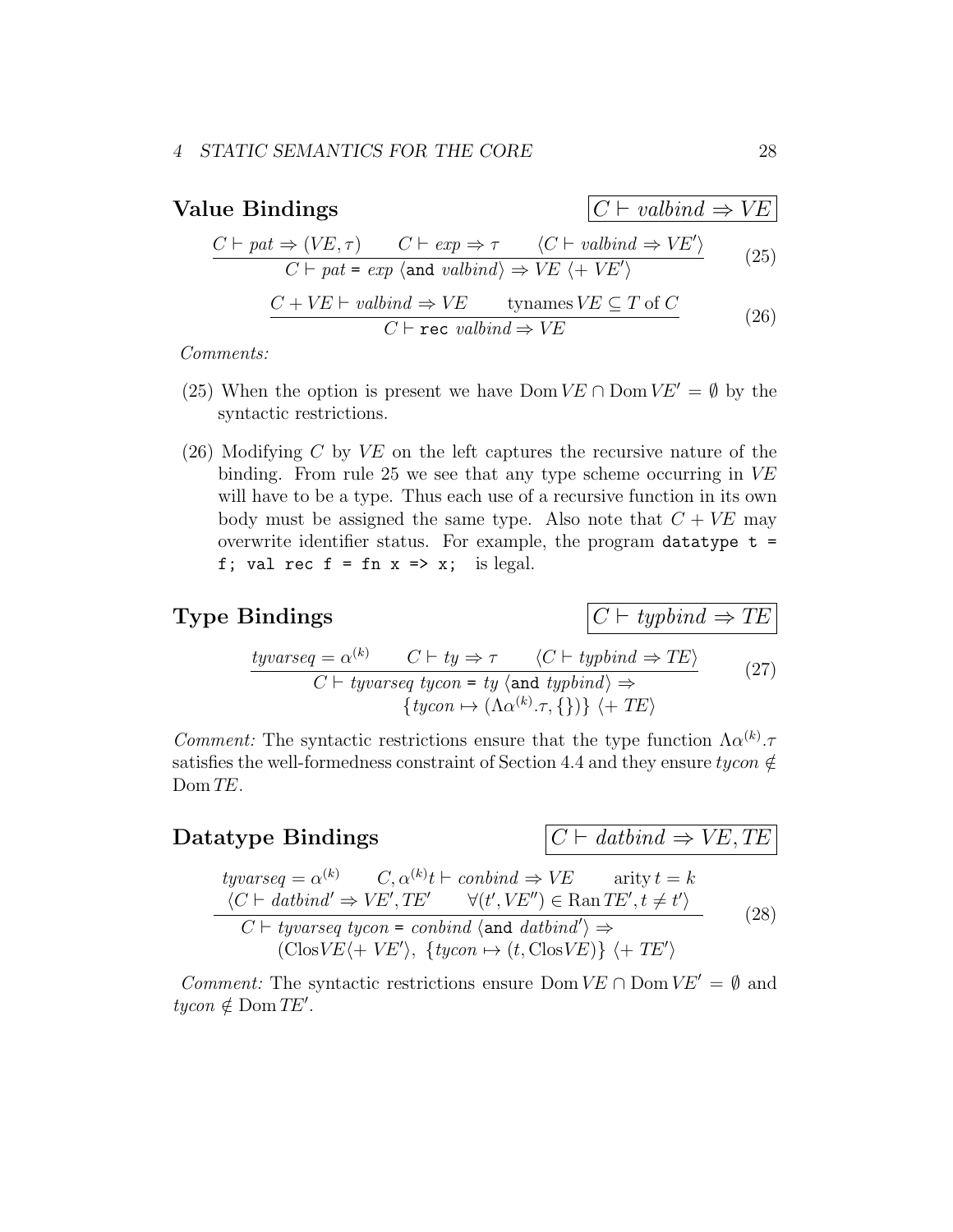**Constructor Bindings**

\n
$$
\frac{\langle C \vdash ty \Rightarrow \tau' \rangle \quad \langle \langle C, \tau \vdash \text{conbind} \Rightarrow VE \rangle}{\langle C, \tau \vdash \text{vid} \Rightarrow \langle C, \tau \vdash \text{colbind} \rangle \rangle} \qquad (29)
$$
\n
$$
\{ \text{vid} \mapsto (\tau, \mathsf{c}) \} \langle \langle \vdash \text{fvid} \mapsto (\tau' \to \tau, \mathsf{c}) \rangle \rangle \langle \langle \vdash VE \rangle \rangle
$$

*Comment:* By the syntactic restrictions  $vid \notin \text{Dom } VE$ .

Exception Bindings  $\boxed{C \vdash \textit{exbind} \Rightarrow VE}$  $\langle C \vdash ty \Rightarrow \tau \rangle \qquad \langle \langle C \vdash \text{exbind} \Rightarrow VE \rangle \rangle$  $C \vdash vid \; \langle \texttt{of} \; ty \rangle \; \langle \langle \texttt{and} \; \textit{exbind} \rangle \rangle \Rightarrow$  ${vid \mapsto (exn, e)} \leftrightarrow {vid \mapsto (\tau \to exn, e)} \rangle \langle \langle \text{+} | \textit{VE} \rangle \rangle$ (30)  $C(\text{length}) = (\tau, \epsilon)$   $\{C \vdash \text{orbind} \to \text{VF}\}$ 

$$
C(\text{longval}) = (\tau, e) \quad \langle C \vdash \text{exbind} \Rightarrow VE \rangle
$$
  

$$
C \vdash \text{vid} = \text{longvid} \langle \text{and } \text{exbind} \rangle \Rightarrow \{ \text{vid} \mapsto (\tau, e) \} \langle + VE \rangle
$$
 (31)

Comments:

- (30) Notice that  $\tau$  may contain type variables.
- $(30),(31)$  For each C and exbind, there is at most one VE satisfying C  $\vdash$  $exbind \Rightarrow VE.$

**Atomic Patterns**  

$$
\overline{C \vdash_{\bot} \Rightarrow (\{\}, \tau)}
$$

$$
(32)
$$

$$
\overline{C \vdash scon \Rightarrow (\{\}, \text{type}(scon))}
$$
\n(33)

$$
\frac{vid \notin \text{Dom}(C) \text{ or } is \text{ of } C(vid) = \mathbf{v}}{C \vdash vid \Rightarrow (\{vid \mapsto (\tau, \mathbf{v})\}, \tau)}
$$
(34)

$$
\frac{C(longvid) = (\sigma, is)}{C + longvid \Rightarrow (\{\}, \tau^{(k)}t)} \tag{35}
$$

$$
\frac{\langle C \vdash patrow \Rightarrow (VE, \varrho) \rangle}{C \vdash \{ \langle patrow \rangle \} \Rightarrow (\{\} \langle +VE \rangle, \{\} \langle +\varrho \rangle \text{ in Type })}
$$
(36)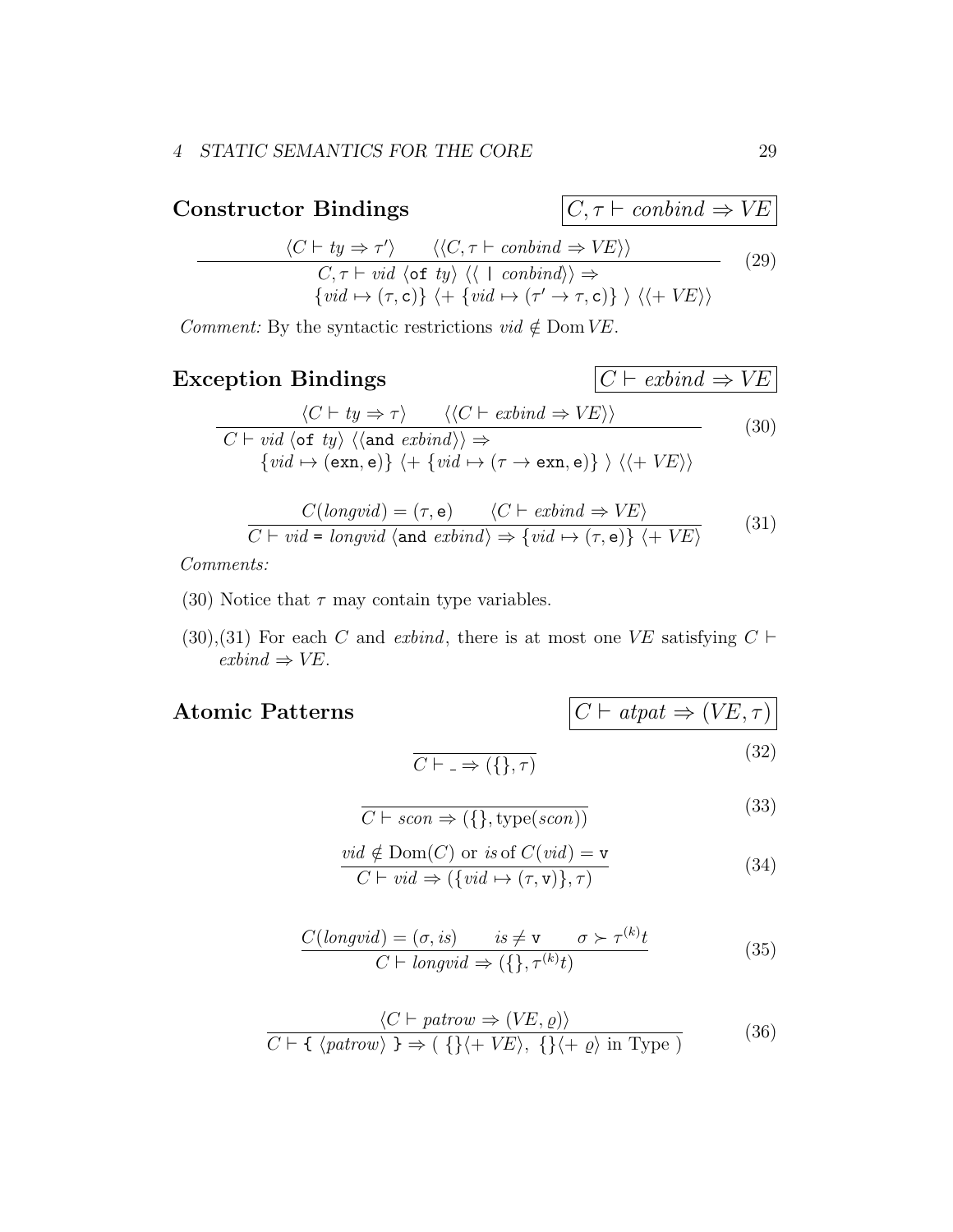$$
\frac{C \vdash pat \Rightarrow (VE, \tau)}{C \vdash (\ pat) \Rightarrow (VE, \tau)}
$$
\n(37)

Comments:

(34), (35) The context C determines which of these two rules applies. In rule 34, note that vid can assume a type, not a general type scheme.

**Pattern Rows**  

$$
\overline{C \vdash patrow \Rightarrow (VE, \varrho)}
$$
  

$$
\overline{C \vdash ... \Rightarrow (\{\}, \varrho)}
$$
  
(38)

$$
C \vdash pat \Rightarrow (VE, \tau)
$$
  
\n
$$
\langle C \vdash patrow \Rightarrow (VE', \varrho) \qquad \text{Dom }VE \cap \text{Dom }VE' = \emptyset \rangle
$$
  
\n
$$
\overline{C \vdash lab = pat \langle , patrow \rangle \Rightarrow (VE \langle + VE' \rangle, \{ lab \mapsto \tau \} \langle + \varrho \rangle)}
$$
\n(39)

Comment:

(39) The syntactic restrictions ensure  $lab \notin \text{Dom } \varrho$ .

# Patterns  $\boxed{C \vdash pat \Rightarrow (VE, \tau)}$

$$
\frac{C \vdash atpat \Rightarrow (VE, \tau)}{C \vdash atpat \Rightarrow (VE, \tau)}
$$
\n
$$
(40)
$$

$$
\frac{C(longvid) = (\sigma, is)}{C \vdash longvid \ at pat \Rightarrow (VE, \tau)}
$$
\n
$$
C \vdash longvid \ at pat \Rightarrow (VE, \tau)
$$
\n(41)

$$
\frac{C \vdash pat \Rightarrow (VE, \tau) \qquad C \vdash ty \Rightarrow \tau}{C \vdash pat : ty \Rightarrow (VE, \tau)}
$$
\n
$$
(42)
$$

$$
\text{vid} \notin \text{Dom}(C) \text{ or } \text{is of } C(\text{vid}) = \text{v}
$$
\n
$$
\frac{\langle C \vdash ty \Rightarrow \tau \rangle \quad C \vdash pat \Rightarrow (VE, \tau) \quad \text{vid} \notin \text{Dom }VE}{C \vdash \text{vid} \langle : \text{ty} \rangle \text{ as } \text{pat} \Rightarrow (\{ \text{vid} \mapsto (\tau, \text{v}) \} + VE, \tau)} \tag{43}
$$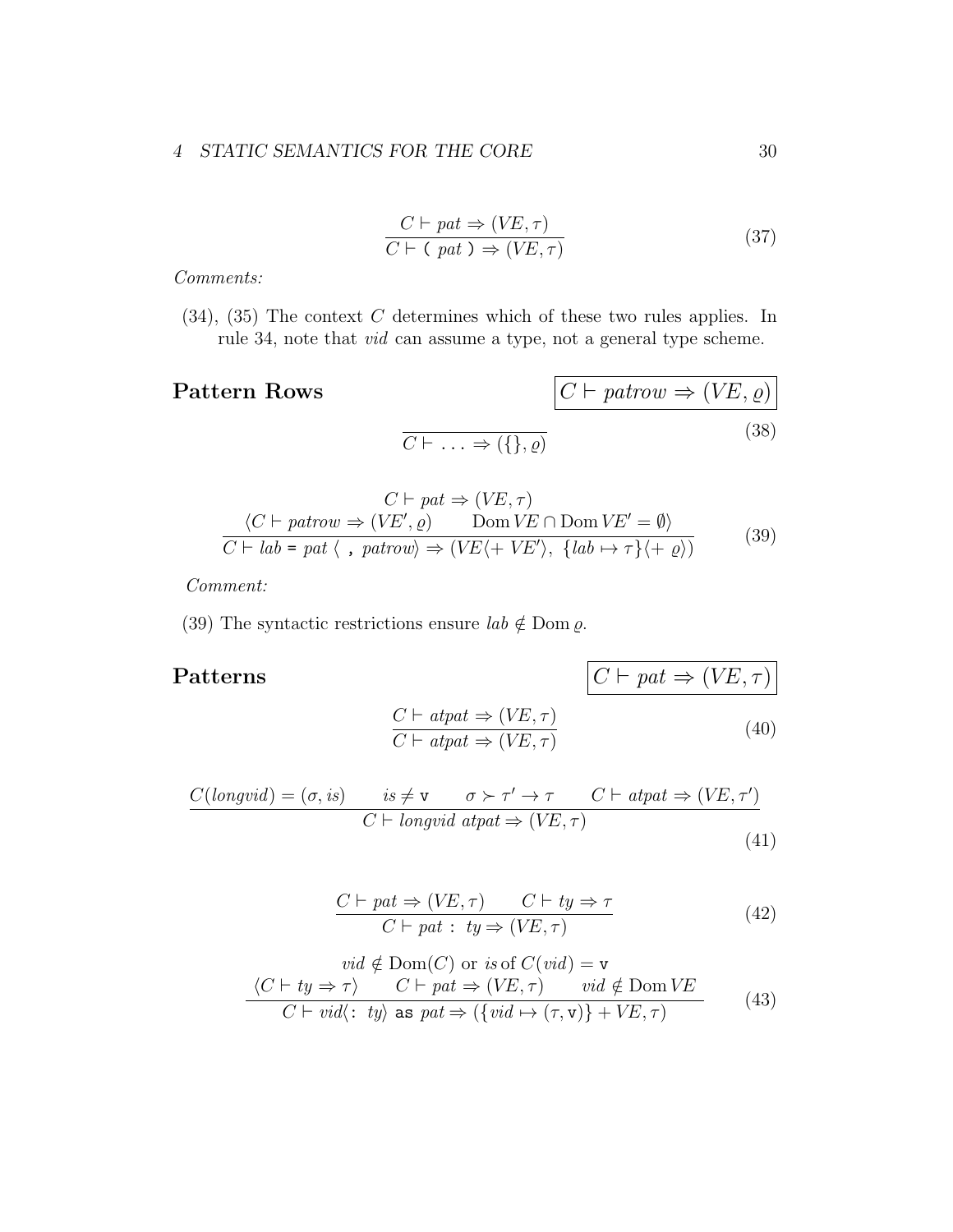Type Expressions

$$
C \vdash ty \Rightarrow \tau
$$

$$
\frac{tyvar = \alpha}{C \vdash tyvar \Rightarrow \alpha} \tag{44}
$$

$$
\frac{\langle C \vdash \textit{tyrow} \Rightarrow \varrho \rangle}{C \vdash \{ \langle \textit{tyrow} \rangle \} \Rightarrow \{ \} \langle + \varrho \rangle \text{ in Type}} \tag{45}
$$

$$
tyseq = ty_1 \cdots ty_k \qquad C \vdash ty_i \Rightarrow \tau_i \ (1 \le i \le k)
$$
  
\n
$$
C(longtycon) = (\theta, VE)
$$
  
\n
$$
C \vdash tyseq longtycon \Rightarrow \tau^{(k)}\theta
$$
\n(46)

$$
\frac{C \vdash ty \Rightarrow \tau \qquad C \vdash ty' \Rightarrow \tau'}{C \vdash ty \to ty' \Rightarrow \tau \to \tau'}
$$
\n(47)

$$
\frac{C \vdash ty \Rightarrow \tau}{C \vdash (\ty) \Rightarrow \tau} \tag{48}
$$

Comments:

(46) Recall that for  $\tau^{(k)}\theta$  to be defined,  $\theta$  must have arity k.

# Type-expression Rows

$$
C \vdash \textit{tyrow} \Rightarrow \varrho
$$

$$
\frac{C \vdash ty \Rightarrow \tau \quad \langle C \vdash tyrow \Rightarrow \varrho \rangle}{C \vdash lab : ty \langle , tyrow \rangle \Rightarrow \{ lab \mapsto \tau \} \langle + \varrho \rangle}
$$
\n(49)

Comment: The syntactic constraints ensure  $lab \notin \text{Dom } \varrho$ .

### 4.11 Further Restrictions

There are a few restrictions on programs which should be enforced by a compiler, but are better expressed apart from the preceding Inference Rules. They are:

1. For each occurrence of a record pattern containing a record wildcard, i.e. of the form  $\{lab_1=pat_1,\cdots,lab_m=pat_m,\dots\}$  the program context must determine uniquely the domain  $\{lab_1, \dots, lab_n\}$  of its row type, where  $m \leq n$ ; thus, the context must determine the labels  $\{lab_{m+1}, \dots, lab_n\}$ of the fields to be matched by the wildcard. For this purpose, an explicit type constraint may be needed.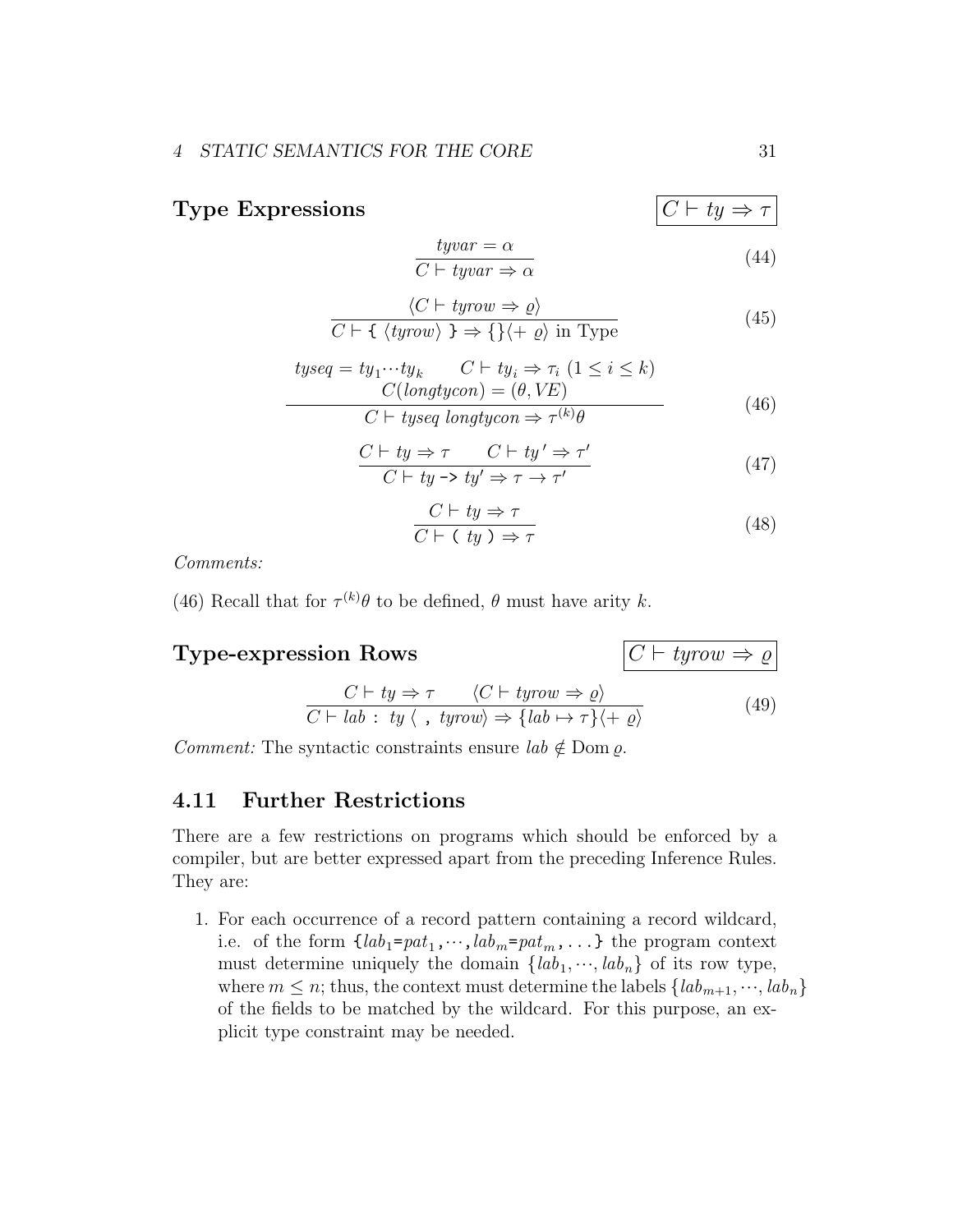- 2. In a match of the form  $pat_1 \Rightarrow exp_1 + \cdots + pat_n \Rightarrow exp_n$  the pattern sequence  $pat_1, \ldots, pat_n$  should be irredundant; that is, each  $pat_j$  must match some value (of the right type) which is not matched by  $pat_i$  for any  $i < j$ . In the context fn *match*, the *match* must also be exhaustive; that is, every value (of the right type) must be matched by some  $pat_i$ . The compiler must give warning on violation of these restrictions, but should still compile the match. The restrictions are inherited by derived forms; in particular, this means that in the function-value binding vid atpat<sub>1</sub>  $\cdots$  atpat<sub>n</sub> $\langle :ty\rangle = exp$  (consisting of one clause only), each separate  $atpat_i$  should be exhaustive by itself.
- 3. For each value binding  $pat = exp$  the compiler must issue a report (but still compile) if pat is not exhaustive. This will detect a mistaken declaration like val nil =  $exp$  in which the user expects to declare a new variable nil (whereas the language dictates that nil is here a constant pattern, so no variable gets declared). However, this warning should not be given when the binding is a component of a top-level declaration val valbind; e.g. val  $x$ ::1 =  $exp_1$  and  $y$  =  $exp_2$  is not faulted by the compiler at top level, but may of course generate a Bind exception (see Section 6.5).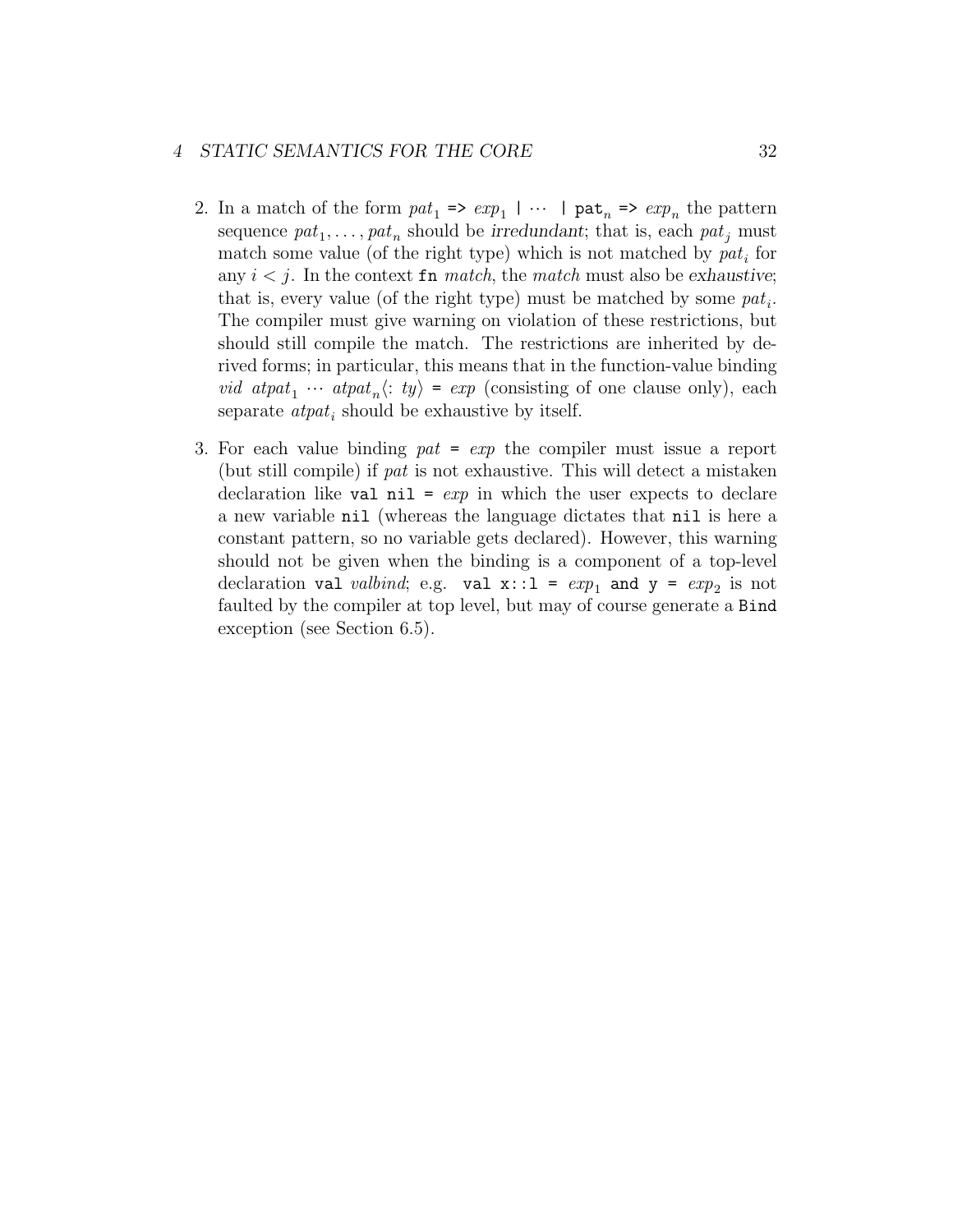# 5 Static Semantics for Modules

### 5.1 Semantic Objects

The simple objects for Modules static semantics are exactly as for the Core. The compound objects are those for the Core, augmented by those in Figure 11.

 $\Sigma$  or  $(T)E \in \text{Sig} = \text{TyNameSet} \times \text{Env}$  $\Phi$  or  $(T)(E, (T')E') \in \text{FunSig} = \text{TyNameSet} \times (\text{Env} \times \text{Sig})$  $G \in \text{SigEnv} = \text{SigId} \stackrel{\text{fin}}{\rightarrow} \text{Sig}$  $F \in \text{FunEnv} = \text{FunId} \overset{\text{fin}}{\rightarrow} \text{FunSig}$ B or  $T, F, G, E \in$  Basis = TyNameSet  $\times$  FunEnv  $\times$  SigEnv  $\times$  Env

Figure 11: Further Compound Semantic Objects

The prefix  $(T)$ , in signatures and functor signatures, binds type names. Certain operations require a change of bound names in semantic objects; see for example Section 5.2. When bound type names are changed, we demand that all of their attributes (i.e. equality and arity) are preserved.

The operations of projection, injection and modification are as for the Core. Moreover, we define C of B to be the context  $(T \text{ of } B, \emptyset, E \text{ of } B)$ , i.e. with an empty set of explicit type variables. Also, we frequently need to modify a basis B by an environment E (or a structure environment  $SE$  say), at the same time extending T of B to include the type names of E (or of  $SE$ ) say). We therefore define  $B\oplus SE$ , for example, to mean  $B+(tynames SE, SE)$ .

There is no separate kind of semantic object to represent structures: structure expressions elaborate to environments, just as structure-level declarations do. Thus, notions which are commonly associated with structures (for example the notion of matching a structure against a signature) are defined in terms of environments.

### 5.2 Type Realisation

A (type) realisation is a map  $\varphi$ : TyName  $\rightarrow$  TypeFcn such that t and  $\varphi(t)$ have the same arity, and if t admits equality then so does  $\varphi(t)$ .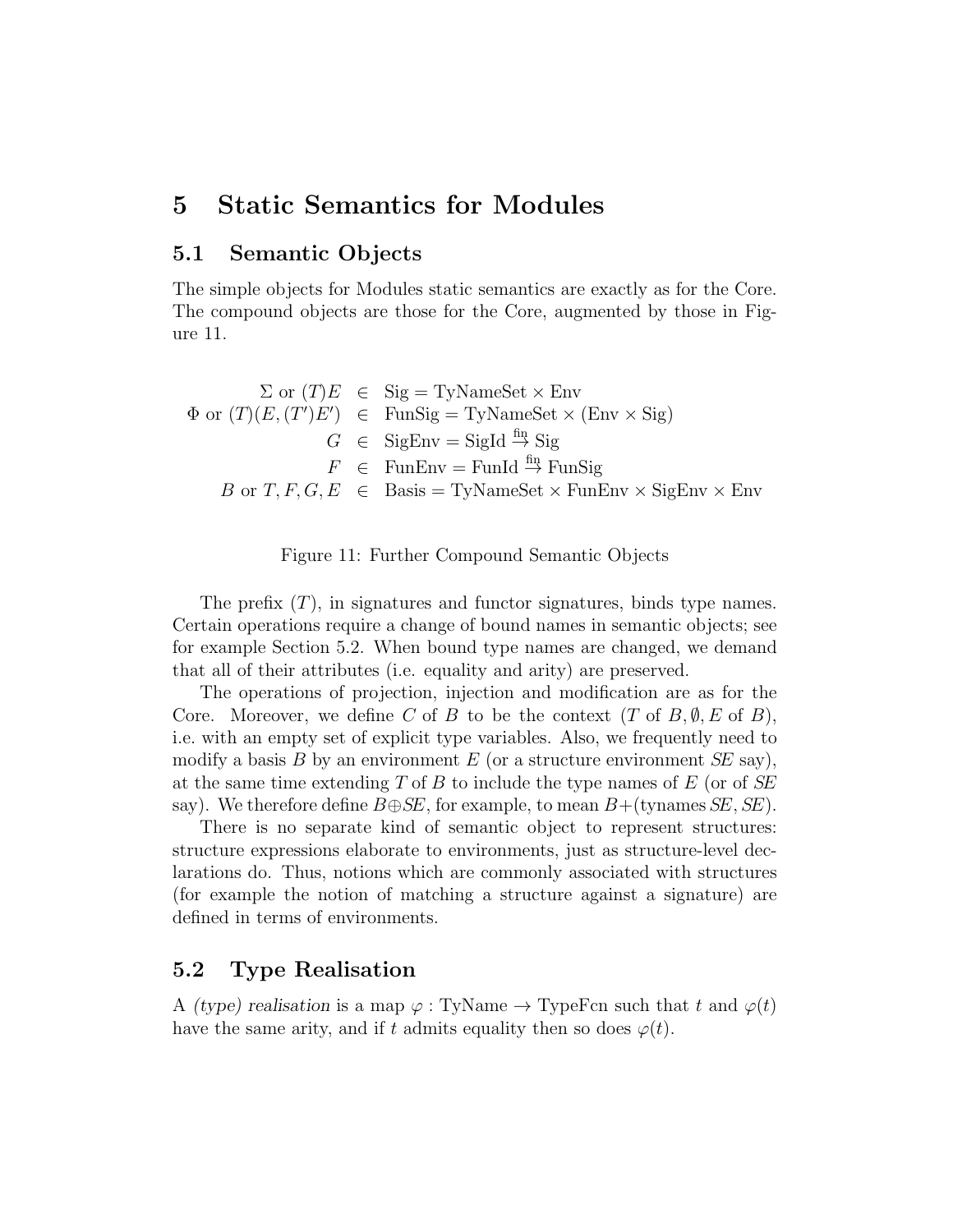The support Supp  $\varphi$  of a type realisation  $\varphi$  is the set of type names t for which  $\varphi(t) \neq t$ . The yield Yield  $\varphi$  of a realisation  $\varphi$  is the set of type names which occur in some  $\varphi(t)$  for which  $t \in \text{Supp }\varphi$ .

Realisations  $\varphi$  are extended to apply to all semantic objects; their effect is to replace each name t by  $\varphi(t)$ . In applying  $\varphi$  to an object with bound names, such as a signature  $(T)E$ , first bound names must be changed so that, for each binding prefix  $(T)$ ,

$$
T \cap (\operatorname{Supp} \varphi \cup \operatorname{Yield} \varphi) = \emptyset.
$$

## 5.3 Signature Instantiation

An environment  $E_2$  is an instance of a signature  $\Sigma_1 = (T_1)E_1$ , written  $\Sigma_1 \ge E_2$ , if there exists a realisation  $\varphi$  such that  $\varphi(E_1) = E_2$  and  $\text{Supp}\,\varphi \subseteq T_1$ .

### 5.4 Functor Signature Instantiation

A pair  $(E, (T')E')$  is called a functor instance. Given  $\Phi = (T_1)(E_1, (T'_1)E'_1)$ , a functor instance  $(E_2, (T_2')E_2')$  is an instance of  $\Phi$ , written  $\Phi \geq (E_2, (T_2')E_2'),$ if there exists a realisation  $\varphi$  such that  $\varphi(E_1, (T_1')E_1') = (E_2, (T_2')E_2')$  and  $\text{Supp}\,\varphi\subseteq T_1.$ 

### 5.5 Enrichment

In matching an environment to a signature, the environment will be allowed both to have more components, and to be more polymorphic, than (an instance of) the signature. Precisely, we define enrichment of environments and type structures recursively as follows.

An environment  $E_1 = (SE_1, TE_1, VE_1)$  enriches another environment  $E_2 = (SE_2,$  $TE_2, VE_2$ , written  $E_1 \succ E_2$ , if

- 1. Dom  $SE_1 \supseteq$  Dom  $SE_2$ , and  $SE_1(\text{strid}) \succ SE_2(\text{strid})$  for all strid  $\in$ Dom  $SE<sub>2</sub>$
- 2. Dom  $TE_1 \supseteq$  Dom  $TE_2$ , and  $TE_1(tycon) \supseteq TE_2(tycon)$  for all tycon  $\in$  $Dom TE<sub>2</sub>$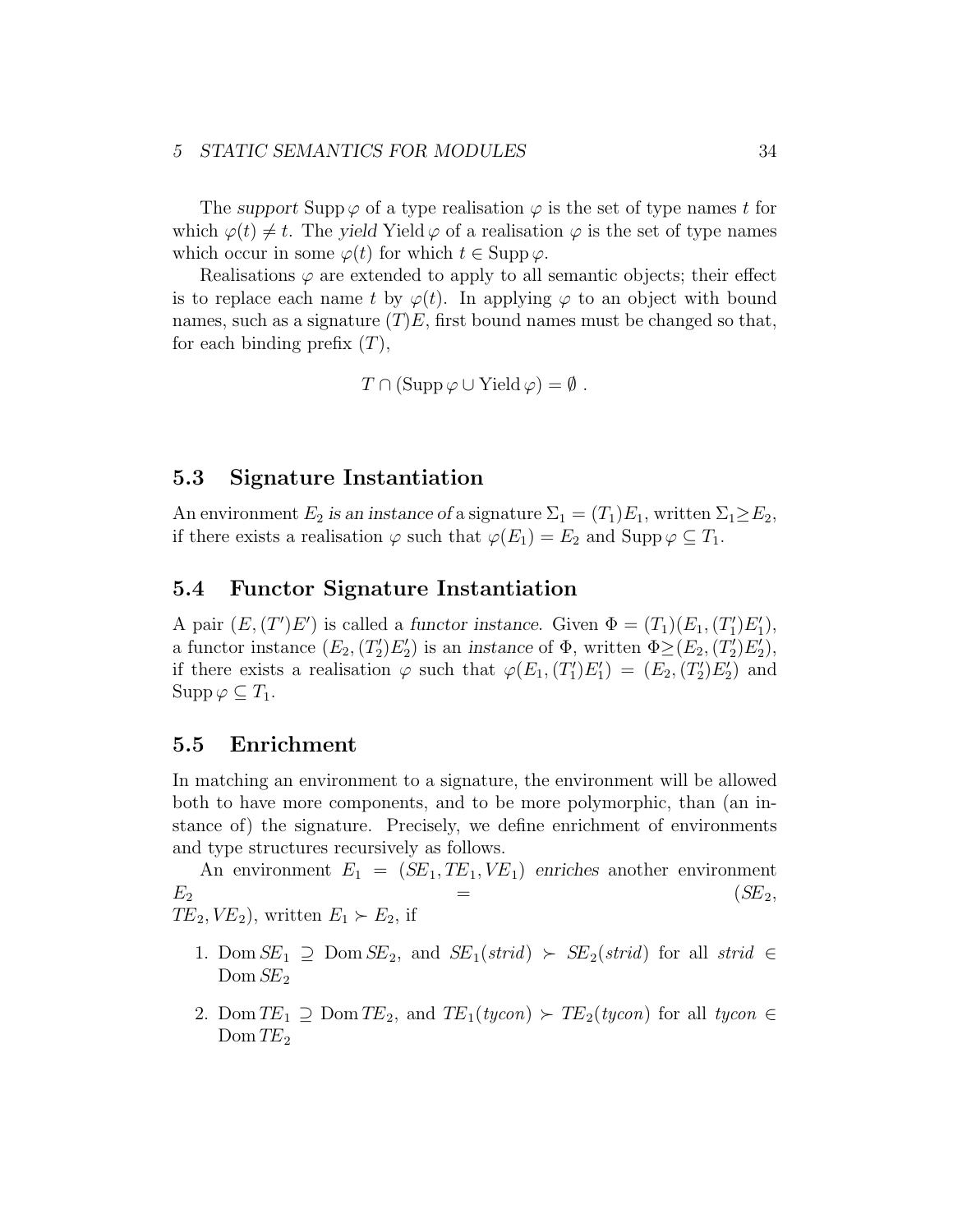3. Dom  $VE_1 \supseteq$  Dom  $VE_2$ , and  $VE_1(vid) \succ VE_2(vid)$  for all  $vid \in$  Dom  $VE_2$ , where  $(\sigma_1, is_1) \succ (\sigma_2, is_2)$  means  $\sigma_1 \succ \sigma_2$  and

$$
is_1 = is_2 \quad \text{or} \quad is_2 = \mathbf{v}
$$

Finally, a type structure  $(\theta_1, VE_1)$  enriches another type structure  $(\theta_2, VE_2)$ , written  $(\theta_1, VE_1) \succ (\theta_2, VE_2)$ , if

- 1.  $\theta_1 = \theta_2$
- 2. Either  $VE_1 = VE_2$  or  $VE_2 = \{\}$

## 5.6 Signature Matching

An environment E matches a signature  $\Sigma_1$  if there exists an environment  $E^$ such that  $\Sigma_1 \geq E^- \prec E$ . Thus matching is a combination of instantiation and enrichment. There is at most one such  $E^-$ , given  $\Sigma_1$  and  $E$ .

### 5.7 Inference Rules

As for the Core, the rules of the Modules static semantics allow sentences of the form

$$
A \vdash phrase \Rightarrow A'
$$

to be inferred, where in this case  $A$  is either a basis, a context or an environment and  $A'$  is a semantic object. The convention for options is as in the Core semantics.

Although not assumed in our definitions, it is intended that every basis  $B = T, F, G, E$  in which a *topdec* is elaborated has the property that tynames  $F \cup \text{tynamics } G \cup \text{tynamics } E \subseteq T$ . The following Theorem can be proved:

Let S be an inferred sentence  $B \vdash \text{topdec} \Rightarrow B'$  in which B satisfies the above condition. Then  $B'$  also satisfies the condition.

Moreover, if S' is a sentence of the form  $B'' \vdash phrase \Rightarrow A$  occurring in a proof of S, where phrase is any Modules phrase, then  $B''$  also satisfies the condition.

Finally, if  $T, U, E \vdash phrase \Rightarrow A$  occurs in a proof of S, where *phrase* is a phrase of Modules or of the Core, then tynames  $E \subseteq T$ .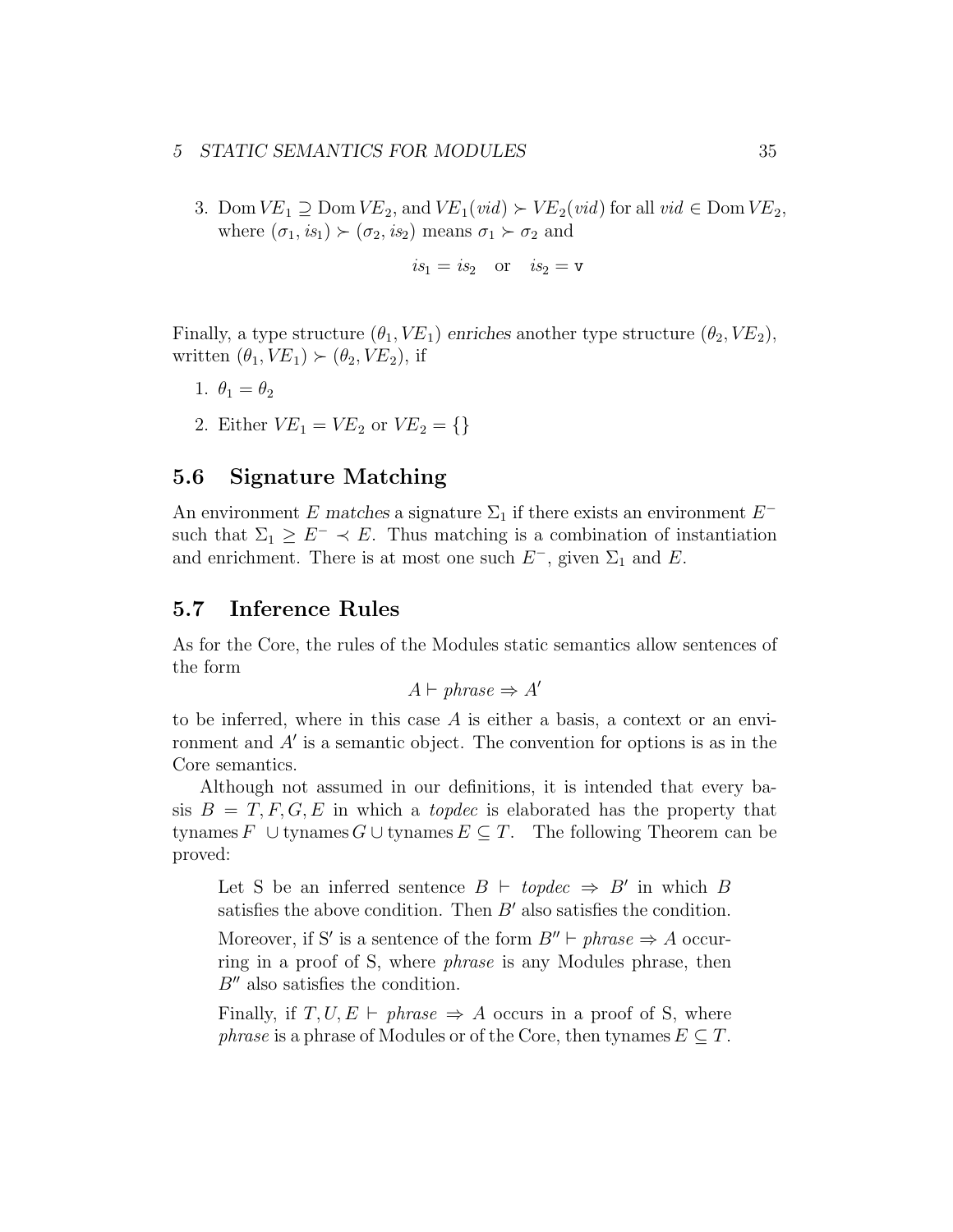Structure Expressions  $B \vdash \text{strexp} \Rightarrow E$ 

$$
B \vdash \text{strdec} \Rightarrow E
$$
  

$$
B \vdash \text{struct } \text{strdec end} \Rightarrow E
$$
 (50)

$$
\frac{B(longstrid) = E}{B \vdash longstrid \Rightarrow E} \tag{51}
$$

$$
\frac{B \vdash \text{strexp} \Rightarrow E \quad B \vdash \text{sigexp} \Rightarrow \Sigma \quad \Sigma \ge E' \prec E}{B \vdash \text{strexp} : \text{sigexp} \Rightarrow E'} \tag{52}
$$

$$
B \vdash \text{strexp} \Rightarrow E \quad B \vdash \text{sigexp} \Rightarrow (T')E'
$$
  

$$
\frac{(T')E' \ge E'' \prec E \quad T' \cap (T \text{ of } B) = \emptyset}{B \vdash \text{strexp} : \text{sigexp} \Rightarrow E'}
$$
  
(53)

$$
B \vdash \text{strexp} \Rightarrow E
$$
  
\n
$$
B(\text{fund}) \ge (E'', (T')E') , E \succ E''
$$
  
\n
$$
\frac{\text{(tynamics } E \cup T \text{ of } B) \cap T' = \emptyset}{B \vdash \text{fund } (\text{strexp }) \Rightarrow E'}
$$
\n(54)

$$
\frac{B \vdash stroke \Rightarrow E_1 \qquad B \oplus E_1 \vdash strexp \Rightarrow E_2}{B \vdash \text{let } strdec \text{ in } strexp \text{ end } \Rightarrow E_2}
$$
\n
$$
(55)
$$

Comments:

(54) The side condition (tynames  $E \cup T$  of  $B$ )  $\cap T' = \emptyset$  can always be satisfied by renaming bound names in  $(T')E'$ ; it ensures that the generated datatypes receive new names.

Let  $B(funid) = (T)(E_f, (T')E'_f)$ . Let  $\varphi$  be a realisation such that  $\varphi(E_f, (T')E'_f) = (E'', (T')E').$  Sharing between argument and result specified in the declaration of the functor funid is represented by the occurrence of the same name in both  $E_f$  and  $E'_f$ , and this repeated occurrence is preserved by  $\varphi$ , yielding sharing between the argument structure  $E$  and the result structure  $E'$  of this functor application.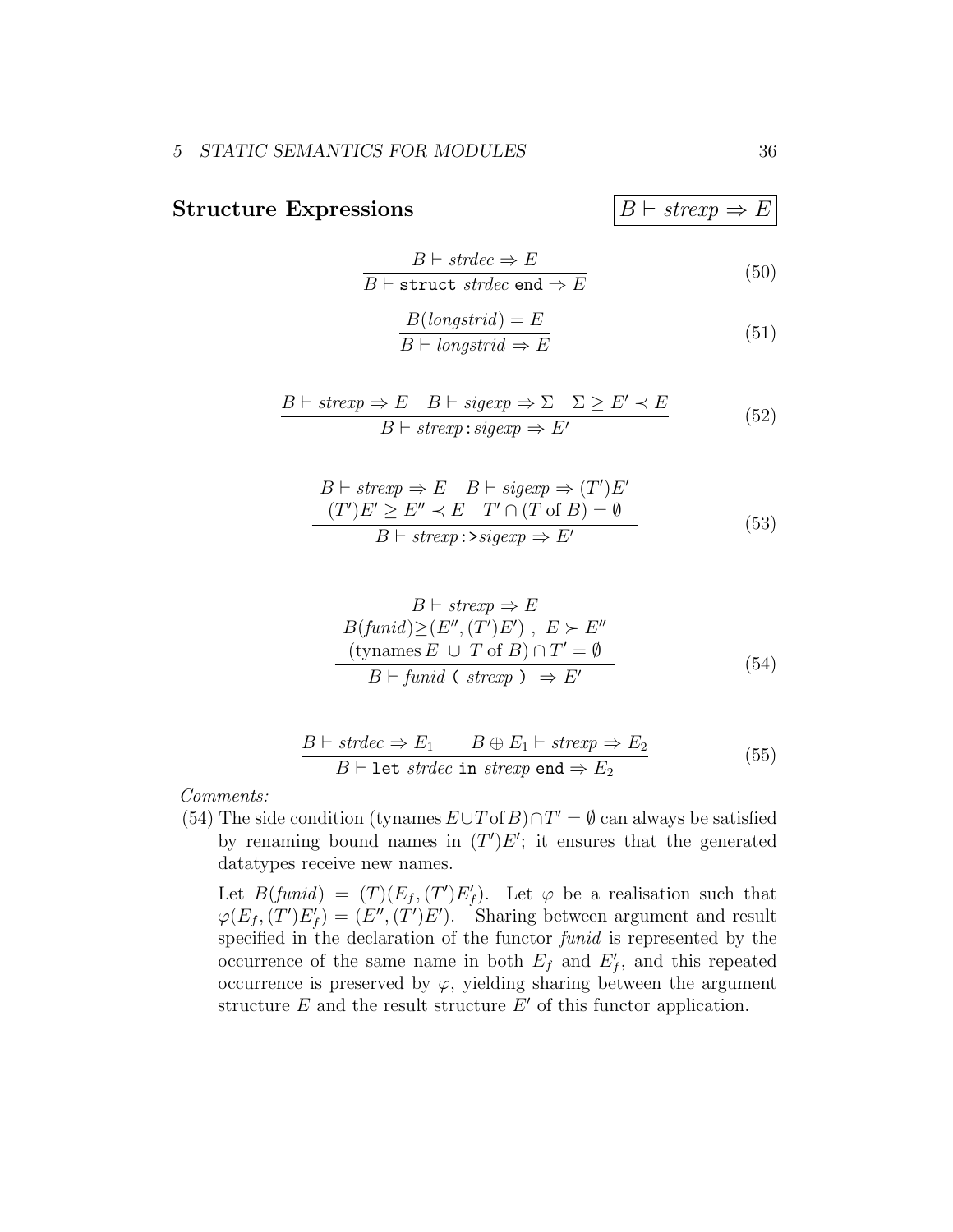(55) The use of ⊕, here and elsewhere, ensures that type names generated by the first sub-phrase are distinct from names generated by the second sub-phrase.

**Structure-level Declarations**  
\n
$$
\underline{C \text{ of } B \vdash dec \Rightarrow E}
$$
\n
$$
\underline{D \vdash stride \Rightarrow E}
$$
\n
$$
\underline{B \vdash strdec \Rightarrow E}
$$
\n(56)

$$
B \vdash \textit{strbind} \Rightarrow SE
$$
  

$$
B \vdash \textit{structure} \textit{strbind} \Rightarrow SE \text{ in Env}
$$
 (57)

$$
\frac{B \vdash stroke_1 \Rightarrow E_1 \qquad B \oplus E_1 \vdash stroke_2 \Rightarrow E_2}{B \vdash \text{local } stride_1 \text{ in } stride_2 \text{ end} \Rightarrow E_2}
$$
\n
$$
(58)
$$

$$
\overline{B \vdash \quad \Rightarrow \{\} \text{ in Env}} \tag{59}
$$

$$
\frac{B \vdash \text{strdec}_1 \Rightarrow E_1 \qquad B \oplus E_1 \vdash \text{strdec}_2 \Rightarrow E_2}{B \vdash \text{strdec}_1 \langle ; \rangle \text{strdec}_2 \Rightarrow E_1 + E_2}
$$
(60)

$$
\begin{array}{ll}\n\textbf{Structure Bindings} & \boxed{B \vdash \textit{strbind} \Rightarrow SE} \\
& B \vdash \textit{strexp} \Rightarrow E & \langle B + \textit{tynames} \, E \vdash \textit{strbind} \Rightarrow SE \rangle \\
& \overline{B \vdash \textit{strid} = \textit{strexp} \, \, \langle \text{and} \, \textit{strbind} \rangle \Rightarrow \{ \textit{strid} \mapsto E \} \, \langle + \, SE \rangle} \n\end{array} \tag{61}
$$

Signature Expressions  $\boxed{B \vdash \textit{sigexp} \Rightarrow E}$  $B \vdash spec \Rightarrow E$  $B \vdash \mathtt{sig}\ spec$  end  $\Rightarrow E$ (62)

$$
\frac{B(sigid) = (T)E \quad T \cap (T \text{ of } B) = \emptyset}{B \vdash sigid \Rightarrow E}
$$
\n(63)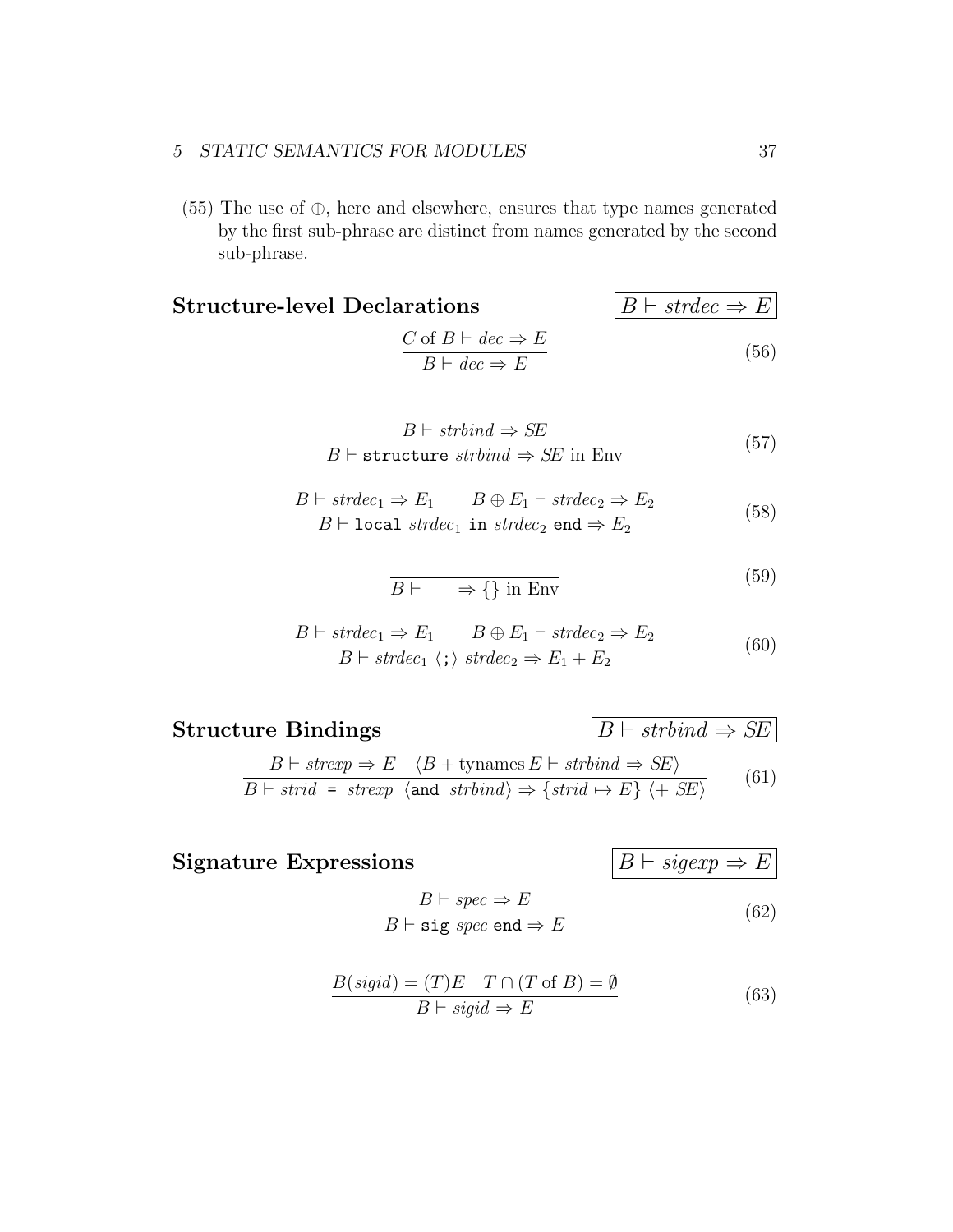$$
B \vdash sigexp \Rightarrow E \quad tyvarseq = \alpha^{(k)} \quad C \text{ of } B \vdash ty \Rightarrow \tau
$$
  
\n
$$
E(longtycon) = (t, VE) \quad t \notin T \text{ of } B
$$
  
\n
$$
\varphi = \{t \mapsto \Lambda \alpha^{(k)}.\tau\} \quad \Lambda \alpha^{(k)}.\tau \text{ admits equality, if } t \text{ does } \varphi(E) \text{ well-formed}
$$
  
\n
$$
B \vdash sigexp \text{ where type } tyvarseq \text{ longtycon} = ty \Rightarrow \varphi(E)
$$
  
\n(64)

Comments:

(63) The bound names of  $B(sigid)$  can always be renamed to satisfy  $T \cap$  $(T \text{ of } B) = \emptyset$ , if necessary.

$$
B \vdash \text{sigexp} \Rightarrow E \quad T = \text{tynames } E \setminus (T \text{ of } B)
$$

$$
B \vdash \text{sigexp} \Rightarrow (T)E \tag{65}
$$

Comment: A signature expression sigexp which is an immediate constituent of a signature binding, a signature constraint, or a functor binding is elaborated to a signature, see rules 52, 53, 67 and 86.

**Signature Declarations**  
\n
$$
B \vdash \text{sigmoid} \Rightarrow G
$$
\n
$$
B \vdash \text{sigmoid} \Rightarrow G
$$
\n
$$
\overline{B \vdash \text{signature} \text{ sighind} \Rightarrow G}
$$
\n(66)

**Signature Bindings**  
\n
$$
B \vdash sigexp \Rightarrow \Sigma \qquad \langle B \vdash sigbind \Rightarrow G \rangle
$$
\n
$$
B \vdash sigid = sigexp \langle \text{and } sigbind \rangle \Rightarrow \{sigid \mapsto \Sigma\} \langle + G \rangle
$$
\n(67)

# Specifications

$$
B \vdash spec \Rightarrow E
$$

$$
C \text{ of } B \vdash \text{valdesc} \Rightarrow VE
$$
  

$$
B \vdash \text{val} \text{valdesc} \Rightarrow \text{Clos}VE \text{ in} \text{Env}
$$
 (68)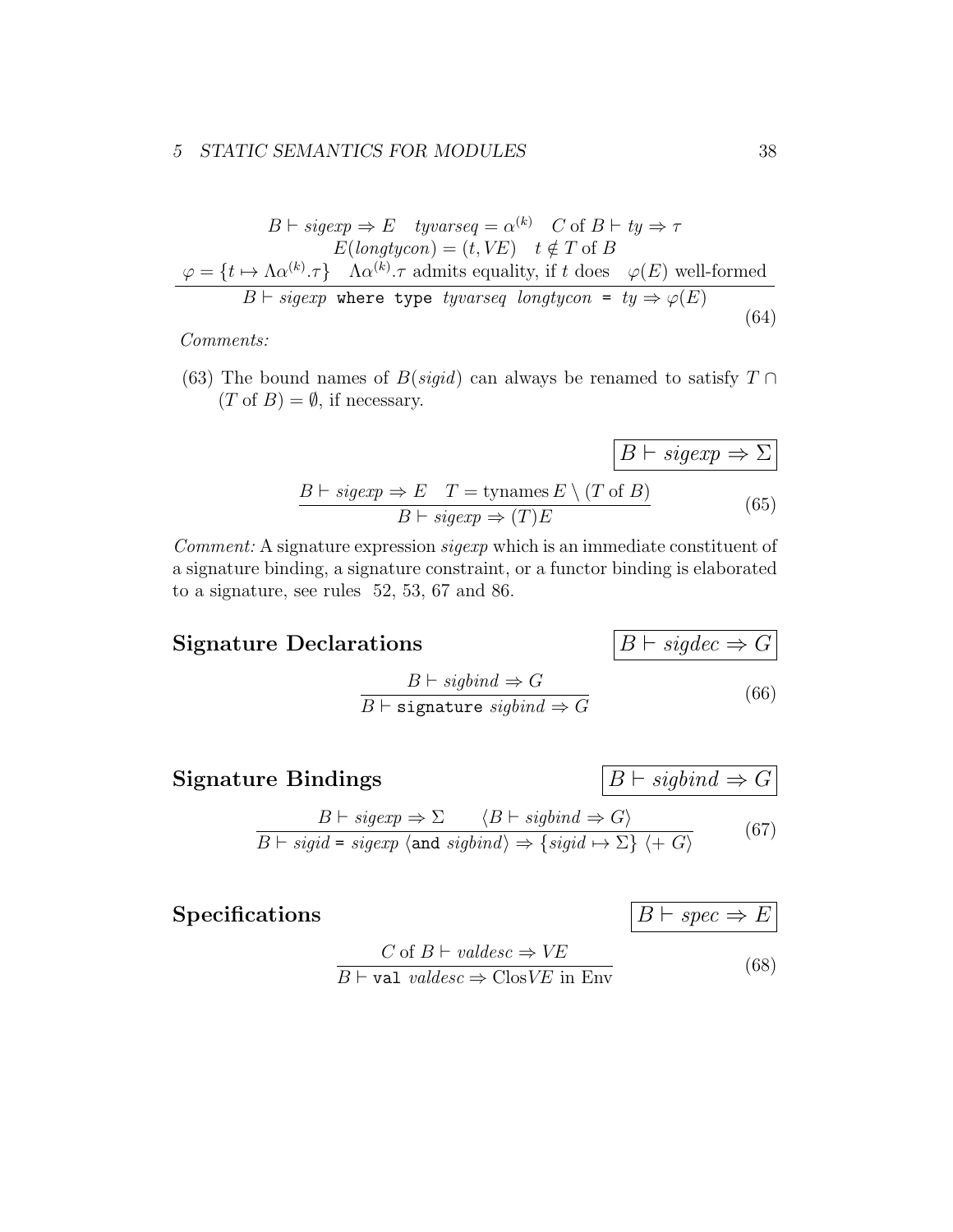$$
\frac{C \text{ of } B \vdash \text{typdesc} \Rightarrow \text{TE} \quad \forall (t, VE) \in \text{Ran TE}, \ t \text{ does not admit equality}}{B \vdash \text{type } \text{typdesc} \Rightarrow \text{TE in Env}}
$$
\n(69)

$$
\frac{C \text{ of } B \vdash \text{typdesc} \Rightarrow \text{TE} \qquad \forall (t, VE) \in \text{Ran TE}, \ t \text{ admits equality}}{B \vdash \text{eqtype } \text{typdesc} \Rightarrow \text{TE in Env}} \tag{70}
$$

$$
C \text{ of } B \oplus TE \vdash database \Rightarrow VE, TE \quad \forall (t, VE') \in \text{Ran } TE, t \notin T \text{ of } B
$$
  
TE maximises equality  

$$
B \vdash \text{datatype } database \Rightarrow (VE, TE) \text{ in Env}
$$
 (71)

$$
B(longtycon) = (\theta, VE) \qquad TE = \{tycon \mapsto (\theta, VE)\}
$$
  

$$
B \vdash \text{datatype } tycon == \text{datatype } longtycon \Rightarrow (VE, TE) \text{ in Env } (72)
$$

$$
C \text{ of } B \vdash \text{exdesc} \Rightarrow VE
$$
  

$$
B \vdash \text{exception } \text{exdesc} \Rightarrow VE \text{ in} \text{ Env}
$$
 (73)

$$
B \vdash \text{strdesc} \Rightarrow \text{SE}
$$
  

$$
B \vdash \text{structure } \text{strdesc} \Rightarrow \text{SE} \text{ in} \text{Env}
$$
 (74)

$$
\frac{B \vdash \text{sigexp} \Rightarrow E}{B \vdash \text{include } \text{sigexp} \Rightarrow E} \tag{75}
$$

$$
B \vdash \qquad \Rightarrow \{\} \text{ in Env} \tag{76}
$$

$$
\frac{B \vdash spec_1 \Rightarrow E_1 \qquad B \oplus E_1 \vdash spec_2 \Rightarrow E_2 \qquad \text{Dom}(E_1) \cap \text{Dom}(E_2) = \emptyset}{B \vdash spec_1 \langle ; \rangle spec_2 \Rightarrow E_1 + E_2}
$$
\n(77)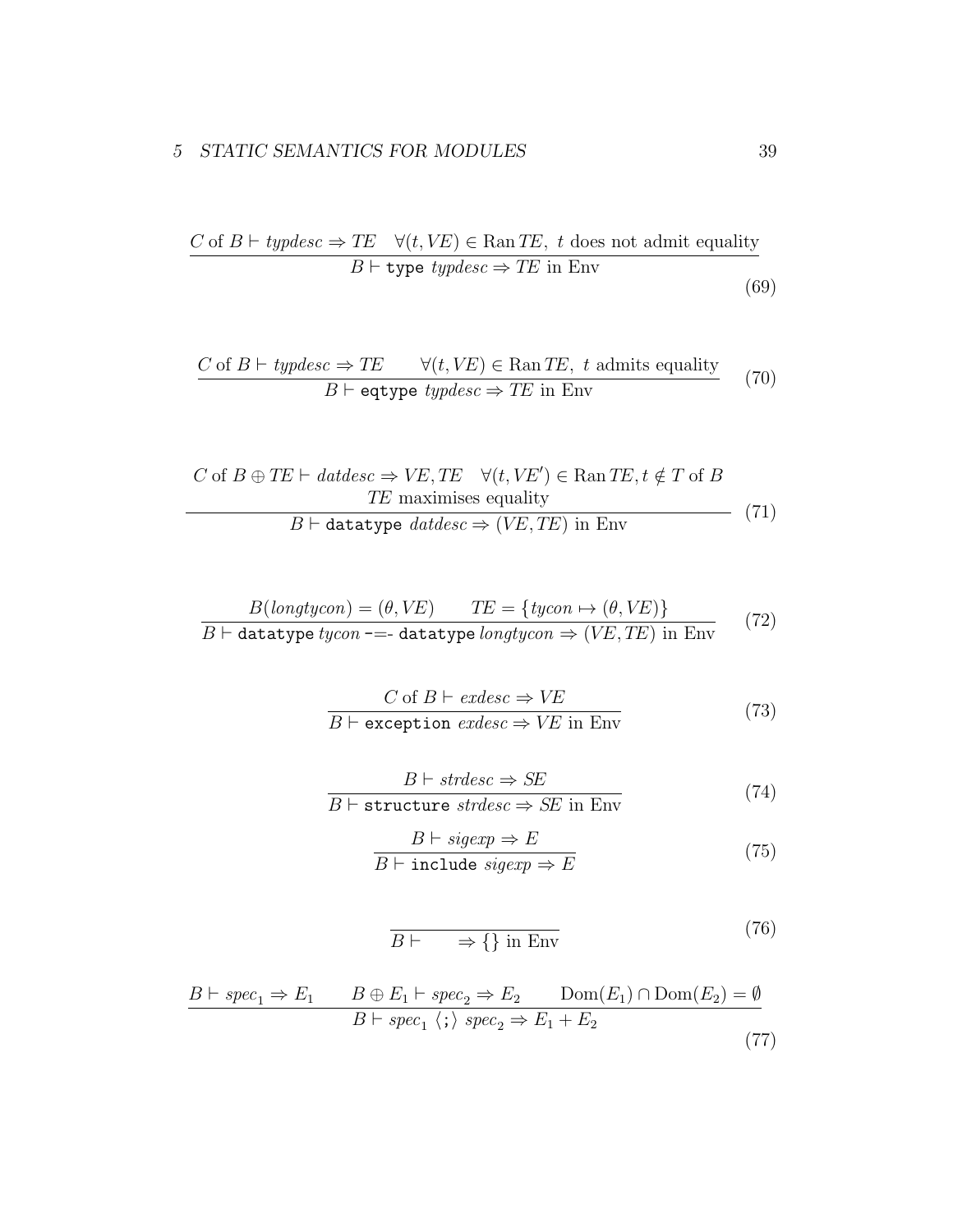$$
B \vdash spec \Rightarrow E \quad E(longtycon_i) = (t_i, VE_i), \ i = 1..n
$$
  

$$
t \in \{t_1, ..., t_n\} \quad t \text{ admits equality, if some } t_i \text{ does}
$$
  

$$
\{t_1, ..., t_n\} \cap T \text{ of } B = \emptyset \quad \varphi = \{t_1 \mapsto t, ..., t_n \mapsto t\}
$$
  

$$
B \vdash spec \text{ sharing type } longtycon_1 = \dots = longtycon_n \Rightarrow \varphi(E) \tag{78}
$$

Comments:

(68) VE is determined by B and valdesc.

- $(69)$ – $(71)$  The type names in TE are new.
- (73) VE is determined by B and exdesc and contains monotypes only.
- (77) Note that no sequential specification is allowed to specify the same identifier twice.

Value Descriptions

\n
$$
\frac{C \vdash valdesc \Rightarrow VE}{C \vdash vid : ty \land \text{and } valdesc \Rightarrow \{vel \leftrightarrow (\tau, \mathbf{v})\} \land \{VE\}}
$$
\n(79)

# Type Descriptions  $\boxed{C \vdash \textit{typesc} \Rightarrow \textit{TE}}$

 $tyvarseq = \alpha^{(k)} \quad t \notin T \text{ of } C \quad \text{arity } t = k$  $\langle C \vdash \textit{typesc} \Rightarrow TE \quad t \notin \text{tynamics TE} \rangle$ (80)

 $C \vdash \textit{tyvarseq} \textit{tycon} \langle \texttt{and} \textit{typdesc} \rangle \Rightarrow \{\textit{tycon} \mapsto (t, \{\})\} \langle + \textit{TE}\rangle$ Comment: Note that the value environment in the resulting type structure must be empty. For example, datatype s=C type t sharing type t=s is a legal specification, but the type structure bound to t does not bind any value constructors.

Datatype Descriptions  $\overline{C \vdash \mathit{dattesc} \Rightarrow \mathit{VE}, \mathit{TE}}$ 

- $tyvarseq = \alpha^{(k)}$   $C, \alpha^{(k)}t \vdash condesc \Rightarrow VE$  arity  $t = k$  $\langle C \vdash database' \Rightarrow VE', TE' \qquad \forall (t', VE'') \in \text{Ran} TE', t \neq t' \rangle$  $\overline{C}$   $\vdash$  tyvarseq tycon = condesc  $\langle$  and datdesc' $\rangle \Rightarrow$ (81)
	- $ClosVE\langle + VE'\rangle, \ \{tycon \mapsto (t, ClosVE)\} \ \langle + TE'\rangle$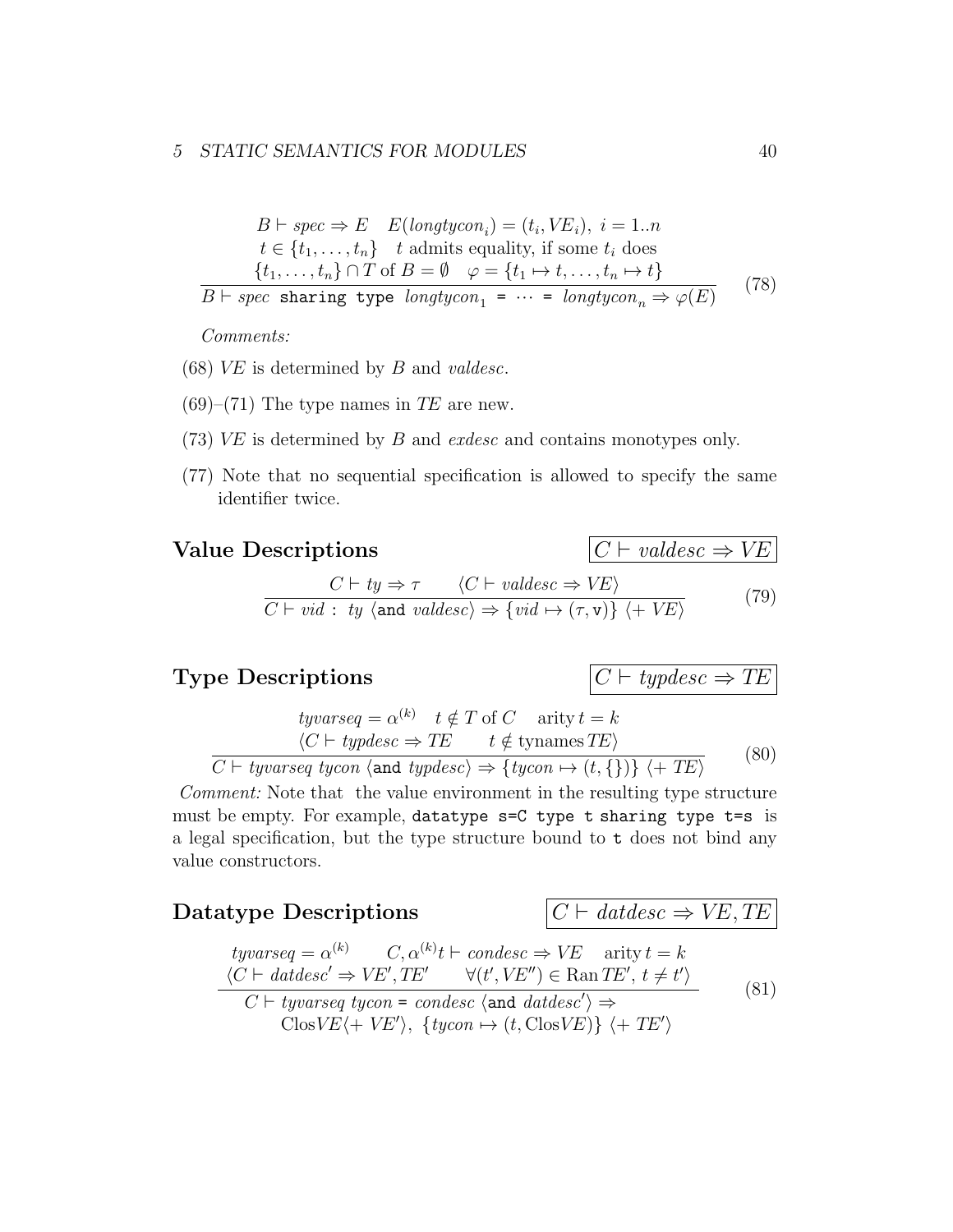**Constructor Descriptions**

\n
$$
\frac{\langle C \vdash ty \Rightarrow \tau' \rangle \quad \langle \langle C, \tau \vdash \text{condesc} \Rightarrow VE \rangle}{\langle C, \tau \vdash \text{vid} \langle \text{of } ty \rangle \langle \langle \vdash \text{condesc} \rangle \rangle \Rightarrow}
$$
\n
$$
\{ \text{vid} \mapsto (\tau, \mathsf{c}) \} \langle \vdash \{ \text{vid} \mapsto (\tau' \to \tau, \mathsf{c}) \} \rangle \langle \langle \vdash VE \rangle \rangle}
$$
\n
$$
(82)
$$

$$
\begin{array}{ccc}\n\textbf{Exception Descriptions} & \boxed{C \vdash \textit{exdesc} \Rightarrow VE} \\
\frac{\langle C \vdash \textit{ty} \Rightarrow \tau \quad \text{tyvars}(\tau) = \emptyset \rangle & \langle \langle C \vdash \textit{exdesc} \Rightarrow VE \rangle \rangle}{C \vdash \textit{vid} \langle \text{of } \textit{ty} \rangle \quad \langle \langle \text{and } \textit{exdesc} \rangle \rangle \Rightarrow} \\
\text{{vid} \leftrightarrow (\text{exn}, \text{e})\} \langle + \{\textit{vid} \leftrightarrow (\tau \rightarrow \text{exn}, \text{e})\} \rangle \langle \langle + VE \rangle \rangle\n\end{array} \tag{83}
$$

Structure Descriptions  $B \vdash \mathit{strdesc} \Rightarrow \mathit{SE}$ 

$$
B \vdash \text{sigexp} \Rightarrow E \qquad \langle B + \text{tynames } E \vdash \text{strdesc} \Rightarrow SE \rangle
$$
  

$$
B \vdash \text{strid}: \text{sigexp} \langle \text{and } \text{strdesc} \rangle \Rightarrow \{\text{strid} \mapsto E\} \langle + SE \rangle
$$
 (84)

Functor Declarations  $\boxed{B \vdash \text{fundec} \Rightarrow F}$ 

$$
B \vdash \text{funbind} \Rightarrow F
$$
  

$$
B \vdash \text{functor } \text{funbind} \Rightarrow F
$$
 (85)

Functor Bindings  $B \vdash \text{funbind} \Rightarrow F$ 

$$
B \vdash \text{sigexp} \Rightarrow (T)E \qquad B \oplus \{\text{strid} \mapsto E\} \vdash \text{strexp} \Rightarrow E'
$$
  
\n
$$
T \cap (T \text{ of } B) = \emptyset \quad T' = \text{tynamics } E' \setminus ((T \text{ of } B) \cup T)
$$
  
\n
$$
\langle B \vdash \text{funbind} \Rightarrow F \rangle
$$
  
\n
$$
\overline{B \vdash \text{funid} \quad (\text{strid} : \text{sigexp} \quad) = \text{strexp} \quad \langle \text{and } \text{funbind} \rangle \Rightarrow}
$$
  
\n
$$
\{\text{funid} \mapsto (T)(E, (T')E')\} \langle + F \rangle
$$
  
\n(86)

*Comment:* Since  $\oplus$  is used, any type name t in E acts like a constant in the functor body; in particular, it ensures that further names generated during elaboration of the body are distinct from  $t$ . The set  $T'$  is chosen such that every name free in  $(T)E$  or  $(T)(E, (T')E')$  is free in B.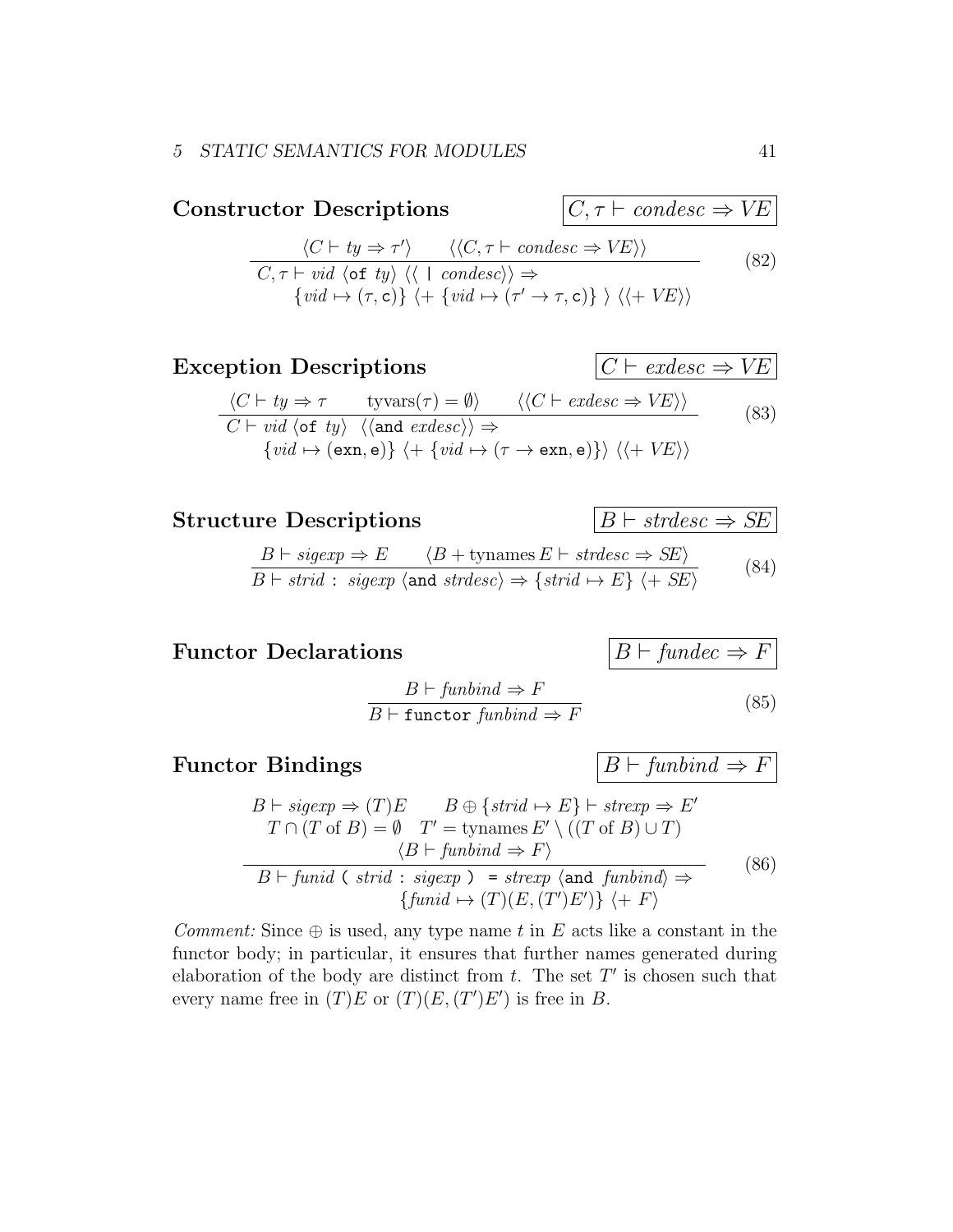Top-level Declarations  $B \vdash \text{topdec} \Rightarrow B'$ 

$$
B \vdash stroke \Rightarrow E \quad \langle B \oplus E \vdash topdec \Rightarrow B' \rangle
$$
  

$$
B'' = (\text{tynamics } E, E) \text{ in Basis } \langle +B' \rangle \quad \text{tyvars } B'' = \emptyset
$$
  

$$
B \vdash stroke \quad \langle topdec \rangle \Rightarrow B''
$$
 (87)

$$
B \vdash sigdec \Rightarrow G \quad \langle B \oplus G \vdash topdec \Rightarrow B' \rangle
$$
  
\n
$$
B'' = (\text{tynamics } G, G) \text{ in Basis } \langle +B' \rangle
$$
  
\n
$$
B \vdash sigdec \langle topdec \rangle \Rightarrow B''
$$
\n(88)

$$
B \vdash \text{fundec} \Rightarrow F \quad \langle B \oplus F \vdash \text{topdec} \Rightarrow B' \rangle
$$
  

$$
B'' = (\text{tynamics } F, F) \text{ in Basis } \langle +B' \rangle \quad \text{tyvars } B'' = \emptyset
$$
  

$$
B \vdash \text{fundec } \langle \text{topdec} \rangle \Rightarrow B''
$$
 (89)

Comments:

 $(87)$ – $(89)$  No free type variables enter the basis: if  $B \vdash$  topdec  $\Rightarrow$  B' then  $\text{tyvars}(B') = \emptyset.$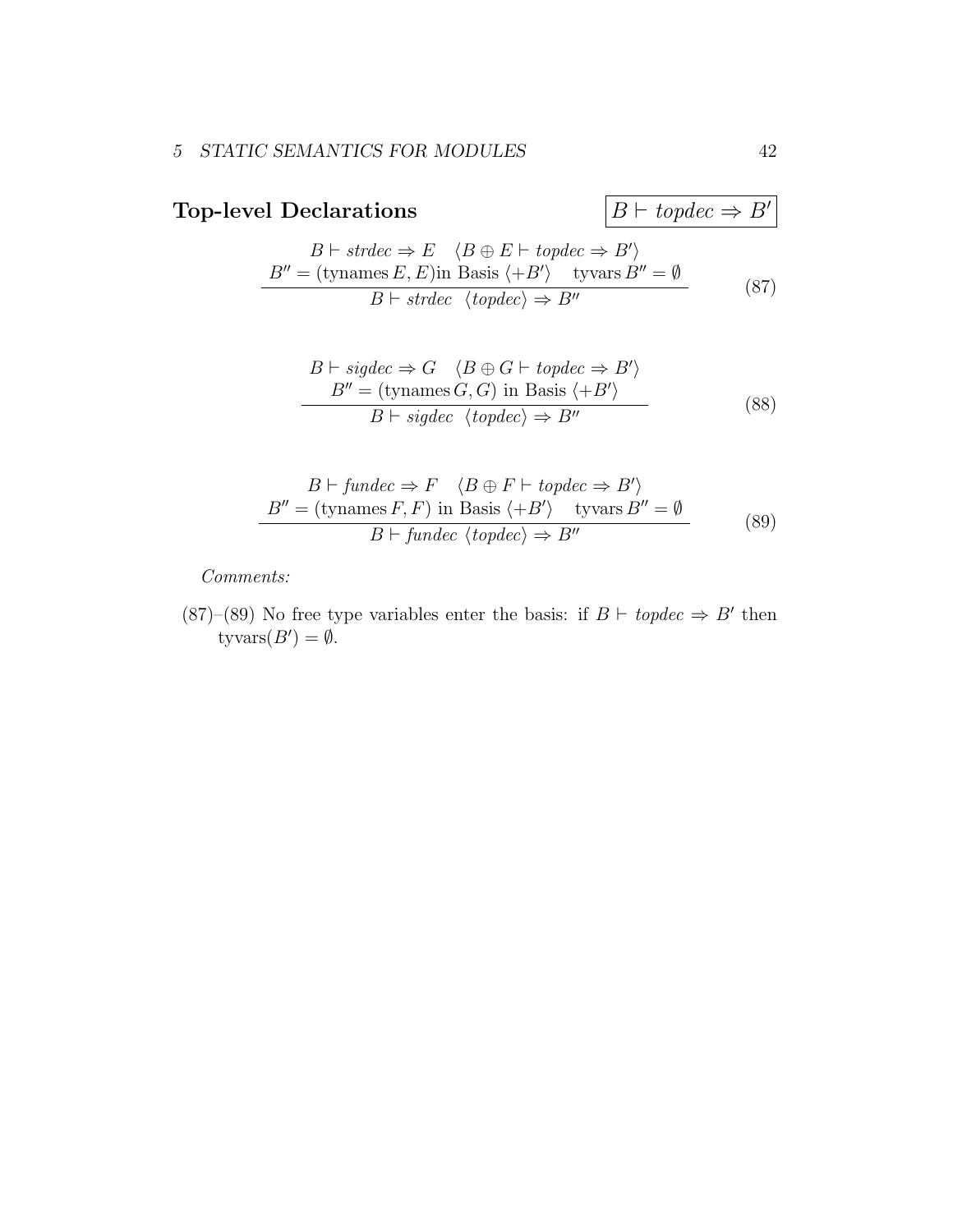# 6 Dynamic Semantics for the Core

### 6.1 Reduced Syntax

Since types are mostly dealt with in the static semantics, the Core syntax is reduced by the following transformations, for the purpose of the dynamic semantics:

- All explicit type ascriptions ":  $ty$ " are omitted, and qualifications "of ty" are omitted from constructor and exception bindings.
- The Core phrase classes Ty and TyRow are omitted.

### 6.2 Simple Objects

All objects in the dynamic semantics are built from identifier classes together with the simple object classes shown (with the variables which range over them) in Figure 12.

|  | $a \in \text{Addr}$ | addresses                       |
|--|---------------------|---------------------------------|
|  |                     | $en \in$ ExName exception names |
|  | $b \in$ BasVal      | basic values                    |
|  | $sv \in$ SVal       | special values                  |
|  | ${FAIL}$            | failure                         |

Figure 12: Simple Semantic Objects

Addr and ExName are infinite sets. BasVal is described below. SVal is the class of values denoted by the special constants SCon. Each integer, word or real constant denotes a value according to normal mathematical conventions; each string or character constant denotes a sequence of characters as explained in Section 2.2. The value denoted by scon is written val(scon). FAIL is the result of a failing attempt to match a value and a pattern. Thus FAIL is neither a value nor an exception, but simply a semantic object used in the rules to express operationally how matching proceeds.

Exception constructors evaluate to exception names. This is to accommodate the generative nature of exception bindings; each evaluation of a declaration of a exception constructor binds it to a new unique name.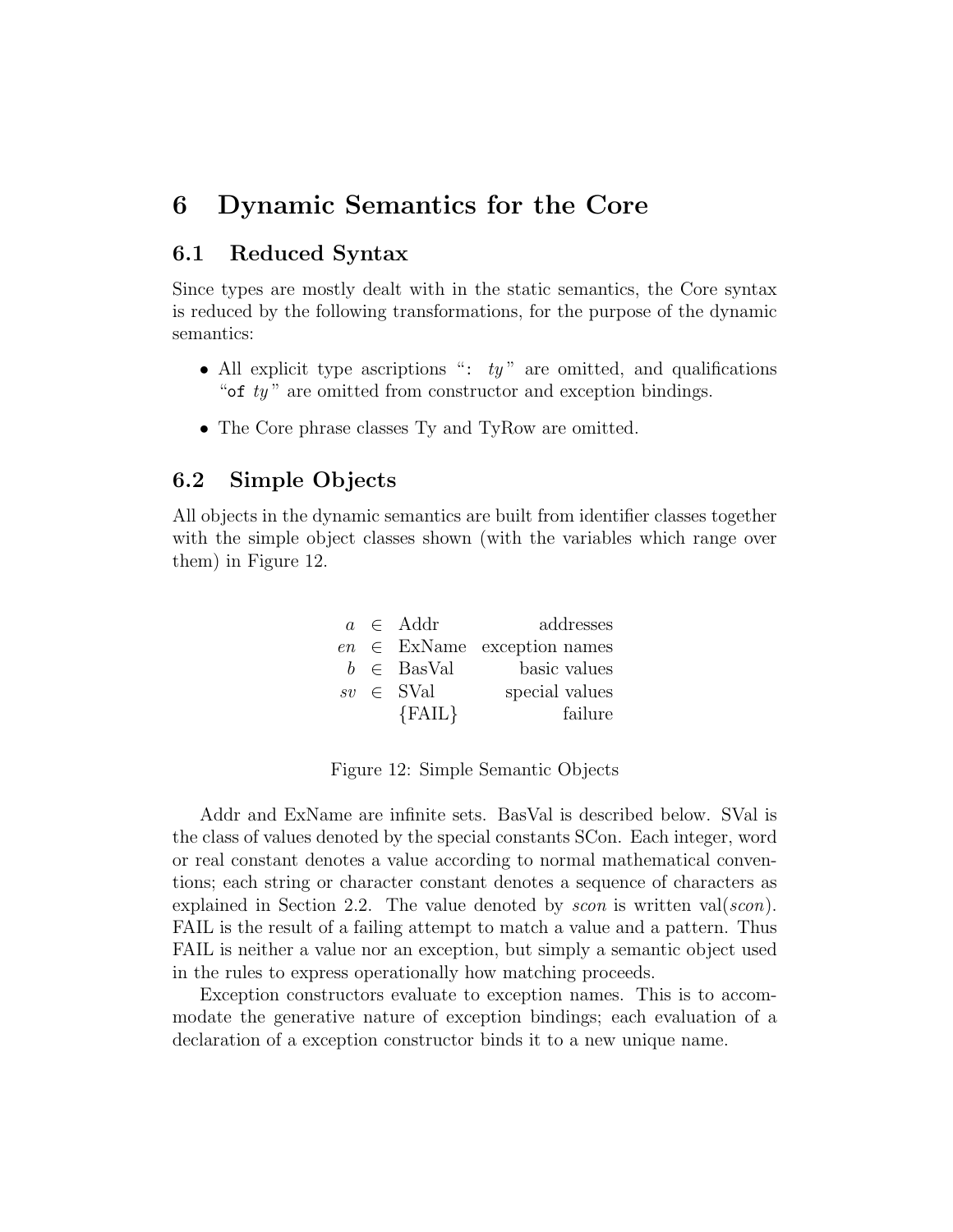|  | $v \in \text{Val} = \{ := \} \cup \text{SVal} \cup \text{BasVal} \cup \text{VId}$             |
|--|-----------------------------------------------------------------------------------------------|
|  | $\cup$ (VId $\times$ Val) $\cup$ ExVal                                                        |
|  | $\cup$ Record $\cup$ Addr $\cup$ FcnClosure                                                   |
|  | $r \in \text{Record} = \text{Lab} \overset{\text{fin}}{\rightarrow} \text{Val}$               |
|  | $e \in \text{ExVal} = \text{ExName} \cup (\text{ExName} \times \text{Val})$                   |
|  | [e] or $p \in \text{Pack} = \text{ExVal}$                                                     |
|  | $(match, E, VE) \in \text{FcnClosure} = \text{Match} \times \text{Env} \times \text{ValEnv}$  |
|  | $mem \in \text{Mem} = \text{Addr} \overset{\text{fin}}{\rightarrow} \text{Val}$               |
|  | $ens \in$ ExNameSet = Fin(ExName)                                                             |
|  | $(mem, ens)$ or $s \in$ State = Mem $\times$ ExNameSet                                        |
|  | $(SE, TE, VE)$ or $E \in \text{Env} = \text{StrEnv} \times \text{TyEnv} \times \text{ValEnv}$ |
|  | $SE \in$ StrEnv = StrId $\stackrel{\text{fin}}{\rightarrow}$ Env                              |
|  | $TE \in \text{TyEnv} = \text{TyCon} \overset{\text{fin}}{\rightarrow} \text{ValEnv}$          |
|  | $VE \in ValEnv = VId \stackrel{\text{fin}}{\rightarrow} Val \times IdStatus$                  |

Figure 13: Compound Semantic Objects

## 6.3 Compound Objects

The compound objects for the dynamic semantics are shown in Figure 13. Many conventions and notations are adopted as in the static semantics; in particular projection, injection and modification all retain their meaning. We generally omit the injection functions taking  $VId$ ,  $VId \times VId$  etc into Val. For records  $r \in \text{Record however}$ , we write this injection explicitly as "in Val"; this accords with the fact that there is a separate phrase class ExpRow, whose members evaluate to records.

We take ∪ to mean disjoint union over semantic object classes. We also understand all the defined object classes to be disjoint. A particular case deserves mention; ExVal and Pack (exception values and packets) are isomorphic classes, but the latter class corresponds to exceptions which have been raised, and therefore has different semantic significance from the former, which is just a subclass of values.

Although the same names, e.g. E for an environment, are used as in the static semantics, the objects denoted are different. This need cause no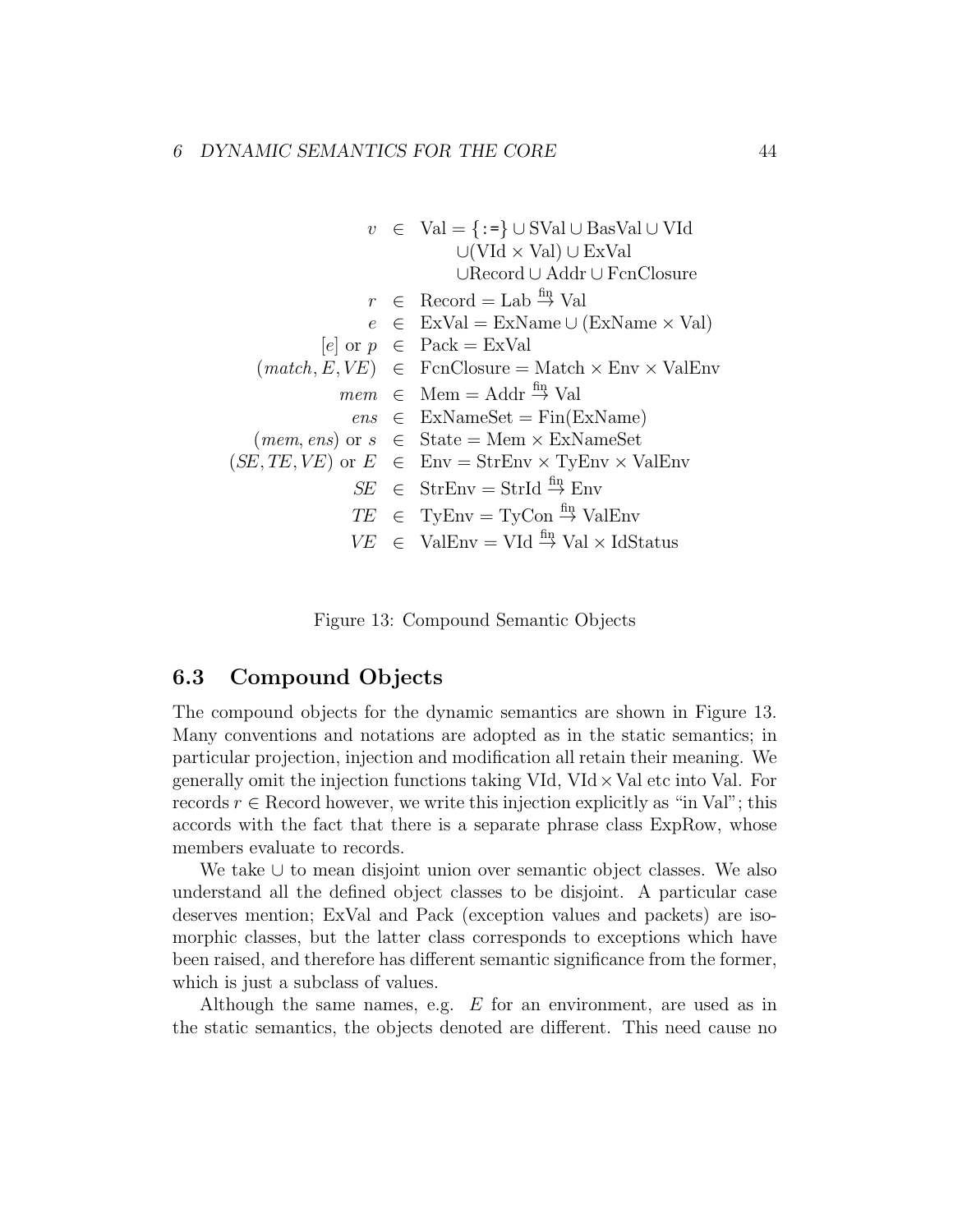confusion since the static and dynamic semantics are presented separately.

### 6.4 Basic Values

The basic values in BasVal are values bound to predefined value variables. In this document, we take BasVal to be the singleton set  $\{\equiv\}$ ; however, libraries may define a larger set of basic values. The meaning of basic values is represented by a function

 $APPLY$  : BasVal × Val → Val ∪ Pack

which satisfies that APPLY(=,  $\{1 \mapsto v_1, 2 \mapsto v_2\}$ ) is true or false according as the values  $v_1$  and  $v_2$  are, or are not, identical values.

### 6.5 Basic Exceptions

A subset BasExName ⊂ ExName of the exception names are bound to predefined exception constructors in the initial dynamic basis (see Appendix D). These names are denoted by the identifiers to which they are bound in the initial basis, and are as follows:

### Match Bind

The exceptions Match and Bind are raised upon failure of pattern-matching in evaluating a function fn match or a valbind, as detailed in the rules to follow. Recall from Section 4.11 that in the context fn match, the match must be irredundant and exhaustive and that the compiler should flag the match if it violates these restrictions. The exception Match can only be raised for a match which is not exhaustive, and has therefore been flagged by the compiler.

### 6.6 Function Closures

The informal understanding of a function closure  $(match, E, VE)$  is as follows: when the function closure is applied to a value  $v$ , match will be evaluated against  $v$ , in the environment E modified in a special sense by  $VE$ . The domain Dom VE of this third component contains those identifiers to be treated recursively in the evaluation. To achieve this effect, the evaluation of match will take place not in  $E + VE$  but in  $E + \text{Rec} VE$ , where

 $Rec$ : ValEnv  $\rightarrow$  ValEnv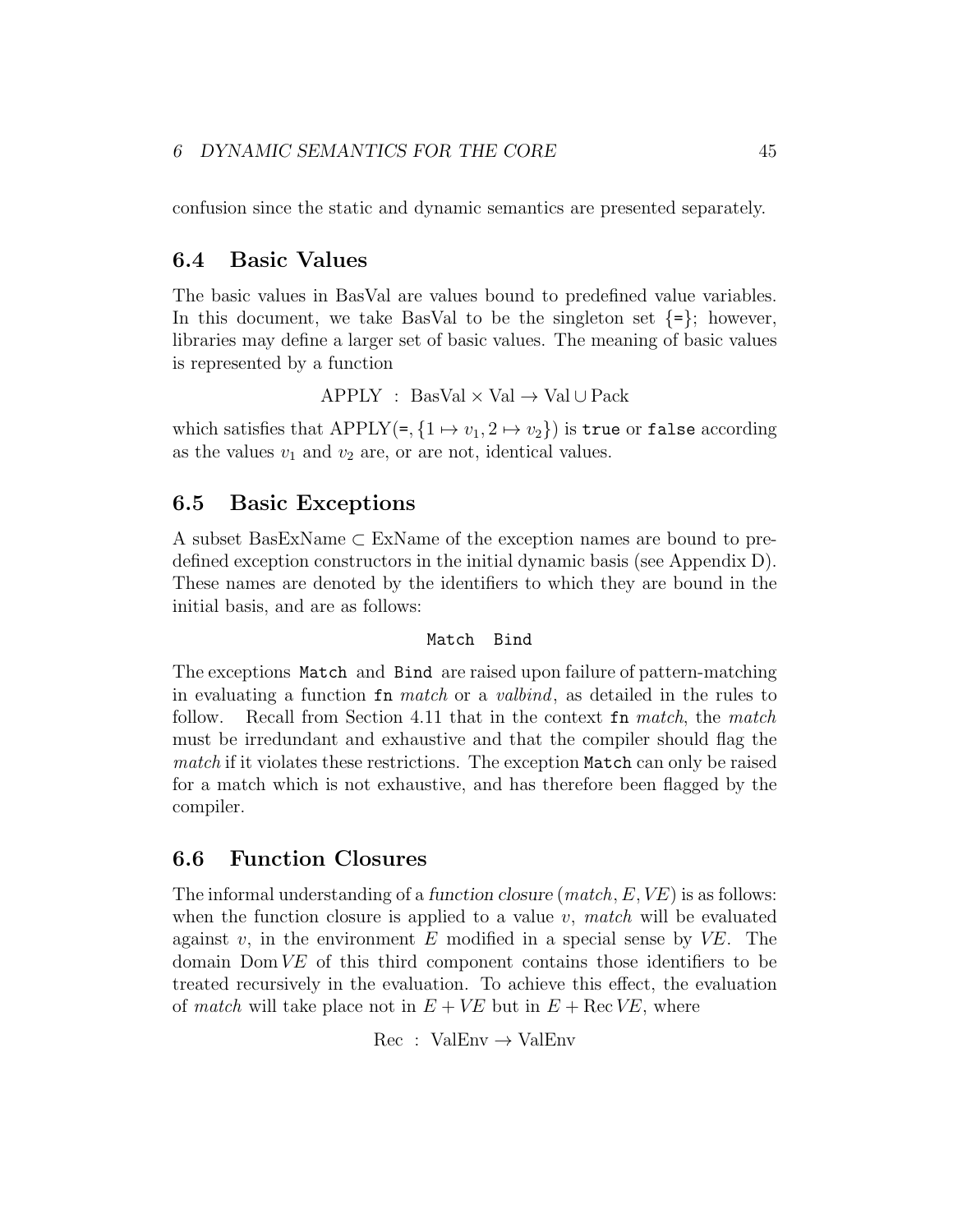is defined as follows:

- Dom(Rec  $VE$ ) = Dom  $VE$
- If  $VE(vid) \notin \text{FcnClosure} \times \{v\}, \text{ then } (\text{Rec } VE)(vid) = VE(vid)$
- If  $VE(vid) = ((match', E', VE'), v)$  then  $(Rec VE)(vid) = ((match', E', VE), v)$

The effect is that, before application of  $(match, E, VE)$  to v, the function closures in Ran VE are "unrolled" once, to prepare for their possible recursive application during the evaluation of *match* upon  $v$ .

This device is adopted to ensure that all semantic objects are finite (by controlling the unrolling of recursion). The operator Rec is invoked in just two places in the semantic rules: in the rule for recursive value bindings of the form "rec valbind", and in the rule for evaluating an application expression "exp atexp" in the case that exp evaluates to a function closure.

### 6.7 Inference Rules

The semantic rules allow sentences of the form

$$
s, A \vdash phrase \Rightarrow A', s'
$$

to be inferred, where  $A$  is usually an environment,  $A'$  is some semantic object and  $s,s'$  are the states before and after the evaluation represented by the sentence. Some hypotheses in rules are not of this form; they are called sideconditions. The convention for options is the same as for the Core static semantics.

In most rules the states  $s$  and  $s'$  are omitted from sentences; they are only included for those rules which are directly concerned with the state – either referring to its contents or changing it. When omitted, the convention for restoring them is as follows. If the rule is presented in the form

$$
A_1 \vdash phrase_1 \Rightarrow A'_1 \qquad A_2 \vdash phrase_2 \Rightarrow A'_2 \qquad \cdots
$$
  
 
$$
\cdots \qquad A_n \vdash phrase_n \Rightarrow A'_n
$$
  
 
$$
A \vdash phrase \Rightarrow A'
$$

then the full form is intended to be

$$
s_0, A_1 \vdash phrase_1 \Rightarrow A'_1, s_1 \qquad s_1, A_2 \vdash phrase_2 \Rightarrow A'_2, s_2 \cdots
$$
  
 
$$
\cdots \qquad s_{n-1}, A_n \vdash phrase_n \Rightarrow A'_n, s_n
$$
  
 
$$
s_0, A \vdash phrase \Rightarrow A', s_n
$$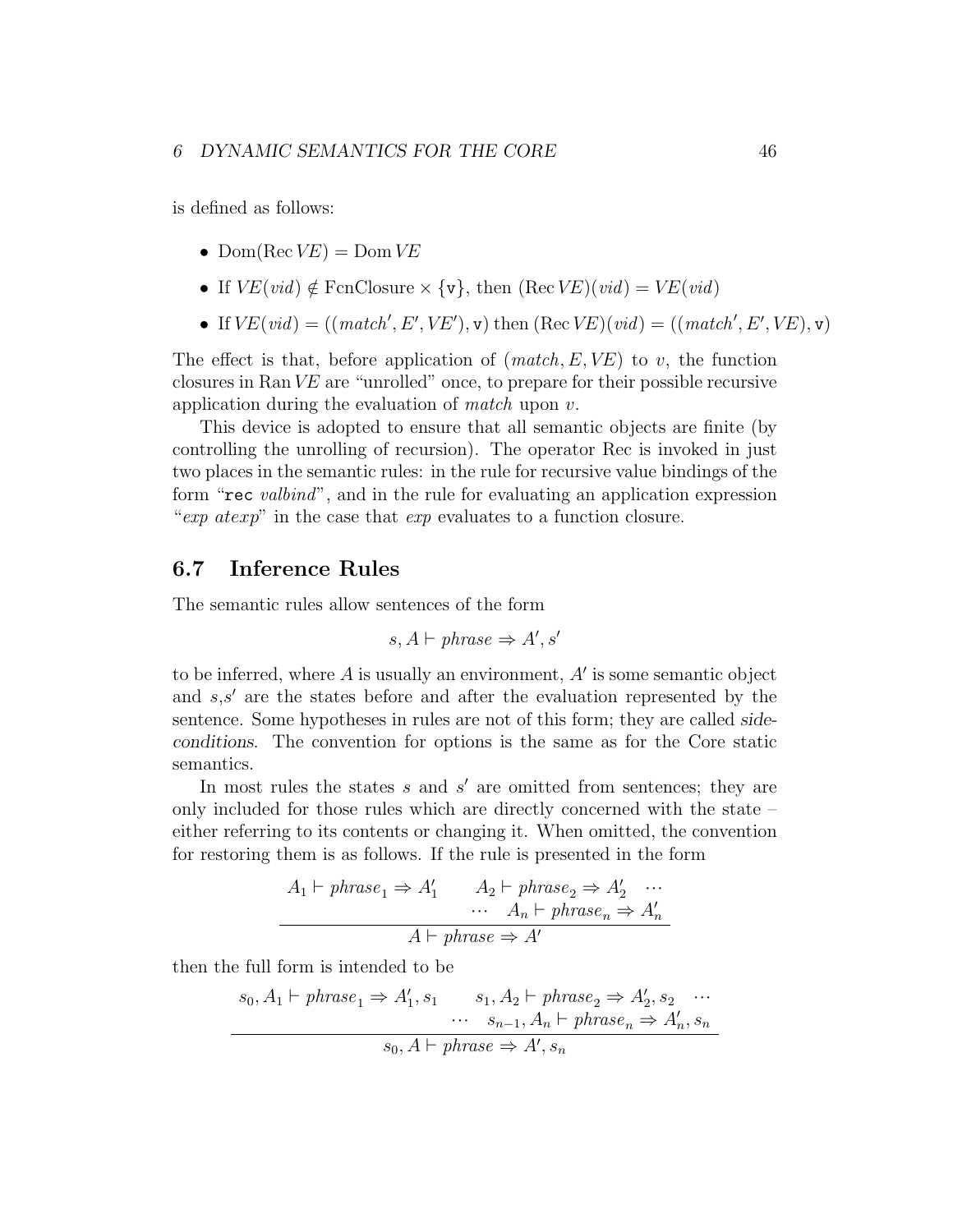### 6 DYNAMIC SEMANTICS FOR THE CORE 47

(Any side-conditions are left unaltered). Thus the left-to-right order of the hypotheses indicates the order of evaluation. Note that in the case  $n = 0$ , when there are no hypotheses (except possibly side-conditions), we have  $s_n =$  $s_0$ ; this implies that the rule causes no side effect. The convention is called the state convention, and must be applied to each version of a rule obtained by inclusion or omission of its options.

A second convention, the exception convention, is adopted to deal with the propagation of exception packets  $p$ . For each rule whose full form (ignoring side-conditions) is

$$
\underbrace{s_1, A_1 \vdash phrase_1 \Rightarrow A'_1, s'_1 \qquad \cdots \qquad s_n, A_n \vdash phrase_n \Rightarrow A'_n, s'_n}_{s, A \vdash phrase \Rightarrow A', s'}
$$

and for each  $k, 1 \leq k \leq n$ , for which the result  $A'_k$  is not a packet p, an extra rule is added of the form

$$
s_1, A_1 \vdash phrase_1 \Rightarrow A'_1, s'_1 \qquad \cdots \qquad s_k, A_k \vdash phrase_k \Rightarrow p', s'
$$
  

$$
s, A \vdash phrase \Rightarrow p', s'
$$

where  $p'$  does not occur in the original rule.<sup>1</sup> This indicates that evaluation of phrases in the hypothesis terminates with the first whose result is a packet (other than one already treated in the rule), and this packet is the result of the phrase in the conclusion.

A third convention is that we allow compound variables (variables built from the variables in Figure 13 and the symbol " $\mid$ ") to range over unions of semantic objects. For instance the compound variable  $v/p$  ranges over Val∪Pack. We also allow x/FAIL to range over  $X \cup \{FAIL\}$  where x ranges over  $X$ ; furthermore, we extend environment modification to allow for failure as follows:

$$
VE + \mathrm{FAIL} = \mathrm{FAIL}.
$$

# Atomic Expressions  $E \vdash \text{atexp} \Rightarrow v/p$  $E \vdash scon \Rightarrow \text{val}(scon)$ (90)  $E(longvid) = (v, is)$

$$
E\left(long via\right) = (v, us)
$$
  
\n
$$
E \vdash long via \Rightarrow v
$$
\n(91)

<sup>&</sup>lt;sup>1</sup>There is one exception to the exception convention; no extra rule is added for rule  $104$ which deals with handlers, since a handler is the only means by which propagation of an exception can be arrested.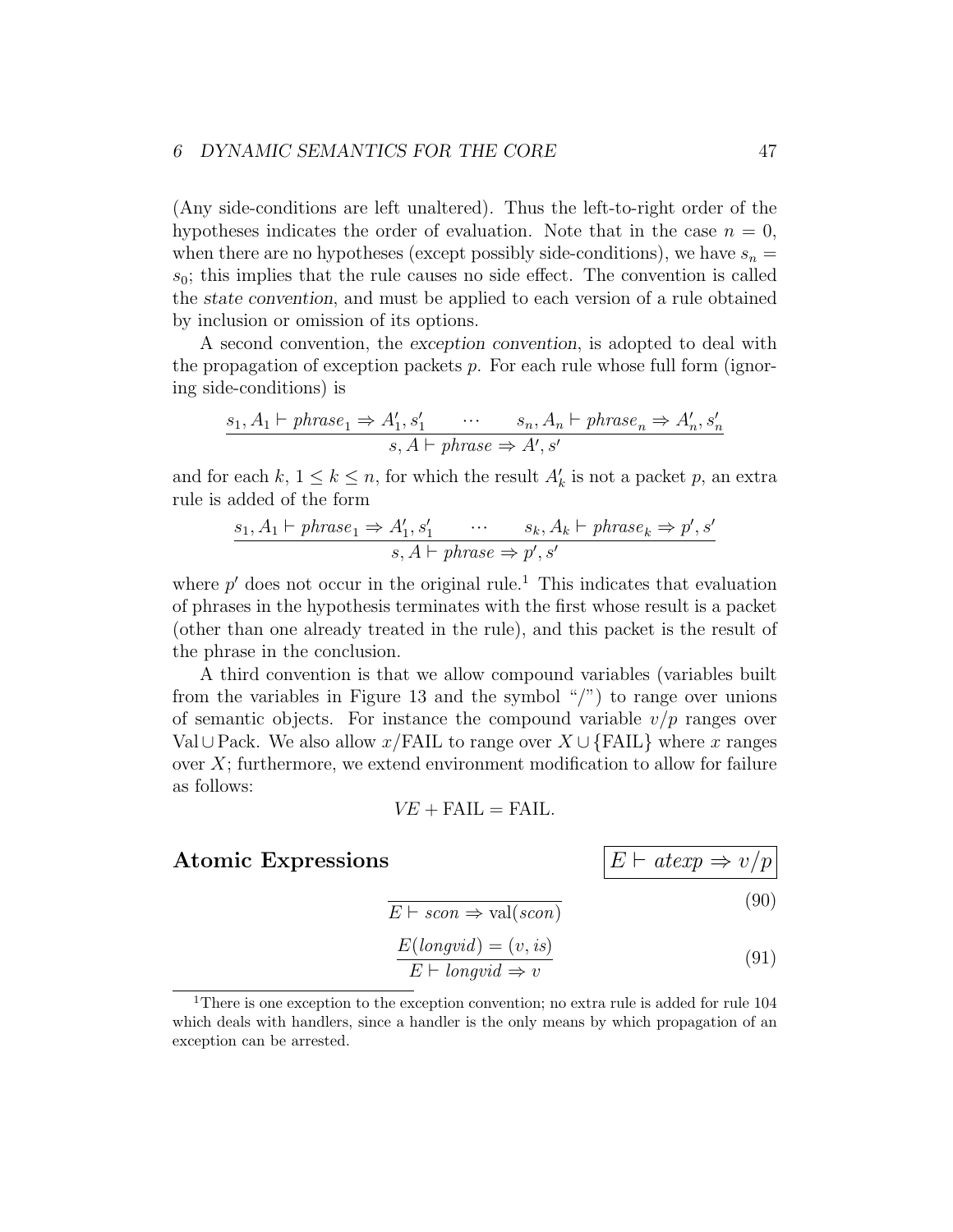$$
\langle E \vdash \text{exprow} \Rightarrow r \rangle
$$
  

$$
E \vdash \{ \langle \text{exprow} \rangle \} \Rightarrow \{ \} \langle + r \rangle \text{ in Val}
$$
 (92)

$$
\frac{E \vdash dec \Rightarrow E'}{E \vdash \text{let } dec \text{ in } exp \text{ end} \Rightarrow v}
$$
(93)

$$
\frac{E \vdash exp \Rightarrow v}{E \vdash (exp ) \Rightarrow v}
$$
\n(94)

Comments:

(91) As in the static semantics, value identifiers are looked up in the environment and the identifier status is not used.

**Expression Rows**\n
$$
E \vdash exp \Rightarrow v \qquad \langle E \vdash exprow \Rightarrow r/p \rangle
$$
\n
$$
E \vdash lab = exp \langle , exprow \rangle \Rightarrow \{ lab \mapsto v \} \langle + r \rangle
$$
\n(95)

Comment: We may think of components as being evaluated from left to right, because of the state and exception conventions.

# Expressions

$$
E \vdash exp \Rightarrow v/p
$$

$$
\frac{E \vdash \text{atexp} \Rightarrow v}{E \vdash \text{atexp} \Rightarrow v} \tag{96}
$$

$$
\frac{E \vdash exp \Rightarrow vid \qquad vid \neq \text{ref} \qquad E \vdash a \text{t} exp \Rightarrow v}{E \vdash exp \ a \text{t} exp \Rightarrow (vid, v)} \tag{97}
$$

$$
\frac{E \vdash exp \Rightarrow en \qquad E \vdash atexp \Rightarrow v}{E \vdash exp \ atexp \Rightarrow (en, v)} \tag{98}
$$

$$
s, E \vdash exp \Rightarrow \text{ref }, s' \qquad s', E \vdash a \text{t} \exp \Rightarrow v, s'' \qquad a \notin \text{Dom}(mem \text{ of } s'')
$$
  

$$
s, E \vdash \text{exp } a \text{t} \exp \Rightarrow a, s'' + \{a \mapsto v\}
$$
  
(99)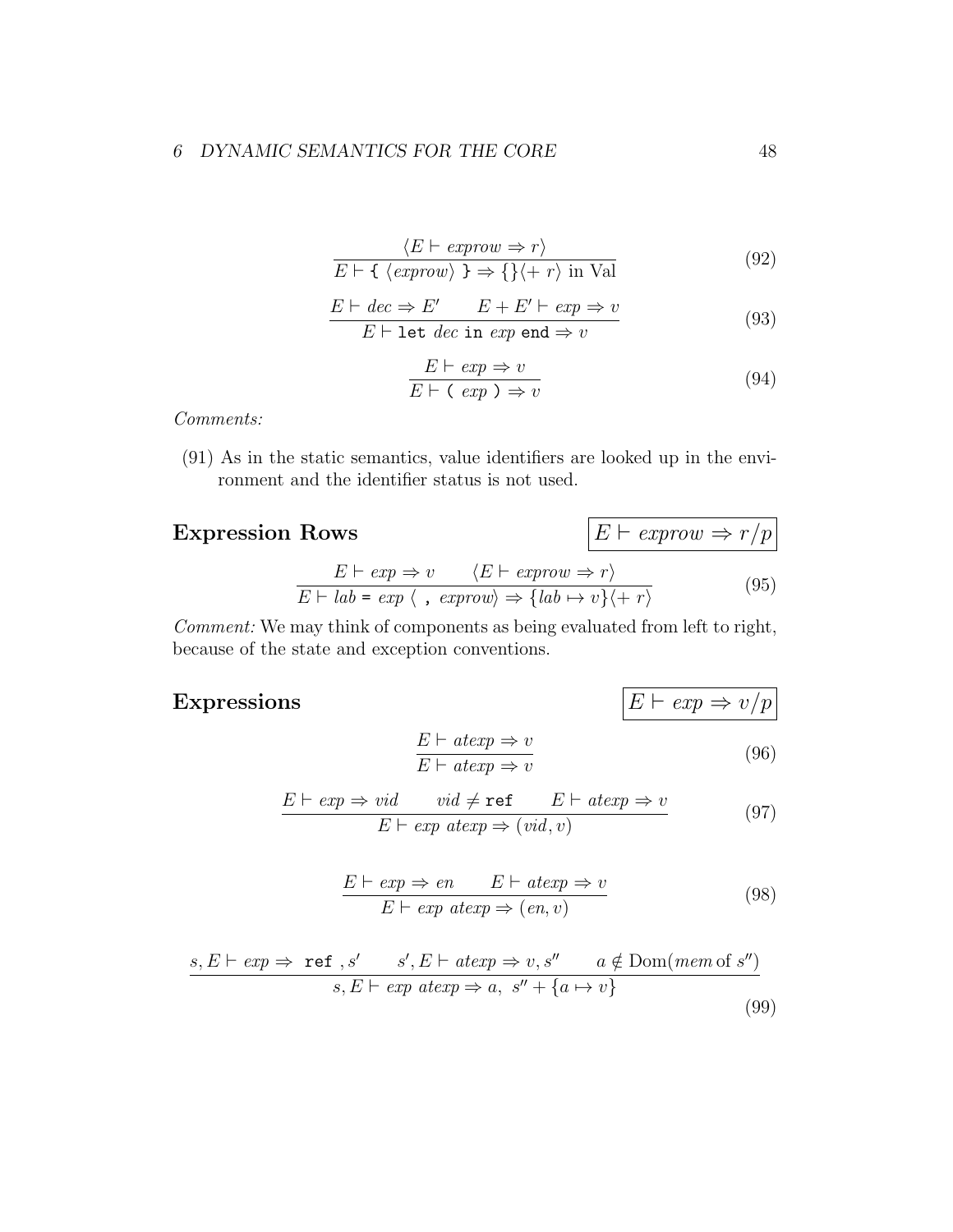$$
s, E \vdash exp \Rightarrow := , s' \qquad s', E \vdash a \cdot exp \Rightarrow \{1 \mapsto a, 2 \mapsto v\}, s''
$$
  

$$
s, E \vdash exp \ a \cdot \exp \Rightarrow \{\} \text{ in Val}, s'' + \{a \mapsto v\}
$$
 (100)

$$
\frac{E \vdash exp \Rightarrow b \qquad E \vdash atexp \Rightarrow v \qquad \text{APPLY}(b, v) = v'/p}{E \vdash exp \ atexp \Rightarrow v'/p} \tag{101}
$$

$$
E \vdash exp \Rightarrow (match, E', VE) \qquad E \vdash a \text{t} exp \Rightarrow v
$$
  
\n
$$
E' + \text{Rec} VE, \ v \vdash match \Rightarrow v'
$$
  
\n
$$
E \vdash exp \ a \text{t} exp \Rightarrow v'
$$
 (102)

E ` exp ⇒ (match, E<sup>0</sup> , VE) E ` atexp ⇒ v E <sup>0</sup> + Rec VE, v ` match ⇒ FAIL (103)

E ` exp atexp ⇒ [Match]

$$
E \vdash exp \Rightarrow v
$$
  

$$
E \vdash exp \text{ handle } match \Rightarrow v
$$
 (104)

$$
\frac{E \vdash exp \Rightarrow [e]}{E \vdash exp \text{ handle } match \Rightarrow v}
$$
\n
$$
(105)
$$

$$
\frac{E \vdash exp \Rightarrow [e]}{E \vdash exp \text{ handle } match \Rightarrow [e]} \tag{106}
$$
\n
$$
\frac{E \vdash exp \text{ handle } match \Rightarrow [e]}{E \vdash exp \text{ handle } match \Rightarrow [e]}
$$

$$
\frac{E \vdash exp \Rightarrow e}{E \vdash \text{raise } exp \Rightarrow [e]} \tag{107}
$$

$$
E \vdash \texttt{fn} \ \textit{match} \Rightarrow (\textit{match}, E, \{\}) \tag{108}
$$

Comments:

- (99) The side condition ensures that a new address is chosen. There are no rules concerning disposal of inaccessible addresses.
- $(97)–(103)$  Note that none of the rules for function application has a premise in which the operator evaluates to a constructed value, a record or an address. This is because we are interested in the evaluation of welltyped programs only, and in such programs exp will always have a functional type.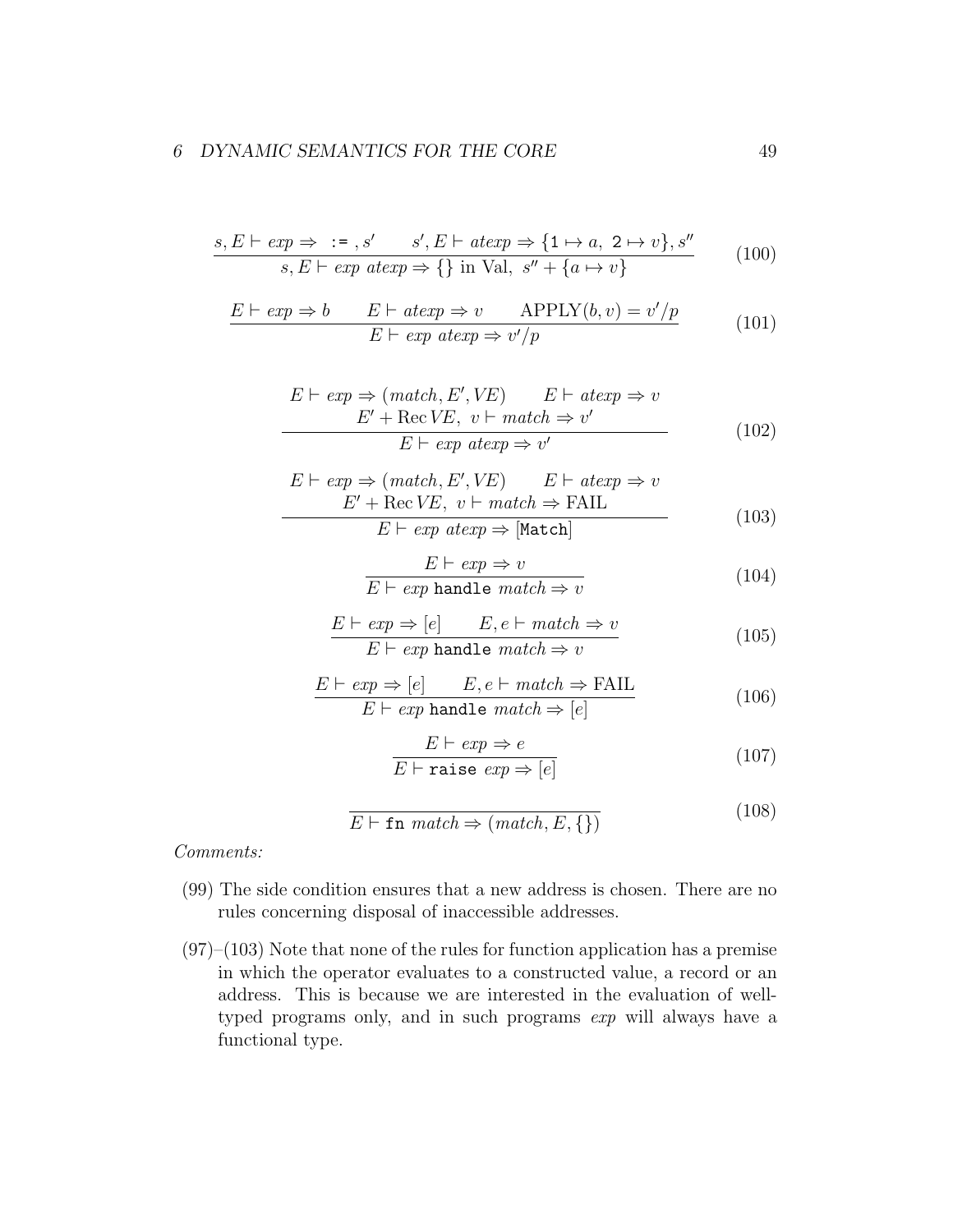- (104) This is the only rule to which the exception convention does not apply. If the operator evaluates to a packet then rule 105 or rule 106 must be used.
- (106) Packets that are not handled by the match propagate.
- (108) The third component of the function closure is empty because the match does not introduce new recursively defined values.

Matches  $\vert E, v \vert \text{} \text{match} \Rightarrow v'/p/\text{FAIL}$  $E, v \vdash mrule \Rightarrow v'$  $E, v \vdash mrule \langle \mid match \rangle \Rightarrow v'$ (109)

$$
E, v \vdash mrule \Rightarrow \text{FAIL}E, v \vdash mrule \Rightarrow \text{FAIL}
$$
 (110)

$$
\frac{E, v \vdash mrule \Rightarrow \text{FAIL} \qquad E, v \vdash match \Rightarrow v'/\text{FAIL}}{E, v \vdash mrule \mid match \Rightarrow v'/\text{FAIL}} \tag{111}
$$

Comment: A value v occurs on the left of the turnstile, in evaluating a match. We may think of a *match* as being evaluated against a value; similarly, we may think of a pattern as being evaluated against a value. Alternative match rules are tried from left to right.

Match Rules  $\boxed{E, v \vdash mrule \Rightarrow v'/p/\text{FAIL}}$ 

$$
E, v \vdash pat \Rightarrow VE \qquad E + VE \vdash exp \Rightarrow v'
$$
  
\n
$$
E, v \vdash pat \Rightarrow exp \Rightarrow v'
$$
 (112)

$$
E, v \vdash pat \Rightarrow \text{FAIL}
$$
  

$$
E, v \vdash pat \Rightarrow exp \Rightarrow \text{FAIL}
$$
 (113)

### Declarations

$$
E \vdash dec \Rightarrow E'/p
$$

$$
E \vdash valbind \Rightarrow VE
$$
  

$$
E \vdash val \t{tyvarseq} \t{valbind} \Rightarrow VE \t{in Env}
$$
 (114)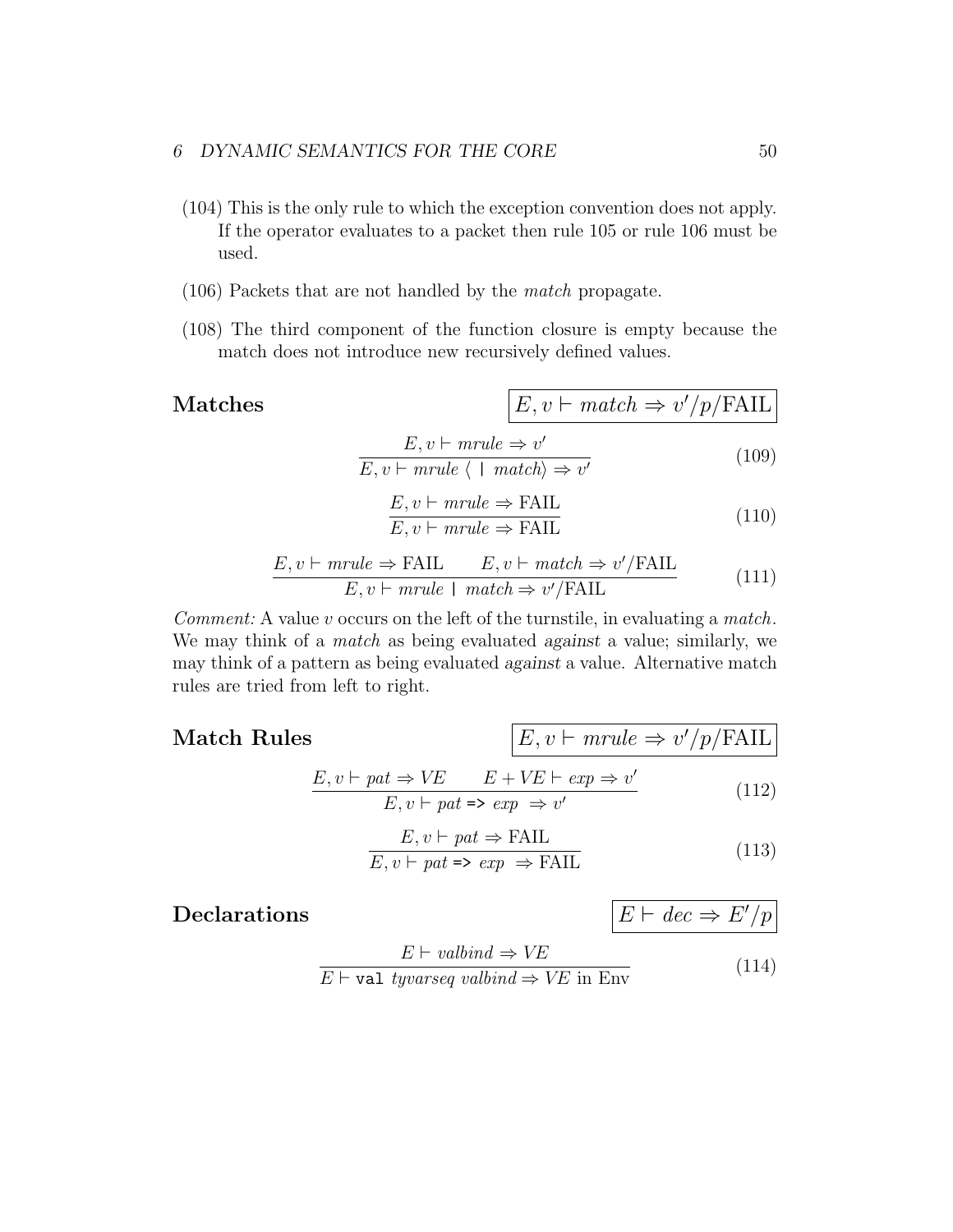# $6$  –DYNAMIC SEMANTICS FOR THE CORE  $51\,$

$$
\frac{\vdash \textit{typbind} \Rightarrow TE}{E \vdash \text{type } \textit{typbind} \Rightarrow TE \text{ in} \text{Env}} \tag{115}
$$

$$
\frac{\vdash \text{ \textit{dational} } \Rightarrow VE, TE}{E \vdash \text{ \textit{datatype} } \text{ \textit{dational} } \Rightarrow (VE, TE) \text{ in} \text{ Env}} \tag{116}
$$

$$
E(longtycon) = VE
$$
  

$$
E \vdash \text{datatype } tycon == \text{datatype } longtycon \Rightarrow (VE, \{tycon \rightarrow VE\}) \text{ in Env } (117)
$$

$$
\frac{\vdash \text{ \textit{dational}} \Rightarrow \text{VE}, \text{TE} \qquad E + \text{VE} \vdash \text{dec} \Rightarrow E'}{E \vdash \text{abstype } \text{ \textit{dational with }} \text{dec end} \Rightarrow E'}
$$
\n(118)

$$
E \vdash \text{exbind} \Rightarrow VE
$$
  

$$
E \vdash \text{exception } \text{exbind} \Rightarrow VE \text{ in Env}
$$
 (119)

$$
\frac{E \vdash dec_1 \Rightarrow E_1 \qquad E + E_1 \vdash dec_2 \Rightarrow E_2}{E \vdash \text{local } dec_1 \text{ in } dec_2 \text{ end} \Rightarrow E_2}
$$
\n(120)

$$
E(longstrid_1) = E_1 \cdots E(longstrid_n) = E_n
$$
  
E \vdash open *longstrid\_1 \cdots longstrid\_n*  $\Rightarrow E_1 + \cdots + E_n$  (121)

$$
E \vdash \qquad \Rightarrow \{\} \text{ in Env} \tag{122}
$$

$$
\frac{E \vdash dec_1 \Rightarrow E_1 \qquad E + E_1 \vdash dec_2 \Rightarrow E_2}{E \vdash dec_1 \langle ; \rangle dec_2 \Rightarrow E_1 + E_2}
$$
\n(123)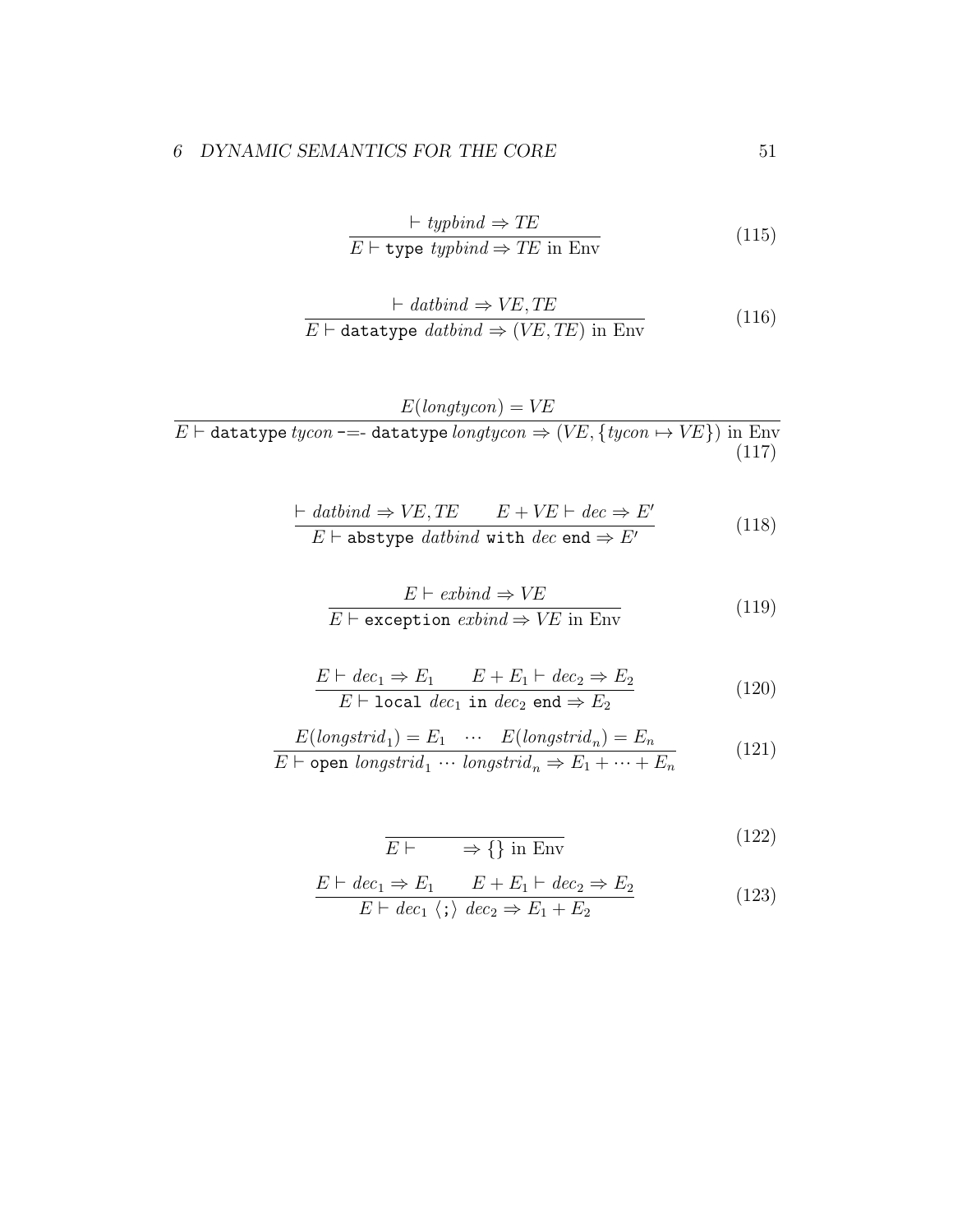| Value Bindings                                                                                                                                                                                                   | $E \vdash \text{valbind} \Rightarrow VE/p$                                                                                                                |                                                           |                                                                                                                     |       |
|------------------------------------------------------------------------------------------------------------------------------------------------------------------------------------------------------------------|-----------------------------------------------------------------------------------------------------------------------------------------------------------|-----------------------------------------------------------|---------------------------------------------------------------------------------------------------------------------|-------|
| $E \vdash \text{exp} \Rightarrow v$                                                                                                                                                                              | $E, v \vdash \text{pat} \Rightarrow VE$                                                                                                                   | $\langle E \vdash \text{valbind} \Rightarrow VE' \rangle$ | (124)                                                                                                               |       |
| $E \vdash \text{pat} = \text{exp} \langle \text{and } \text{valbind} \rangle \Rightarrow VE \langle + VE' \rangle$                                                                                               | (124)                                                                                                                                                     |                                                           |                                                                                                                     |       |
| $E \vdash \text{exp} \Rightarrow v$                                                                                                                                                                              | $E, v \vdash \text{pat} \Rightarrow \text{FAIL}$                                                                                                          | (125)                                                     |                                                                                                                     |       |
| $E \vdash \text{pat} = \text{exp} \langle \text{and } \text{valbind} \rangle \Rightarrow [\text{Bind}]$                                                                                                          | (125)                                                                                                                                                     |                                                           |                                                                                                                     |       |
| $E \vdash \text{valbind} \Rightarrow VE$                                                                                                                                                                         | (126)                                                                                                                                                     |                                                           |                                                                                                                     |       |
| Type Bindings                                                                                                                                                                                                    | $\langle \vdash \text{typbind} \Rightarrow TE \rangle$                                                                                                    | $\langle \vdash \text{typbind} \Rightarrow TE \rangle$    | $\langle \vdash \text{typbind} \rangle \Rightarrow \{ \text{tycon} \rightarrow \{ \} \} \langle \text{+TE} \rangle$ | (127) |
| Datatype Bindings                                                                                                                                                                                                | $\langle \vdash \text{dational } \text{typbind} \rangle \Rightarrow \{ \text{tycon} \rightarrow \{ \} \} \langle \text{+TE} \rangle$ \n <td>(127)</td> \n | (127)                                                     |                                                                                                                     |       |
| $\neg \text{Lattype Bindings}$                                                                                                                                                                                   | $\langle \vdash \text{dational } \text{distind} \Rightarrow VE, TE' \rangle$                                                                              | (128)                                                     |                                                                                                                     |       |
| $\neg \text{tynarseg tycon=conbind} \langle \text{and } \text{dational} \land \text{distind}' \rangle \Rightarrow VE \langle \text{+VE'} \rangle, \{ \text{tycon} \rightarrow VE \} \langle \text{+TE'} \rangle$ | (128)                                                                                                                                                     |                                                           |                                                                                                                     |       |
| Constructor Bindings                                                                                                                                                                                             | $\langle \vdash$                                                                                                                                          |                                                           |                                                                                                                     |       |

**Exception Bindings**  
\n
$$
en \notin ens \text{ of } s \qquad s' = s + \{en\} \qquad \langle s', E \vdash \text{exbind} \Rightarrow VE, s'' \rangle
$$
\n
$$
s, E \vdash \text{vid } \langle \text{and } \text{exbind} \rangle \Rightarrow \{ \text{vid } \mapsto (en, e) \} \langle + \text{VE} \rangle, \text{ s''} \langle \rangle \qquad (130)
$$

$$
E(longvid) = (en, e) \qquad \langle E \vdash \text{exbind} \Rightarrow VE \rangle
$$
  

$$
E \vdash \text{vid} = longvid \langle \text{and } \text{exbind} \rangle \Rightarrow \{ \text{vid} \mapsto (en, e) \} \langle + VE \rangle
$$
 (131)

Comments: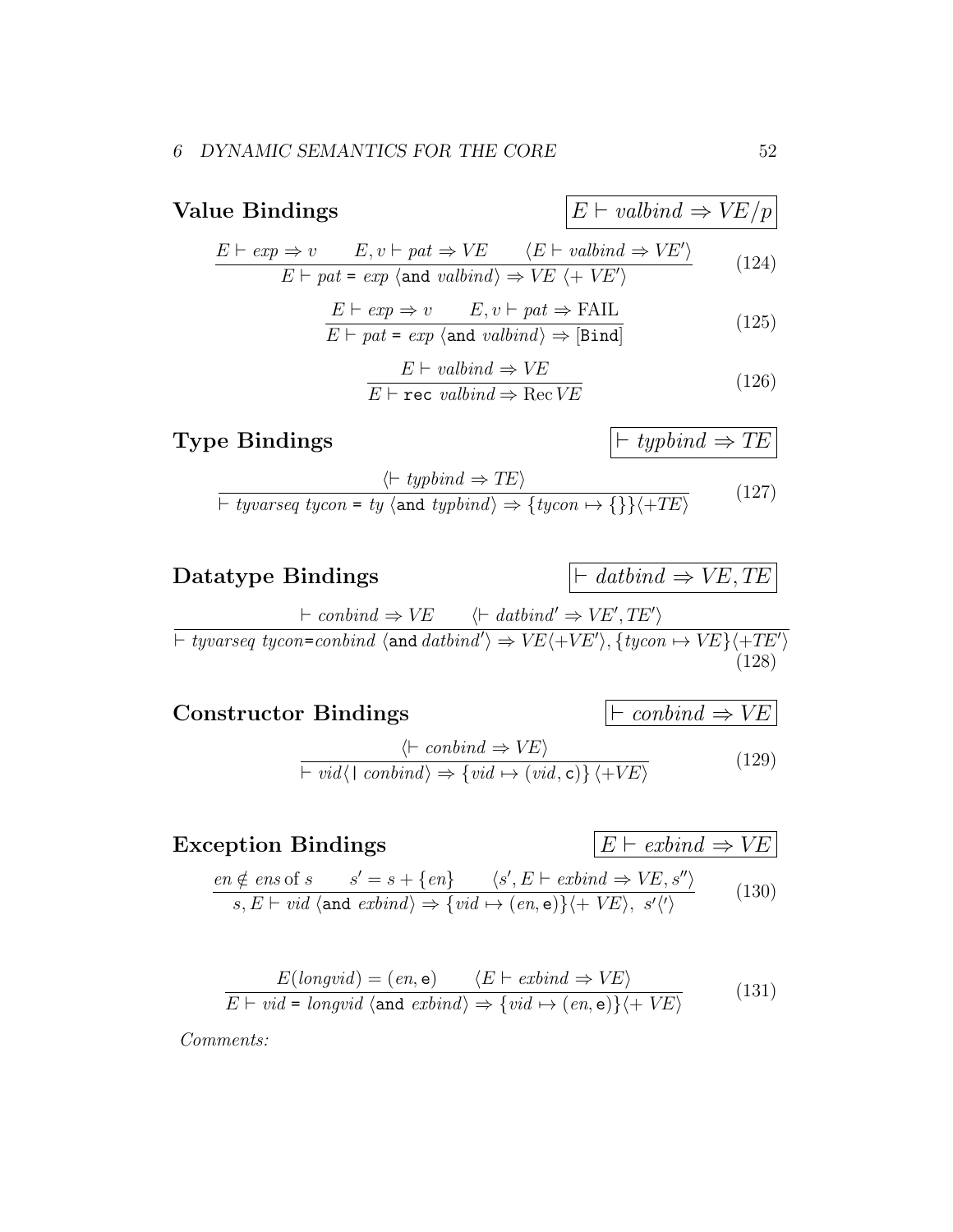### 6 DYNAMIC SEMANTICS FOR THE CORE 53

(130) The two side conditions ensure that a new exception name is generated and recorded as "used" in subsequent states.

# Atomic Patterns  $E, v \vdash \text{atpat} \Rightarrow VE/\text{FAIL}$  $\overline{E, v \vdash} \rightarrow \{\}$  (132)  $v = val(scon)$  $E, v \vdash scon \Rightarrow \{\}$

$$
\frac{v \neq \text{val}(\text{scan})}{E, v \vdash \text{scan} \Rightarrow \text{FAIL}} \tag{134}
$$

$$
\frac{vid \notin \text{Dom}(E) \text{ or } is \text{ of } E(vid) = \mathbf{v}}{E, v \vdash vid \Rightarrow \{vid \mapsto (v, \mathbf{v})\}}
$$
(135)

$$
\frac{E(longvid) = (v, is)}{E, v \vdash longvid \Rightarrow \{\}} \tag{136}
$$

$$
\frac{E(longvid) = (v', is) \qquad is \neq \mathbf{v} \qquad v \neq v'}{E, v \vdash longvid \Rightarrow \text{FAIL}} \tag{137}
$$

$$
\frac{v = \{\}\langle +r \rangle \text{ in Val} \qquad \langle E, r \vdash patrow \Rightarrow VE / \text{FAIL} \rangle}{E, v \vdash \{\langle patrow \rangle \} \Rightarrow \{\}\langle +VE / \text{FAIL} \rangle} \tag{138}
$$

$$
E, v \vdash pat \Rightarrow VE / \text{FAIL}
$$
  
\n
$$
E, v \vdash (\text{pat}) \Rightarrow VE / \text{FAIL}
$$
\n(139)

Comments:

(134), (137) Any evaluation resulting in FAIL must do so because rule 134, rule 137, rule 145, or rule 147 has been applied.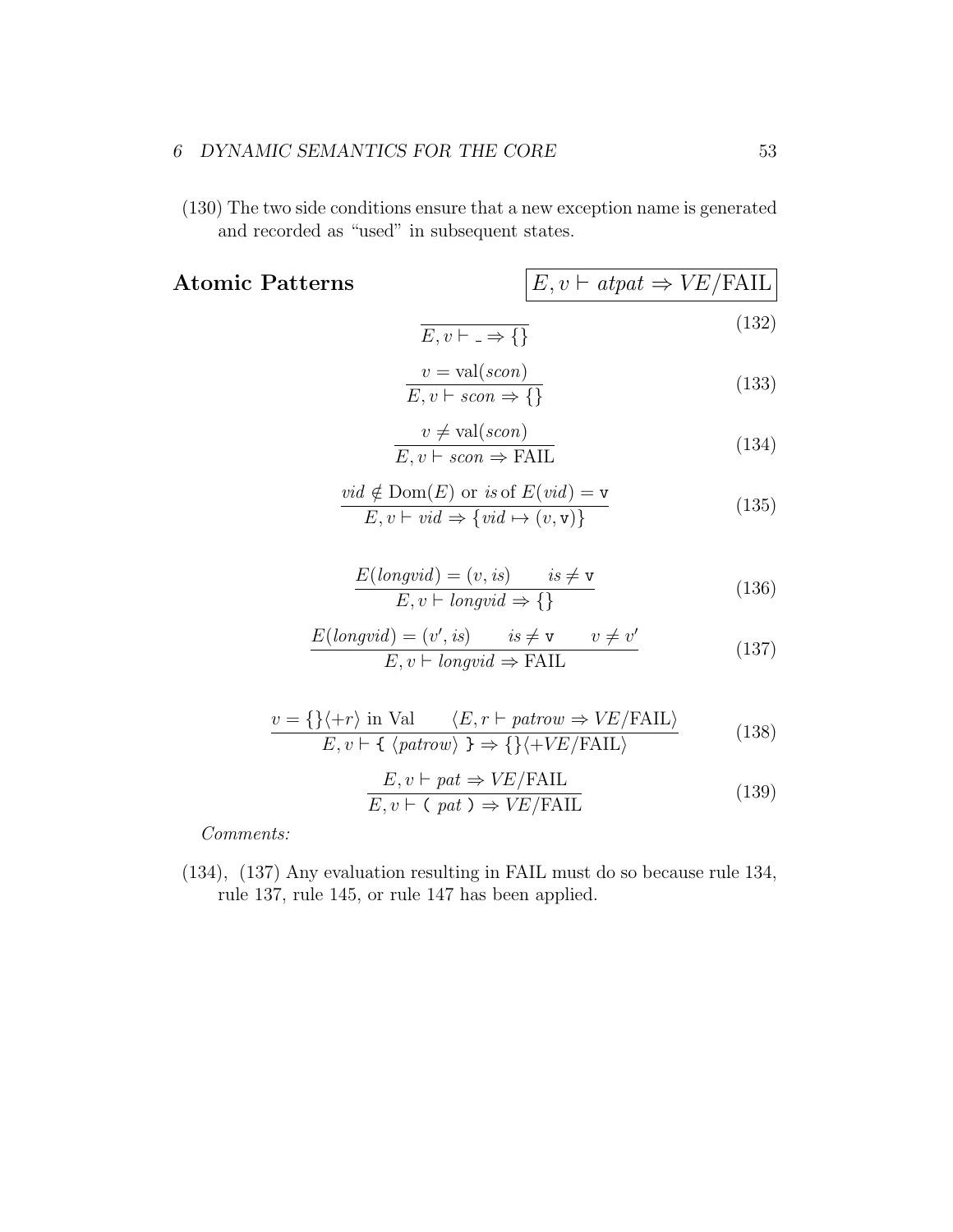Pattern Rows  $E, r \vdash patrow \Rightarrow VE/\text{FAIL}$  $E, r \vdash \ldots \Rightarrow \{\}$  (140)

$$
E, r(lab) \vdash pat \Rightarrow \text{FAIL}
$$
  

$$
E, r \vdash lab = pat \langle , patrow \rangle \Rightarrow \text{FAIL}
$$
 (141)

$$
\frac{E, r(lab) \vdash pat \Rightarrow VE}{E, r \vdash lab = pat \langle , patrow \rangle \Rightarrow VE \langle + VE'/FAIL \rangle}
$$
\n
$$
(142)
$$

Comments:

 $(141),(142)$  For well-typed programs *lab* will be in the domain of r.

# Patterns  $\boxed{E, v \vdash pat \Rightarrow VE/\text{FAIL}}$

$$
E, v \vdash atpat \Rightarrow VE / \text{FAIL}
$$
  
\n
$$
E, v \vdash atpat \Rightarrow VE / \text{FAIL}
$$
 (143)

$$
E(longvid) = (vid, c) \qquad vid \neq ref \qquad v = (vid, v')
$$
  
\n
$$
E, v' \vdash atpat \Rightarrow VE/FAIL
$$
  
\n
$$
E, v \vdash longvid atpat \Rightarrow VE/FAIL
$$
 (144)

$$
\frac{E(longvid) = (vid, c) \qquad vid \neq ref \qquad v \notin \{vid\} \times Val}{E, v \vdash longvid \; atpat \Rightarrow FAIL} \tag{145}
$$

$$
E(longvid) = (en, e) \qquad v = (en, v')
$$
  
\n
$$
E, v' \vdash atpat \Rightarrow VE/FAIL
$$
  
\n
$$
E, v \vdash longvid atpat \Rightarrow VE/FAIL
$$
 (146)

$$
\frac{E(longvid) = (en, e) \qquad v \notin \{en\} \times Val}{E, v \vdash longvid \text{ atpat} \Rightarrow FAIL}
$$
\n(147)

$$
\frac{s(a) = v \quad s, E, v \vdash atpat \Rightarrow VE / \text{FAIL}, s}{s, E, a \vdash \text{ref } atpat \Rightarrow VE / \text{FAIL}, s} \tag{148}
$$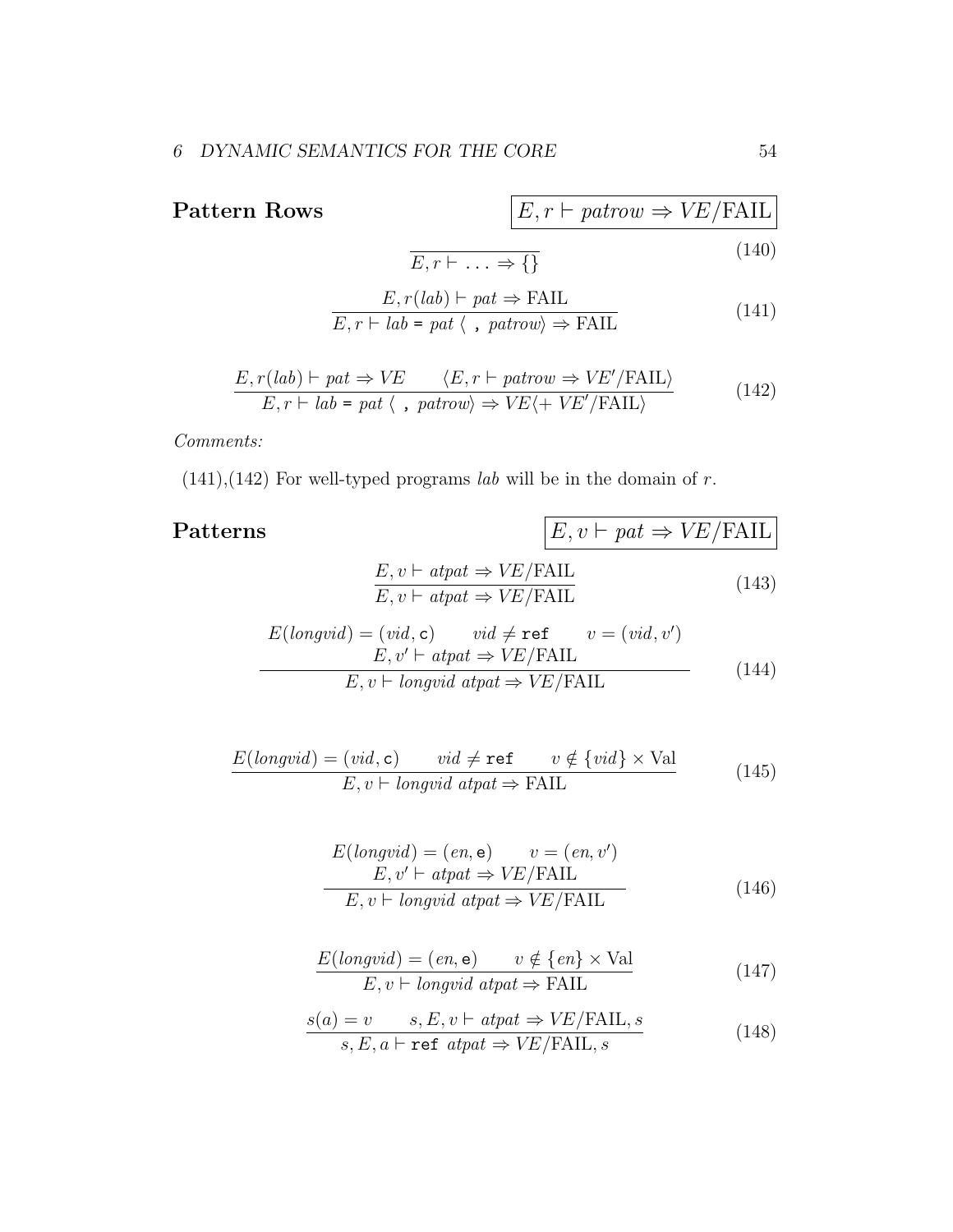## 6 DYNAMIC SEMANTICS FOR THE CORE 55

$$
E, v \vdash pat \Rightarrow VE/\text{FAIL}
$$
  

$$
E, v \vdash vid \text{ as } pat \Rightarrow \{vid \mapsto (v, v)\} + VE/\text{FAIL}
$$
 (149)

Comments:

(145),(147) Any evaluation resulting in FAIL must do so because rule 134, rule 137, rule 145, or rule 147 has been applied.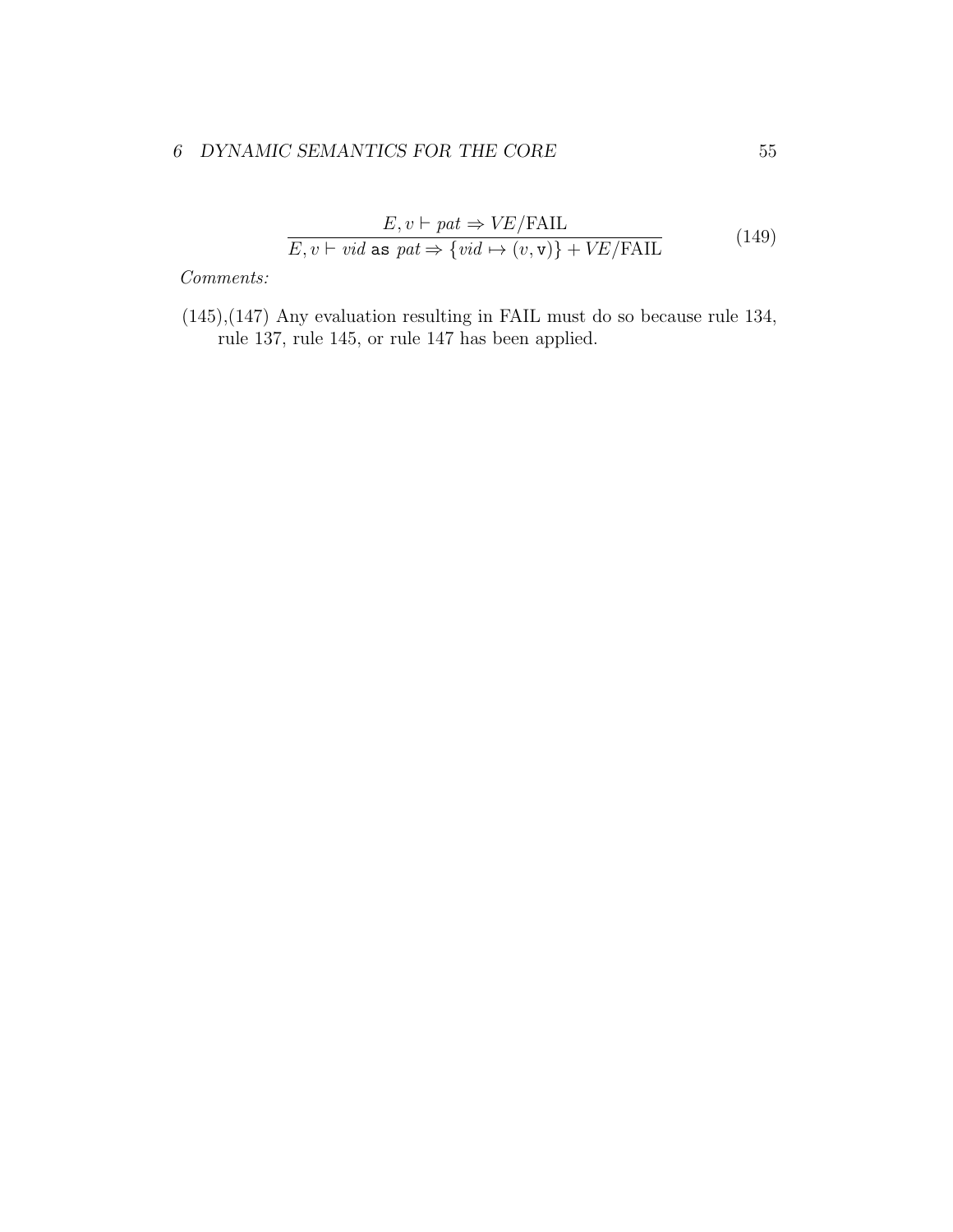# 7 Dynamic Semantics for Modules

# 7.1 Reduced Syntax

Since signature expressions are mostly dealt with in the static semantics, the dynamic semantics need only take limited account of them. However, they cannot be ignored completely; the reason is that an explicit signature ascription plays the rôle of restricting the "view" of a structure – that is, restricting the domains of its component environments and imposing identifier status on value identifiers. The syntax is therefore reduced by the following transformations (in addition to those for the Core), for the purpose of the dynamic semantics of Modules:

- Qualifications "of  $ty$ " are omitted from constructor and exception descriptions.
- Any qualification sharing type  $\cdots$  on a specification or where type  $\cdots$ on a signature expression is omitted.

# 7.2 Compound Objects

The compound objects for the Modules dynamic semantics, extra to those for the Core dynamic semantics, are shown in Figure 14. An interface

| $(\text{strid}: I, \text{strength}) \in$ FunctorClosure |                                                                                                |
|---------------------------------------------------------|------------------------------------------------------------------------------------------------|
|                                                         | $=$ (StrId $\times$ Int) $\times$ StrExp $\times$ Basis                                        |
|                                                         | I or $(SI, TI, VI) \in \text{Int} = \text{StrInt} \times \text{TyInt} \times \text{ValInt}$    |
|                                                         | $SI \in StrInt = StrId \overset{fin}{\rightarrow} Int$                                         |
|                                                         | $TI \in$ TyInt = TyCon $\stackrel{\text{fin}}{\rightarrow}$ ValInt                             |
|                                                         | $VI \in \text{ValInt} = \text{VId} \stackrel{\text{fin}}{\rightarrow} \text{IdStatus}$         |
|                                                         | $G \in \text{SigEnv} = \text{SigId} \stackrel{\text{fin}}{\rightarrow} \text{Int}$             |
|                                                         | $F \in \text{FunEnv} = \text{FunId} \stackrel{\text{fin}}{\rightarrow} \text{FunctionClosure}$ |
|                                                         | $(F, G, E)$ or $B \in$ Basis = FunEnv $\times$ SigEnv $\times$ Env                             |
|                                                         | $(G, I)$ or $IB \in IntBasis = SigEnv \times Int$                                              |

Figure 14: Compound Semantic Objects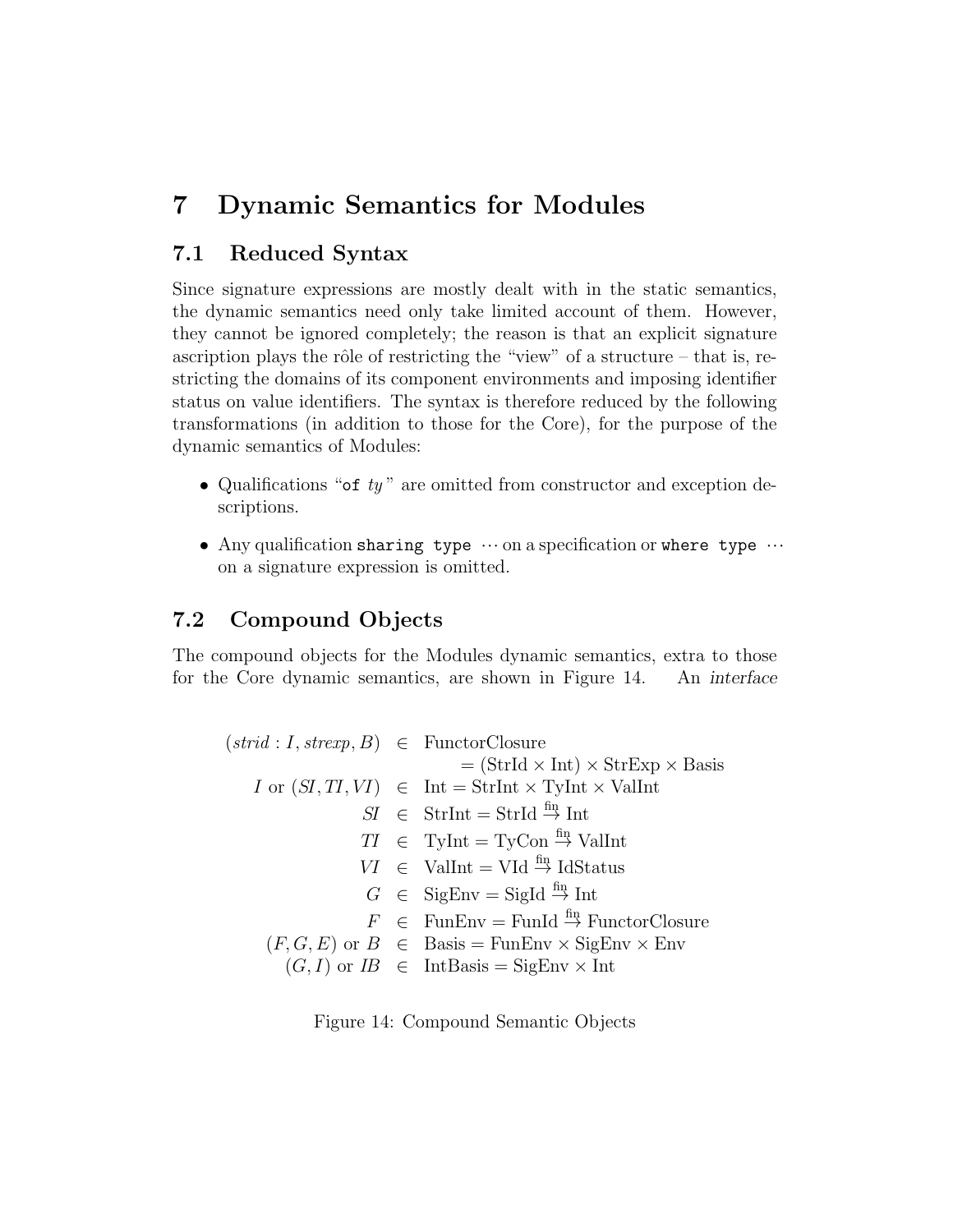### 7 DYNAMIC SEMANTICS FOR MODULES 57

 $I \in$  Int represents a "view" of a structure. Specifications and signature expressions will evaluate to interfaces; moreover, during the evaluation of a specification or signature expression, structures (to which a specification or signature expression may refer via datatype replicating specifications) are represented only by their interfaces. To extract a value interface from a dynamic value environment we define the operation Inter : ValEnv  $\rightarrow$  ValInt as follows:

$$
Inter(VE) = \{ vid \mapsto is ; VE(vid) = (v, is) \}
$$

In other words, Inter( $VE$ ) is the value interface obtained from  $VE$  by removing all values from VE. We then extend Inter to a function Inter :  $Env \rightarrow Int$ as follows:

$$
Inter(SE, TE, VE) = (SI, TI, VI)
$$

where  $VI = \text{Inter}(VE)$  and

$$
SI = \{strid \mapsto \text{Inter } E \; ; \; SE(strid) = E \}
$$
  

$$
TI = \{tycon \mapsto \text{Inter } VE' \; ; \; TE(tycon) = VE' \}
$$

An interface basis  $IB = (G, I)$  is a value-free part of a basis, sufficient to evaluate signature expressions and specifications. The function Inter is extended to create an interface basis from a basis  $B$  as follows:

$$
Inter(F, G, E) = (G, Inter E)
$$

A further operation

$$
\downarrow : \text{Env} \times \text{Int} \to \text{Env}
$$

is required, to cut down an environment  $E$  to a given interface  $I$ , representing the effect of an explicit signature ascription. We first define  $\downarrow$ : ValEnv  $\times$ ValInt  $\rightarrow$  ValEnv by

$$
VE \downarrow VI = \{ vid \mapsto (v, is) ; VE(vid) = (v, is') \text{ and } VI(vid) = is \}
$$

(Note that VE and VI need not have the same domain and that the identifier status is taken from VI.) We then define  $\downarrow$ : StrEnv × StrInt  $\rightarrow$  StrEnv, ↓: TyEnv × TyInt → TyEnv and ↓: Env × Int → Env simultaneously as follows: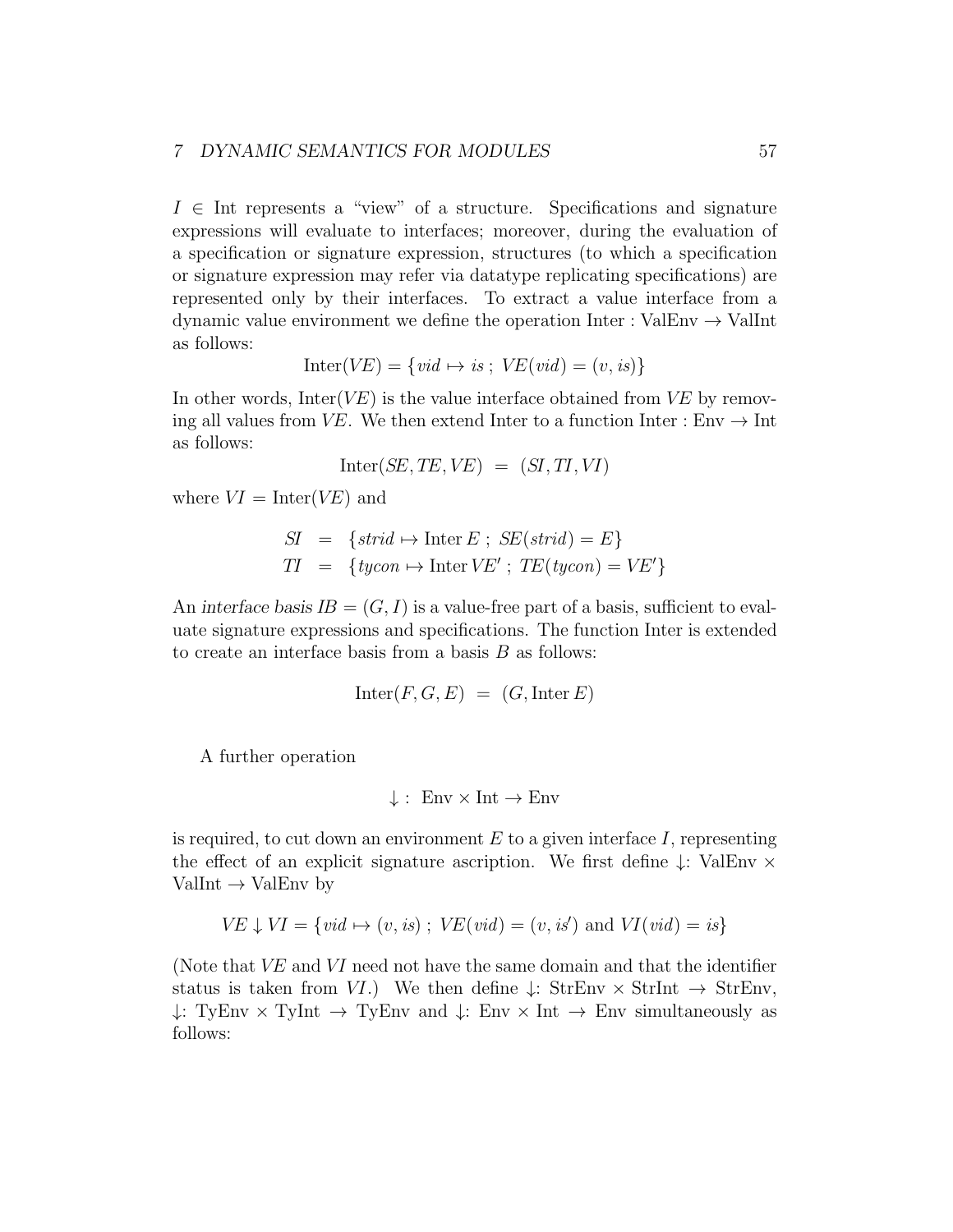### 7 DYNAMIC SEMANTICS FOR MODULES 58

$$
SE \downarrow SI = \{ \text{strid} \mapsto E \downarrow I \; ; \; SE(\text{strid}) = E \text{ and } SI(\text{strid}) = I \}
$$
\n
$$
TE \downarrow TI = \{ \text{tycon} \mapsto VE' \downarrow VI' \; ; \; TE(\text{tycon}) = VE' \text{ and } TI(\text{tycon}) = VI' \}
$$
\n
$$
(SE, TE, VE) \downarrow (SI, TE, VI) = (SE \downarrow SI, TE \downarrow TI, VE \downarrow VI)
$$

It is important to note that an interface can also be obtained from the static value  $\Sigma$  of a signature expression; it is obtained by first replacing every type structure  $(\theta, VE)$  in the range of every type environment TE by VE and then replacing each pair  $(\sigma, is)$  in the range of every value environment VE by is. Thus in an implementation interfaces would naturally be obtained from the static elaboration; we choose to give separate rules here for obtaining them in the dynamic semantics since we wish to maintain our separation of the static and dynamic semantics, for reasons of presentation.

### 7.3 Inference Rules

The semantic rules allow sentences of the form

$$
s, A \vdash phrase \Rightarrow A', s'
$$

to be inferred, where A is either a basis, a signature environment or empty,  $A'$ is some semantic object and  $s,s'$  are the states before and after the evaluation represented by the sentence. Some hypotheses in rules are not of this form; they are called side-conditions. The convention for options is the same as for the Core static semantics.

The state and exception conventions are adopted as in the Core dynamic semantics. However, it may be shown that the only Modules phrases whose evaluation may cause a side-effect or generate an exception packet are of the form strexp, strdec, strbind or topdec.

| <b>Structure Expressions</b>                                                                                                                                      | $B \vdash \text{strexp} \Rightarrow E/p$ |
|-------------------------------------------------------------------------------------------------------------------------------------------------------------------|------------------------------------------|
| $B \vdash \mathit{strdec} \Rightarrow E$<br>$B \vdash$ struct strdec end $\Rightarrow E$                                                                          | (150)                                    |
| $B(longstrid) = E$<br>$B \vdash$ longstrid $\Rightarrow E$                                                                                                        | (151)                                    |
| $B \vdash \text{strexp} \Rightarrow E$<br>Inter $B \vdash \text{siqexp} \Rightarrow I$<br>$B \vdash \textit{strexp} : \textit{sigexp} \Rightarrow E \downarrow I$ | (152)                                    |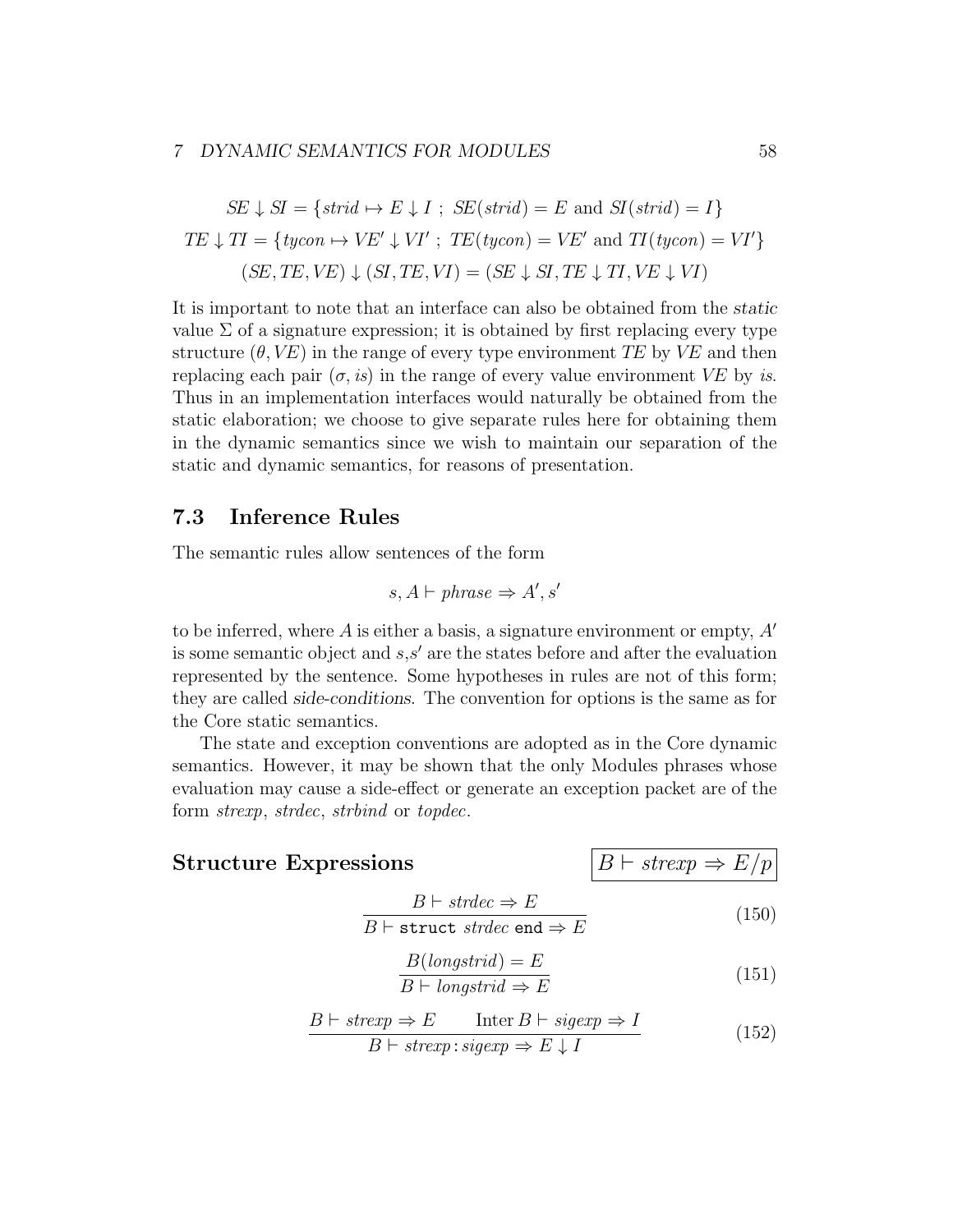# 7 DYNAMIC SEMANTICS FOR MODULES 59

$$
\frac{B \vdash \text{strexp} \Rightarrow E \qquad \text{Inter } B \vdash \text{sigexp} \Rightarrow I}{B \vdash \text{strexp} : \text{sigexp} \Rightarrow E \downarrow I} \tag{153}
$$

$$
B(funid) = (strid : I, strexp', B')
$$
  
\n
$$
B \vdash strexp \Rightarrow E \qquad B' + \{strid \mapsto E \downarrow I\} \vdash strexp' \Rightarrow E'
$$
  
\n
$$
B \vdash fund \; (strexp) \Rightarrow E'
$$
\n(154)

$$
\frac{B \vdash stroke \Rightarrow E \qquad B + E \vdash strexp \Rightarrow E'}{B \vdash \text{let } strdec \text{ in } strexp \text{ end } \Rightarrow E'}
$$
\n(155)

Comments:

(154) Before the evaluation of the functor body  $\text{strexp}'$ , the actual argument  $E$  is cut down by the formal parameter interface  $I$ , so that any opening of strid resulting from the evaluation of  $strexp'$  will produce no more components than anticipated during the static elaboration.

**Structure-level Declarations**  
\n
$$
E \text{ of } B \vdash dec \Rightarrow E'
$$
\n
$$
E \text{ of } B \vdash dec \Rightarrow E'
$$
\n
$$
B \vdash \text{strbind} \Rightarrow SE
$$
\n
$$
B \vdash \text{strbind} \Rightarrow SE
$$
\n
$$
(157)
$$

$$
B \vdash \text{structure } \textit{strbind} \Rightarrow SE \text{ in } \text{Env}
$$
\n
$$
B \vdash \text{structure } \textit{strbind} \Rightarrow SE \text{ in } \text{Env}
$$

$$
\frac{B \vdash stroke_1 \Rightarrow E_1 \qquad B + E_1 \vdash stroke_2 \Rightarrow E_2}{B \vdash local \; stride_1 \text{ in } stride_2 \text{ end } \Rightarrow E_2}
$$
\n(158)

$$
\overline{B \vdash \quad \Rightarrow \{\} \text{ in Env}} \tag{159}
$$

$$
\frac{B \vdash \text{strdec}_1 \Rightarrow E_1 \qquad B + E_1 \vdash \text{strdec}_2 \Rightarrow E_2}{B \vdash \text{strdec}_1 \langle ; \rangle \text{strdec}_2 \Rightarrow E_1 + E_2}
$$
\n(160)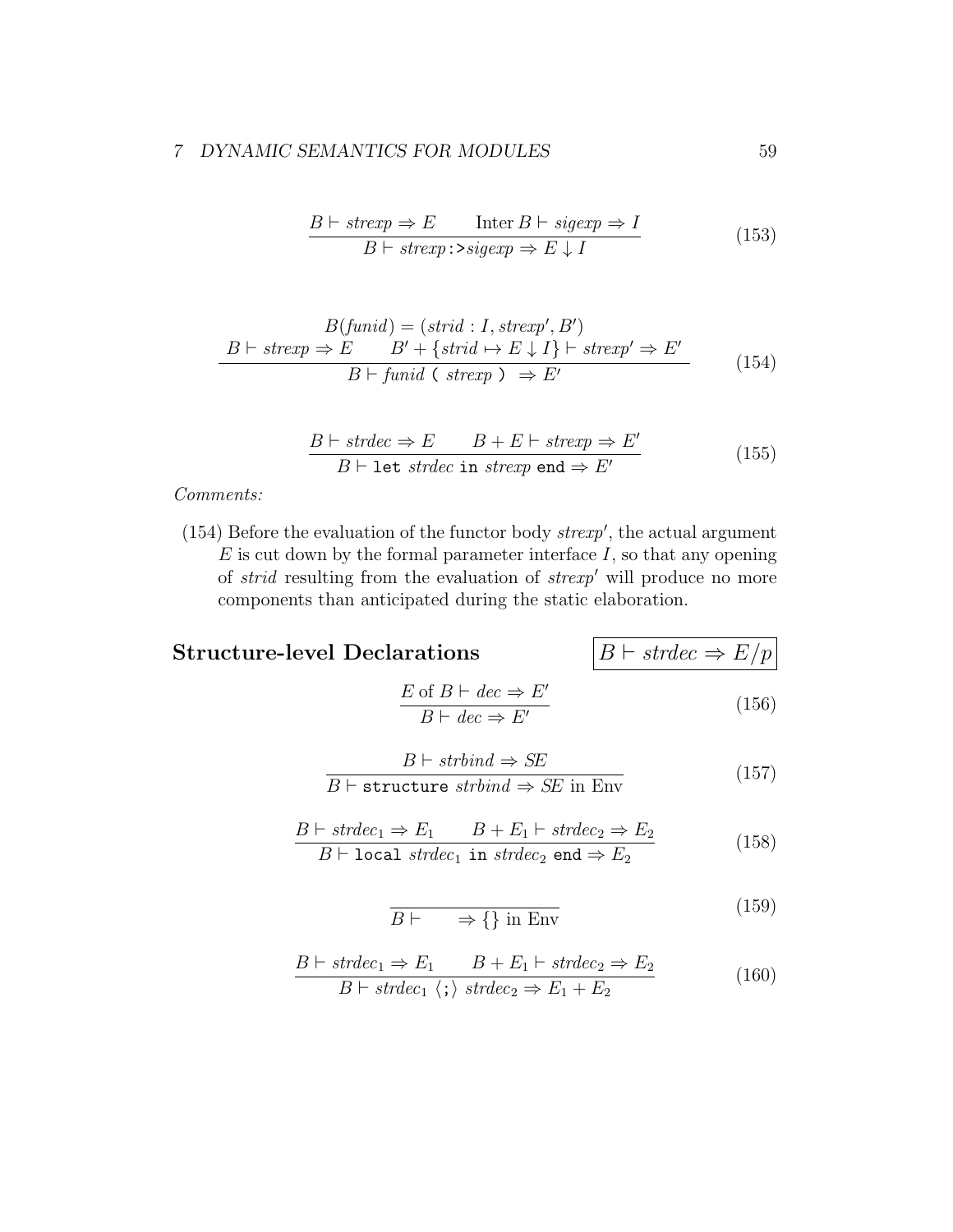| Structure Bindings                                                                                                                                    | $B \vdash \text{strbind} \Rightarrow \text{SE}/p$               |                       |
|-------------------------------------------------------------------------------------------------------------------------------------------------------|-----------------------------------------------------------------|-----------------------|
| $B \vdash \text{strexp} \Rightarrow E$                                                                                                                | $\langle B \vdash \text{strbind} \Rightarrow \text{SE} \rangle$ | $\langle 161 \rangle$ |
| $B \vdash \text{strid} = \text{strexp} \langle \text{and } \text{strbind} \rangle \Rightarrow \{\text{strid} \mapsto E\} \langle + \text{SE} \rangle$ | $\langle 161 \rangle$                                           |                       |

**Signature Expressions**  
\n
$$
\frac{IB \vdash spec \Rightarrow I}{IB \vdash sig\ spec\ end \Rightarrow I}
$$
\n
$$
\frac{IB(\text{sigid}) = I}{IB \vdash \text{sigid} \Rightarrow I}
$$
\n
$$
\frac{IB(\text{sigid}) = I}{IB \vdash \text{sigid} \Rightarrow I}
$$
\n(163)  
\n**Signature Declarations**  
\n
$$
\boxed{IB \vdash \text{sigdec} \Rightarrow G}
$$

$$
\frac{IB \vdash \text{sigmoid} \Rightarrow G}{IB \vdash \text{signature } \text{sigmoid} \Rightarrow G} \tag{164}
$$

**Signature Bindings**  
\n
$$
IB \vdash sigexp \Rightarrow I \qquad \langle IB \vdash sigbind \Rightarrow G \rangle
$$
\n
$$
\overline{IB \vdash sigid = sigexp \langle and sigbind \rangle} \Rightarrow {sigid \mapsto I} \langle +G \rangle
$$
\n(165)

$$
\hbox{Specifications}
$$

 $\vdash \mathit{valdesc} \Rightarrow \mathit{VI}$  $\overline{IB \vdash \texttt{val} \textit{valdesc} \Rightarrow \textit{VI} \text{ in} \text{ Int}}$ (166)

 $IB \vdash spec \Rightarrow I$ 

$$
\frac{\vdash \textit{types} \Rightarrow \textit{TI}}{\textit{IB} \vdash \textit{type } \textit{types} \Rightarrow \textit{TI} \text{ in } \textit{Int}} \tag{167}
$$

$$
\frac{\vdash \textit{types } \Leftrightarrow \textit{TI}}{\textit{IB} \vdash \textsf{eqtype } \textit{types } \textit{types } \Leftrightarrow \textit{TI} \text{ in } \textit{Int}} \tag{168}
$$

$$
\frac{\vdash dattesc \Rightarrow VI, TI}{IB \vdash datatype \ dattesc \Rightarrow (VI, TI) \text{ in Int}} \tag{169}
$$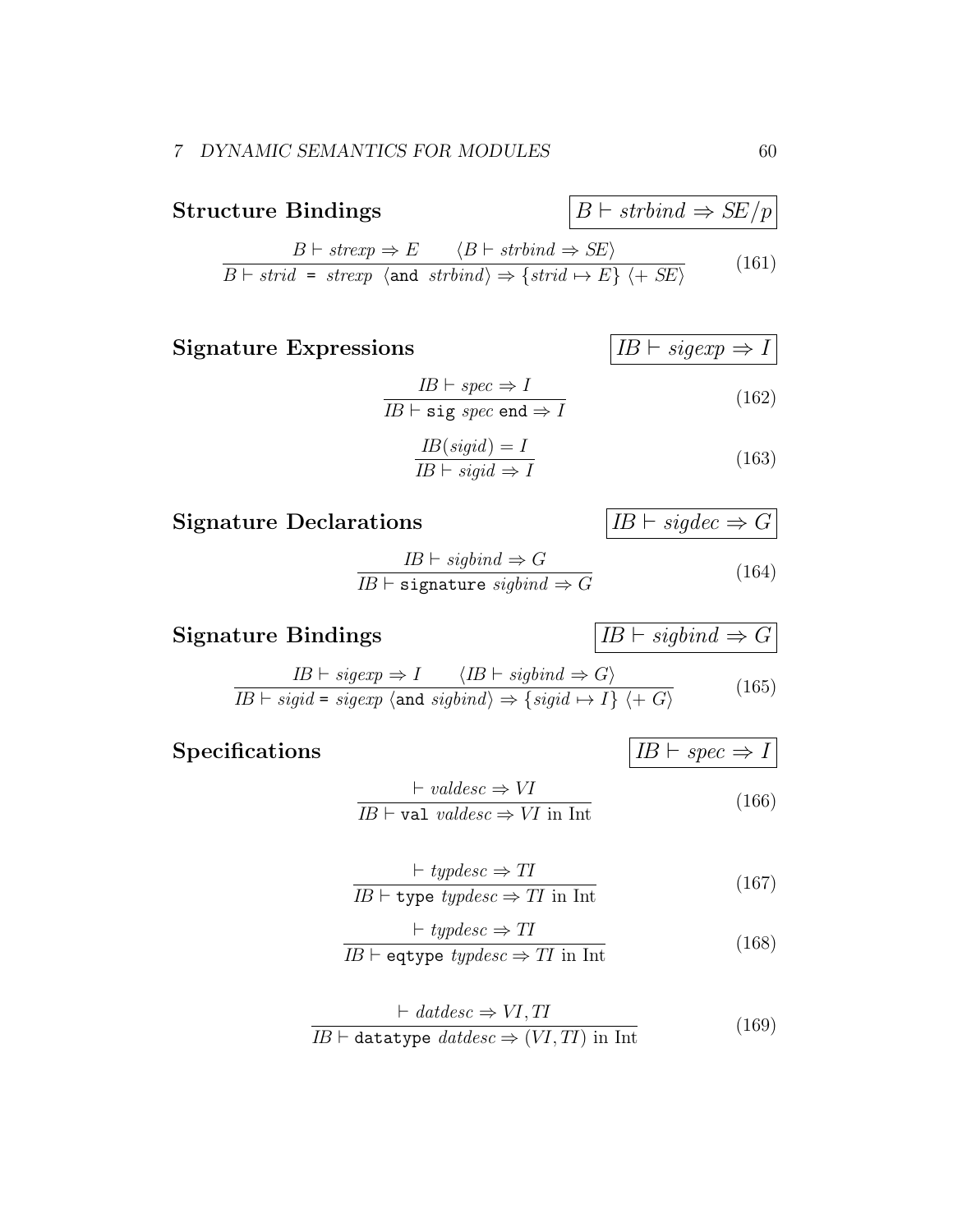#### 7 DYNAMIC SEMANTICS FOR MODULES 61

$$
IB(longtycon) = VI \qquad TI = \{tycon \rightarrow VI\}
$$

$$
IB \vdash \text{datatype } tycon == \text{datatype } longtycon \Rightarrow (VI, TI) \text{ in Int}
$$
(170)

$$
\frac{\vdash \text{exdesc} \Rightarrow \text{VI}}{\text{IB} \vdash \text{exception } \text{exdesc} \Rightarrow \text{VI in Int}} \tag{171}
$$

$$
\frac{IB \vdash \text{strdesc} \Rightarrow SI}{IB \vdash \text{structure } \text{strdesc} \Rightarrow SI \text{ in Int}} \tag{172}
$$

$$
\frac{IB \vdash \text{sigexp} \Rightarrow I}{IB \vdash \text{include } \text{sigexp} \Rightarrow I}
$$
\n(173)

$$
\overline{IB \vdash} \qquad \Rightarrow \{\} \text{ in Int} \tag{174}
$$

$$
\frac{IB \vdash spec_1 \Rightarrow I_1 \qquad IB + I_1 \vdash spec_2 \Rightarrow I_2}{IB \vdash spec_1 \langle ; \rangle spec_2 \Rightarrow I_1 + I_2}
$$
\n(175)

Value Descriptions  $\boxed{\vdash \mathit{valuesc} \Rightarrow \mathit{VI}}$  $\langle \vdash values \in \Rightarrow VI \rangle$  $\vdash \textit{vid} \, \langle \texttt{and} \, \textit{valdesc} \rangle \Rightarrow \{ \textit{vid} \mapsto \texttt{v} \} \, \langle + \textit{VI} \rangle$ (176)

# Type Descriptions  $\boxed{\vdash \textit{types} \Rightarrow \textit{TI}}$  $\langle \vdash \textit{typeses} \Rightarrow \textit{TI} \rangle$  $\vdash$  tyvarseq tycon  $\langle$  and typdesc $\rangle \Rightarrow$   $\{tycon \mapsto \{\}\langle +TI\rangle\}$ (177)

**Datotype Descriptions**

\n
$$
\vdash \text{condesc} \Rightarrow \text{VI} \quad \langle \vdash \text{dattesc} \Rightarrow \text{VI}', \text{TI}' \rangle
$$
\n
$$
\vdash \text{tyvarseq tycon = \text{condesc (and } \text{dattesc'} \Rightarrow \text{VI} \langle + \text{VI}' \rangle, \{\text{tycon} \leftrightarrow \text{VI} \rangle \langle + \text{TI}' \rangle \tag{178}
$$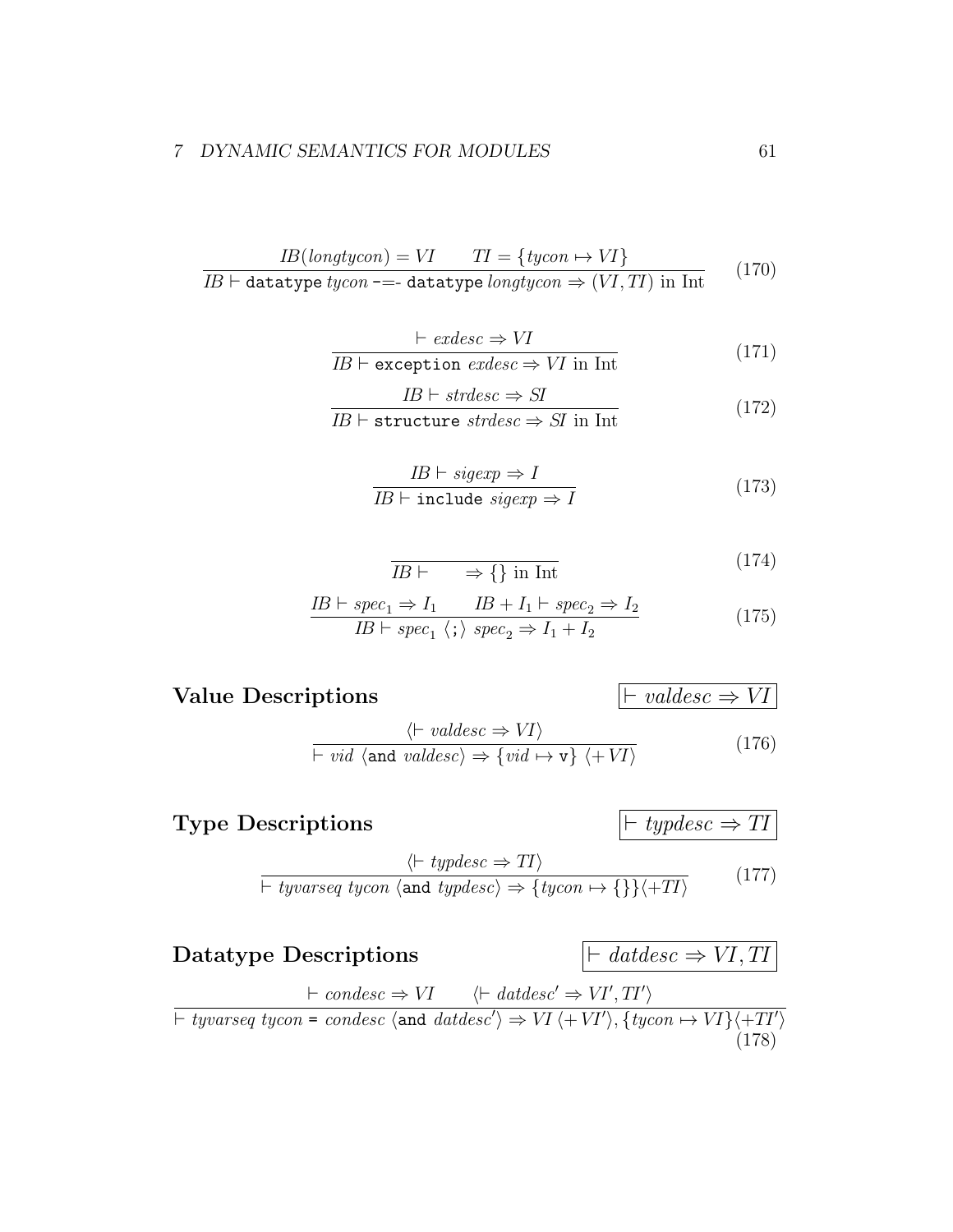**Construction** 
$$
\begin{array}{c|c}\n\leftarrow\text{conductor}\n\end{array}\n\begin{array}{c}\n\text{Descriptions} \\
\leftarrow\text{condesc} \Rightarrow VI\n\end{array}\n\end{array}\n\tag{179}
$$
\n
$$
\begin{array}{c}\n\leftarrow\text{vid} \langle \text{ }|\text{ condesc}\rangle \Rightarrow \{\text{vid} \mapsto \text{c}\}\langle +VI\rangle\n\end{array}
$$

**Exception Descriptions** 
$$
\leftarrow \text{exdesc} \Rightarrow \text{VI}
$$

$$
\leftarrow \text{vid} \left\langle \text{and } \text{exdesc} \right\rangle \Rightarrow \{ \text{vid} \mapsto \text{e} \} \left\langle + \text{VI} \right\rangle \tag{180}
$$

| Structure Descriptions                      | $ IB \vdash$ <i>strdesc</i> $\Rightarrow$ $SI$                |                                                               |                       |
|---------------------------------------------|---------------------------------------------------------------|---------------------------------------------------------------|-----------------------|
| $IB \vdash$ <i>sigexp</i> $\Rightarrow$ $I$ | $\langle IB \vdash$ <i>strdesc</i> $\Rightarrow$ $SI \rangle$ | $\langle IB \vdash$ <i>strides</i> $\Rightarrow$ $SI \rangle$ | $\langle 181 \rangle$ |

| Function Bindings                                                                                                                                                                                                                                                       | $B \vdash \text{funbind} \Rightarrow F$ |
|-------------------------------------------------------------------------------------------------------------------------------------------------------------------------------------------------------------------------------------------------------------------------|-----------------------------------------|
| \n $\frac{\text{Inter } B \vdash \text{sigexp} \Rightarrow I \quad \langle IB \vdash \text{funbind} \Rightarrow F \rangle}{\text{IB} \vdash \text{funid} \ (\text{strid}: \text{sigexp}) \ = \text{stexp} \ \langle \text{and } \text{funbind} \rangle \Rightarrow}$ \n | \n        (182)\n                       |
| \n $\{\text{funid} \mapsto (\text{strid}: I, \text{stexp}, B) \} \langle + F \rangle$ \n                                                                                                                                                                                |                                         |

**Function Declarions**  
\n
$$
B \vdash \text{funbind} \Rightarrow F
$$
\n
$$
B \vdash \text{funbind} \Rightarrow F
$$
\n
$$
B \vdash \text{functor } \text{funbind} \Rightarrow F
$$
\n(183)

# Top-level Declarations  $B \vdash \text{topdec} \Rightarrow B'/p$  $B \vdash \mathit{strdec} \Rightarrow E \quad B' = E \text{ in Basis} \quad \langle B + B' \vdash \mathit{topdec} \Rightarrow B'' \rangle$  $B \vdash \mathit{strdec} \ \langle \mathit{topdec} \rangle \Rightarrow B' \langle \mathit{l} \rangle$ (184)

$$
\frac{\text{Inter } B \vdash sigdec \Rightarrow G \quad B' = G \text{ in Basis } \langle B + B' \vdash topdec \Rightarrow B'' \rangle}{B \vdash sigdec \langle topdec \rangle \Rightarrow B' \langle \rangle} \quad (185)
$$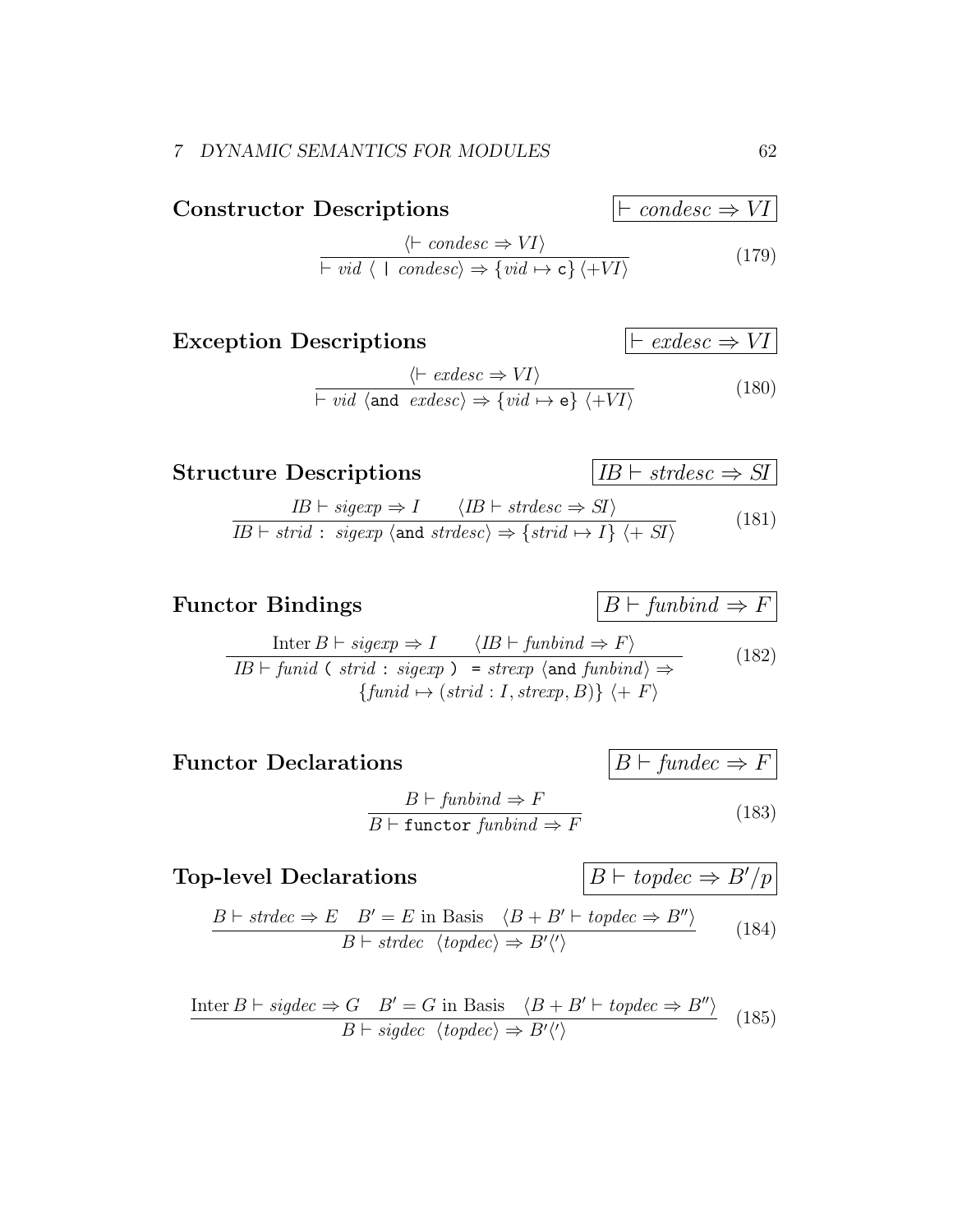$$
\frac{B \vdash fundec \Rightarrow F \quad B' = F \text{ in Basis} \quad \langle B + B' \vdash topdec \Rightarrow B'' \rangle}{B \vdash fundec \langle topdec \rangle \Rightarrow B' \langle \rangle} \tag{186}
$$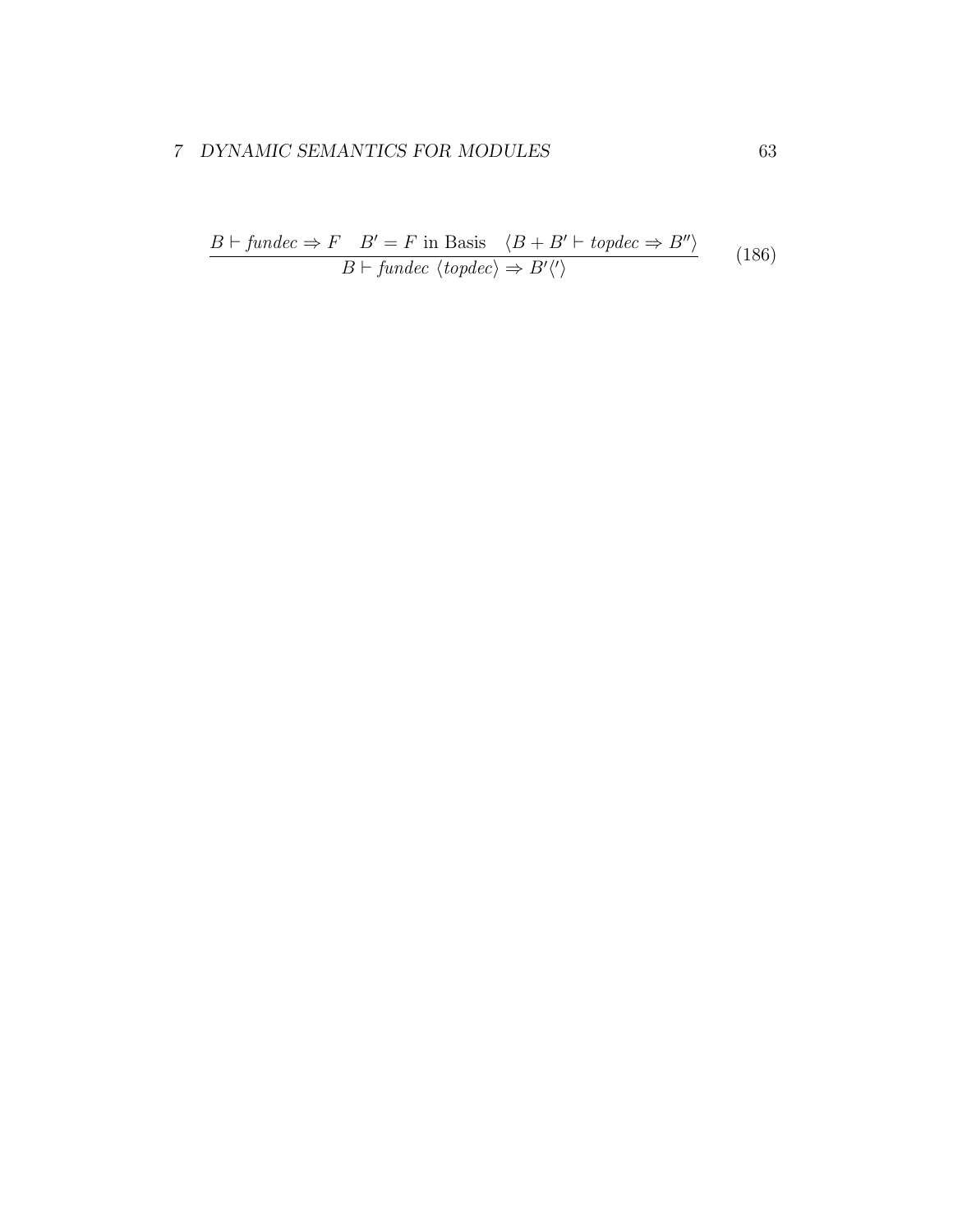# 8 Programs

The phrase class Program of programs is defined as follows

program ::= topdec ;  $\langle program \rangle$ 

Hitherto, the semantic rules have not exposed the interactive nature of the language. During an ML session the user can type in a phrase, more precisely a phrase of the form topdec as defined in Figure 8, page 15. Upon the following semicolon, the machine will then attempt to parse, elaborate and evaluate the phrase returning either a result or, if any of the phases fail, an error message. The outcome is significant for what the user subsequently types, so we need to answer questions such as: if the elaboration of a toplevel declaration succeeds, but its evaluation fails, then does the result of the elaboration get recorded in the static basis?

In practice, ML implementations may provide a directive as a form of top-level declaration for including programs from files rather than directly from the terminal. In case a file consists of a sequence of top-level declarations (separated by semicolons) and the machine detects an error in one of these, it is probably sensible to abort the execution of the directive. Rather than introducing a distinction between, say, batch programs and interactive programs, we shall tacitly regard all programs as interactive, and leave to implementers to clarify how the inclusion of files, if provided, affects the updating of the static and dynamic basis. Moreover, we shall focus on elaboration and evaluation and leave the handling of parse errors to implementers (since it naturally depends on the kind of parser being employed). Hence, in this section the execution of a program means the combined elaboration and evaluation of the program.

So far, for simplicity, we have used the same notation  $B$  to stand for both a static and a dynamic basis, and this has been possible because we have never needed to discuss static and dynamic semantics at the same time. In giving the semantics of programs, however, let us rename as StaticBasis the class Basis defined in the static semantics of modules, Section 5.1, and let us use  $B_{\text{STAT}}$  to range over StaticBasis. Similarly, let us rename as DynamicBasis the class Basis defined in the dynamic semantics of modules, Section 7.2, and let us use  $B_{\text{DYN}}$  to range over DynamicBasis. We now define

B or  $(B_{STAT}, B_{DYN}) \in Basis = StaticBasis \times DynamicBasis.$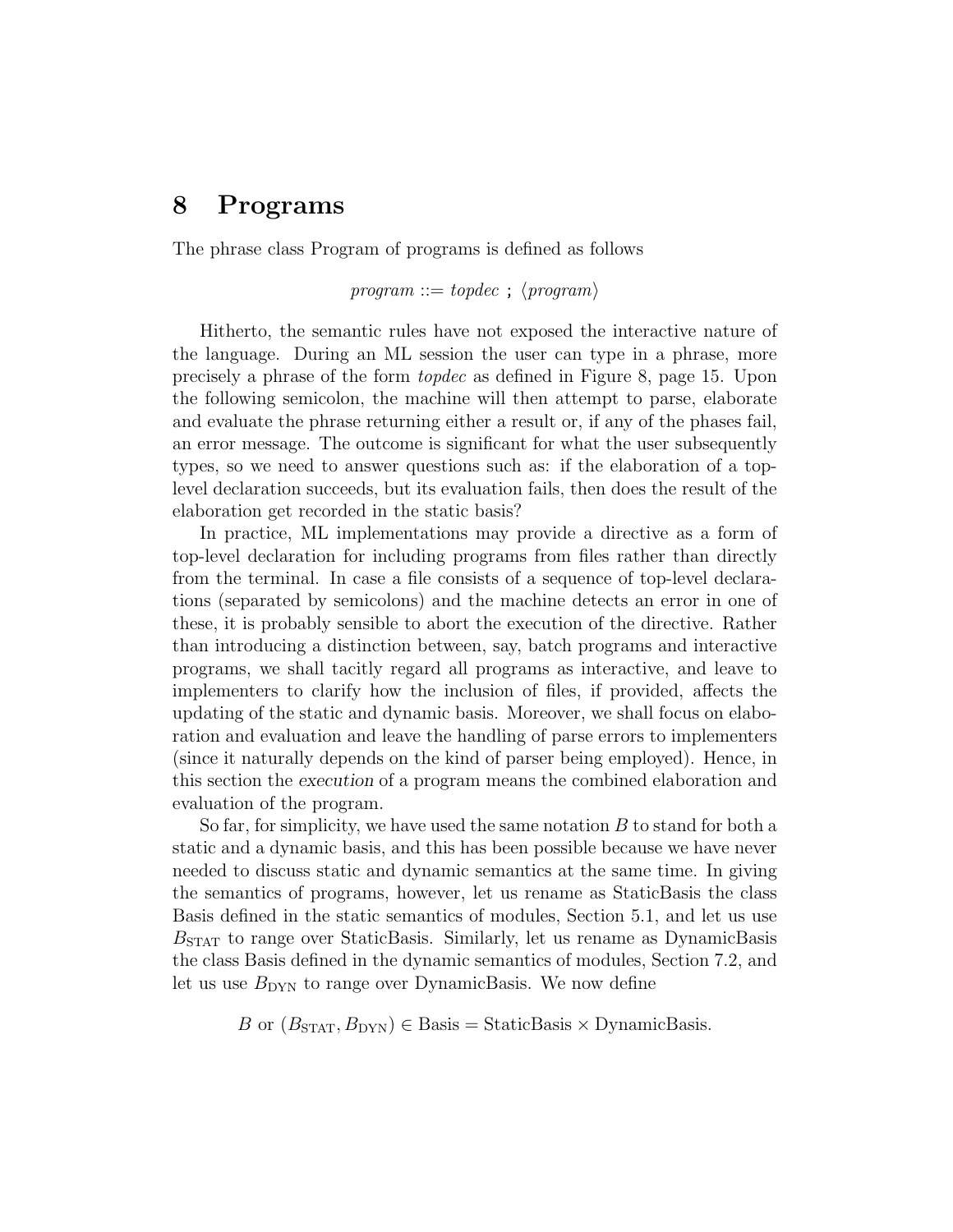Further, we shall use  $\vdash_{\text{STAT}}$  for elaboration as defined in Section 5, and  $\vdash_{\text{DYN}}$  for evaluation as defined in Section 7. Then  $\vdash$  will be reserved for the execution of programs, which thus is expressed by a sentence of the form

$$
s, B \vdash program \Rightarrow B', s'
$$

This may be read as follows: starting in basis  $B$  with state  $s$  the execution of program results in a basis  $B'$  and a state  $s'$ .

It must be understood that executing a program never results in an exception. If the evaluation of a topdec yields an exception (for instance because of a raise expression) then the result of executing the program "topdec ;" is the original basis together with the state which is in force when the exception is generated. In particular, the exception convention of Section 6.7 is not applicable to the ensuing rules.

We represent the non-elaboration of a top-level declaration by  $\dots$   $\vdash_{STAT}$  $to pdec \nArr$ .

# **Programs**  $\qquad s, B \vdash program \Rightarrow B', s'$

$$
\frac{B_{\text{STAT of }B \vdash_{\text{STAT}} topdec \not\Rightarrow} \langle s, B \vdash program \Rightarrow B', s' \rangle}{s, B \vdash topdec ; \langle program \rangle \Rightarrow B \langle \langle s, \langle \rangle \rangle} \tag{187}
$$

$$
B_{\text{STAT}} \text{ of } B \vdash_{\text{STAT}} topdec \Rightarrow B_{\text{STAT}}^{(1)}
$$
  
s,  $B_{\text{DYN}} \text{ of } B \vdash_{\text{DYN}} topdec \Rightarrow p, s' \quad \langle s', B \vdash program \Rightarrow B', s'' \rangle$   
s,  $B \vdash topdec ; \langle program \rangle \Rightarrow B \langle \rangle, s' \langle \rangle$  (188)

$$
B_{\text{STAT}} \text{ of } B \vdash_{\text{STAT}} topdec \Rightarrow B_{\text{STAT}}^{(1)}
$$
\n
$$
s, B_{\text{DYN}} \text{ of } B \vdash_{\text{DYN}} topdec \Rightarrow B_{\text{DYN}}^{(1)}, s' \quad B' = B \oplus (B_{\text{STAT}}^{(1)}, B_{\text{DYN}}^{(1)})
$$
\n
$$
\langle s', B' \vdash program \Rightarrow B'', s'' \rangle
$$
\n
$$
s, B \vdash topdec ; \langle program \rangle \Rightarrow B' \langle \rangle, s' \langle \rangle \tag{189}
$$

Comments:

- (187) A failing elaboration has no effect whatever.
- (188) An evaluation which yields an exception nullifies the change in the static basis, but does not nullify side-effects on the state which may have occurred before the exception was raised.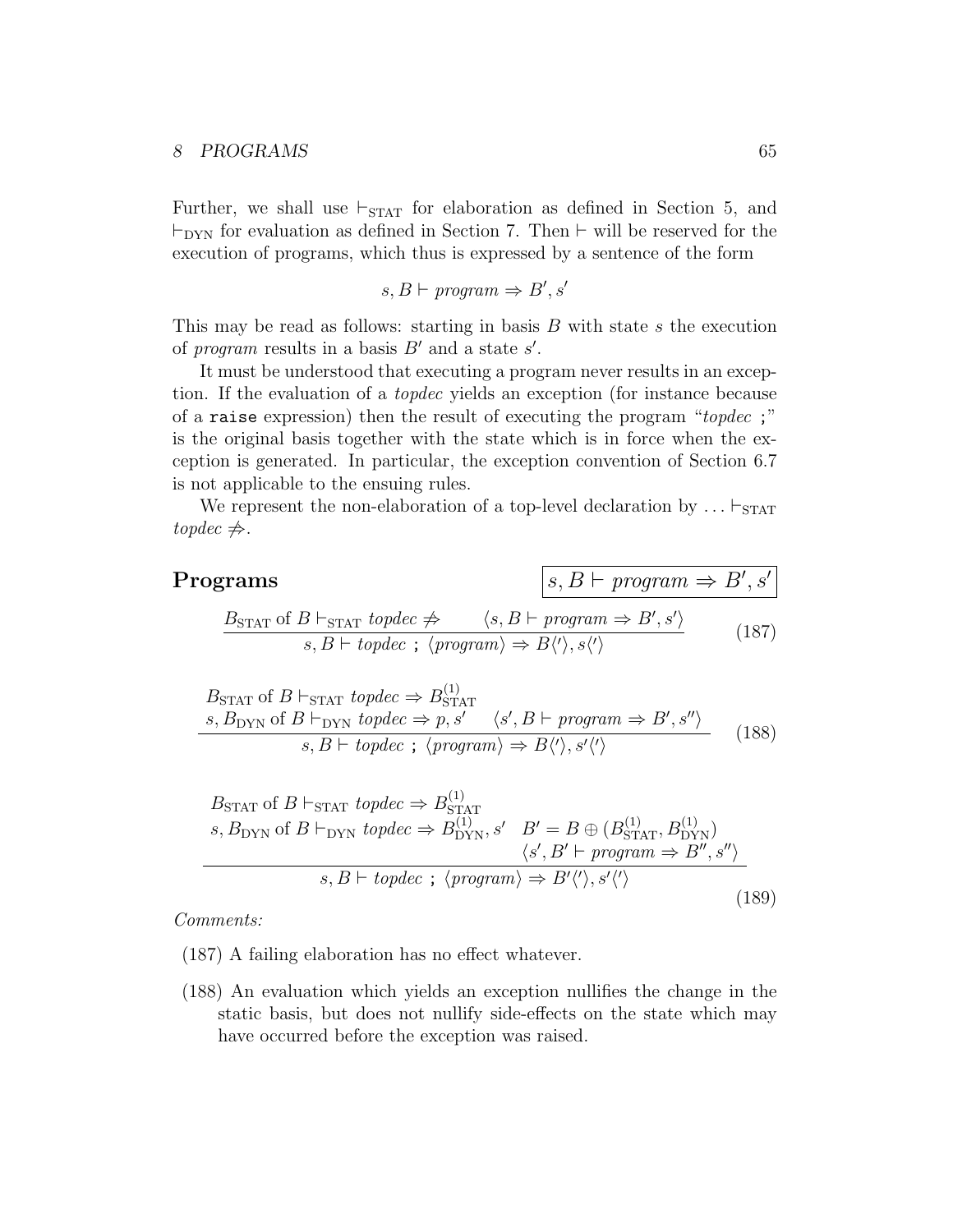# Core language Programs

A program is called a core language program if it can be parsed in the reduced grammar defined as follows:

1. Replace the definition of top-level declarations by

 $to pdec ::= strdec$ 

2. Replace the definition of structure-level declarations by

 $strdec ::= dec$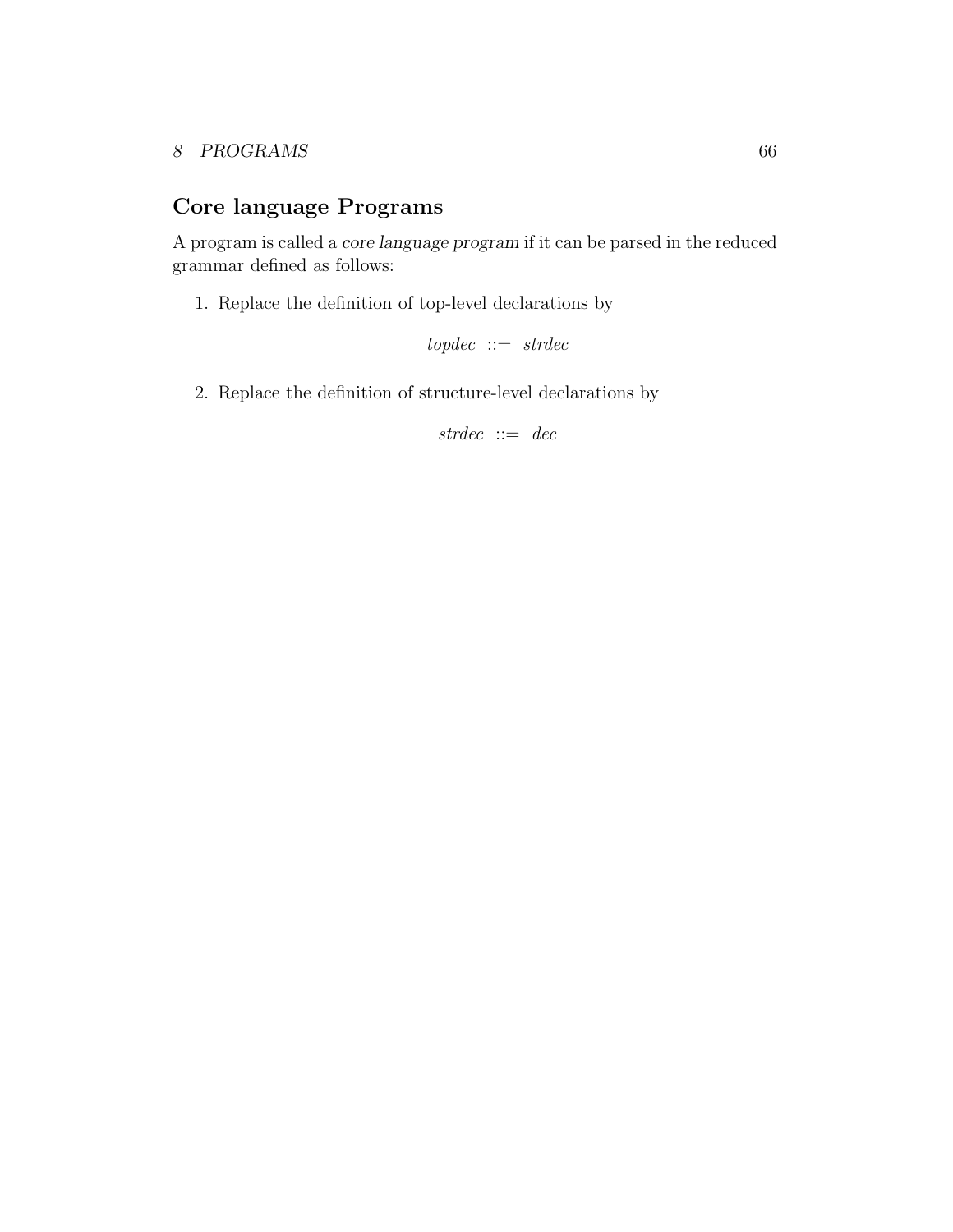# A Appendix: Derived Forms

Several derived grammatical forms are provided in the Core; they are presented in Figures 15, 16 and 17. Each derived form is given with its equivalent form. Thus, each row of the tables should be considered as a rewriting rule

Derived form  $\implies$  Equivalent form

and these rules may be applied repeatedly to a phrase until it is transformed into a phrase of the bare language. See Appendix B for the full Core grammar, including all the derived forms.

In the derived forms for tuples, in terms of records, we use  $\bar{n}$  to mean the ML numeral which stands for the natural number *n*.

Note that a new phrase class FvalBind of function-value bindings is introduced, accompanied by a new declaration form fun tyvarseq fvalbind. The mixed forms val tyvarseq rec fualbind, val tyvarseq fualbind and fun tyvarseq valbind are not allowed – though the first form arises during translation into the bare language.

The following notes refer to Figure 17:

- There is a version of the derived form for function-value binding which allows the function identifier to be infixed; see Figure 21 in Appendix B.
- In the two forms involving with type, the identifiers bound by  $dat$ bind and by typbind must be distinct. Then the transformed binding  $dational'$  in the equivalent form is obtained from  $dational$  by expanding out all the definitions made by *typbind*. More precisely, if *typbind* is

 $tyvarseq_1$   $tycon_1 = ty_1$  and  $\cdots$  and  $tyvarseq_n$   $tycon_n = ty_n$ 

then  $\alpha$  datbind' is the result of simultaneous replacement (in  $\alpha$  datbind) of every type expression  $\text{tys} \neq_i \text{tyc} \in (1 \leq i \leq n)$  by the corresponding defining expression

 $ty_i\{tyseq_i/tyvarseq_i\}$ 

Figure 18 shows derived forms for functors. They allow functors to take, say, a single type or value as a parameter, in cases where it would seem clumsy to "wrap up" the argument as a structure expression.

Finally, Figure 19 shows the derived forms for specifications and signature expressions. The last derived form for specifications allows sharing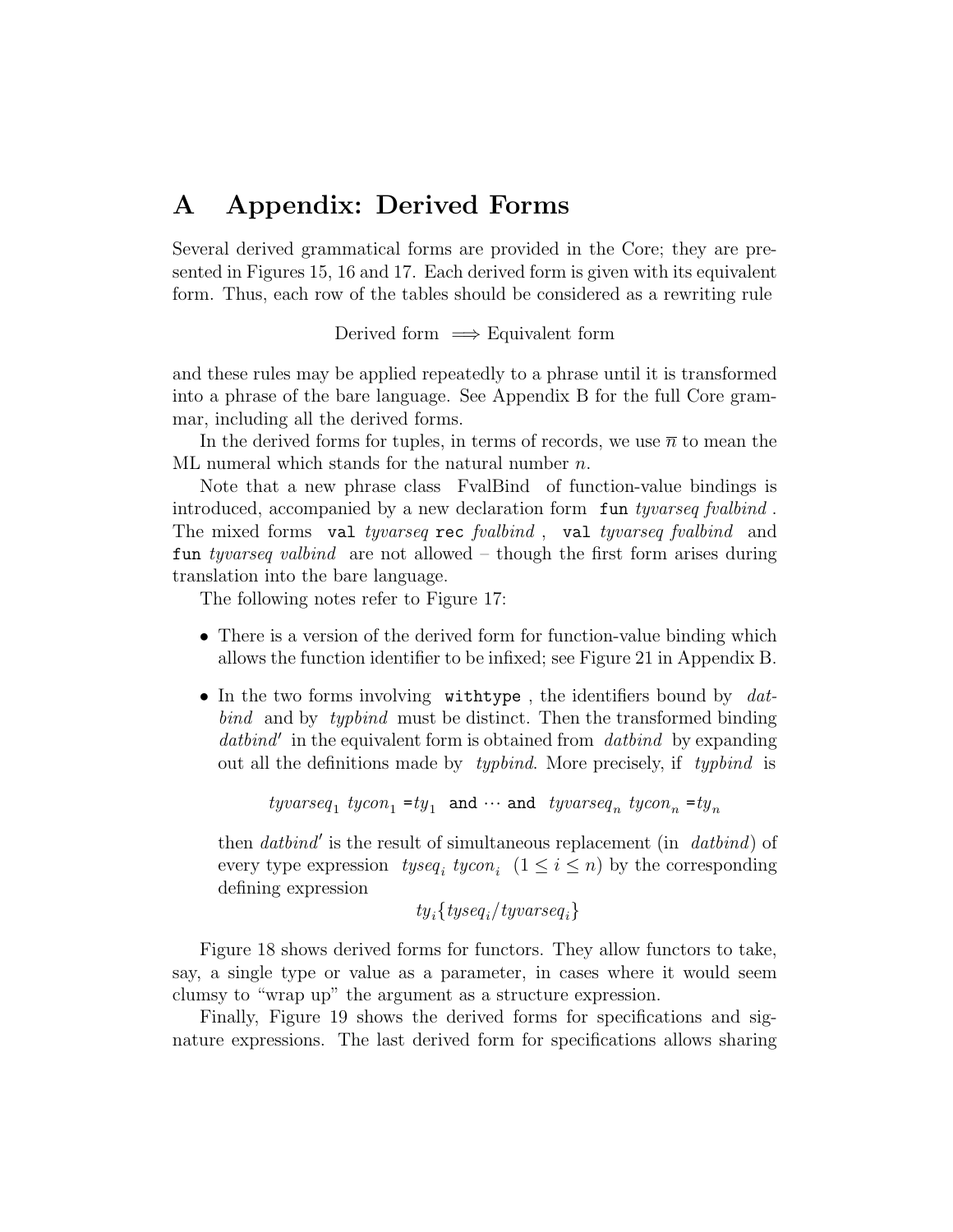# A APPENDIX: DERIVED FORMS 68

between structure identifiers as a shorthand for type sharing specifications. The phrase

 ${\it spec~sharing~longstrid}_1 ~ = ~ \cdots ~ = ~longstrid_k$ 

is a derived form whose equivalent form is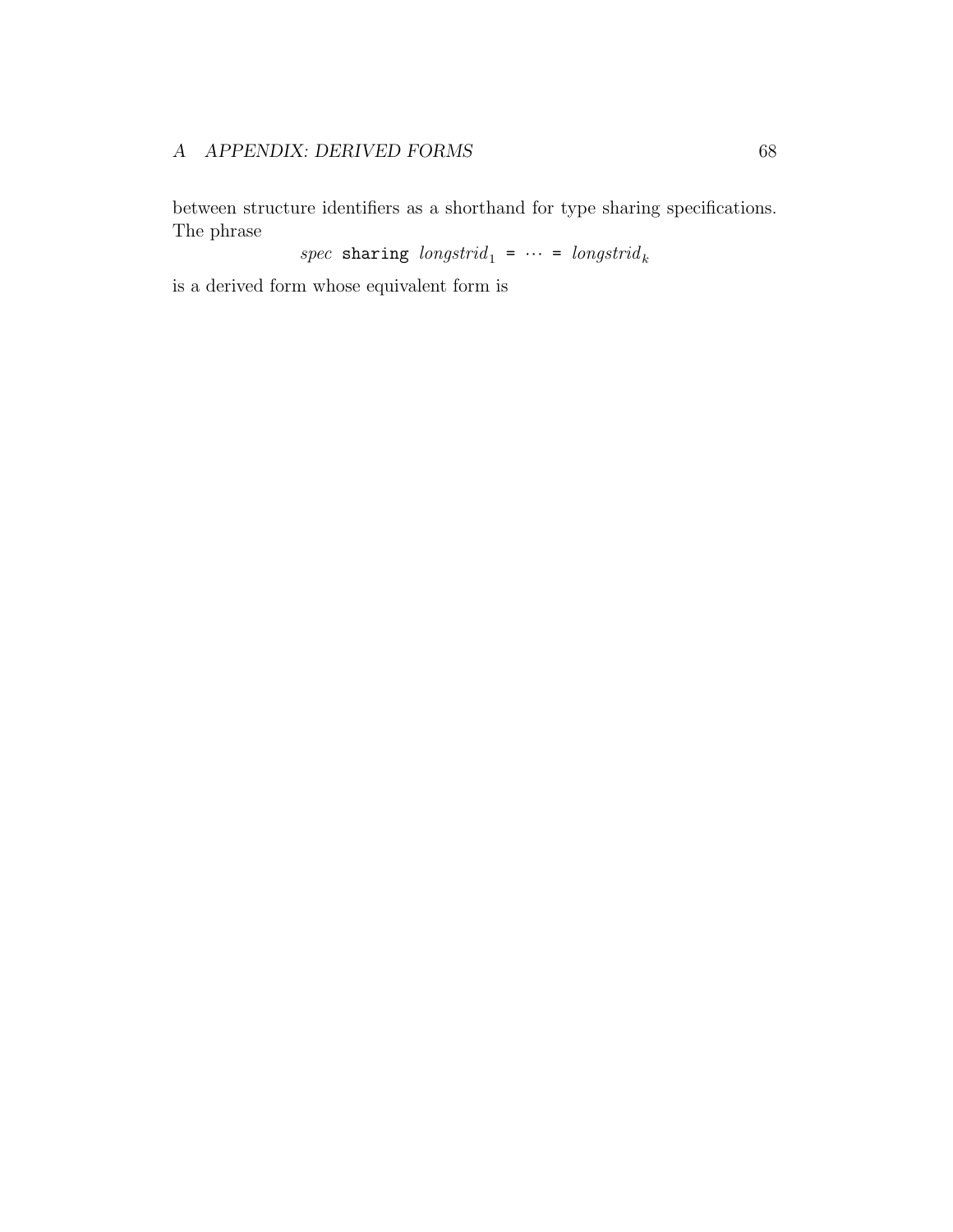spec sharing type  $longtycon_1 = longtycon'_1$ ··· sharing type  $\textit{longtycon}_m$  =  $\textit{longtycon}'_m$ 

determined as follows. First, note that spec specifies a set of (possibly long) type constructors and structure identifiers, either directly or via signature identifiers and include specifications. Then the equivalent form contains all type-sharing constraints of the form

```
sharing type longstrid_i.longtycon = longstrid_j.longtycon
```
 $(1 \leq i < j \leq k)$ , such that both sides of the equation are long type constructors specified by spec.

The meaning of the derived form does not depend on the order of the type-sharing constraints in the equivalent form.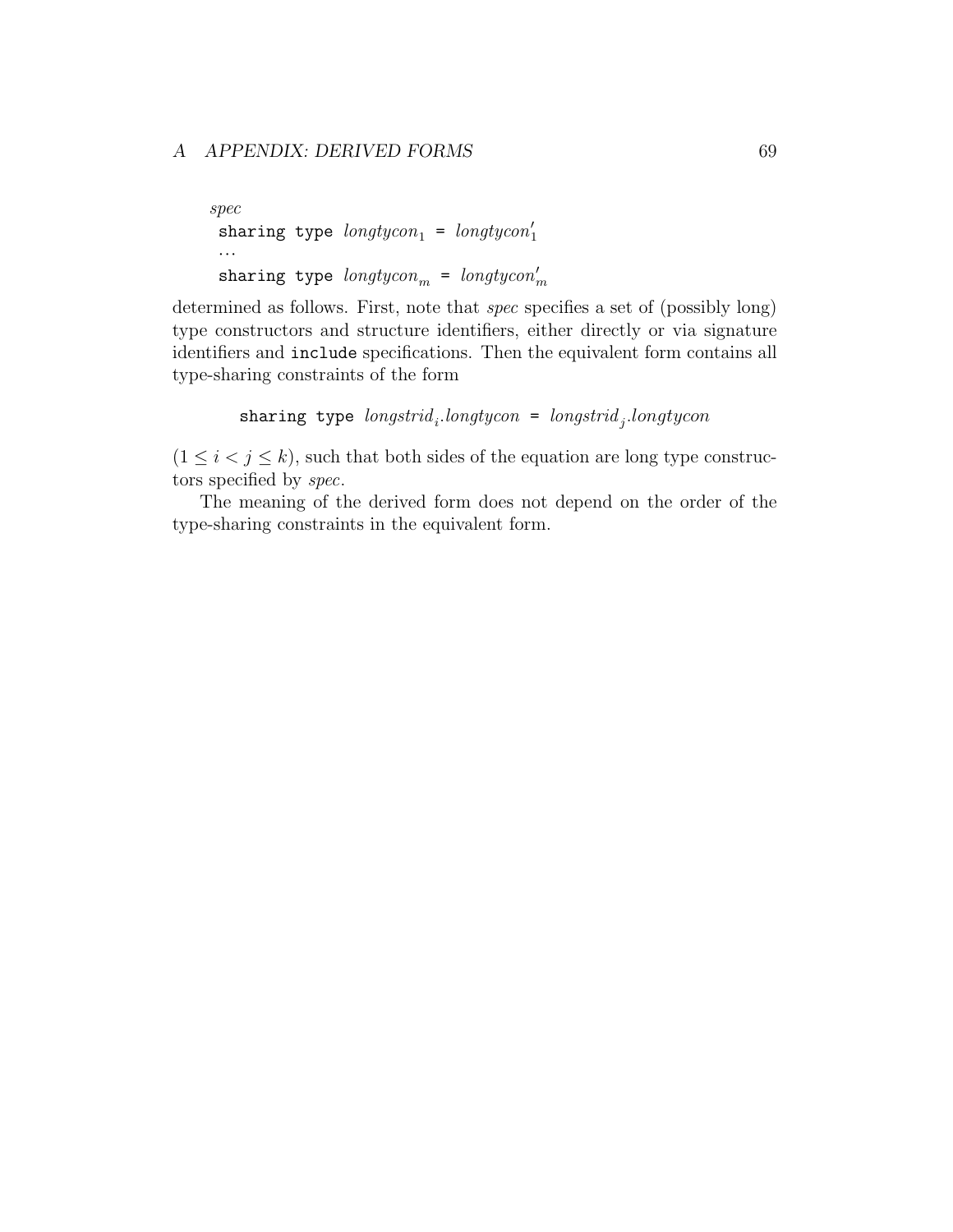Expressions exp

|                                      | { }                                         |              |
|--------------------------------------|---------------------------------------------|--------------|
| $(exp_1, \cdots, exp_n)$             | $\{1=exp_1, \ldots, \overline{n}=exp_n\}$   | $(n \geq 2)$ |
| # lab                                | fn $\{lab = vid, \}$ => $vid$               | (vid new)    |
| case $exp$ of match                  | $(\text{fn} \; match) \; (exp)$             |              |
| if $exp_1$ then $exp_2$ else $exp_3$ | case $exp_1$ of true => $exp_2$             |              |
|                                      | false => $exp_3$                            |              |
| $exp_1$ orelse $exp_2$               | if $exp_1$ then true else $exp_2$           |              |
| $exp_1$ andalso $exp_2$              | if $exp_1$ then $exp_2$ else false          |              |
| $(exp_1; \cdots; exp_n; exp)$        | case $exp_1$ of (_) =>                      | $(n \geq 1)$ |
|                                      | $\cdots$                                    |              |
|                                      | case $exp_n$ of (_) => $exp$                |              |
| $let$ $dec$ in                       | let $dec$ in                                | $(n \geq 2)$ |
| $exp_1$ ; $\cdots$ ; $exp_n$ end     | $(exp_1; \dots; exp_n)$ end                 |              |
| while $exp_1$ do $exp_2$             | let val rec $vid = \text{fn}() \Rightarrow$ | (vid new)    |
|                                      | if $exp_1$ then $(exp_2; vid())$ else ()    |              |
|                                      | in $vid()$ end                              |              |
| $[exp_1, \cdots, exp_n]$             | $exp_1 :: \cdots :: exp_n :: \texttt{nil}$  | $(n \geq 0)$ |

#### Figure 15: Derived forms of Expressions

Derived Form Equivalent Form

Patterns pat

| $\vert$ (pat <sub>1</sub> , $\cdots$ , pat <sub>n</sub> )         | $\vert$ {1=pat <sub>1</sub> , $\cdots$ , $\overline{n}$ =pat <sub>n</sub> } | (n > 2)      |
|-------------------------------------------------------------------|-----------------------------------------------------------------------------|--------------|
| $\lceil \text{[pat}_1, \cdots, \text{pat}_n \rceil \rceil \rceil$ | $pat_1 :: \cdots :: pat_n :: \texttt{nil}$                                  | $(n \geq 0)$ |

### Pattern Rows patrow

 $\langle vid \rangle : ty \rangle$  (as pation)  $\langle vid \rangle \langle vid = vid \langle vid \rangle$  (as pation)

# Type Expressions ty

|--|

Figure 16: Derived forms of Patterns and Type Expressions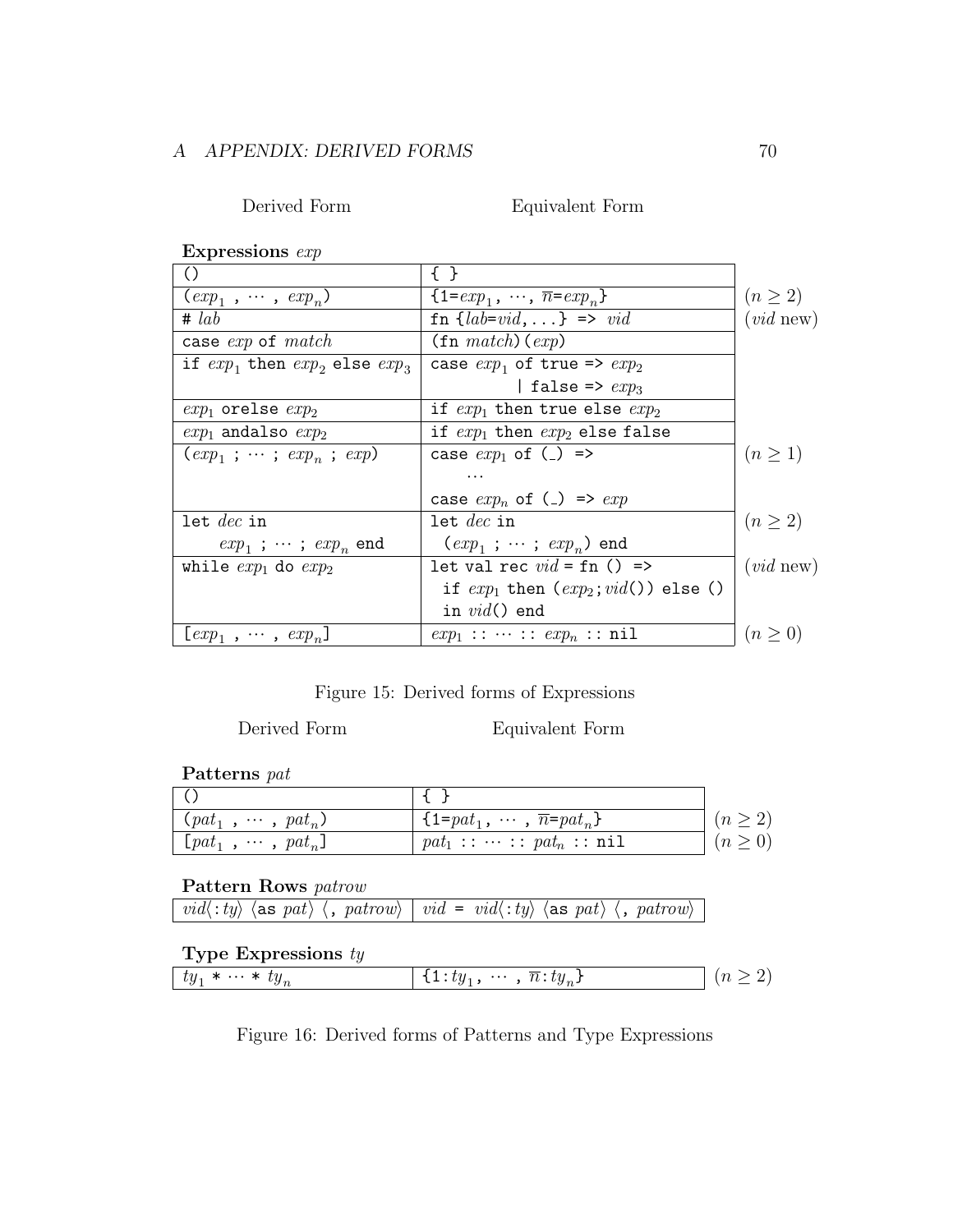Function-value Bindings fvalbind

|                                                                                            | $\langle op \rangle$ vid = fn vid <sub>1</sub> => $\cdots$ fn vid <sub>n</sub> =>                                       |
|--------------------------------------------------------------------------------------------|-------------------------------------------------------------------------------------------------------------------------|
|                                                                                            | case $(vid_1, \cdots, vid_n)$ of                                                                                        |
| $\langle op \rangle$ vid $atpat_{11}\cdots atpat_{1n} \langle :ty \rangle = exp_1$         | $\langle \textit{atpat}_{11}, \cdots, \textit{atpat}_{1n} \rangle \Longrightarrow \exp_1 \langle : \textit{ty} \rangle$ |
| $\langle \text{op} \rangle$ vid $atpat_{21} \cdots atpat_{2n} \langle :ty \rangle = exp_2$ | $\langle (atpat_{21}, \cdots, atpat_{2n}) \Rightarrow exp_2 \langle :ty \rangle$                                        |
|                                                                                            |                                                                                                                         |
| $\langle \text{op} \rangle$ vid $atpat_{m1} \cdots atpat_{mn} \langle :ty \rangle = exp_m$ | $\langle (atpat_{m1}, \cdots, atpat_{mn}) \rangle = \rangle exp_m \langle :ty \rangle$                                  |
| $\langle$ and $\emph{fvalbind}\rangle$                                                     | $\langle$ and $fvalbind\rangle$                                                                                         |
|                                                                                            | $(m, n \geq 1; \text{vid}_1, \cdots, \text{vid}_n \text{ distinct and new})$                                            |

## Declarations dec

| fun tyvarseq fvalbind                           | $\vert$ val tyvarseq rec fualbind     |
|-------------------------------------------------|---------------------------------------|
| datatype <i>datbind</i> withtype typbind        | datatype $dational'$ ; type $typbind$ |
| abstype <i>datbind</i> with type <i>typbind</i> | abstype $dational'$                   |
| with $dec$ end                                  | with type $typbind$ ; $dec$ end       |
|                                                 |                                       |

(see note in text concerning  $\text{dational}'$ )

Figure 17: Derived forms of Function-value Bindings and Declarations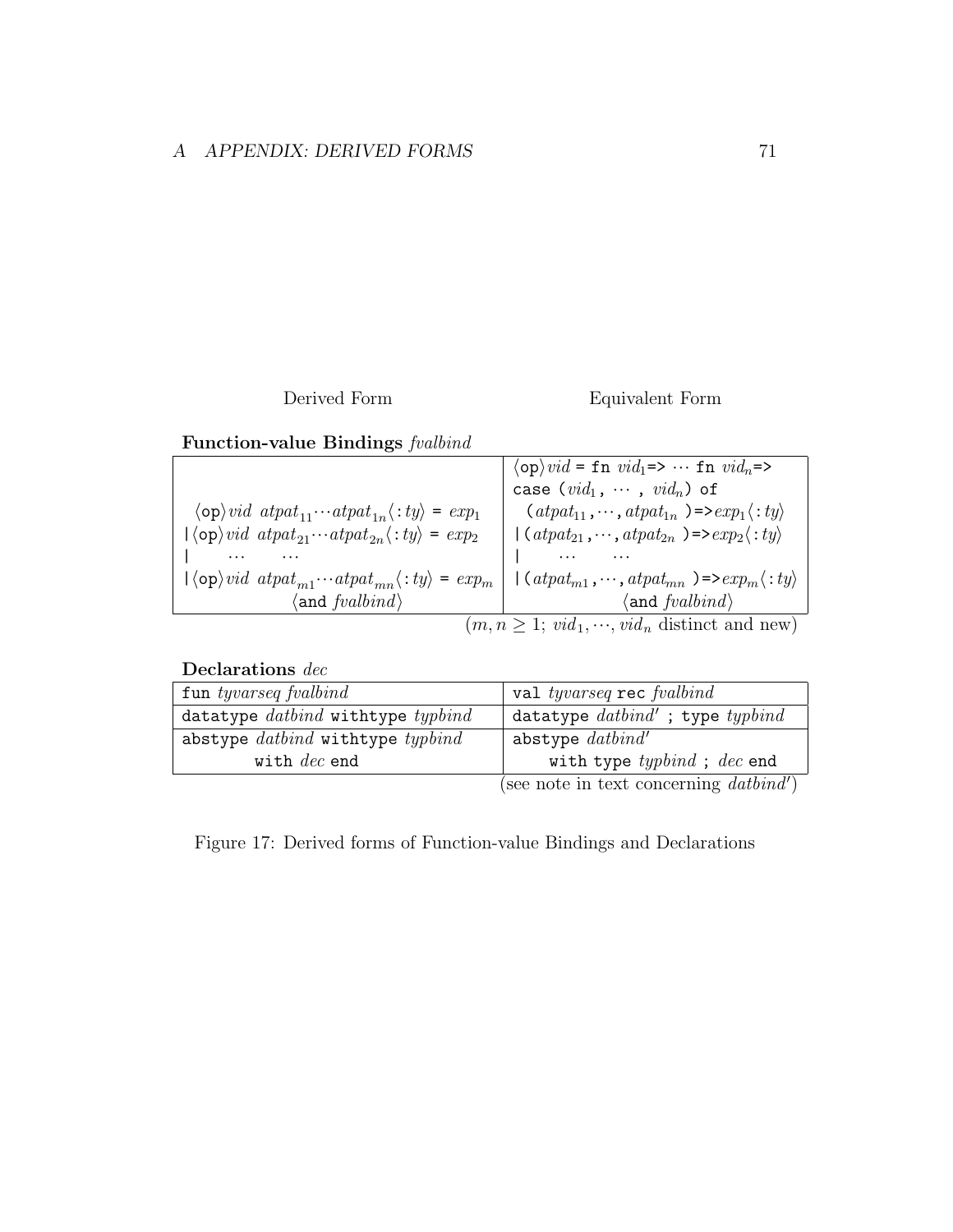## Structure Bindings strbind

| $\mid$ strid: sigexp=strexp $\langle$ and strbind $\rangle$ $\mid$ strid=strexp: sigexp $\langle$ and strbind $\rangle$ |  |
|-------------------------------------------------------------------------------------------------------------------------|--|
| $strict: \gt{sigexp=strexp \cdot \text{and} strbind}$ $  strid = strexp : \gt{sigexp \cdot \text{and} strbind}$         |  |

# Structure Expressions strexp

| $\int$ funid<br>strdec | funid (struct strdec end |
|------------------------|--------------------------|
|                        |                          |

# Functor Bindings funbind

| funid $(\textit{strid}: \textit{sigexp}): \textit{sigexp}'$ =  | funid $(\textit{strid}: \textit{sigexp})$ =                                                              |
|----------------------------------------------------------------|----------------------------------------------------------------------------------------------------------|
| strexp $\langle$ and funbind $\rangle$                         | strexp: $\text{sigexp}'$ $\langle$ and $\text{funbind} \rangle$                                          |
| funid $(\textit{strid}: \textit{sigexp}): \textit{ssigexp}'$ = | funid $(\text{strid}: \text{sigexp})$ =                                                                  |
| strexp $\langle$ and funbind $\rangle$                         | strexp:>sigexp' $\langle$ and funbind $\rangle$                                                          |
| funid (spec) $\langle : \text{sigexp} \rangle =$               | funid ( $strid_{\nu}$ : sig spec end) =                                                                  |
| strexp $\langle$ and funbind $\rangle$                         | let open $\text{strid}_{\nu}$ in $\text{strexp}\langle : \text{sigexp} \rangle$                          |
|                                                                | end $\langle$ and $\text{funbind}$                                                                       |
| funid (spec) $\langle : \rangle$ sigexp $\rangle$ =            | funid ( $strid_{\nu}$ : sig spec end) =                                                                  |
| strexp $\langle$ and funbind $\rangle$                         | let open $\text{strid}_{\nu}$ in $\text{strexp}\langle\cdot\rangle\text{} \rightarrow \text{grp}\rangle$ |
|                                                                | end $\langle$ and $\text{funbind}$                                                                       |

 $\overline{(strid_{\nu} \text{ new})}$ 

#### Programs program

| . |  |
|---|--|
|   |  |
|   |  |

Figure 18: Derived forms of Functors, Structure Bindings and Programs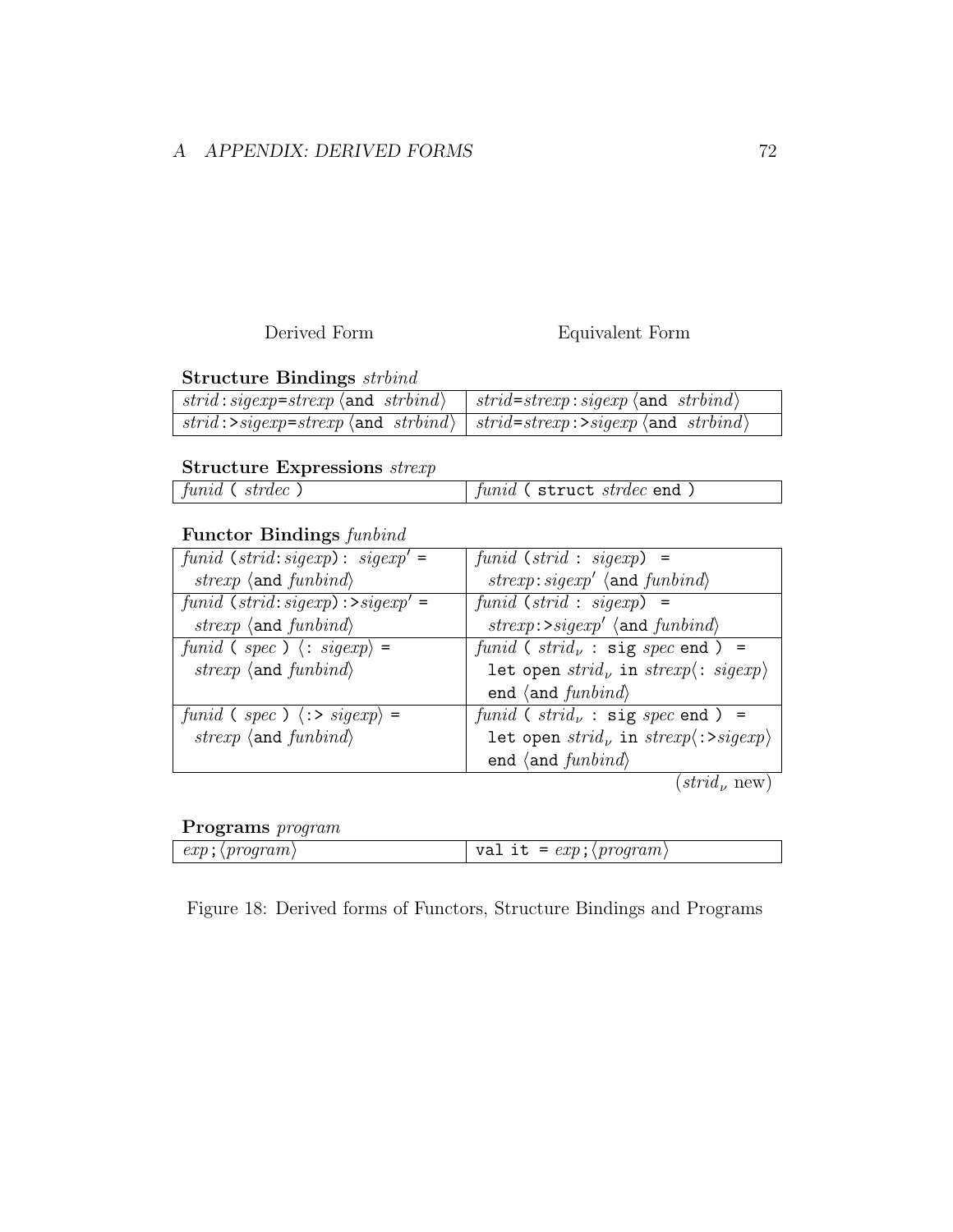#### Specifications spec

| type tyvarseq tycon = ty                                       | include                                       |
|----------------------------------------------------------------|-----------------------------------------------|
|                                                                | sig type tyvarseq tycon                       |
|                                                                | end where type $tyvarseq$ $tycon = ty$        |
| type $tyvarseq_1$ $tycon_1$ = $ty_1$                           | type $tyvarseq_1$ $tycon_1$ = $ty_1$          |
| and $\cdots$                                                   | type                                          |
| $\cdots$                                                       | $\cdots$                                      |
| and tyvarseq <sub>n</sub> tycon <sub>n</sub> = ty <sub>n</sub> | type $tyvarseq_n$ tycon <sub>n</sub> = $ty_n$ |
| include $sigid_1 \cdots sigid_n$                               | include $sigid_1; \dots;$ include $sigid_n$   |
| spec sharing $longstrid_1 = \cdots$                            | spec                                          |
| $=$ longstrid <sub>k</sub>                                     | sharing type $longtycon_1$ =                  |
|                                                                | $longtycon'_{1}$                              |
|                                                                | $\cdots$                                      |
|                                                                | sharing type $longtycon_m =$                  |
|                                                                | $longtycon'_{m}$                              |

(see note in text concerning  $\mathit{longtycon}_1, \ldots, \mathit{longtycon}'_m$ )

# Signature Expressions sigexp

| $\mathit{stagexp}$ |                   |                                                                  | $\mathit{stagexp}$  |  |                                                                  |  |
|--------------------|-------------------|------------------------------------------------------------------|---------------------|--|------------------------------------------------------------------|--|
|                    |                   | where type $tyvarseq_1$ longtycon <sub>1</sub> = ty <sub>1</sub> |                     |  | where type $tyvarseq_1$ longtycon <sub>1</sub> = ty <sub>1</sub> |  |
|                    | and type $\cdots$ |                                                                  | where type $\cdots$ |  |                                                                  |  |
| $\cdots$           |                   |                                                                  | $\cdots$            |  |                                                                  |  |
|                    |                   | and type $tyvarseq_n$ longtycon <sub>n</sub> = $ty_n$            |                     |  | where type $tyvarseq_n$ longtycon <sub>n</sub> = $ty_n$          |  |

Figure 19: Derived forms of Specifications and Signature Expressions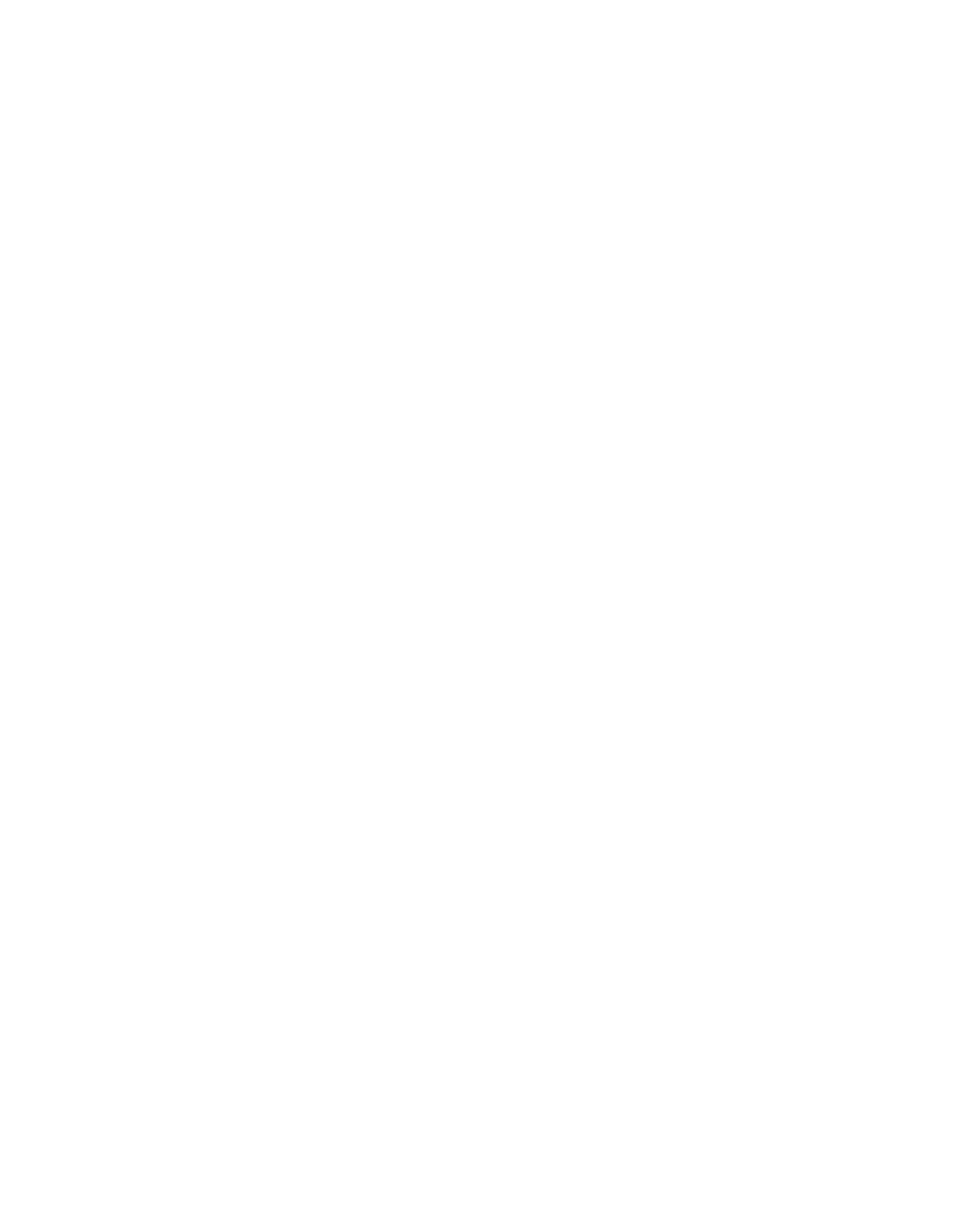# B Appendix: Full Grammar

The full grammar of programs is exactly as given at the start of Section 8.

The full grammar of Modules consists of the grammar of Figures 5–8 in Section 3, together with the derived forms of Figures 18 and 19 in Appendix A.

The remainder of this Appendix is devoted to the full grammar of the Core. Roughly, it consists of the grammar of Section 2 augmented by the derived forms of Appendix A. But there is a further difference: two additional subclasses of the phrase class Exp are introduced, namely AppExp (application expressions) and InfExp (infix expressions). The inclusion relation among the four classes is as follows:

AtExp  $\subset$  AppExp  $\subset$  InfExp  $\subset$  Exp

The effect is that certain phrases, such as "2 + while  $\cdots$  do  $\cdots$  ", are now disallowed.

The grammatical rules are displayed in Figures 20, 21, 22 and 23. The grammatical conventions are exactly as in Section 2, namely:

- The brackets  $\langle \rangle$  enclose optional phrases.
- For any syntax class X (over which x ranges) we define the syntax class Xseq (over which xseq ranges) as follows:

| $xseq \therefore x = x$ | (singleton sequence)                        |
|-------------------------|---------------------------------------------|
|                         | (empty sequence)                            |
|                         | $(x_1, \dots, x_n)$ (sequence, $n \geq 1$ ) |

(Note that the "..." used here, a meta-symbol indicating syntactic repetition, must not be confused with "..." which is a reserved word of the language.)

• Alternative forms for each phrase class are in order of decreasing precedence. This precedence resolves ambiguity in parsing in the following way. Suppose that a phrase class — we take  $\exp$  as an example — has two alternative forms  $F_1$  and  $F_2$ , such that  $F_1$  ends with an exp and  $F_2$ starts with an exp. A specific case is

```
F_1: if exp_1 then exp_2 else exp_3F_2: exp handle match
```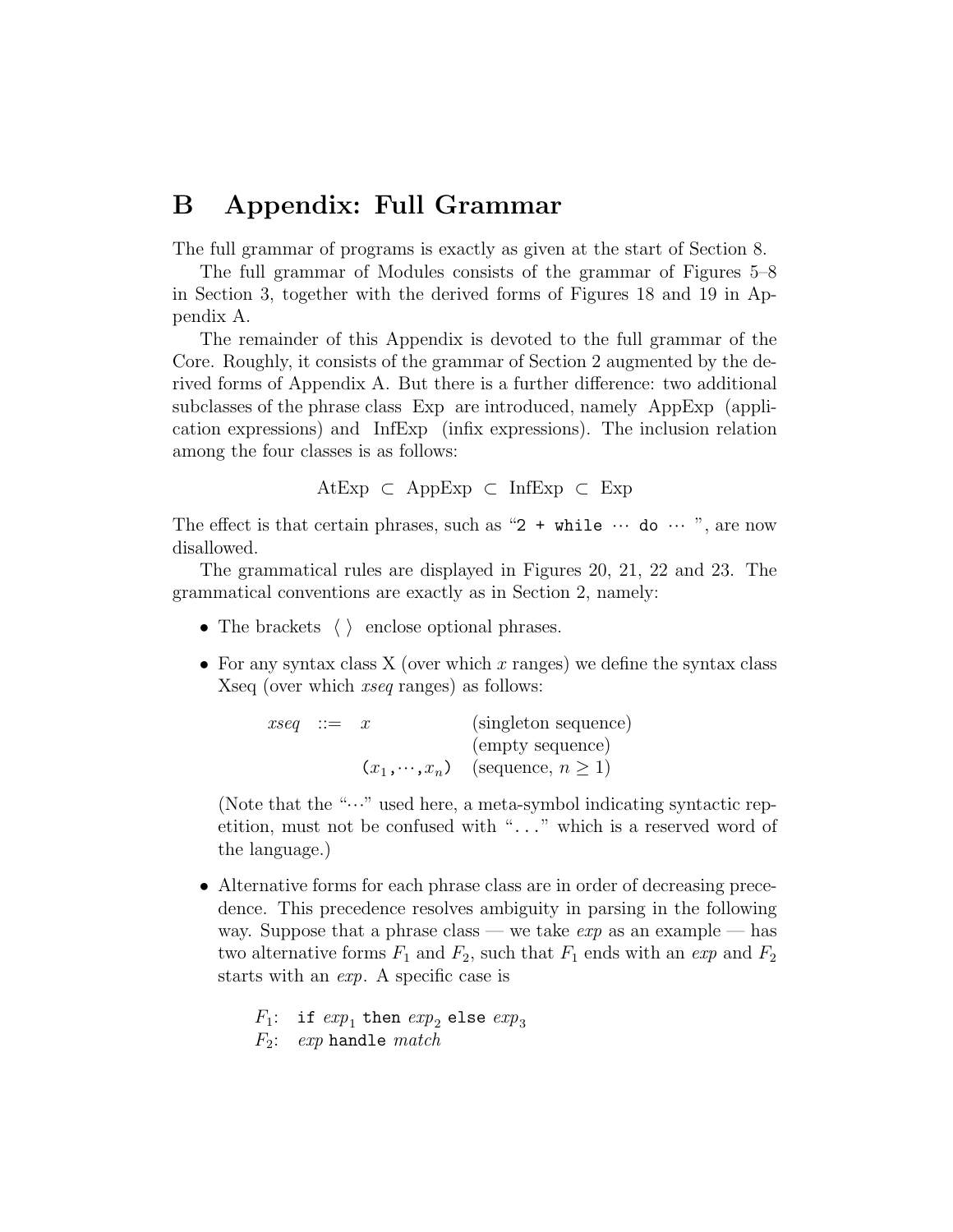#### B APPENDIX: FULL GRAMMAR 76

It will be enough to see how ambiguity is resolved in this specific case. Suppose that the lexical sequence

```
\cdots if \cdots then \cdots else \exp handle \cdots \cdots
```
is to be parsed, where exp stands for a lexical sequence which is already determined as a subphrase (if necessary by applying the precedence rule). Then the higher precedence of  $F_2$  (in this case) dictates that  $exp$ associates to the right, i.e. that the correct parse takes the form

```
\cdots if \cdots then \cdots else (exp \; \text{handle} \; \cdots) \cdots
```
not the form

 $\cdots$  ( $\cdots$  if  $\cdots$  then  $\cdots$  else  $exp$ ) handle  $\cdots$   $\cdots$ 

Note particularly that the use of precedence does not decrease the class of admissible phrases; it merely rejects alternative ways of parsing certain phrases. In particular, the purpose is not to prevent a phrase, which is an instance of a form with higher precedence, having a constituent which is an instance of a form with lower precedence. Thus for example

if ··· then while ··· do ··· else while ··· do ···

is quite admissible, and will be parsed as

if  $\cdots$  then (while  $\cdots$  do  $\cdots$ ) else (while  $\cdots$  do  $\cdots$ )

- L (resp. R) means left (resp. right) association.
- The syntax of types binds more tightly than that of expressions.
- Each iterated construct (e.g.  $match, \dots$ ) extends as far right as possible; thus, parentheses may be needed around an expression which terminates with a match, e.g. "fn match", if this occurs within a larger match.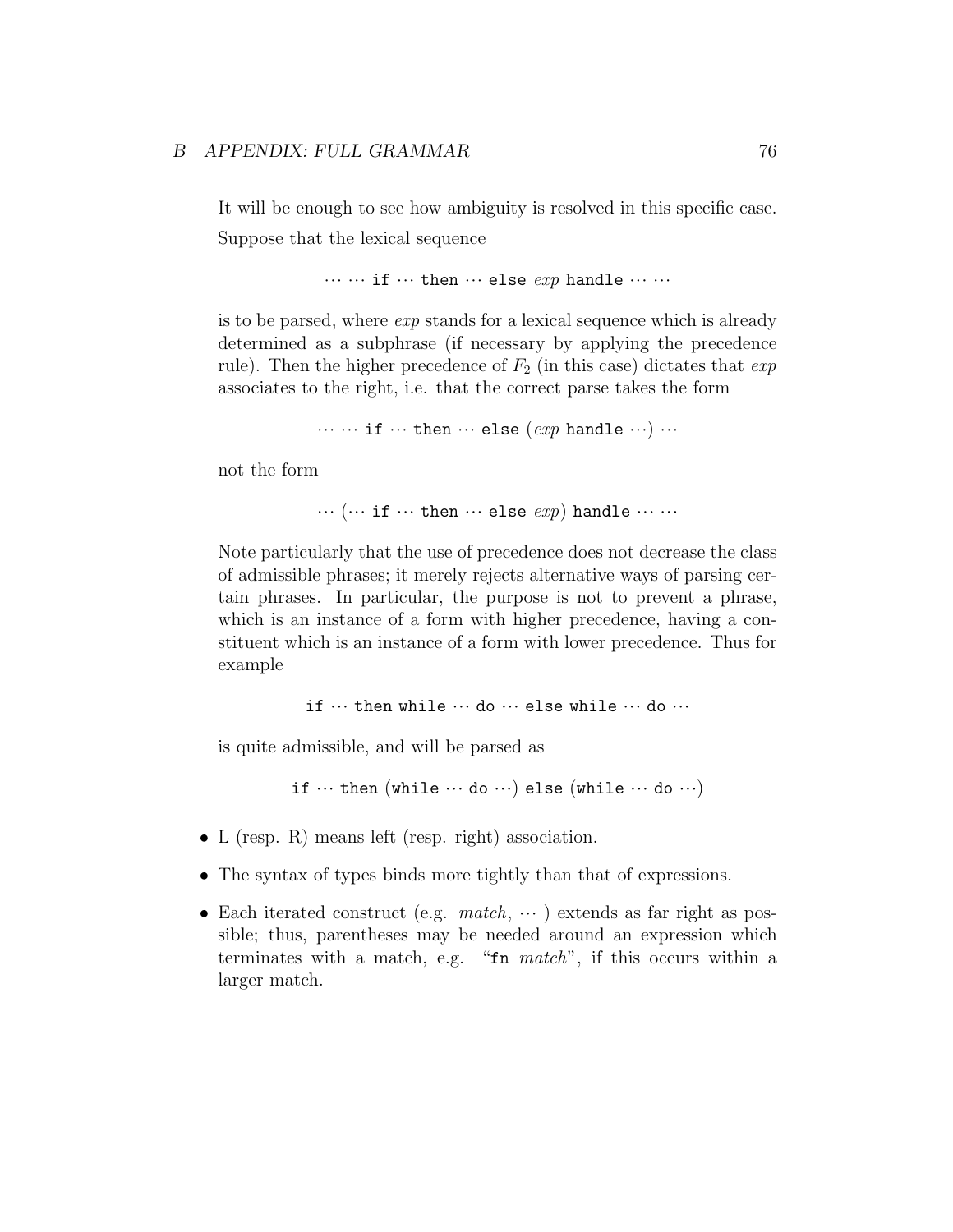| $\emph{atexp}$             | $ ::=$ $scon$<br>$\langle op \rangle$ <i>longvid</i><br>$\{ \langle \text{exprow} \rangle \}$<br># lab<br>$\left( \right)$<br>$(exp_1, \cdots, exp_n)$<br>$[exp_1, \cdots, exp_n]$<br>$(exp_1; \cdots; exp_n)$ | special constant<br>value identifier<br>record<br>record selector<br>$0$ -tuple<br><i>n</i> -tuple, $n \geq 2$<br>list, $n \geq 0$<br>sequence, $n \geq 2$ |
|----------------------------|----------------------------------------------------------------------------------------------------------------------------------------------------------------------------------------------------------------|------------------------------------------------------------------------------------------------------------------------------------------------------------|
|                            | let $dec$ in $exp_{1}$ ; $\cdots$ ; $exp_{n}$ end<br>$(\exp)$                                                                                                                                                  | local declaration, $n \geq 1$                                                                                                                              |
|                            | $\exp row \ ::= \ lab = \exp \langle , \exp row \rangle$                                                                                                                                                       | expression row                                                                                                                                             |
| $appexp$ ::= $atexp$       | appexp atexp                                                                                                                                                                                                   | application expression                                                                                                                                     |
| $\text{infexp}$ ::= appexp | $infexp1$ vid $infexp2$                                                                                                                                                                                        | infix expression                                                                                                                                           |
| $exp$ ::= $infexp$         | exp:ty<br>$exp_1$ andalso $exp_2$<br>$exp_1$ orelse $exp_2$<br>$exp$ handle $match$<br>raise $exp$<br>if $exp_1$ then $exp_2$ else $exp_3$<br>while $exp_1$ do $exp_2$<br>case $exp$ of match<br>fn match      | typed $(L)$<br>conjunction<br>disjunction<br>handle exception<br>raise exception<br>conditional<br>iteration<br>case analysis<br>function                  |
|                            | $match$ ::= $mrule \langle   match \rangle$                                                                                                                                                                    |                                                                                                                                                            |
|                            | $mrule \quad ::= \quad pat \Rightarrow exp$                                                                                                                                                                    |                                                                                                                                                            |

Figure 20: Grammar: Expressions and Matches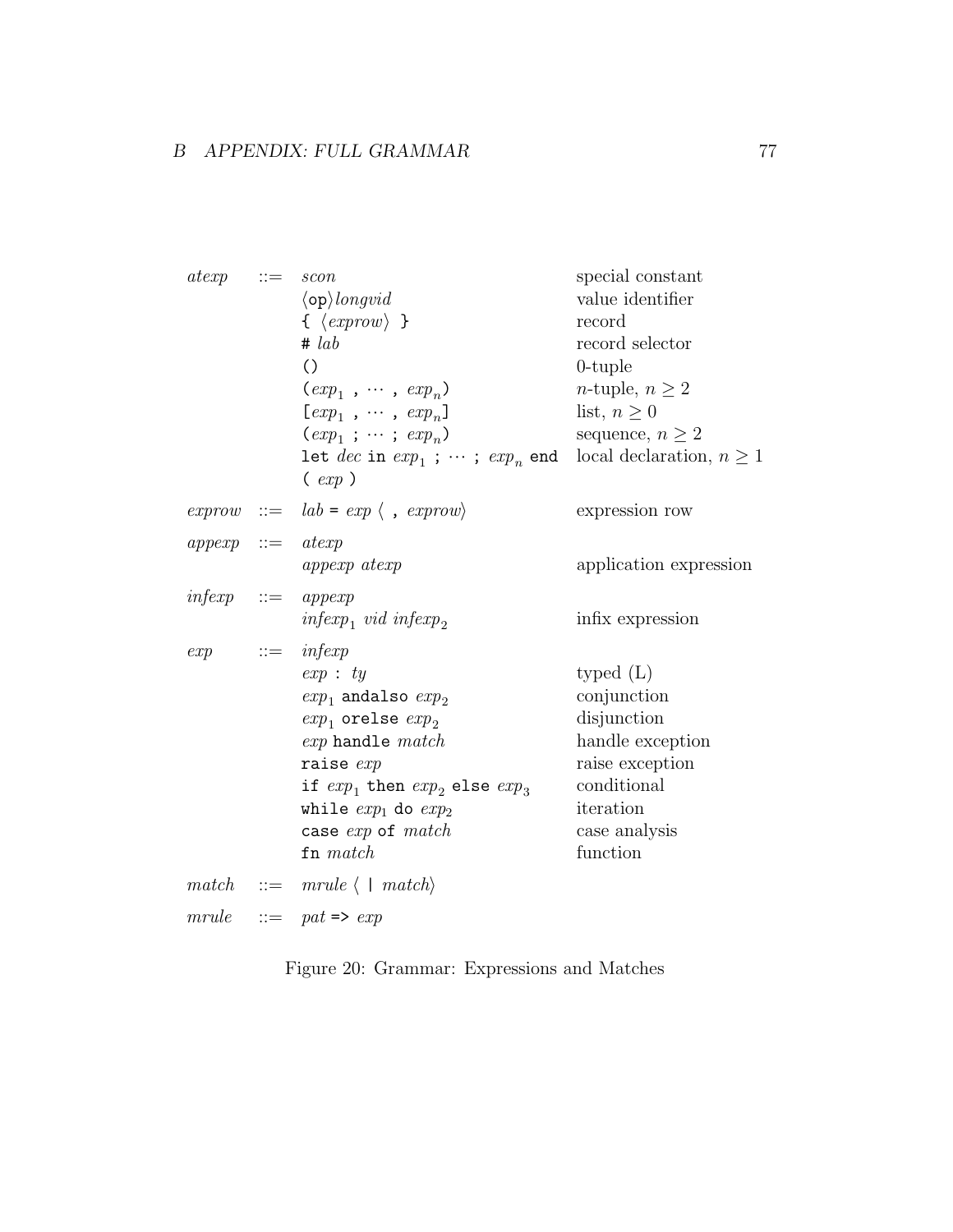#### B APPENDIX: FULL GRAMMAR 78

| dec                                                                                                                                                                                                         | $\mathrel{\mathop:}=$ | val tyvarseq valbind                                                                                                                                                                                                 | value declaration                                 |
|-------------------------------------------------------------------------------------------------------------------------------------------------------------------------------------------------------------|-----------------------|----------------------------------------------------------------------------------------------------------------------------------------------------------------------------------------------------------------------|---------------------------------------------------|
|                                                                                                                                                                                                             |                       | fun tyvarseq fvalbind                                                                                                                                                                                                | function declaration                              |
|                                                                                                                                                                                                             |                       | type $typbind$                                                                                                                                                                                                       | type declaration                                  |
|                                                                                                                                                                                                             |                       | datatype $dational$ (with type $typbind$ )                                                                                                                                                                           | datatype declaration                              |
|                                                                                                                                                                                                             |                       | datatype $tycon ==$ datatype $longtycon$                                                                                                                                                                             | data type replication                             |
|                                                                                                                                                                                                             |                       | abstype $\textit{dational}$ (withtype $\textit{typbind}$ )<br>with $dec$ end                                                                                                                                         | abstype declaration                               |
|                                                                                                                                                                                                             |                       | $exception\;~exbind$                                                                                                                                                                                                 | exception declaration                             |
|                                                                                                                                                                                                             |                       | local $dec_1$ in $dec_2$ end                                                                                                                                                                                         | local declaration                                 |
|                                                                                                                                                                                                             |                       | open $longstrid_1 \cdots longstrid_n$                                                                                                                                                                                | open declaration, $n \geq 1$<br>empty declaration |
|                                                                                                                                                                                                             |                       | $dec_1 \langle ; \rangle$ dec <sub>2</sub>                                                                                                                                                                           | sequential declaration                            |
|                                                                                                                                                                                                             |                       | infix $\langle d \rangle$ vid <sub>1</sub> $\cdots$ vid <sub>n</sub>                                                                                                                                                 | infix (L) directive, $n \geq 1$                   |
|                                                                                                                                                                                                             |                       | infixr $\langle d \rangle$ vid <sub>1</sub> $\cdots$ vid <sub>n</sub>                                                                                                                                                | infix (R) directive, $n \geq 1$                   |
|                                                                                                                                                                                                             |                       | nonfix $vid_1 \cdots$ $vid_n$                                                                                                                                                                                        | nonfix directive, $n \geq 1$                      |
|                                                                                                                                                                                                             |                       | valbind $ ::=$ pat = exp $\langle$ and valbind $\rangle$<br>rec valbind                                                                                                                                              |                                                   |
|                                                                                                                                                                                                             |                       | fualbind ::= $\langle op \rangle$ vid at pat <sub>11</sub> $\cdots$ at pat <sub>1n</sub> $\langle :ty \rangle = exp_1$<br>$\langle \text{op} \rangle$ vid $atpat_{21} \cdots atpat_{2n} \langle :ty \rangle = exp_2$ | $m, n \geq 1$<br>See also note below              |
|                                                                                                                                                                                                             |                       | $\langle \text{op} \rangle$ vid $atpat_{m1} \cdots atpat_{mn} \langle :ty \rangle = exp_m$<br>$\langle$ and fvalbind $\rangle$                                                                                       |                                                   |
|                                                                                                                                                                                                             |                       | typbind ::= tyvarseq tycon = ty $\langle$ and typbind $\rangle$                                                                                                                                                      |                                                   |
| $dational$ ::=                                                                                                                                                                                              |                       | <i>tyvarseq tycon</i> = <i>conbind</i> $\langle$ and <i>datbind</i> $\rangle$                                                                                                                                        |                                                   |
|                                                                                                                                                                                                             |                       | conbind ::= $\langle op \rangle$ vid $\langle of \, ty \rangle$ $\langle \,   \, \text{conbind} \rangle$                                                                                                             |                                                   |
| exbind $\cdots = \langle op \rangle \text{vid} \langle of \text{ty} \rangle \langle and \text{exbind} \rangle$<br>$\langle op \rangle$ $vid = \langle op \rangle$ longvid $\langle$ and $\langle x \rangle$ |                       |                                                                                                                                                                                                                      |                                                   |

Note: In the fvalbind form, if vid has infix status then either op must be present, or vid must be infixed. Thus, at the start of any clause, " op vid (atpat, atpat')  $\cdots$ " may be written "(atpat vid atpat')  $\cdots$ "; the parentheses may also be dropped if " $:ty$ " or "=" follows immediately.

Figure 21: Grammar: Declarations and Bindings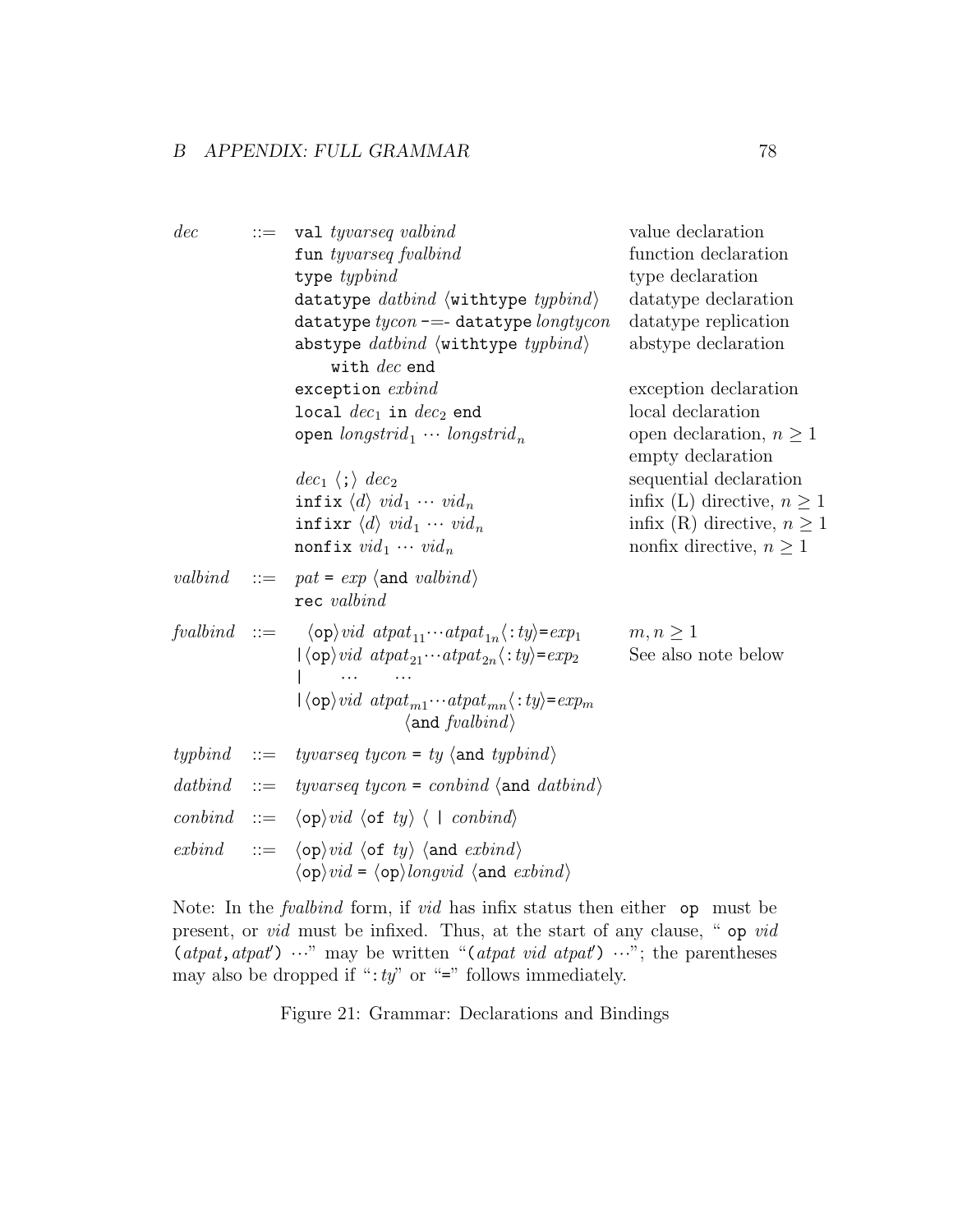| atpat  | $\mathbb{C} =$          |                                                                        | wildcard                    |
|--------|-------------------------|------------------------------------------------------------------------|-----------------------------|
|        |                         | scon                                                                   | special constant            |
|        |                         | $\langle op \rangle$ <i>longvid</i>                                    | value identifier            |
|        |                         | $\{$ (patrow) }                                                        | record                      |
|        |                         | $\left( \right)$                                                       | $0$ -tuple                  |
|        |                         | $(path_1, \cdots, pat_n)$                                              | <i>n</i> -tuple, $n \geq 2$ |
|        |                         | $[pat_1, \cdots, pat_n]$                                               | list, $n > 0$               |
|        |                         | $(\text{pat})$                                                         |                             |
| patrow | $\mathbb{C}=\mathbb{C}$ |                                                                        | wildcard                    |
|        |                         | $lab = pat \langle$ , patrow $\rangle$                                 | pattern row                 |
|        |                         | $vid\langle :ty\rangle$ $\langle$ as pat $\rangle$ $\langle$ , patrow) | label as variable           |
| pat    | $\therefore \mathbf{m}$ | atpat                                                                  | atomic                      |
|        |                         | $\langle op \rangle$ longvid atpat                                     | constructed value           |
|        |                         | $pat_1$ vid pat.                                                       | constructed value (infix)   |
|        |                         | pat:ty                                                                 | typed                       |
|        |                         | $\langle$ op $\rangle$ <i>vid</i> $\langle :$ ty $\rangle$ as pat      | layered                     |
|        |                         |                                                                        |                             |

Figure 22: Grammar: Patterns

| $ty$                          | $::=$                        | $tyvar$                            | $type$ variable     |
|-------------------------------|------------------------------|------------------------------------|---------------------|
| $\{ \langle tyrow \rangle \}$ | record type expression       |                                    |                     |
| $tyseq$ <i>longtycon</i>      | type construction            |                                    |                     |
| $ty_1 * \cdots * ty_n$        | tuple type, $n \geq 2$       |                                    |                     |
| $ty \rightarrow ty'$          | function type expression (R) |                                    |                     |
| $(ty)$                        |                              |                                    |                     |
| $tyrow$                       | $:=$                         | $lab : ty \langle , tyrow \rangle$ | type-expression row |

Figure 23: Grammar: Type expressions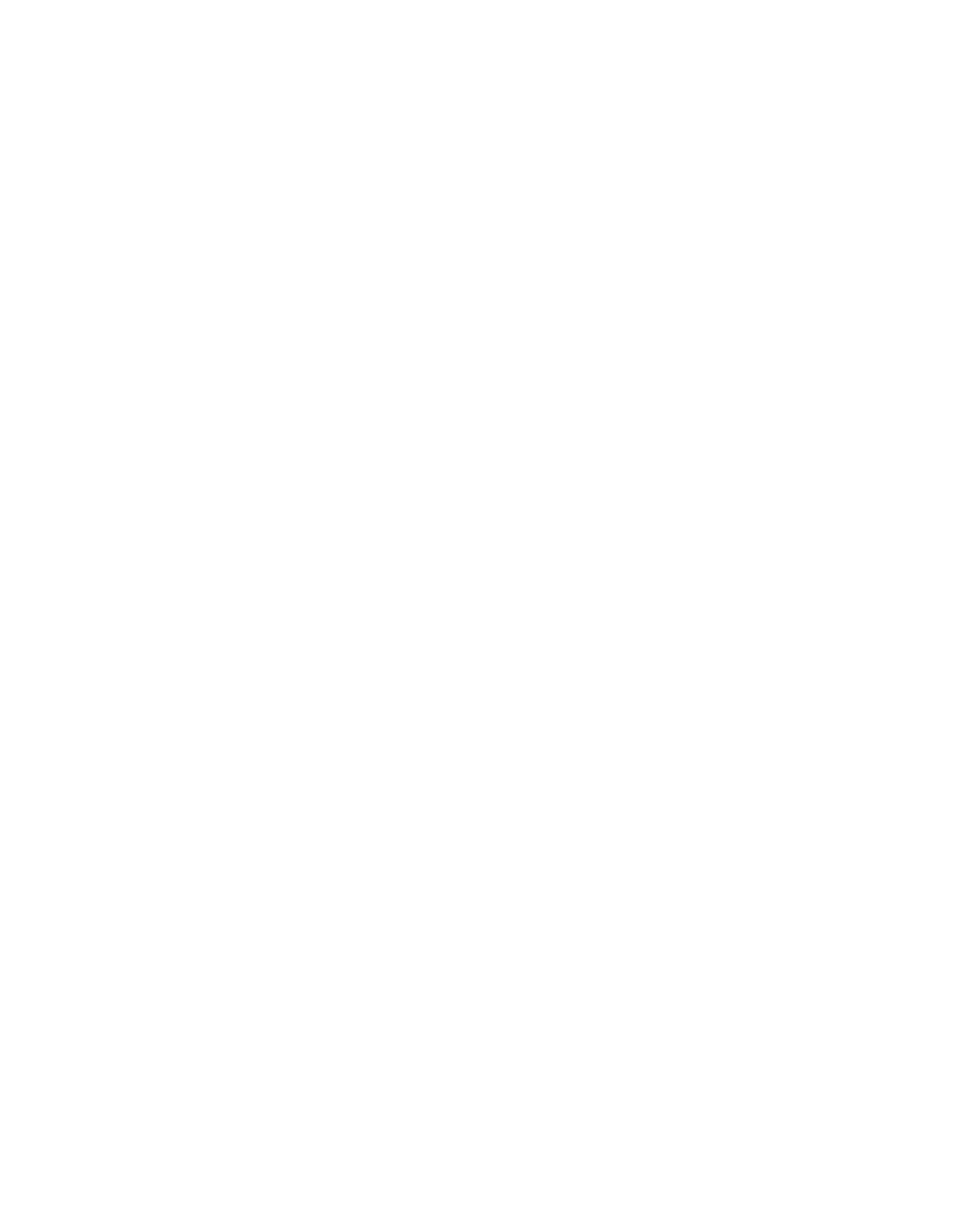# C Appendix: The Initial Static Basis

In this appendix (and the next) we define a minimal initial basis for execution. Richer bases may be provided by libraries. We shall indicate components of the initial basis by the subscript 0. The initial static basis is  $B_0 = T_0, F_0, G_0, E_0$ , where  $F_0 = \{\}, G_0 = \{\}$  and

 $T_0 = \{bool, int, real, string, char, word, list, ref, exam\}$ 

The members of  $T_0$  are type names, not type constructors; for convenience we have used type-constructor identifiers to stand also for the type names which are bound to them in the initial static type environment  $TE_0$ . Of these type names, list and ref have arity 1, the rest have arity 0; all except exn and real admit equality. Finally,  $E_0 = (SE_0, TE_0, VE_0)$ , where  $SE_0 = \{\},\$ while  $TE_0$  and  $VE_0$  are shown in Figures 24 and 25, respectively.

| $tycon \rightarrow (\theta,$              | $\{vid_1 \mapsto (\sigma_1, is_1), \dots, vid_n \mapsto (\sigma_n, is_n)\}\)$ $(n \geq 0)$ |
|-------------------------------------------|--------------------------------------------------------------------------------------------|
| unit $\mapsto (\Lambda(.).\{\},\$         |                                                                                            |
| $\texttt{bool}\ \mapsto\ (\texttt{bool},$ | $\{true \mapsto (bool, c), false \mapsto (bool, c) \}$ )                                   |
| int $\mapsto$ (int,                       | $\{\}\)$                                                                                   |
| word $\mapsto$ (word, {})                 |                                                                                            |
| $real \rightarrow (real,$                 | $\{\}\)$                                                                                   |
| string $\mapsto$ (string,                 | $\{\}\)$                                                                                   |
| $char \rightarrow (char,$                 | $\{\}$ )                                                                                   |
|                                           | list $\mapsto$ (list, $\{\text{nil}\mapsto (\forall'\text{a}.'\text{a list},c),\}$         |
|                                           | :: $\mapsto (\forall'$ a.'a*'a list $\rightarrow$ 'a list, c)})                            |
| $ref \rightarrow (ref,$                   | $\{ref \mapsto (\forall \text{'}a. \text{'}a \rightarrow \text{'a ref}, c)\})$             |
| $ext{exn} \rightarrow (ext{exn},$         |                                                                                            |

Figure 24: Static  $TE_0$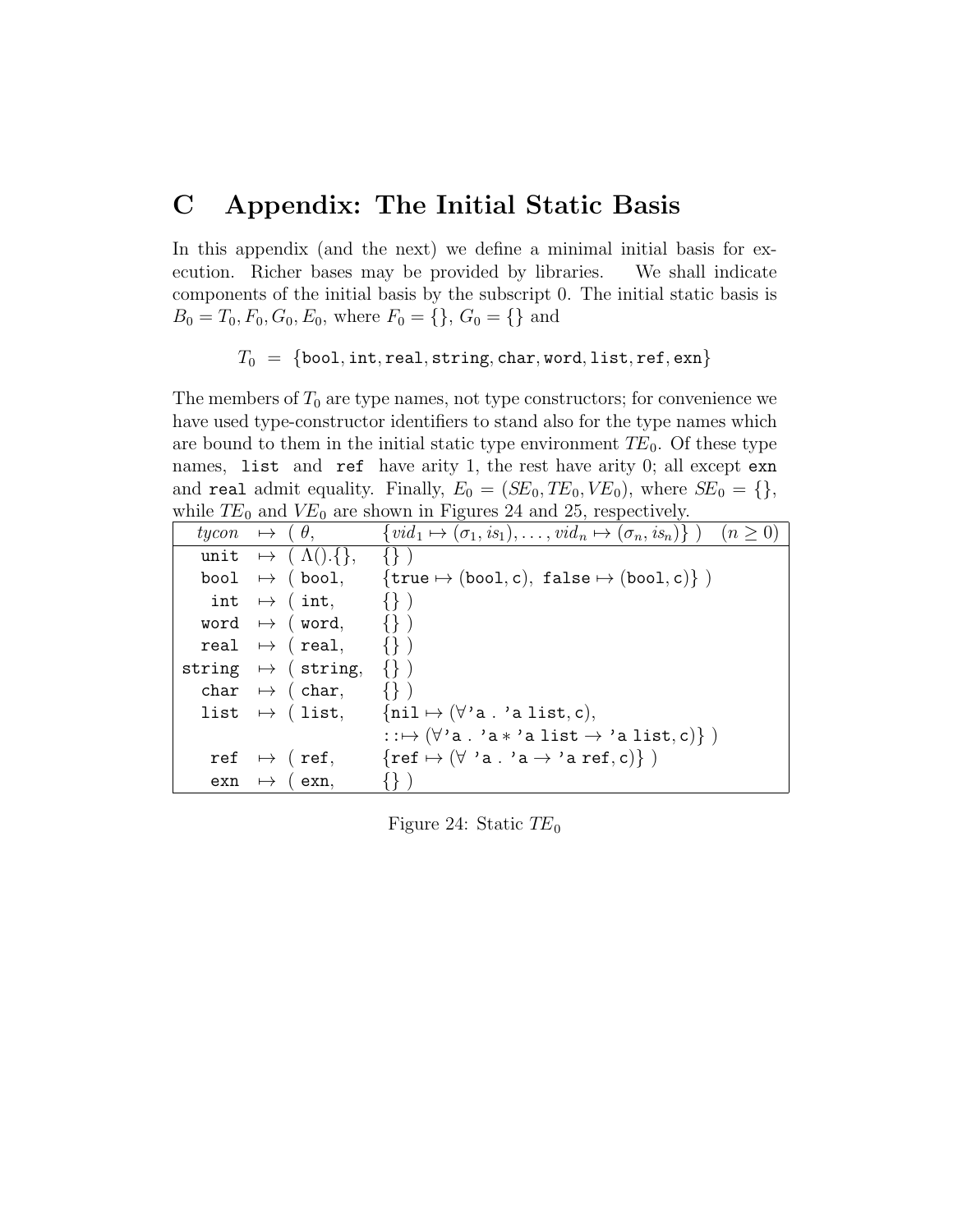NONFIX INFIX

|                         | $vid \rightarrow (\sigma, is)$           | vid $\mapsto (\sigma, is)$                                                                                           |
|-------------------------|------------------------------------------|----------------------------------------------------------------------------------------------------------------------|
|                         |                                          | ref $\mapsto (\forall \; a \cdot a \rightarrow a \; \text{ref}, \; c) \mid \text{Precedence 5, right associative :}$ |
|                         | nil $\mapsto$ $(\forall$ 'a. 'a list, c) | $\cdots$ $\mapsto$ $(\forall$ 'a.'a*'alist $\rightarrow$ 'alist, c)                                                  |
|                         | true $\mapsto$ (bool, c)                 | Precedence 4, left associative :                                                                                     |
|                         | false $\mapsto$ (bool, c)                | $=$ $\mapsto$ $(\forall$ ''a.''a * ''a $\rightarrow$ bool, v)                                                        |
|                         | Match $\mapsto$ (exn, e)                 | Precedence 3, left associative :                                                                                     |
| Bind $\mapsto$ (exn, e) |                                          | $\;\;:=\;\;\mapsto\;(\forall\;{\rm a.}\;{\rm a\;ref}\;*\;{\rm a}\to\{\},\mathrm{v})$                                 |
|                         |                                          |                                                                                                                      |

Note: In type schemes we have taken the liberty of writing  $ty_1 * ty_2$  in place of  $\{1 \mapsto ty_1, 2 \mapsto ty_2\}.$ 

Figure 25: Static  ${\ensuremath{V\!E}}_0$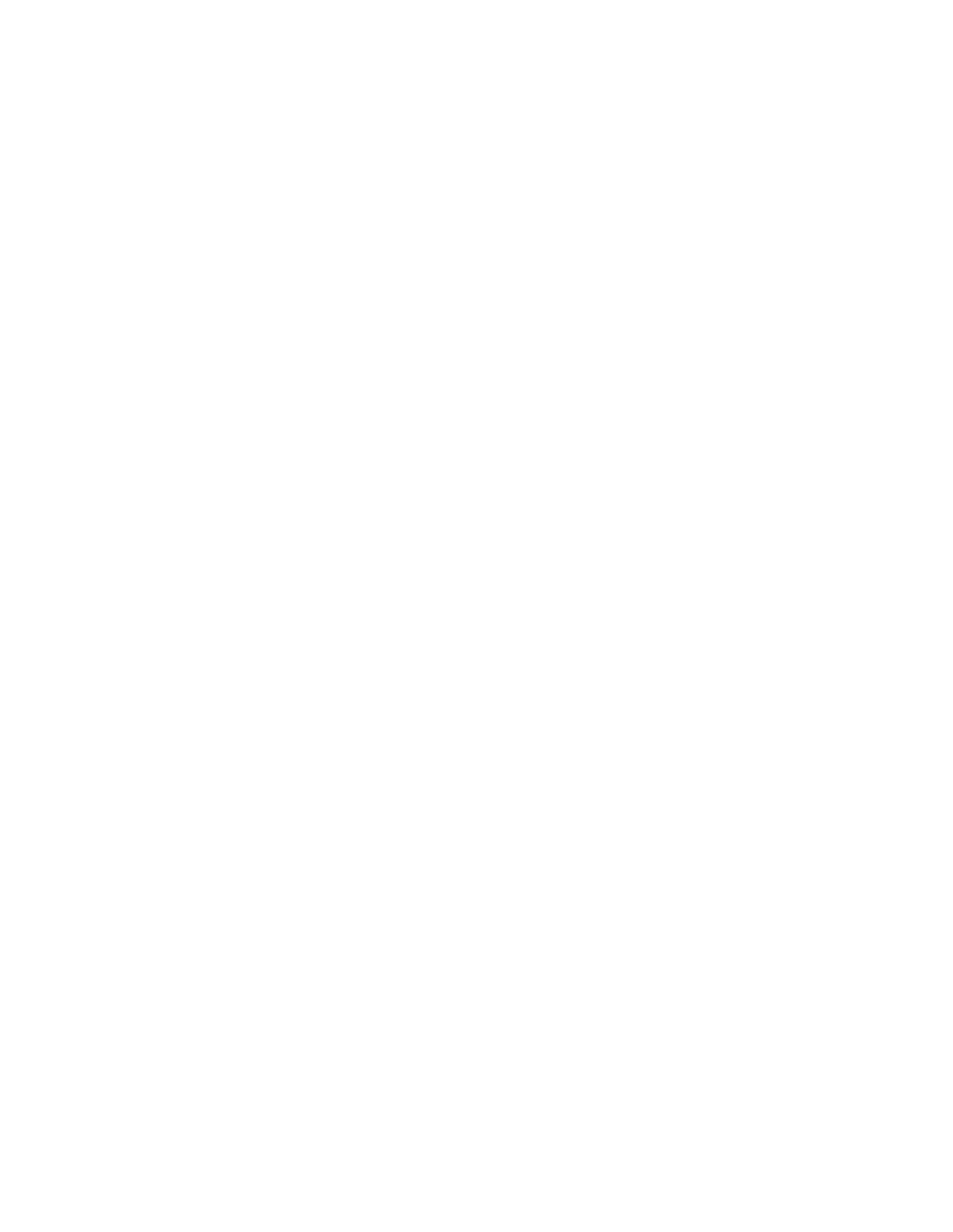# D Appendix: The Initial Dynamic Basis

We shall indicate components of the initial basis by the subscript 0. The initial dynamic basis is  $B_0 = F_0, G_0, E_0$ , where  $F_0 = \{\}, G_0 = \{\}\$ and  $E_0 = (SE_0, TE_0, VE_0)$ , where  $SE_0 = \{\}, TE_0$  is shown in Figure 26 and

$$
VE_0 = \{ = \mapsto (=, v), := \mapsto (: =, v), \text{Match} \mapsto (\text{Match}, e), \text{ Bind} \mapsto (\text{Bind}, e),
$$
  
true  $\mapsto (\text{true}, c), \text{false} \mapsto (\text{false}, c),$   
nil  $\mapsto (\text{nil}, c), :: \mapsto (:, c), \text{ref} \mapsto (\text{ref}, c) \}.$ 

|                             | $t y con \rightarrow \{ vid_1 \mapsto (v_1, is_1), \dots, vid_n \mapsto (v_n, is_n) \}$ $(n \geq 0)$ |
|-----------------------------|------------------------------------------------------------------------------------------------------|
| unit $\mapsto \{\}$         |                                                                                                      |
|                             | bool $\mapsto$ {true $\mapsto$ (true, c), false $\mapsto$ (false, c)}                                |
| int $\mapsto \{\}$          |                                                                                                      |
| word $\mapsto \{\}$         |                                                                                                      |
| real $\mapsto \{\}$         |                                                                                                      |
| string $\mapsto \{\}$       |                                                                                                      |
| char $\mapsto \{\}$         |                                                                                                      |
|                             | list $\mapsto$ {nil $\mapsto$ (nil, c), $:: \mapsto$ (::, c)}                                        |
|                             | ref $\mapsto$ {ref $\mapsto$ (ref, c)}                                                               |
| $ext{exn} \rightarrow \{\}$ |                                                                                                      |

Figure 26: Dynamic TE<sup>0</sup>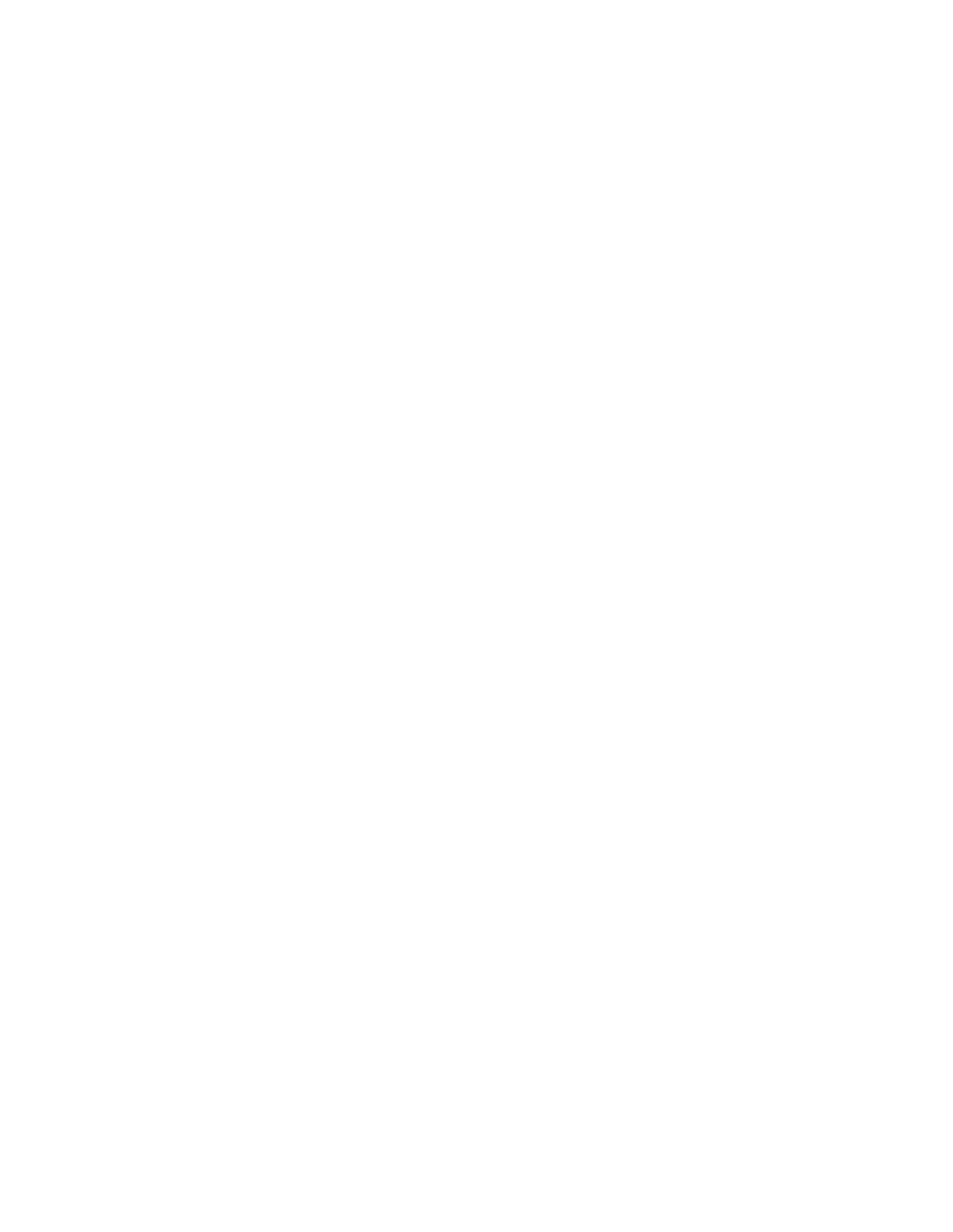# E Overloading

Two forms of overloading are available:

- Certain special constants are overloaded. For example, 0w5 may have type word or some other type, depending on the surrounding program text;
- Certain operators are overloaded. For example, + may have type int ∗ int  $\rightarrow$  int or real  $*$  real  $\rightarrow$  real, depending on the surrounding program text;

Programmers cannot define their own overloaded constants or operators.

Although a formal treatment of overloading is outside the scope of this document, we do give a complete list of the overloaded operators and of types with overloaded special constants. This list is consistent with the Basis Library<sup>[18]</sup>.

Every overloaded constant and value identifier has among its types a default type, which is assigned to it, when the surrounding text does not resolve the overloading. For this purpose, the surrounding text is no larger than the smallest enclosing structure-level declaration; an implementation may require that a smaller context determines the type.

# E.1 Overloaded special constants

Libraries may extend the set  $T_0$  of Appendix C with additional type names. Thereafter, certain subsets of  $T_0$  have a special significance; they are called overloading classes and they are:

Int  $\supseteq$  {int} Real  $\supset$  {real} Word ⊇ {word} String ⊇ {string} Char  $\supseteq$  {char} WordInt = Word ∪ Int RealInt = Real ∪ Int Num  $=$  Word ∪ Real ∪ Int NumTxt = Word ∪ Real ∪ Int ∪ String ∪ Char

Among these, the five first (Int, Real, Word, String and Char) are said to be basic; the remaining are said to be composite. The reason that the basic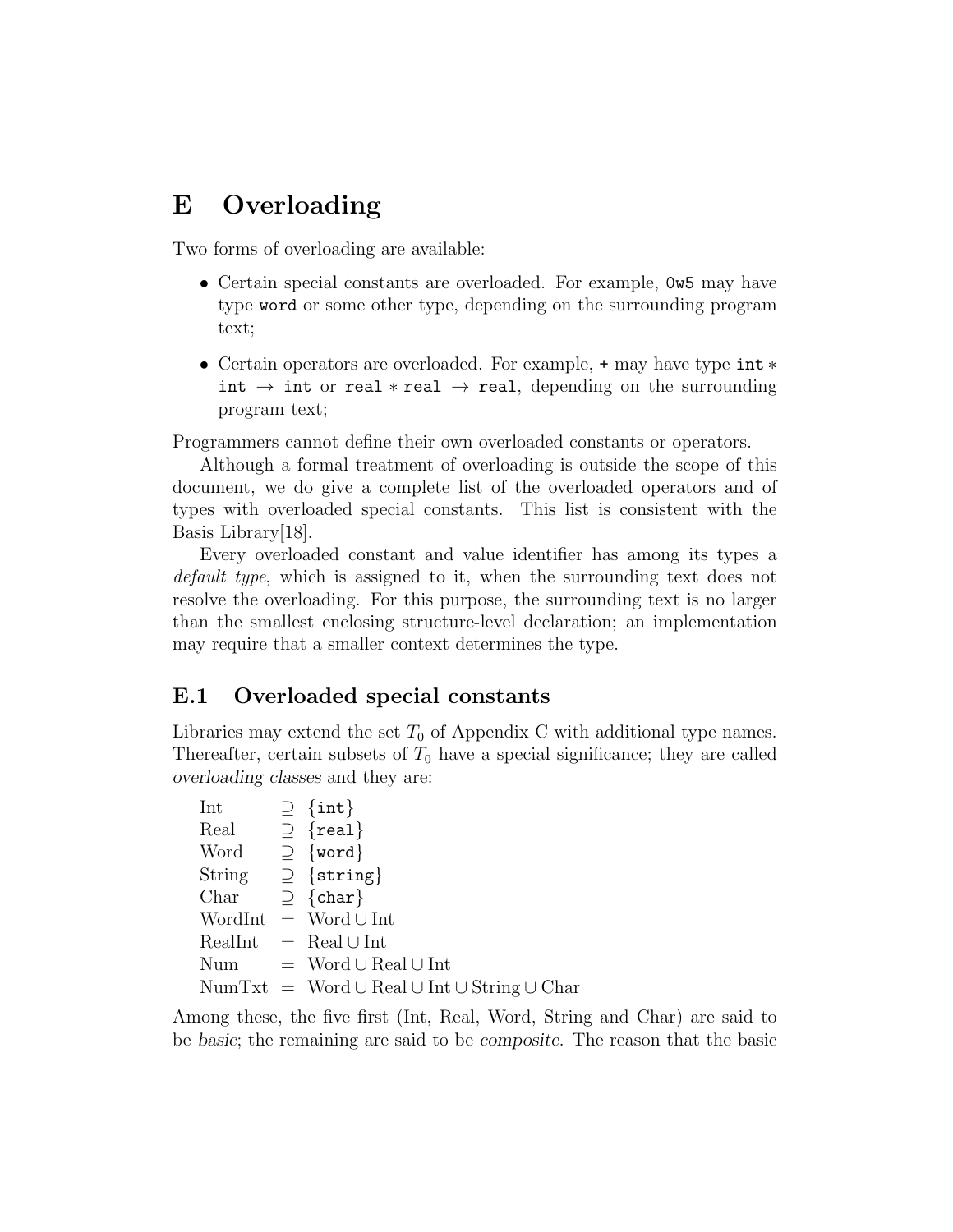|     | <b>NONFIX</b>                               |        | <b>INFIX</b>                                                  |
|-----|---------------------------------------------|--------|---------------------------------------------------------------|
| var | $\mapsto$ set of monotypes                  |        | $var \rightarrow$ set of monotypes                            |
|     | abs $\mapsto$ realint $\rightarrow$ realint |        | Precedence 7, left associative :                              |
|     | $\mapsto$ realint $\rightarrow$ realint     |        | div $\mapsto$ wordint $*$ wordint $\rightarrow$ wordint       |
|     |                                             |        | mod $\mapsto$ wordint $*$ wordint $\rightarrow$ wordint       |
|     |                                             |        | $* \mapsto \text{num} * \text{num} \rightarrow \text{num}$    |
|     |                                             |        | / $\mapsto$ Real $*$ Real $\rightarrow$ Real                  |
|     |                                             |        | Precedence 6, left associative :                              |
|     |                                             |        | $+$ $\mapsto$ num $*$ num $\rightarrow$ num                   |
|     |                                             |        | $- \mapsto$ num $*$ num $\rightarrow$ num                     |
|     |                                             |        | Precedence 4, left associative :                              |
|     |                                             |        | $\leftarrow$ $\mapsto$ numtxt $*$ numtxt $\rightarrow$ numtxt |
|     |                                             | $\geq$ | $\mapsto$ numtxt $*$ numtxt $\rightarrow$ numtxt              |
|     |                                             |        | $\leq$ $\rightarrow$ numtxt $*$ numtxt $\rightarrow$ numtxt   |
|     |                                             | $>=$   | $\mapsto$ numtxt $*$ numtxt $\rightarrow$ numtxt              |

Figure 27: Overloaded identifiers

classes are specified using  $\supseteq$  rather than  $=$  is that libraries may extend each of the basic overloading classes with further type names. Special constants are overloaded within each of the basic overloading classes. However, the basic overloading classes must be arranged so that every special constant can be assigned types from at most one of the basic overloading classes. For example, to 0w5 may be assigned type word, or some other member of Word, depending on the surrounding text. If the surrounding text does not determine the type of the constant, a default type is used. The default types for the five sets are int, real, word, string and char respectively.

Once overloading resolution has determined the type of a special constant, it is a compile-time error if the constant does not make sense or does not denote a value within the machine representation chosen for the type. For example, an escape sequence of the form  $\u x x x x$  in a string constant of 8-bit characters only makes sense if  $xxxx$  denotes a number in the range  $[0, 255]$ .

## E.2 Overloaded value identifiers

Overloaded identifiers all have identifier status v. An overloaded identifier may be re-bound with any status  $(v, c \text{ and } e)$  but then it is not overloaded within the scope of the binding.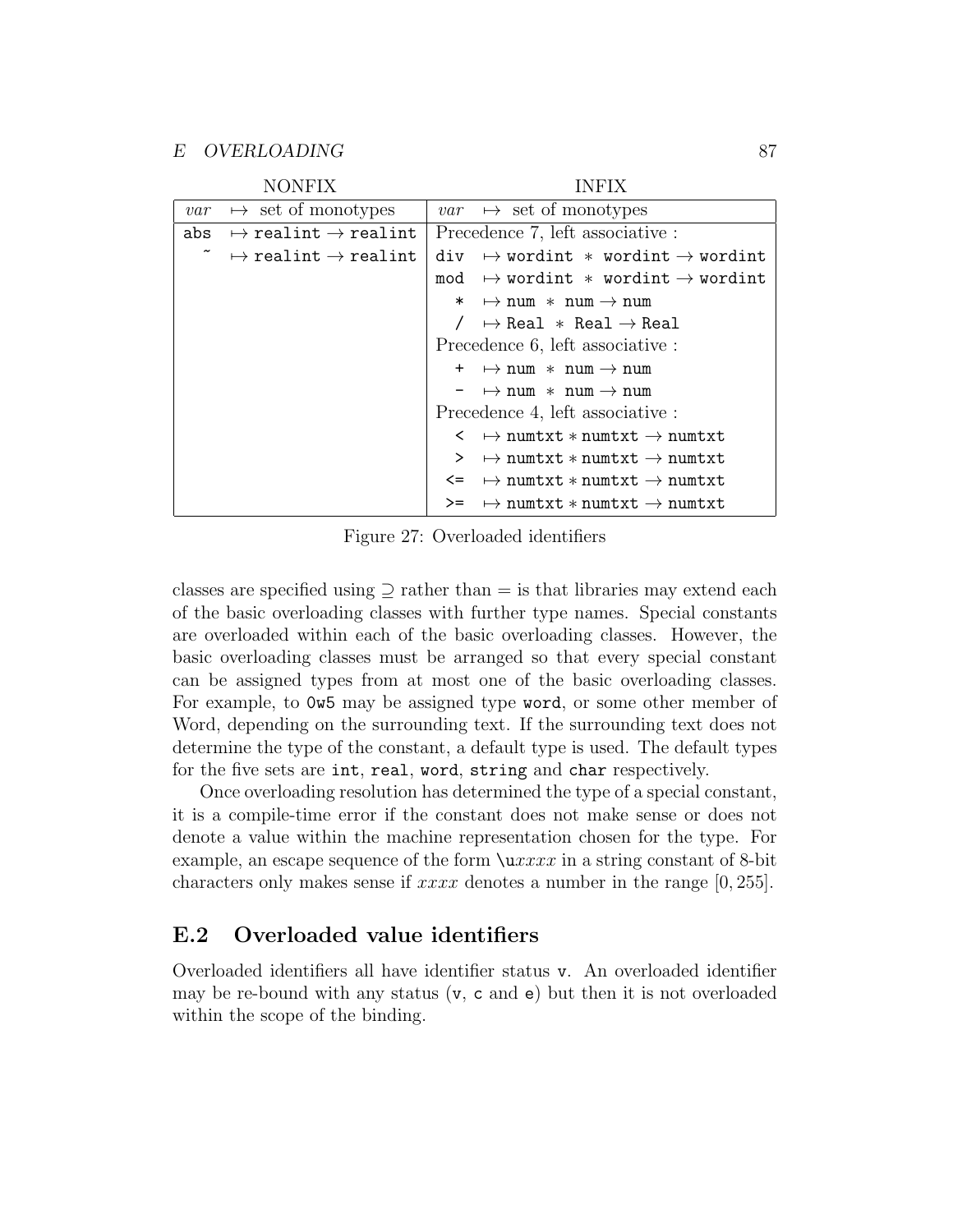#### E OVERLOADING 88

The overloaded identifiers are given in Figure 27. For example, the entry

#### $abs \mapsto$  realint  $\rightarrow$  realint

states that abs may assume one of the types  $\{t \to t \mid t \in \text{RealInt}\}\$ . In general, the same type name must be chosen throughout the entire type of the overloaded operator; thus abs does not have type real  $\rightarrow$  int.

The operator / is overloaded on all members of Real, with default type real  $*$  real  $\rightarrow$  real. The default type of any other identifier is that one of its types which contains the type name int. For example, the program fun double(x) = x + x; declares a function of type int  $*$  int  $\rightarrow$  int, while fun double(x:real) =  $x + x$ ; declares a function of type real  $*$  $real \rightarrow real.$ 

The dynamic semantics of the overloaded operators is defined in [18].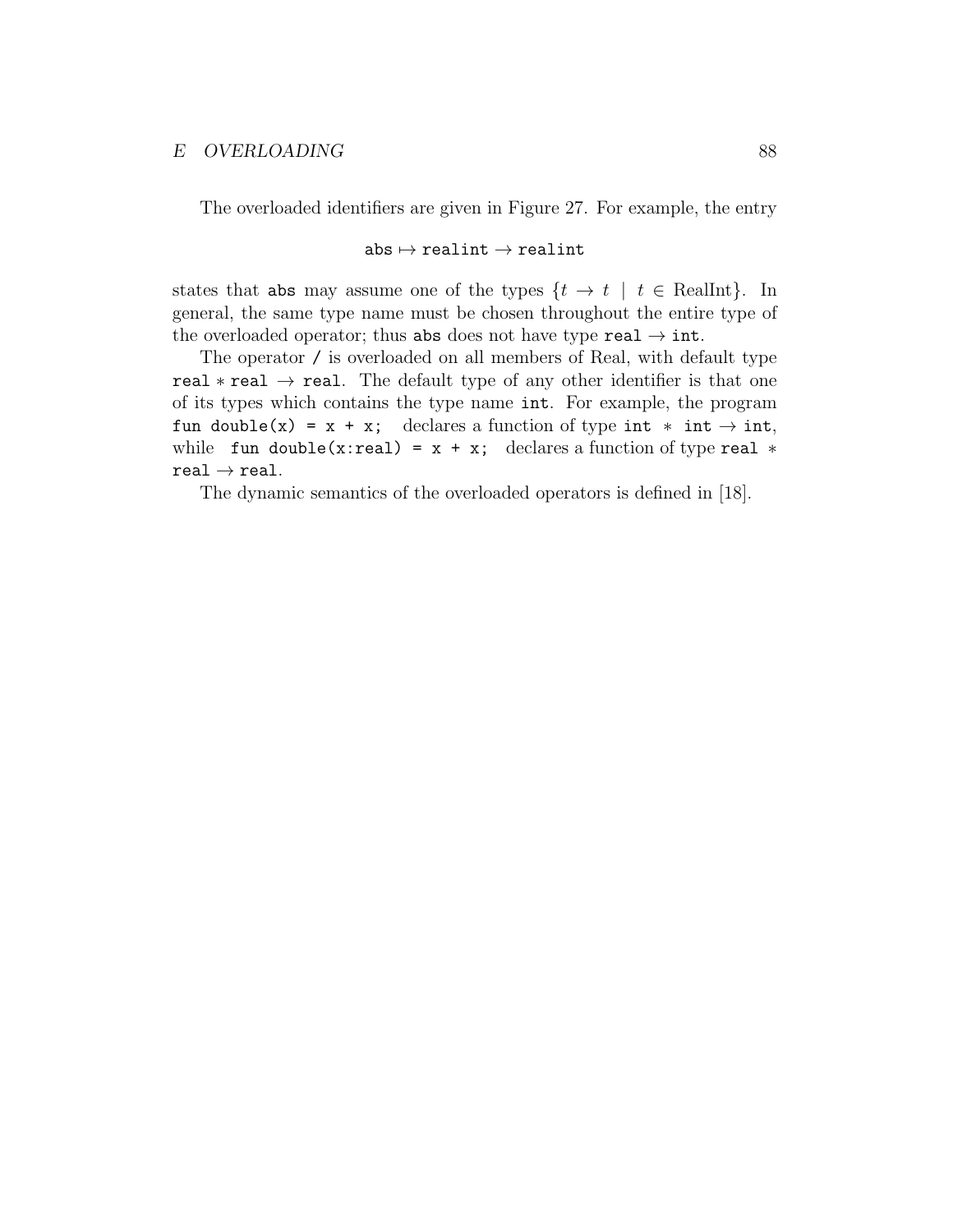# F Appendix: The Development of ML

This Appendix records the main stages in the development of ML, and the people principally involved. The main emphasis is upon the design of the language; there is also a section devoted to implementation. On the other hand, no attempt is made to record work on applications of the language.

# **Origins**

ML and its semantic description have evolved over a period of about twenty years. It is a fusion of many ideas from many people; in this appendix we try to record and to acknowledge the important precursors of its ideas, the important influences upon it, and the important contributions to its design, implementation and semantic description.

ML, which stands for *meta language*, was conceived as a medium for finding and performing proofs in a formal logical system. This application was the focus of the initial design effort, by Robin Milner in collaboration first with Malcolm Newey and Lockwood Morris, then with Michael Gordon and Christopher Wadsworth [20]. The intended application to proof affected the design considerably. Higher order functions in full generality seemed necessary for programming proof tactics and strategies, and also a robust type system (see below). At the same time, imperative features were important for practical reasons; no-one had experience of large useful programs written in a pure functional style. In particular, an exception-raising mechanism was highly desirable for the natural presentation of tactics.

The full definition of this first version of ML was included in a book [19] which describes LCF, the proof system which ML was designed to support. The details of how the proof application exerted an influence on design is reported by Milner [39]. Other early influences were the applicative languages already in use in Artificial Intelligence, principally LISP [36], ISWIM [28] and POP2 [10].

# Polymorphic types

The polymorphic type discipline and the associated type-assignment algorithm were prompted by the need for security; it is vital to know that when a program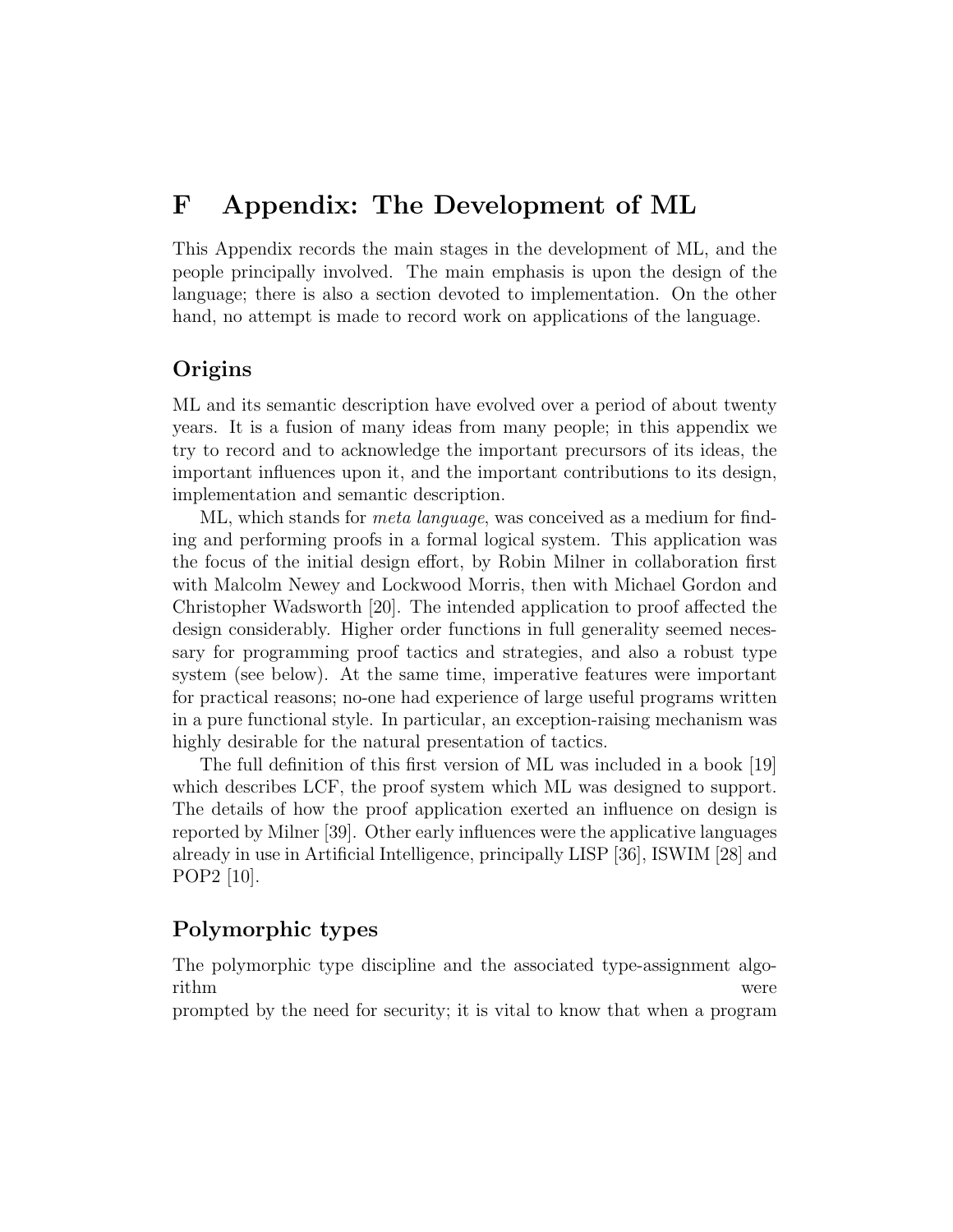produces an object which it claims to be a theorem, then it is indeed a theorem. A type discipline provides the security, but a polymorphic discipline also permits considerable flexibility.

The key ideas of the type discipline were evolved in combinatory logic by Haskell Curry and Roger Hindley, who arrived at different but equivalent algorithms for computing principal type schemes. Curry's [14] algorithm was by equation-solving; Hindley [26] used the unification algorithm of Alan Robinson [48] and also presented the precursor of our type inference system. James Morris [43] independently gave an equation-solving algorithm very similar to Curry's. The idea of an algorithm for finding principal type schemes is very natural and may well have been known earlier. Roger Hindley has pointed out that Carew Meredith's inference rule for propositional logic called Condensed Detachment, defined in the early 1950s, clearly suggests that he knew such an algorithm [37].

Milner [38], during the design of ML, rediscovered principal types and their calculation by unification, for a language (slightly richer than combinatory logic) containing local declarations. He and Damas [15] presented the ML type inference systems following Hindley's style. Damas [16], using ideas from Michael Gordon, also devised the first mathematical treatment of polymorphism in the presence of references and assignment. Tofte [54] produced a different scheme employing so-called imperative types, which was adopted in the original version of the language. This approach has been superseded in the present language by a simpler scheme, suggested by Tofte [54], Andrew Wright [57], and Xavier Leroy [29], according to which polymorphic bindings are restricted to non-expansive expressions.

### Refinement of the Core Language

Two movements led to the re-design of ML. One was the work of Rod Burstall and his group on specifications, crystallised in the specification language CLEAR [11] and in the functional programming language HOPE [12]; the latter was for expressing executable specifications. The outcome of this work which is relevant here was twofold. First, there were elegant programming features in HOPE, particularly pattern matching and clausal function definitions; second, there were ideas on modular construction of specifications, using signatures in the interfaces. A smaller but significant movement was by Luca Cardelli, who extended the data-type repertoire in ML by adding named records and variant types.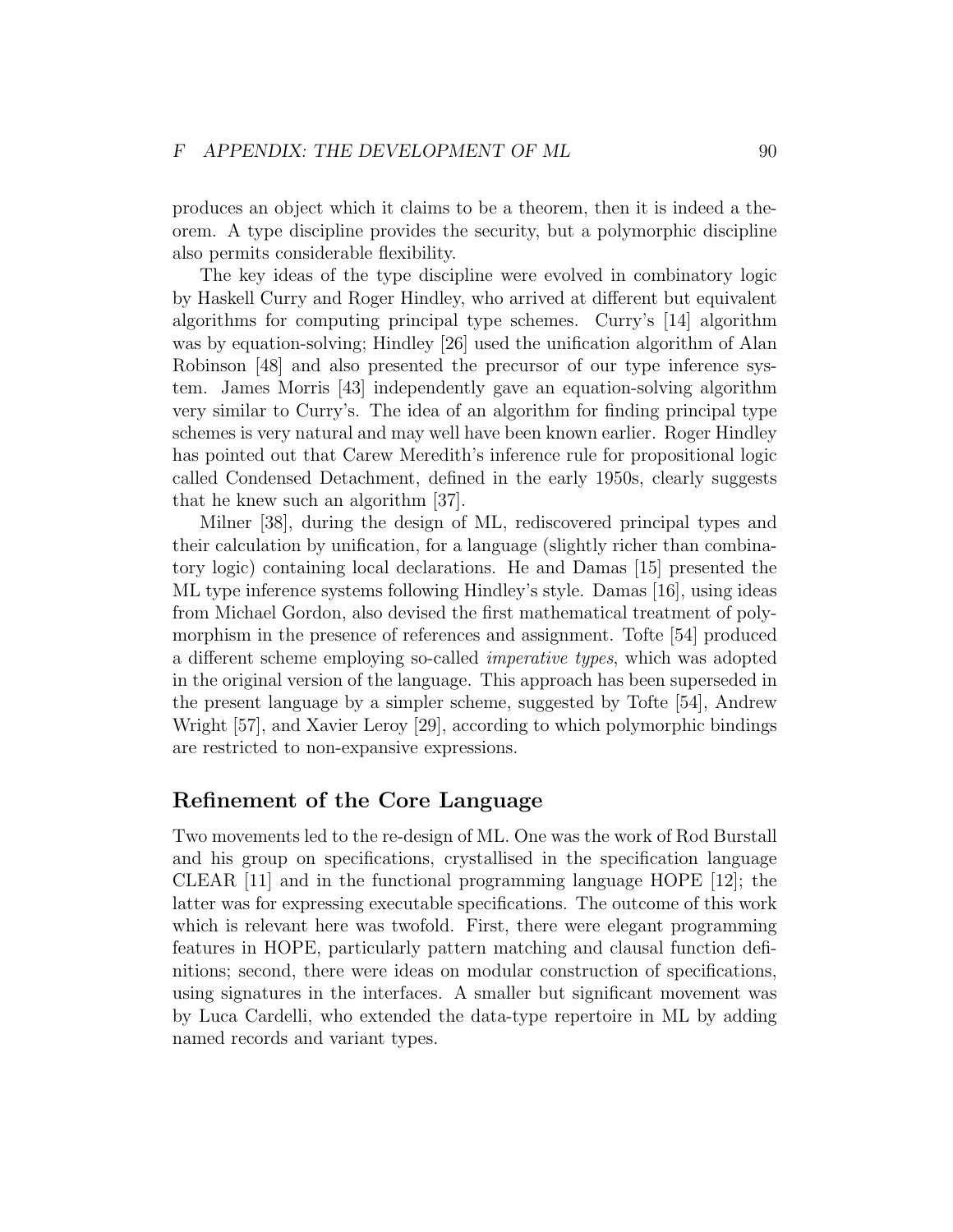#### F APPENDIX: THE DEVELOPMENT OF ML 91

In 1983, Milner (prompted by Bernard Sufrin) wrote the first draft of a standard form of ML attempting to unite these ideas; over the next three years it evolved into the Standard ML core language. Notable here was the harmony found among polymorphism, HOPE patterns and Cardelli records, and the nice generalisations of ML exceptions due to ideas from Alan Mycroft, Brian Monahan and Don Sannella. A simple stream-based I/O mechanism was developed from ideas of Cardelli by Milner and Harper. The Standard ML core language is described in detail in a composite report [23] which also contains a description of the I/O mechanism and MacQueen's proposal for program modules (see later for discussion of this). Since then only few changes to the core language have occurred. Milner proposed equality types, and these were added, together with a few minor adjustments [40]. The last development before the 1990 Definition was in the exception mechanism, by MacQueen using an idea from Burstall [3]; it harmonized the ideas of exception and data type construction.

# Modules

Besides contributory ideas to the core language, HOPE [12] contained a simple notion of program module. The most important and original feature of ML modules, however, stems from the work on parameterised specifications in CLEAR [11]. MacQueen, who was a member of Burstall's group at the time, designed [34] a new parametric module feature for HOPE inspired by the CLEAR work. He later extended the parameterisation ideas by a novel method of specifying sharing of components among the structure parameters of a functor, and produced a draft design which accommodated features already present in ML – in particular the polymorphic type system. This design was discussed in detail at Edinburgh, leading to MacQueen's first report on modules [23].

Thereafter, the design came under close scrutiny through a draft operational static semantics and prototype implementation of it by Harper, through Kevin Mitchell's implementation of the evaluation, through a denotational semantics written by Don Sannella, and then through further work on operational semantics by Harper, Milner, and Tofte. (More is said about this in the later section on Semantics.) In all of this work the central ideas withstood scrutiny, while it also became clear that there were gaps in the design and ambiguities in interpretation. (An example of a gap was the inability to specify sharing between a functor argument structure and its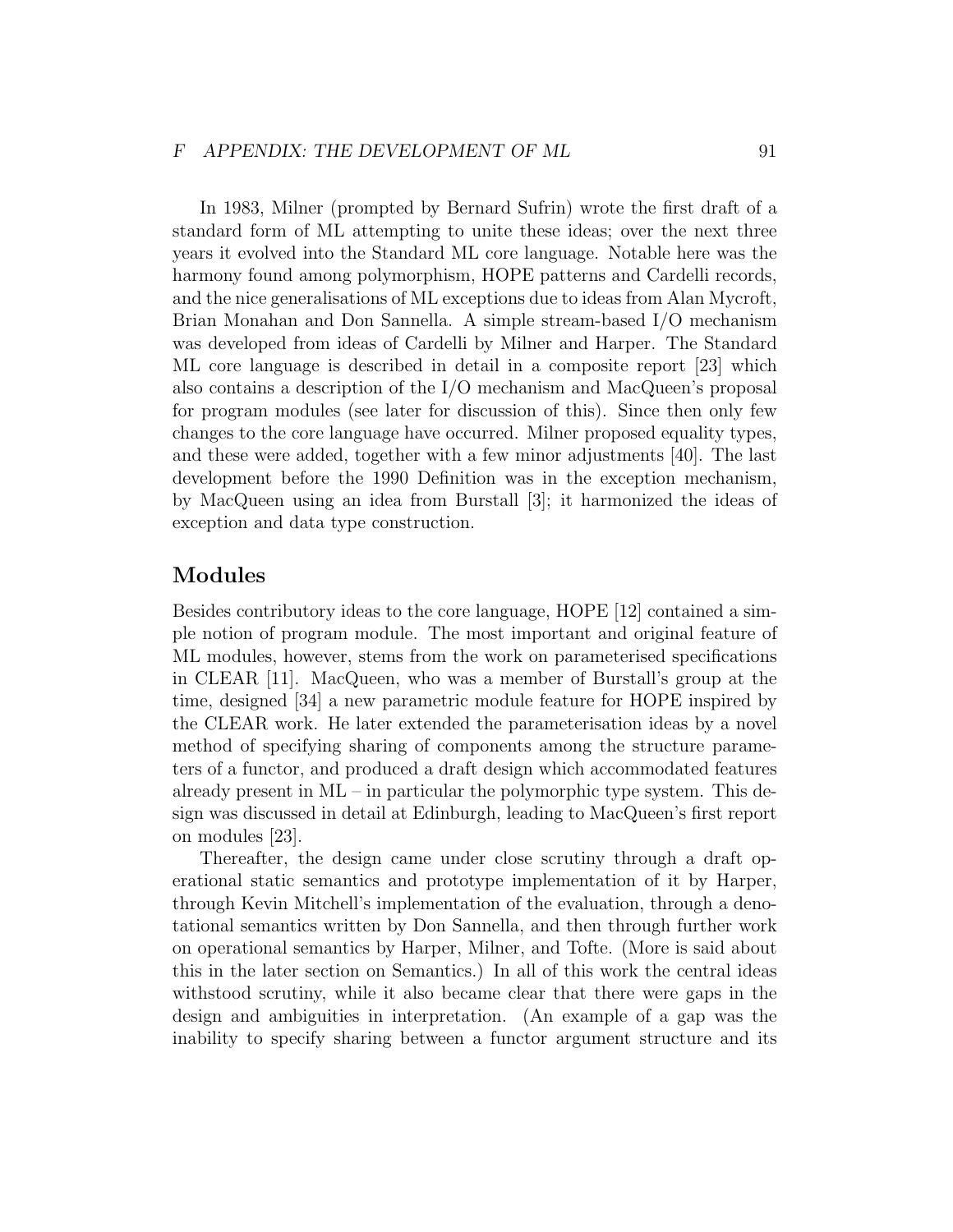result structure; an example of an ambiguity was the question of whether sharing exists in a structure over and above what is specified in the signature expression which accompanies its declaration.)

Much discussion ensued; it was possible for a wider group to comment on modules through using Harper's prototype implementation, while Harper, Milner and Tofte gained understanding during development of this semantics. In parallel, Sannella and Tarlecki explored the implications of modules for the methodology of program development [49]. Tofte, in his thesis [53], proved several technical properties of modules in a skeletal language, which generated considerable confidence in this design. A key point in this development was the proof of the existence of principal signatures, and, in the careful distinction between the notion of enrichment of structures, which allows more polymorphism and more components, and realisation which allows more sharing.

At a meeting in Edinburgh in 1987 a choice of two designs was presented, hinging upon whether or not a functor application should coerce its actual argument to its argument signature. The meeting chose coercion, and thereafter the production of Section 5 of this report – the static semantics of modules – was a matter of detailed care. That section is undoubtedly the most original and demanding part of this semantics, just as the ideas of MacQueen upon which it is based are the most far-reaching extension to the original design of ML.

Considerable experience was gained in implementing, programming with, and teaching the language during the nearly ten years since the definition was first published. Based on this experience a number of design decisions were revisited at a meeting of the authors in Cambridge at the end of 1995. At this meeting it was decided to make several modest, but significant, changes to the language in order to simplify the semantics and to correct some shortcomings that had come to light. The most important of these changes was the replacement of the imperative type discipline by the so-called value restriction (discussed above), the elimination of structure sharing as a separate concept from type sharing, and the introduction of the closely connected mechanisms of opaque signature matching and type abbreviations in signatures. An important impetus for these changes to the modules language was the work of Leroy [30], and Harper and Lillibridge [21] on the type-theoretic interpretation of modules (described below).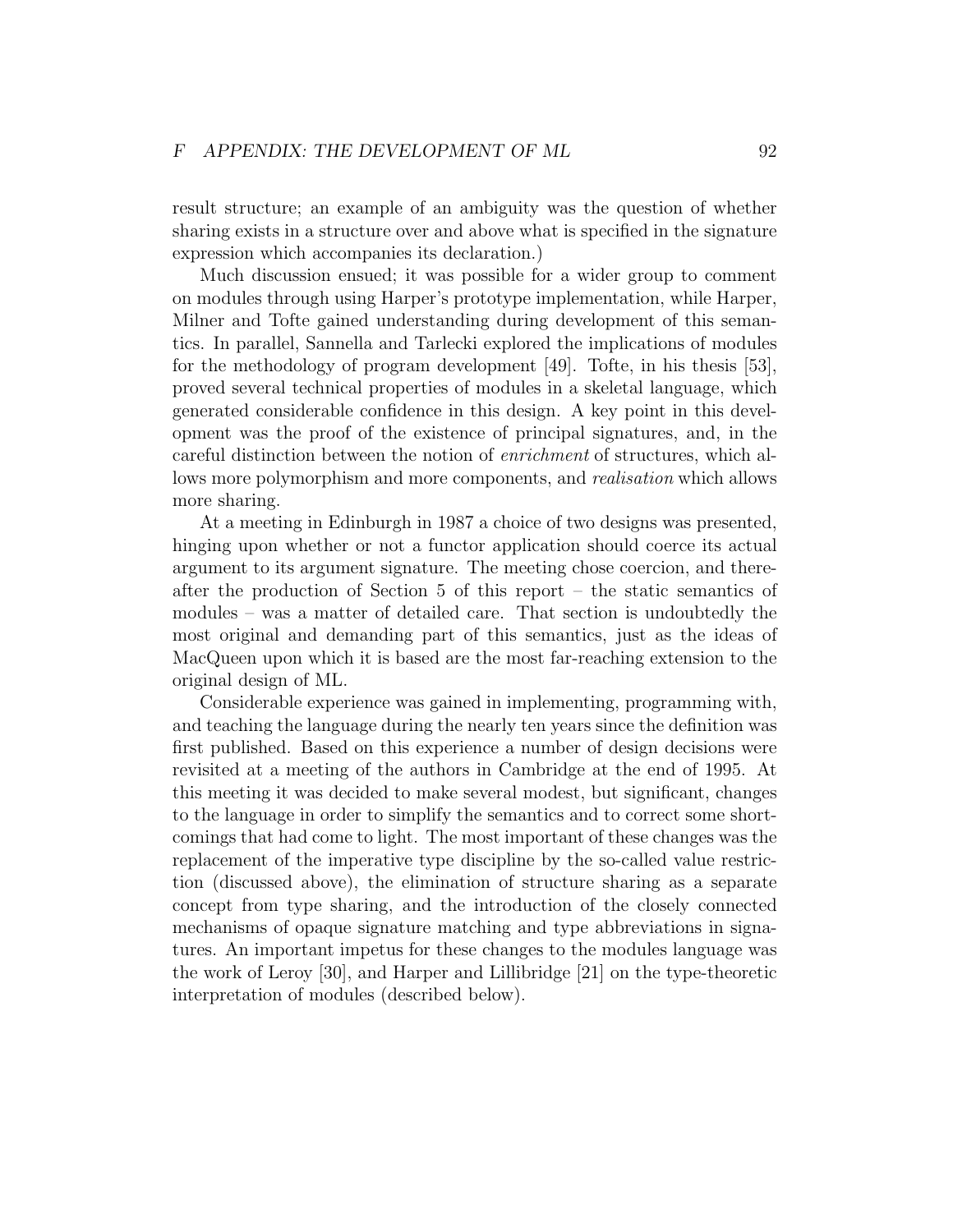### Implementation

The first implementation of ML was by Malcolm Newey, Lockwood Morris and Robin Milner in 1974, for the DEC10. Later Mike Gordon and Chris Wadsworth joined; their work was mainly in specialising ML towards machine-assisted reasoning. Around 1980 Luca Cardelli implemented a version on VAX; his work was later extended by Alan Mycroft, Kevin Mitchell and John Scott. This version contained one or two new data-type features, and was based upon the Functional Abstract Machine (FAM), a virtual machine which has been a considerable stimulus to later implementation. By providing a reasonably efficient implementation, this work enabled the language to be taught to students; this, in turn, prompted the idea that it could become a useful general purpose language.

In Gothenburg, an implementation was developed by Lennart Augustsson and Thomas Johnsson in 1982, using lazy evaluation rather than call-byvalue; the result was called  $Lazy ML$  and is described in [6]. This work is part of continuing research in many places on implementation of lazy evaluation in pure functional languages. But for ML, which includes exceptions and assignment, the emphasis has been mainly upon strict evaluation (call-byvalue).

In Cambridge, in the early 1980s, Larry Paulson made considerable improvements to the Edinburgh ML compiler, as part of his wider programme of improving Edinburgh LCF to become Cambridge LCF [45]. This system has supported larger proofs than the Edinburgh system, and with greater convenience; in particular, the compiled ML code ran four to five times faster.

Around the same time Gérard Huet at INRIA (Versailles) adapted ML to Maclisp on Multics, again for use in machine-assisted proof. There was close collaboration between INRIA and Cambridge in this period. ML has undergone a separate development in the group at INRIA on the CAML language [13]. Work on CAML included the development of several extensions to the core language, notably updatable fields in record types, values with dynamic types, support for lazy evaluation, and handling of embedded languages with user-defined syntax. It did not, however, include modules.

The first implementation of the Standard ML core language was by Mitchell, Mycroft and Scott at Edinburgh, around 1984. The prototype implementation of modules, before that part of the language settled down, was done in 1985-6; Mitchell dealt with evaluation, while Harper tackled the elaboration (or 'signature checking') which raised problems of a kind not previously en-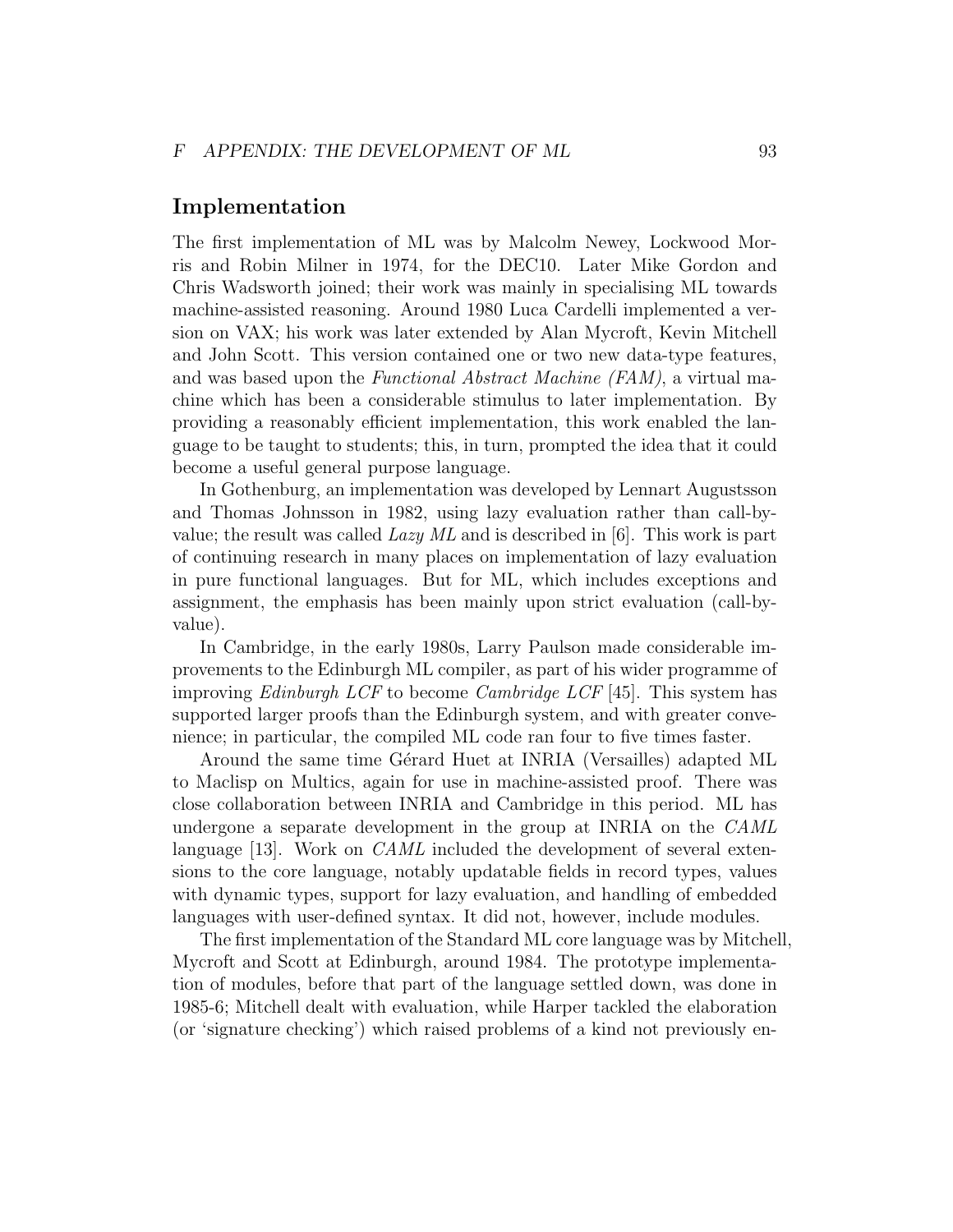#### F APPENDIX: THE DEVELOPMENT OF ML 94

countered. Harper's implementation employed a form of unification that was later adopted in the static semantics of modules.

At around the same time the *Poly/ML* implementation began with a suggestion from Mike Gordon that an interesting application of Matthews' Poly language would be to implement Standard ML. Important experience was gained through Matthews' early implementation of the core language, followed by several versions of the modules language as they were devised. Poly/ML features arbitrary precision arithmetic, a process package, and a windowing system. Considerable experience has been gained with the compiler, notably by Larry Paulson at Cambridge and by Abstract Hardware Limited (AHL).

The Standard ML of New Jersey (SML/NJ) system has been in active development since 1986 [5, 2]. Initially started by David MacQueen at Bell Laboratories and Andrew Appel at Princeton University, the project has also benefited from significant contributions by Matthias Blume, Emden Gansner, Lal George, John Reppy and Zhong Shao. *SML/NJ* is a robust and complete environment for Standard ML that supports the implementation of large software systems and generates efficient code for a number of different hardware and software platforms. *SML/NJ* also serves as a laboratory for compiler research: in implementations of module systems for ML; code optimization based on continuation-passing style; efficient pattern matching; and very fast heap allocation and garbage collection. Dozens of researchers have contributed to the development of the compiler, in such areas as efficient closure representations, first-class continuations, type-directed compilation, concurrent programming, portable code generators, separate compilation, and register allocation. SML/NJ has also been widely used to explore extending SML with concurrency features.

In 1989, Mads Tofte, Nick Rothwell and David N. Turner started work on the ML Kit Compiler in Edinburgh. The ML Kit is a direct translation of the 1990 Definition into a collection of Standard ML modules, emphasis being on clarity rather than efficiency. During 1992 and 1993, Version 1 of the ML Kit was completed, mostly through the work of Nick Rothwell at Edinburgh and Lars Birkedal at DIKU[9]. In 1994, region inference was added to the ML Kit, by Mads Tofte. Lars Birkedal wrote a region-based C-code generator and a runtime system in C. In 1995, Martin Elsman and Niels Hallenberg extended this work to generate native code for the HP PA-RISC architecture.

Harlequin Ltd. began the implementation of a commercial compiler in 1990. The *MLWorks* system is a fully-featured graphical programming en-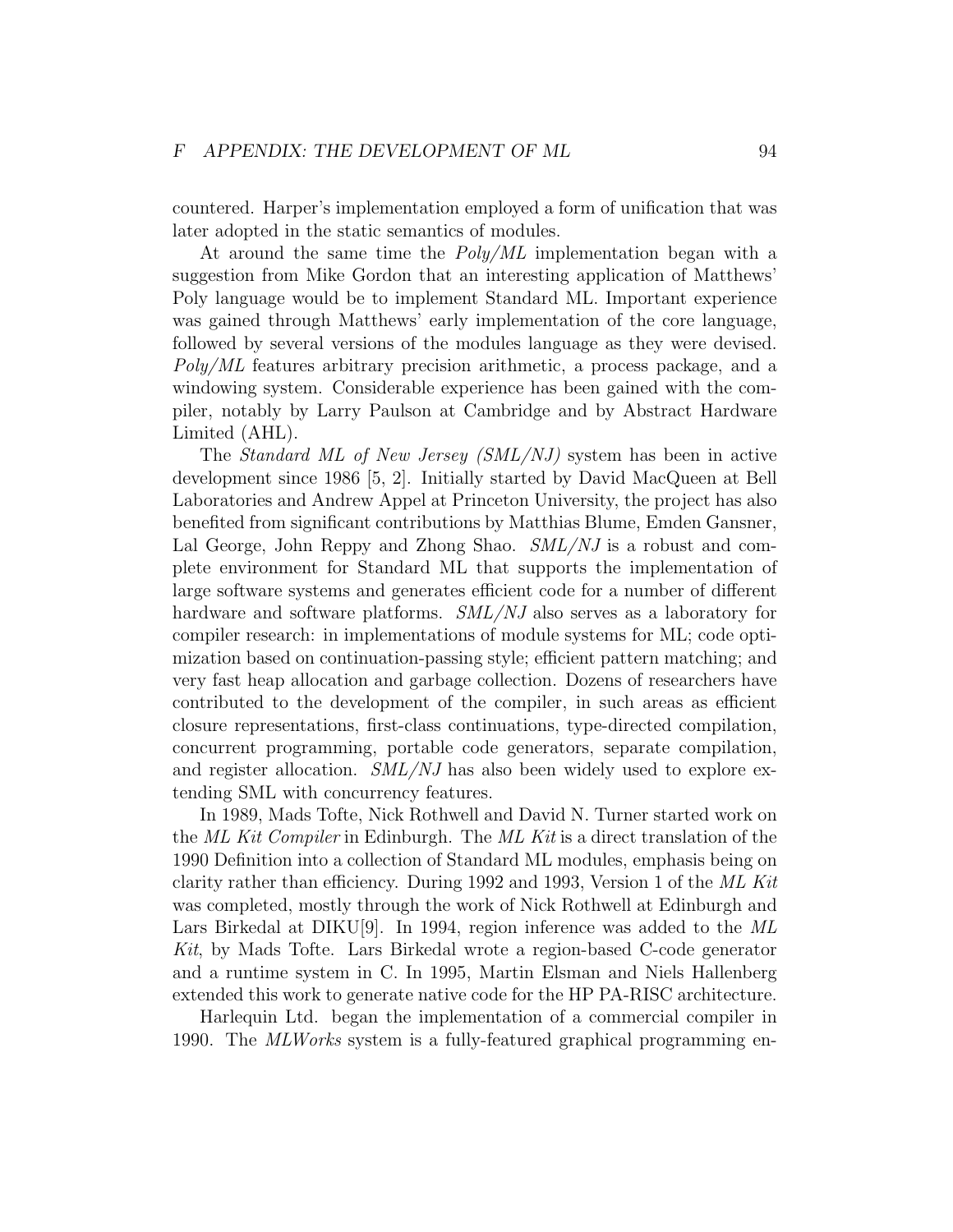vironment, including an interactive debugger, inspector, browser, extensive profiling facilities, separate compilation and delivery, a foreign-language interface, and libraries for threads and windowing systems.

Caml Light, a lightweight reimplementation of CAML released in 1991, added a simple module system in the style of Modula-2, targeted towards separate compilation of modules: structures and signatures are identified with files, functors and multiple views of a structure are not supported. These were added in the *Caml Special Light* implementation in 1995, while preserving the support for separate compilation. Caml Special Light and the present version of Standard ML share several important simplifications, such as the value restriction on polymorphism, type definitions in signatures, and the lack of support for structure sharing. The static semantics for *Caml Special* Light is based on the type-theoretic properties of dependent function types (functor signatures) and manifest types (type definitions in signatures) [30].

Moscow ML is an implementation of core Standard ML, created in 1994 by Sergei Romanenko in Moscow and Peter Sestoft in Copenhagen. The Caml Light system was used to implement the dynamic semantics, and the ML Kit guided the implementation of the static semantics. The result is a compact and robust implementation, suitable for teaching.

The TIL (Typed Intermediate Languages) compiler developed at Carnegie Mellon University by Greg Morrisett, David Tarditi, Perry Cheng, Chris Stone, Robert Harper, and Peter Lee demonstrates the use of types in compilation. All but the last few stages of TIL are expressed as type-directed and type-preserving transforms. Types are used at run time to support unboxed, untagged data representations and natural calling conventions in the presence of variable types and garbage collection. TIL employs a wide variety of conventional functional language optimizations found in other SML compilers, as well as a set of loop-oriented optimizations. A description of the compiler and an analysis of its performance appears in [52].

Other currently active implementations are by Michael Hedlund at the Rutherford-Appleton Laboratory, by Robert Duncan, Simon Nichols and Aaron Sloman at the University of Sussex (POPLOG) and by Malcolm Newey and his group at the Australian National University.

#### Semantics

The description of the first version of ML [19] was informal, and in an operational style; around the same time a denotational semantics was written,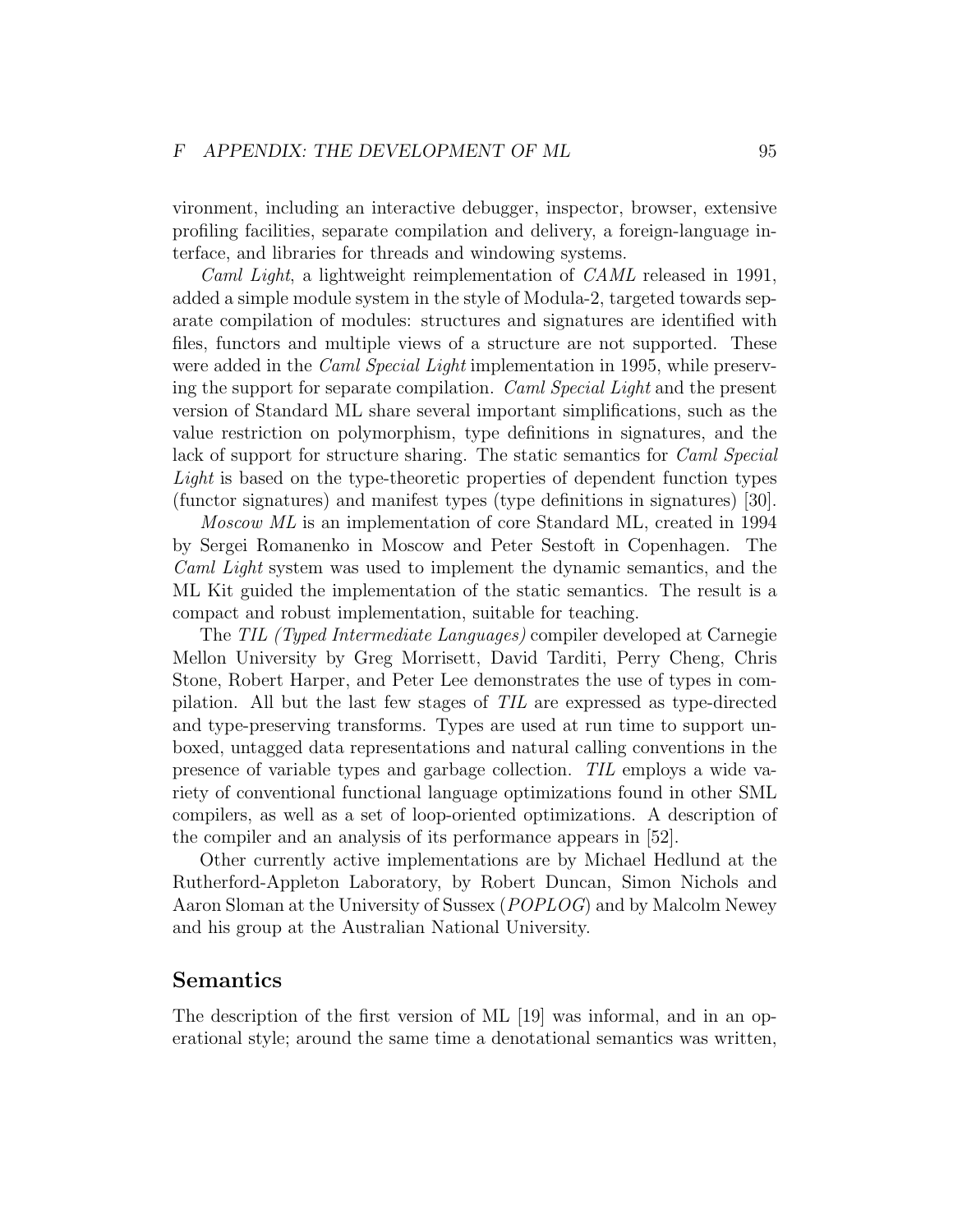but never published, by Mike Gordon and Robin Milner. Meanwhile structured operational semantics, presented as an inference system, was gaining credence as a tractable medium. This originates with the reduction rules of λ-calculus, but was developed more widely through the work of Plotkin [47], and also by Milner. This was at first only used for dynamic semantics, but later the benefit of using inference systems for both static and dynamic semantics became apparent. This advantage was realised when Gilles Kahn and his group at INRIA were able to execute early versions of both forms of semantics for the ML core language using their Typol system [17]. The static and dynamic semantics of the core language reached a final form mostly through work by Tofte and Milner.

The modules of ML presented little difficulty as far as dynamic semantics is concerned, but the static semantics of modules was a concerted effort by several people. MacQueen's original informal description [23] was the starting point; Sannella wrote a denotational semantics for several versions, which showed that several issues had not been settled by the informal description. Robert Harper, while writing the first implementation of modules, made the first draft of the static semantics. Harper's version made clear the importance of structure names; work by Milner and Tofte introduced further ideas including realisation; thereafter a concerted effort by all three led to several suggestions for modification of the language, and a small range of alternative interpretations; these were assessed in discussion with MacQueen, and more widely with the principal users of the language, and an agreed form was reached.

Concurrently with the formulation of the Definition of Standard ML, Harper and Mitchell took up the challenge adumbrated by MacQueen [33] to find a type-theoretic interpretation of Standard ML [25]. This work led to the formulation of the XML language, an explicitly-typed  $\lambda$ -calculus that captured many aspects of Standard ML. Although incomplete, their approach formed the basis for a number of subsequent studies, including the work of Harper and Lillibridge [21] and Leroy [30] on the type-theoretic interpretation of modules. This work influenced the decision to revise the language, and culminated in a type-theoretic interpretation of the present language by Harper and Stone [51]. The TIL/ML compiler (described above) is based directly on this interpretation.

There is no doubt that the interaction between design and semantic description of modules has been one of the most striking phases in the entire language development, leading (in the opinion of those involved) to a high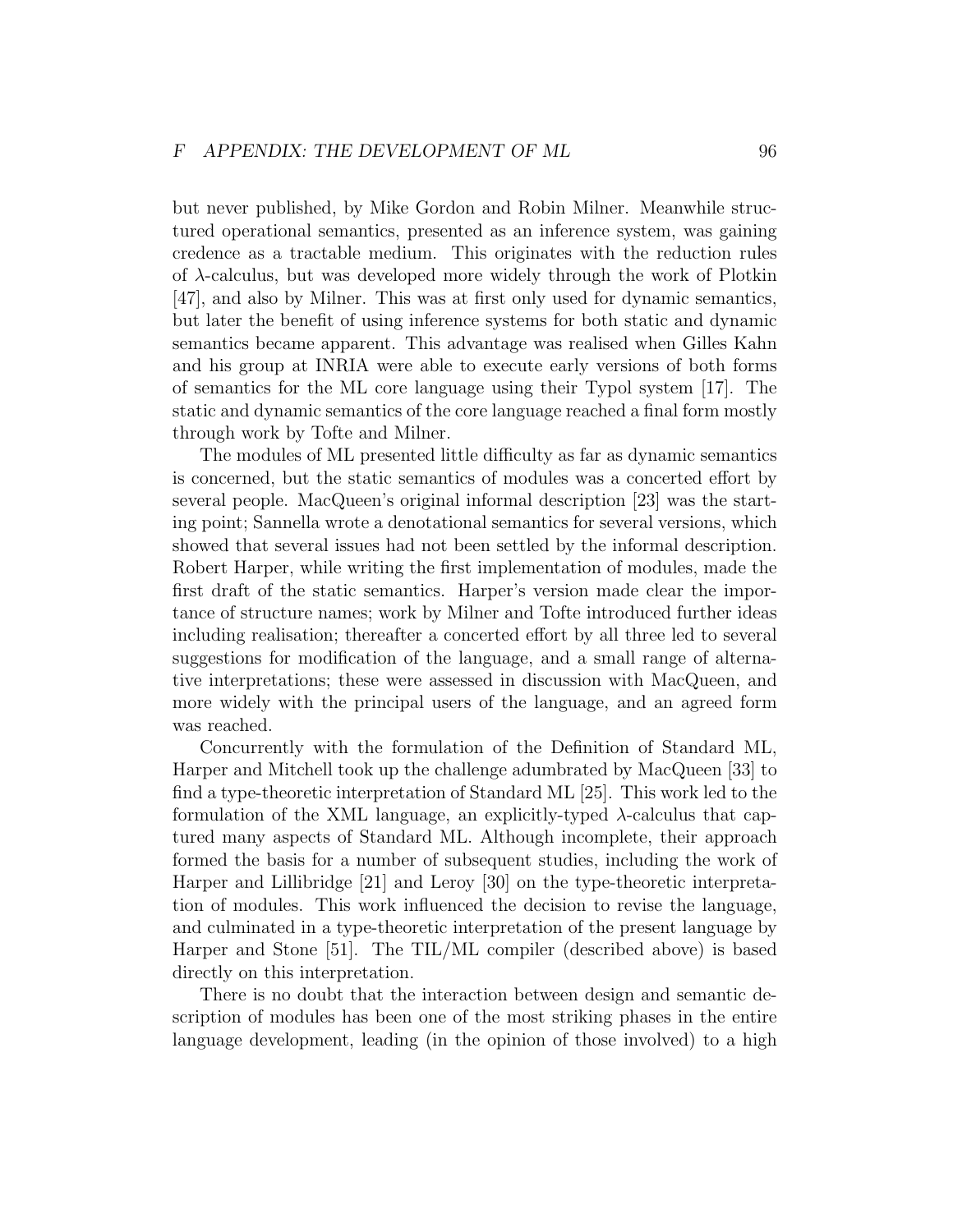#### F APPENDIX: THE DEVELOPMENT OF ML 97

degree of confidence both in the language and in the semantics.

### Program Libraries

During 1989-1991, Dave Berry produced the first program library for Standard ML[7, 8]. The SML/NJ system is distributed with a rich library organised by Emden Gansner and John Reppy; this library was the starting point for the SML Basis Library . The SML Basis Library<sup>[18]</sup> has been developed over the past three years in a partnership between the SML/NJ effort, MLWorks, and Moscow ML. The resulting library is a much improved and extended replacement of the initial basis defined in the 1990 Definition of Standard ML.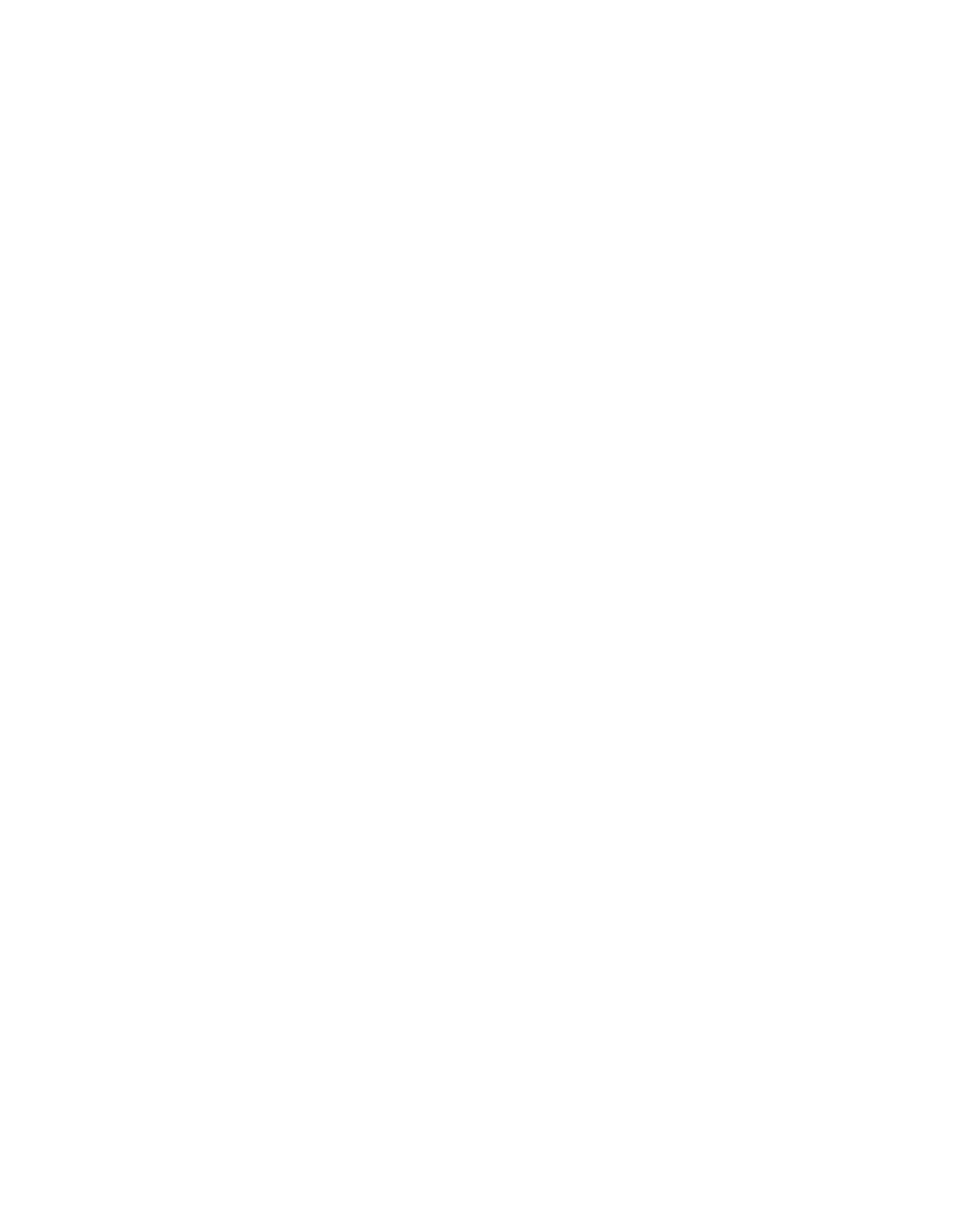# G Appendix: What is New?

This appendix gives an overview of how the present Definition differs from the 1990 Definition of Standard ML $[42]$ . For the purpose of this appendix, we write SML '90 for the language defined by the 1990 Definition and SML '97 for the present language. For each major change, we give its rationale and an overview of its practical implications. Also, the index may be used for locating changes.

# G.1 Type Abbreviations in Signatures

There are cases of type sharing which cannot be expressed in SML '90 signatures although they arise in structures. For example, there is no SML '90 signature which precisely describes the relationship between s and t in

> structure a = struct datatype  $s = C$ type  $t = s * s$ end

In SML '97, one can write type abbreviations in signatures, e.g.,

```
signature A =
 sig
   type s
   type t = s * send
```
The need for type abbreviations in signatures was clear when SML '90 was defined. However, type abbreviations were not included since, in the presence of both structure sharing and type abbreviations, principal signatures do not exist  $[41]$  – and the SML '90 Definition depended strongly upon the notion of principal signature. Subsequently, Harper's and Lillibridge's work on translucent sums[22] and Leroy's work on modules[30] showed that, in the absence of structure sharing and certain other features of the SML '90 signatures, type abbreviations in signatures are possible. Type abbreviations in signatures were implemented by David MacQueen in SML/NJ 0.93 and by Xavier Leroy in Caml Special Light[31].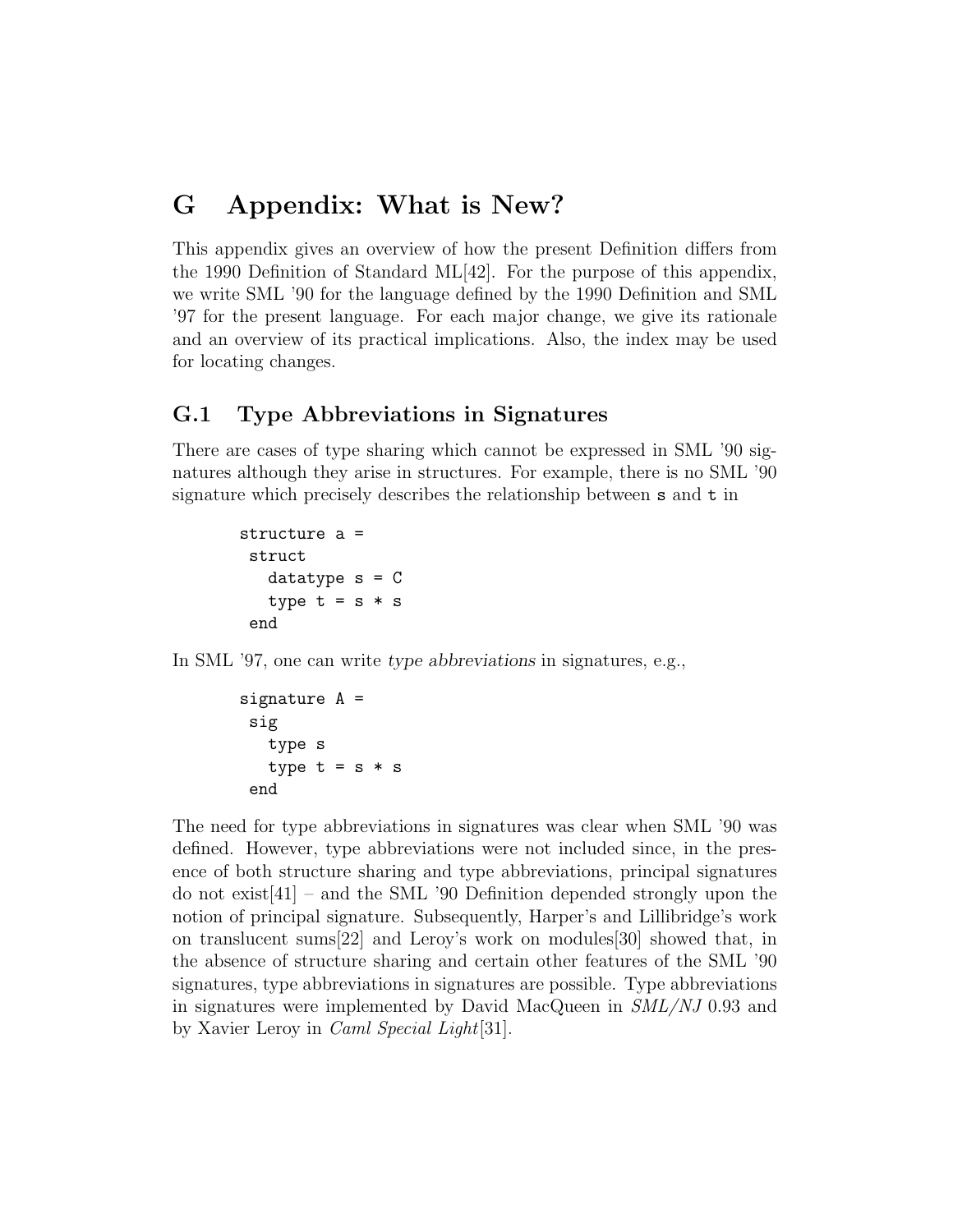#### G APPENDIX: WHAT IS NEW? 100

In SML '97, structure sharing has been removed (see Section G.3 below). Type abbreviations are not included directly, but they arise as a derived form, as follows. First, a new form of signature expression is allowed:

#### sigexp where type tyvarseq longtycon = ty

Here *longtycon* has to be specified by *sigexp*. The type expression ty may refer to type constructors which are present in the basis in which the whole signature expression is elaborated, but not to type constructors specified in sigexp.

The effect of the where type is, roughly speaking, to instantiate *longtycon* to ty. For example, the following sequence of declarations is legal:

```
signature SIG1 = sig type t; val x: t end;
signature SIG2 = SIG1 where type t = int*int;structure S1: SIG1 = struct type t = real; val x = 1.0 end;
structure S2: SIG2 = struct type t = int*int; val x = (5, 7) end;
```
Next, a type abbreviation is a derived form. For example, type  $u = t*t$ is equivalent to include sig type u end where type  $u = t*t$ . In SML '97 it is allowed to include an arbitrary signature expression, not just a signature identifier.

### G.2 Opaque Signature Matching

In imposing a signature on a structure, one often wants the types of the resulting structure to be "abstract" in order to hide their implementation. (Signature matching in SML '90 hides components, but does not hide type sharing.) MacQueen originally suggested and implemented an abstraction declaration for this purpose[32]. In the Commentary[41] it was pointed out that the issue is the semantics of matching. SML '97 provides two kinds of matching, as new forms of structure expression:

```
strexp : sigexp
strexp :> sigexp
```
The first  $(\cdot)$  is the SML '90 signature matching; the second  $(\cdot)$  is opaque matching. Opaque matching can be applied to the result structure of a functor; thus it is more general than MacQueen's abstraction declaration. In CAML Special Light, all signature matching is opaque.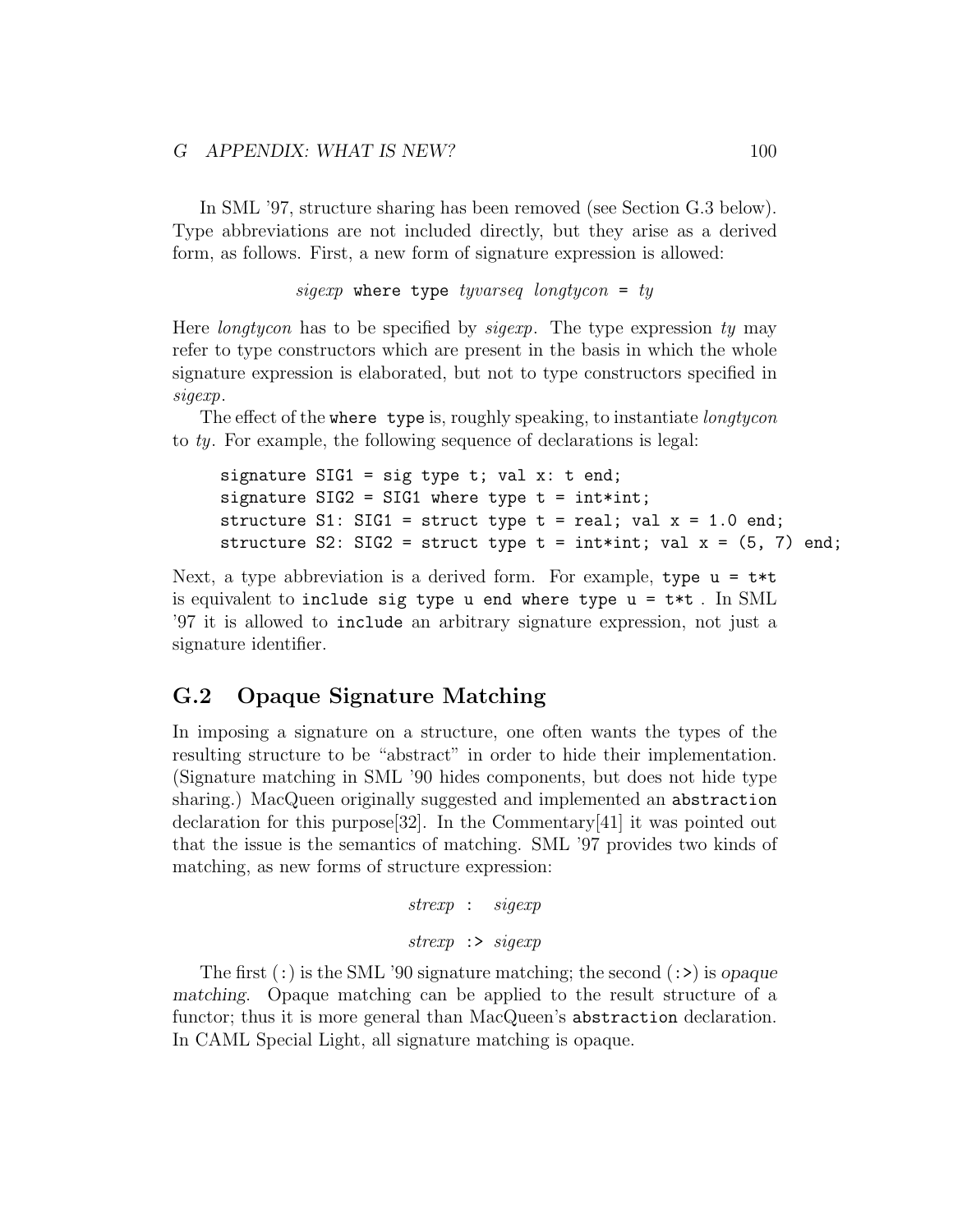#### G APPENDIX: WHAT IS NEW? 101

With opaque matching, types in the resulting structure will be abstract, to precisely the degree expressed in sigexp. Thus

```
signature Sig =
  sig
     type t = intval x: t
     type u
     val y: u
   end;
structure S1: Sig =
struct type t = int
       val x = 3type u = real
        val y = 3.0end
val r = S1.x + 1
```
is legal, but a subsequent declaration val  $s = S1. y + 1.5$  will fail to elaborate. Similarly, consider the functor declaration:

```
functor Dict(type t; val leq: t*t->int):>
           sig type u = t*ttype 'a dict
           end =
 struct
   type u = t*ttype 'a dict = (t * 'a) list
 end
```
When applied, Dict will propagate the identity of the type  $t$  from argument to result, but it will produce a fresh dict type upon each application.

Types which are specified as "abstract" in a opaque functor result signature give rise to generation of fresh type names upon each application of the functor, even if the functor body is a constant structure. For example, after the elaboration of

```
structure A = struct type t = int end
functor f(): > sig type t end = A
structure B = f()and C = f();
```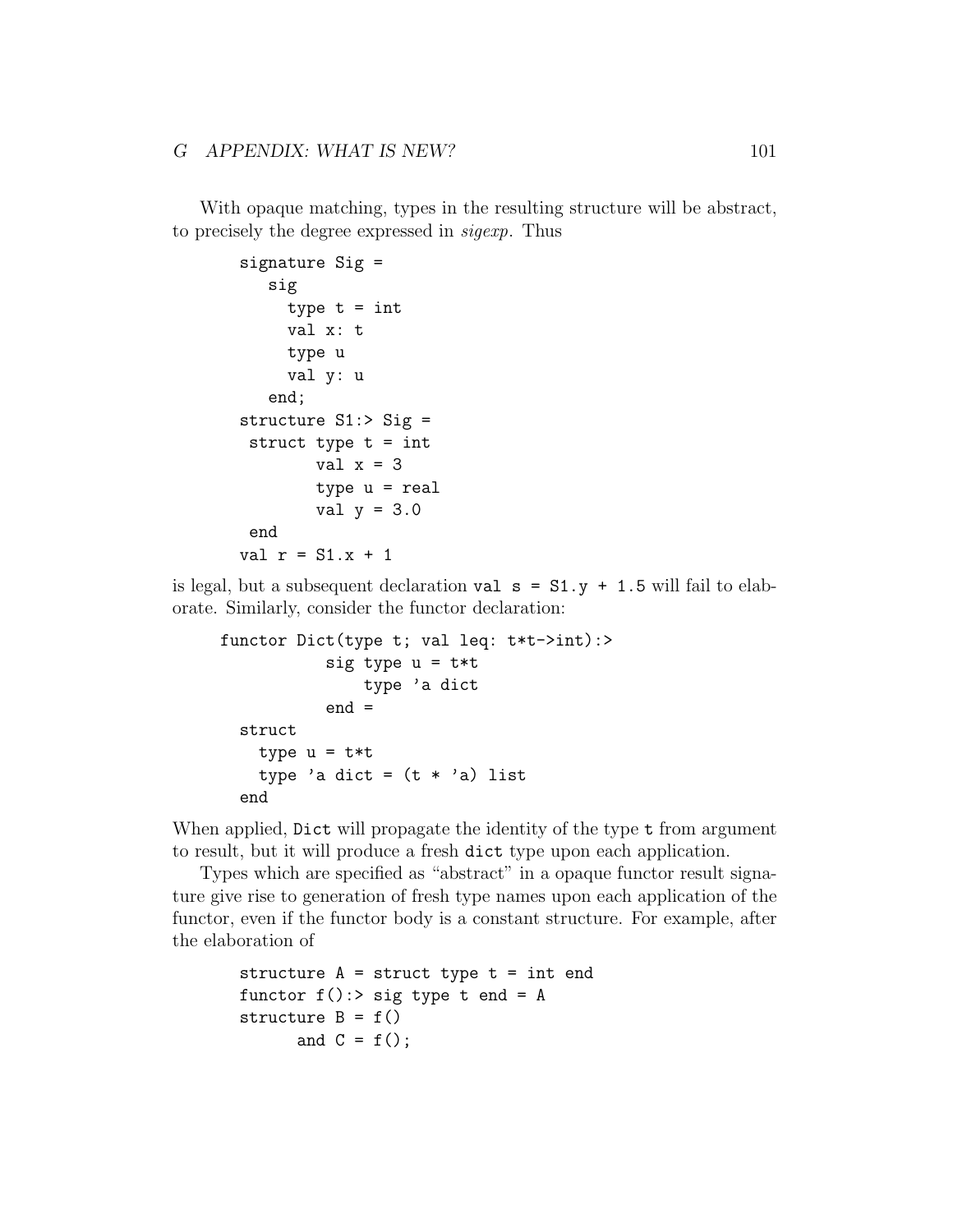the two types B.t and C.t are different.

### G.3 Sharing

Structure sharing is a key idea in MacQueen's original Modules design[32]. The theoretical aspects of structure sharing have been the subject of considerable research attention[24, 53, 1, 55, 35]. However, judging from experience, structure sharing is not often used in its full generality, namely to ensure identity of values. Furthermore, experience from teaching suggests that the structure sharing concept is somewhat hard to grasp. Finally, the semantic accounts of structure sharing that have been proposed are rather complicated.

The static semantics of SML '97 has no notion of structure sharing. However, SML '97 does provide a weaker form of structure sharing constraints, in which structure sharing is regarded as a derived form, equivalent to a collection of type sharing constraints.

#### G.3.1 Type Sharing

In SML '90, a type sharing constraint sharing type  $\text{longtycon}_1 = \cdots = \text{longtycon}_n$ was an admissible form of specification. In SML '97 such a constraint does not stand by itself as a specification, but may be used to qualify a specification. Thus there is a new form of specification, which we shall call a qualified specification:

```
spec sharing type longtycon_1 = \cdots = longtycon_n
```
Here the long type constructors have to be specified by spec. The type constructors may have been specified by type, eqtype or datatype specifications, or indirectly through signature identifiers and include. In order for the specification to be legal, all the type constructors must denote flexible type names. More precisely, let  $B$  be the basis in which the qualified specification is elaborated. Let us say that a type name t is rigid (in B) if  $t \in T$  of B and that t is flexible (in B) otherwise. For example int is rigid in the initial basis and every datatype declaration introduces additional rigid type names into the basis. For the qualified specification to elaborate in basis  $B$ , it is required that each *longtycon*<sub>i</sub> denotes a type name which is flexible in  $B$ . In particular, no *longtycon*<sub>i</sub> may denote a type function which is not also a type name (e.g., a *longtycon* must not denote  $\Lambda$ ().s  $*$  s).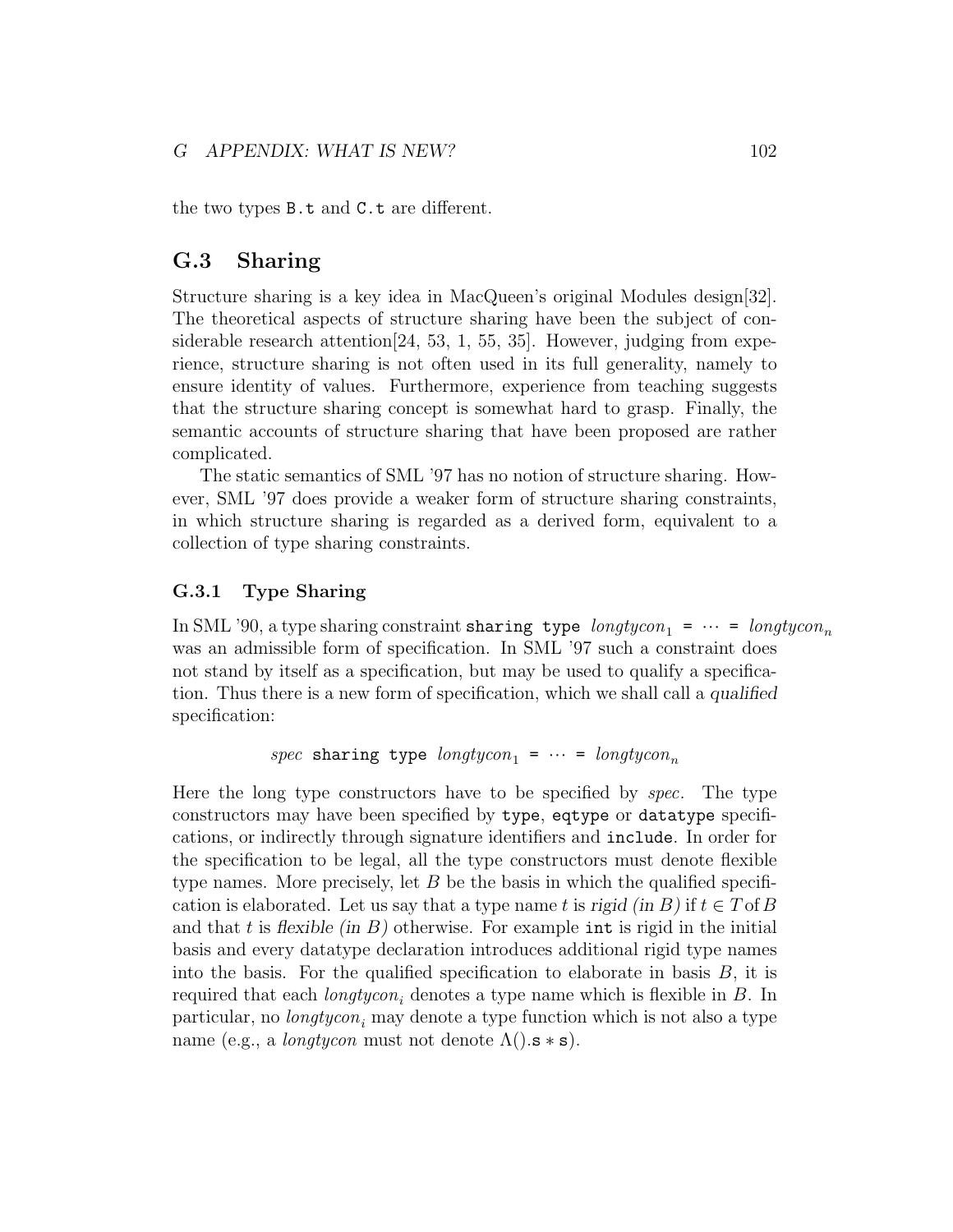For example, the two signature expressions

```
sig sig
type s type s
type t = Csharing type s = t sharing type s = tend end
```
are both legal. By contrast, the signature expressions

```
sig sig
type s type s = int
type t = s*s datatype t = Csharing type s = t sharing type s = tend end
```
are both illegal.

#### G.3.2 The equality attribute of specified types

If spec sharing type  $longtycon_1 = \cdots = longtycon_n$  elaborates successfully, then all  $n$  type constructors will thereafter denote the same type name. This type name will admit equality, if *spec* associates an equality type name with one of the type constructors. Thus

> eqtype t type u sharing type  $t = u$

is legal and both t and u are equality types after the sharing qualification. The mechanism for inferring equality attributes for datatype specifications is the same as for inferring equality attributes for datatype declarations. Thus the specification

> datatype answer = YES | NO datatype 'a option = Some of 'a  $\vert$  None

specifies two equality types. Every specification of the form datatype *datdesc* introduces one type name for each type constructor described by datdesc. The equality attribute of such a type name is determined at the point where the specification occurs. Thus, in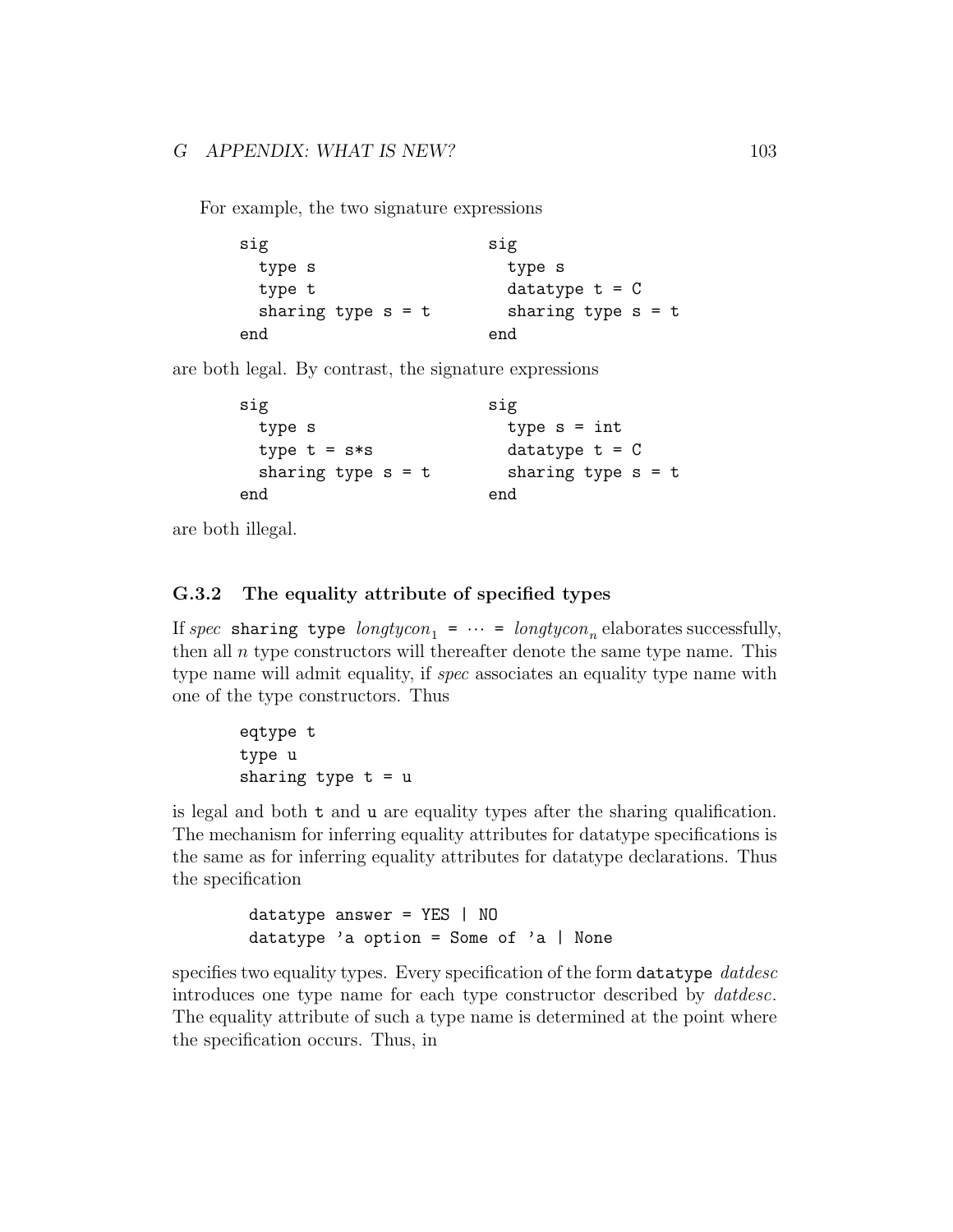```
type s
datatype t = C of s
```
the type name associated with  $t$  will not admit equality, even if  $s$  later is instantiated to an equality type. Type names associated with datatype specifications can be instantiated to other type names by subsequent type sharing or where type qualifications. In this case, no effort is made to ban type environments that do not respect equality. For example,

```
sig
  eqtype s
  datatype t = C of int \rightarrow int
  sharing type s = tend
```
is legal in SML '97, even though it cannot be matched by any real structure.

#### G.3.3 Structure Sharing

For convenience, structure sharing constraints are provided, but only as a shorthand for type sharing constraints. There is a derived form of specification

```
spec sharing longstrid<sub>1</sub> = \cdots = longstrid<sub>k</sub>
                                                                    (k > 2)
```
Here spec must specify  $longstrid_1, \ldots, longstrid_k$ . The equivalent form consists of *spec* qualified by all the type sharing constraints

```
sharing type longstrid_i.length<math display="inline">empty con = longstrid_j.length
```
 $(1 \leq i < j \leq k)$  such that both *longstrid<sub>i</sub>*.longtycon and *longstrid<sub>j</sub>*.longtycon are specified by spec.

In SML '90, structure sharing constraints are transitive, but in SML '97 they are not. For example,

> structure A: sig type t end structure B: sig end structure C: sig type t end sharing A=B=C

induces type sharing on t, whereas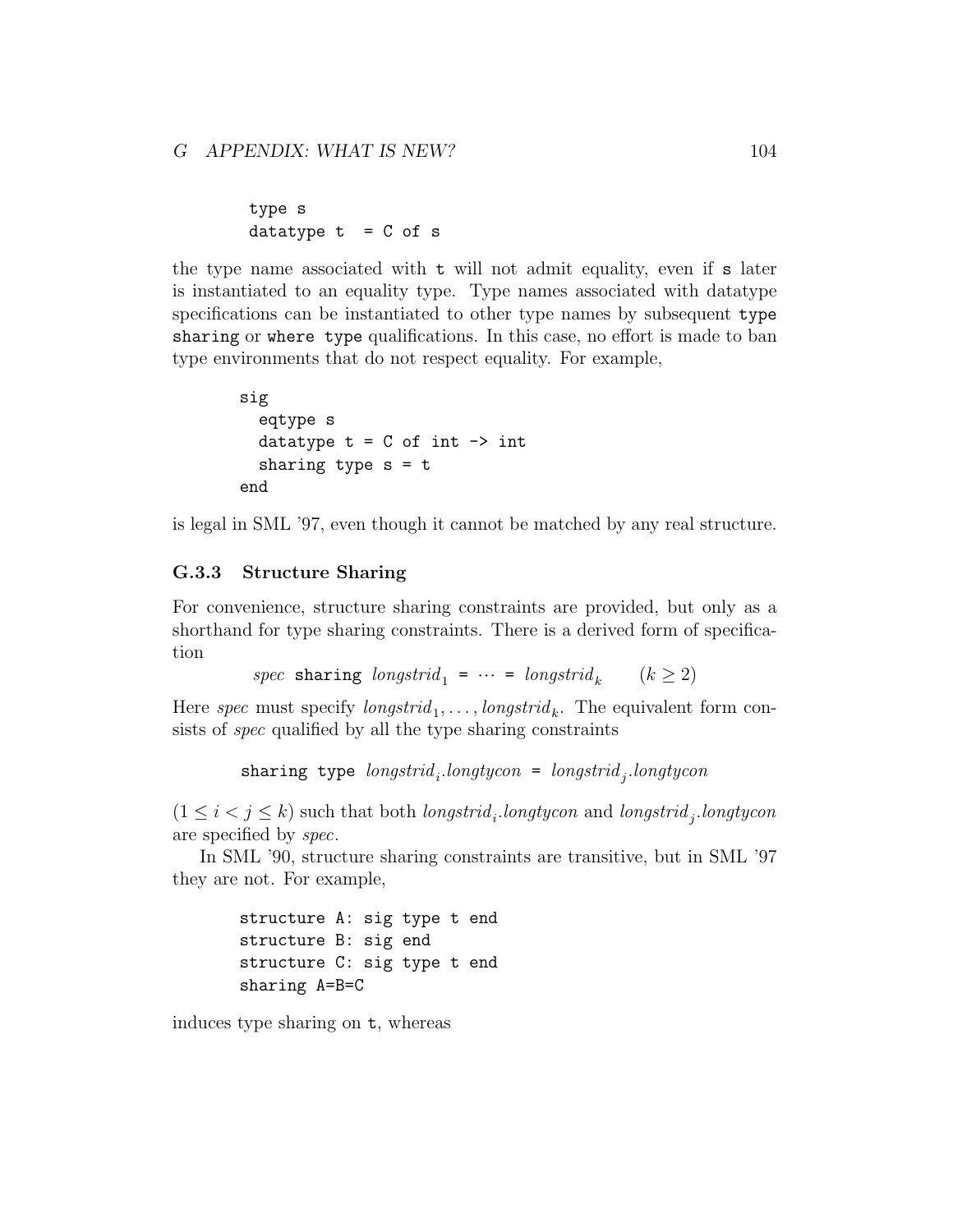```
structure A: sig type t end
structure B: sig end
structure C: sig type t end
sharing A=B sharing B=C
```
induces no type sharing. Thus a structure sharing constraint in some cases induces less sharing in SML '97 than in SML '90.

Next, SML '97 does not allow structure sharing equations which refer to "external" structures. For example, the program

```
structure A= struct end;
signature SIG = sig structure B : sig end
                    sharing A = Bend;
```
is not legal in SML '97, because the sharing constraint now only qualifies the specification structure B: sig end, which does not specify A. Thus not all legal SML '90 signatures are legal in SML '97.

The removal of structure sharing has a dramatic simplifying effect on the semantics. Most importantly, the elaboration rules can be made monogenic (i.e., "deterministic"), up to renaming of new type names. The need for the notion of principal signature (and even equality-principal signature) disappears. The notions of structure name, structure consistency and wellformed signature are no longer required. The notion of cover can be deleted. Only one kind of realisation, namely type realisation, remains. The notion of type-explication has been removed, since it can be proved that signatures automatically are type-explicit in the revised language.

### G.4 Value Polymorphism

The imperative types of SML '90 were somewhat subtle, and they propagated into signatures in an unpleasant way. Experiments on existing code suggest that the power of imperative types is rarely used fully and that value polymorphism, which can in fact be seen as a restriction of the imperative type discipline, usually suffices[57]. With value polymorphism, there is only one kind of type variable. The definition of non-expansive expressions (see G.13 below) is relaxed to admit more expressions. In a declaration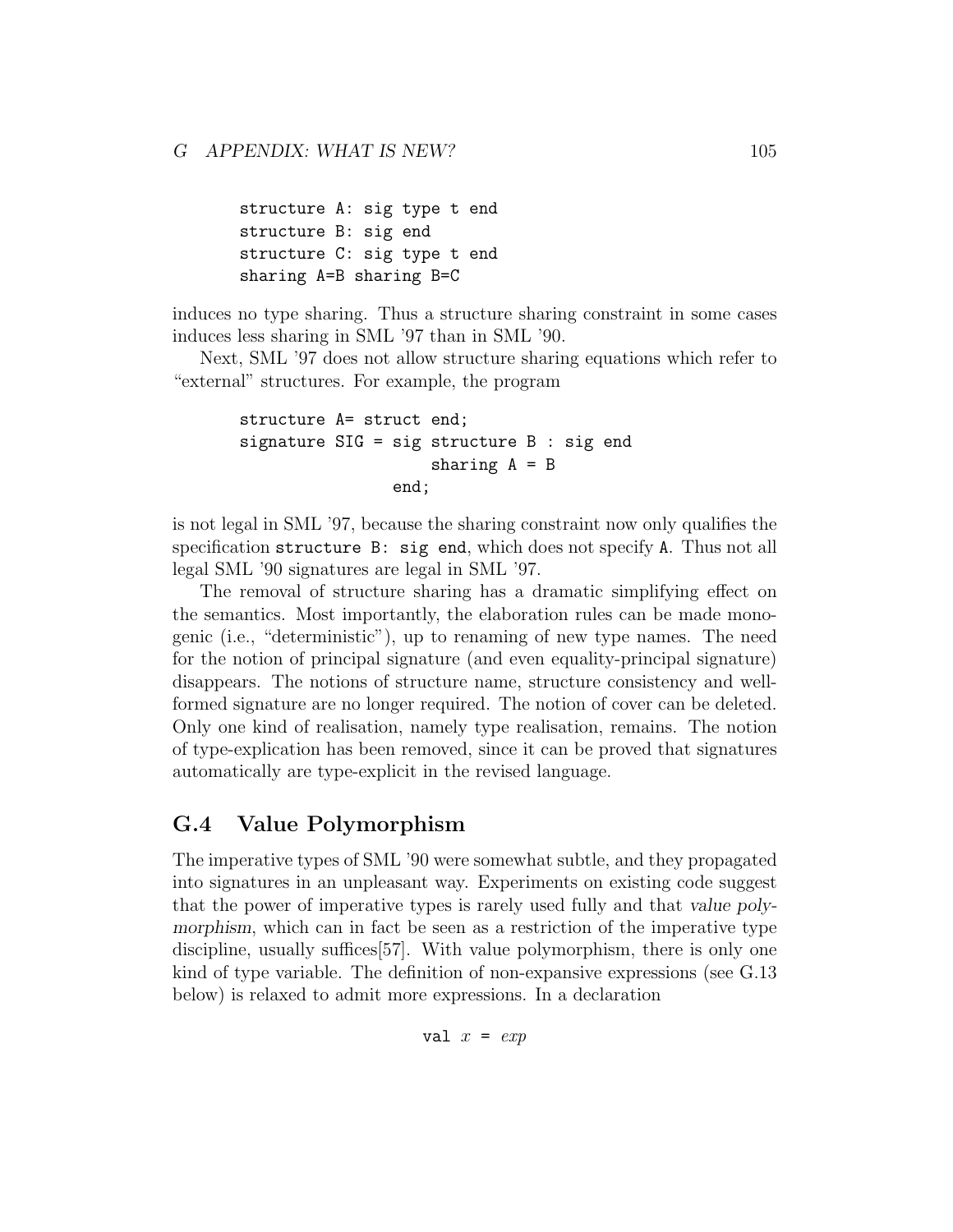the variable x will only be given a non-trivial polymorphic type scheme (i.e., a type scheme which is not also a type) if  $exp$  is non-expansive. This applies even if there is no application of ref in the entire program.

Example: in the declaration val  $x = [] @$   $, x$  can be assigned type 'a list, but not the type scheme ∀'a.'a list (since [] @ [] is an expansive expression). Consequently,  $(1::x, true::x)$  will not elaborate in the scope of the declaration. Also, if the declaration appears at top level, the compiler may refuse elaboration due to a top-level free type variable (see G.8). Thus the top-level phrase  $[] \circ []$  may fail, since it abbreviates val it =  $[] \circ$ []. But of course it will not fail if a monotype is explicitly ascribed, e.g. [] @ []:int list.

On the other hand, in fun  $f() = [] @$   $[$  (or val  $f = fn$   $() \Rightarrow [] @$ []), f can be assigned type scheme  $\forall$ 'a.unit  $\rightarrow$ 'a list so that, for example,  $(1: f()$ , true::f()) elaborates. This transformation ( $\eta$ -conversion) often gives the desired polymorphism. But beware that  $\eta$ -conversion can change the meaning of the program, if  $exp$  does not terminate or has side-effects.

### G.5 Identifier Status

The 1990 Definition treated identifier status informally (in Section 2.4); a fuller definition was given in the Commentary [41, Appendix B]. However, some problems with the handling of exception constructors remained[27, Sect. 10.3].

In the present document, we have collapsed the three identifier classes Var, ExCon and Con into a single class, VId, of value identifiers. The semantic objects VE previously called variable environments are replaced by value environments. A value environment maps value identifiers to pairs of the form  $(o, is)$ , where o is some semantic object and is is an identifier status  $(is \in \{v, c, e\})$  indicating whether the identifier should be regarded as a value variable  $(v)$ , a value constructor  $(c)$  or an exception constructor  $(e)$ . These changes have been carried out both in the static and in the dynamic semantics, for both Core and Modules. Thus the assignment of identifier status is incorporated formally in the present Definition.

The definition of enrichment has been modified to allow an identifier that has been specified as a value to be matched by a value constructor or an exception constructor. However, a specification of a value or exception constructor must be matched by a value or exception constructor, respectively.

Thus, the status descriptor says more than just what the lexical status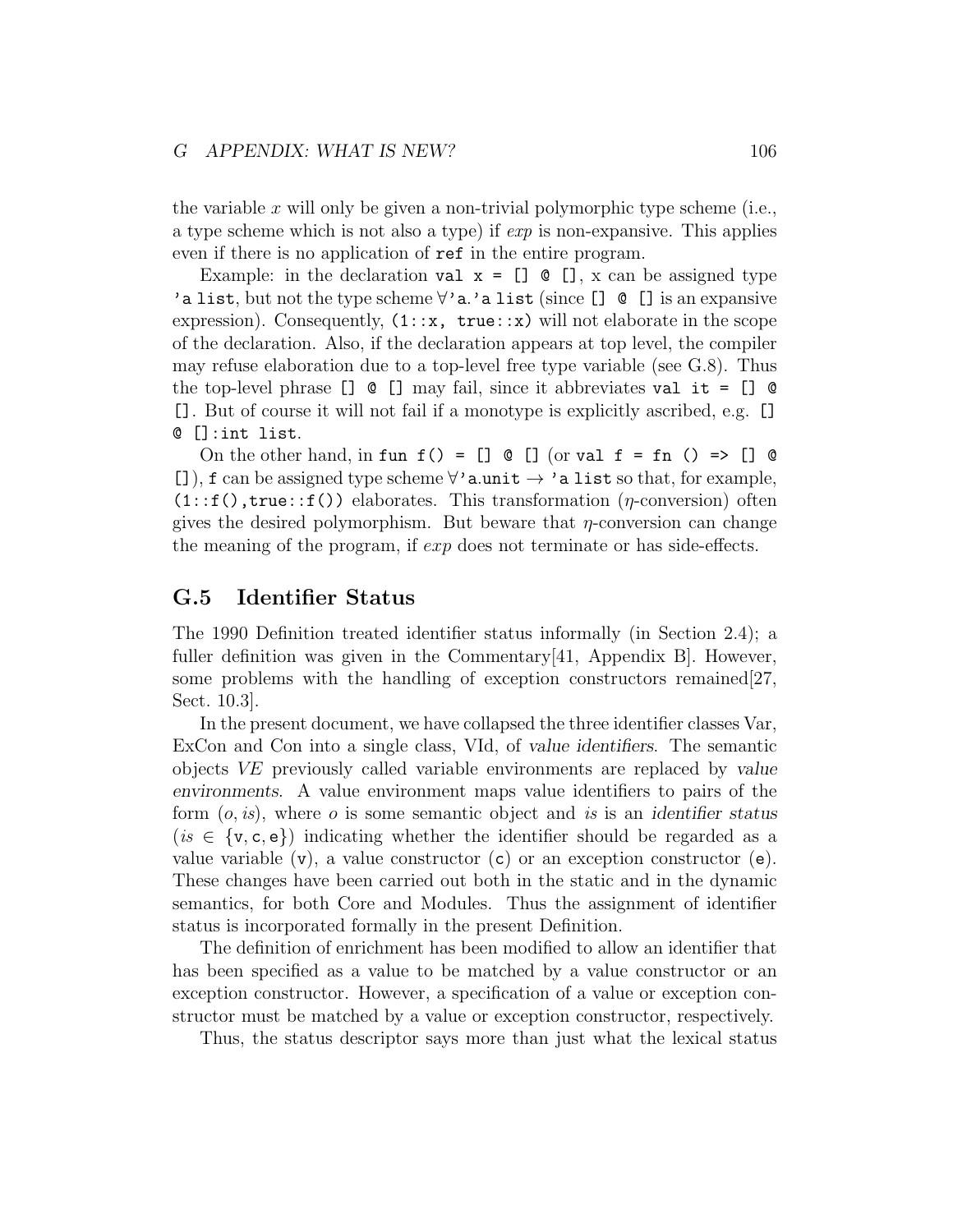of the identifier is  $\frac{d}{dx}$  is a statement about the value in the corresponding dynamic environment: if the status of id in the static environment is c, then the value in a matching dynamic environment must be a value constructor. Similarly, if the status of id in the static environment is e, then the value in a matching dynamic environment must be an exception name. If the status of id is just v, however, the corresponding value in the dynamic environment can be any kind of value (of the appropriate type), including a value constructor and an exception name.

The exception environment  $(EE)$  has been deleted from the semantics, since it is no longer required for the definition of enrichment. Also, the constructor environment CE in the static semantics has been replaced by a value environment in which every identifier has status c.

The new handling of identifier status admits some val rec declarations that were illegal in SML '90 (see the comment to Rule 26).

### G.6 Replication of Datatypes

SML '97 allows datatype replication, i.e. declarations and specifications of the form

```
datatype tycon == datatype longtycon
```
When elaborated, this binds type constructor tycon to the entire type structure (value constructors included) to which longtycon is bound in the context. Datatype replication does not generate a new datatype: the original and the replicated datatype share.

Here is an example of a use of the new construct:

```
signature MYBOOL =
sig
 type bool
 val xor: bool * bool -> bool
end;
structure MyBool: MYBOOL =
struct
 datatype bool = datatype bool (* from the initial basis *)fun xor(true, false) = true| xor(false, true) = true
    | xor = false
end;
```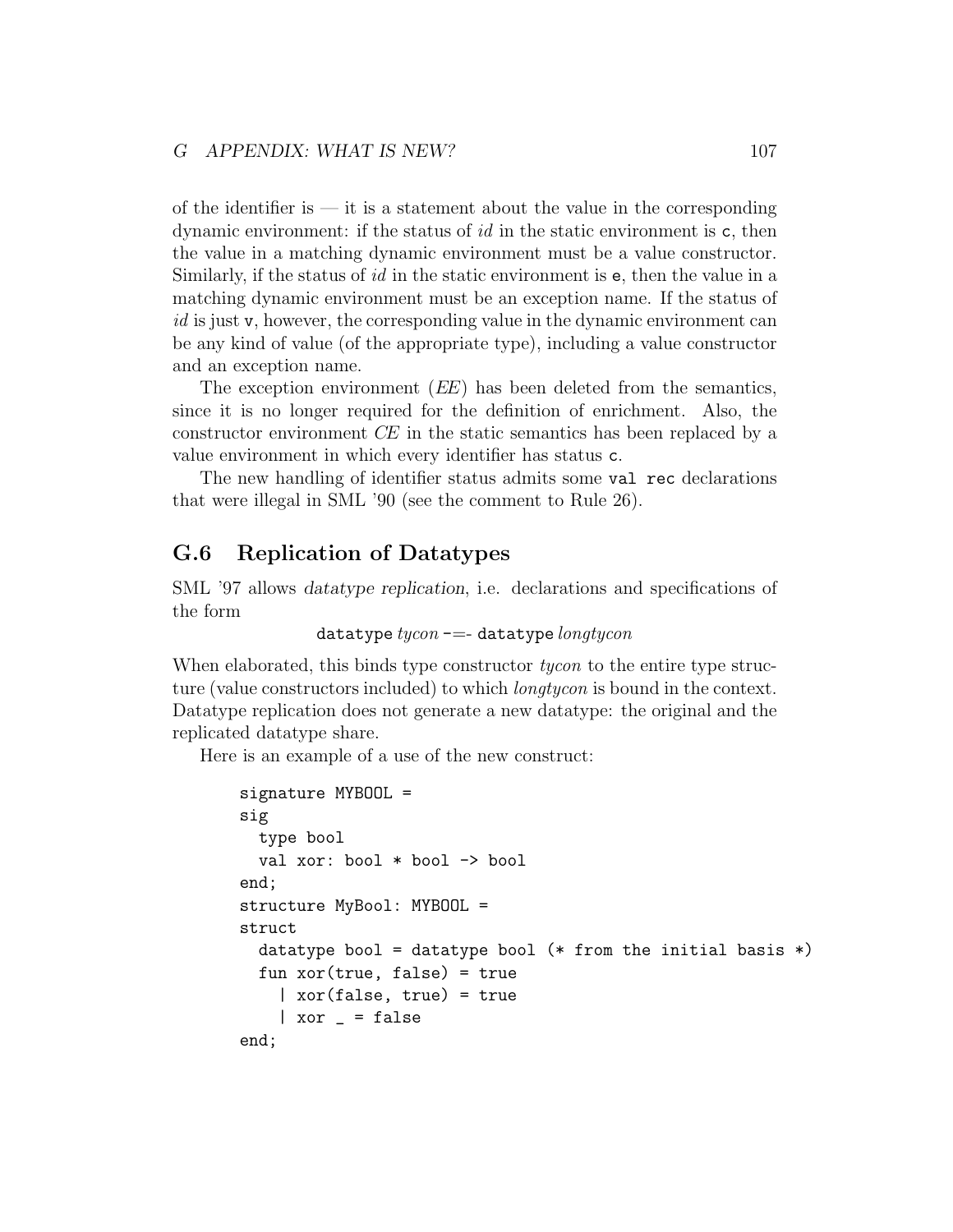val  $x = MyBool.xor(true, false);$ 

Here MyBool.xor(true, false) evaluates to true. Note the use of transparent signature matching; had opaque matching been used instead, the declaration of x would not have elaborated.

A datatype replication implicitly introduces the value constructors of longtycon into the current scope. This is significant for signature matching. For example, the following program is legal:

```
datatype t0 = C;
structure A : sig type t val C: t end =
  struct
    datatype t = datatype t0end;
```
Note that C is specified as a value in the signature; the datatype replication copies the value environment of t0 into the structure and that is why the structure contains the required C value.

To make it possible for datatype replication to copy value environments associated with type constructors, the dynamic semantics has been modified so that environments now contain a TE component (see Figure 13, page 44). Further, in the dynamic semantics of modules, the  $\downarrow$  operation, which is used for cutting down structures when they are matched against signatures, has been extended to cover the TE component (see page 57). In the above example, the value environment assigned to A.t will be empty, signifying that the type has no value constructors. Had the signature instead been

```
sig datatype t val C: t end
```
then the signature matching would have assigned A.t a value environment with domain  $\{C\}$ , indicating that A.t has value constructor C.

When the datatype replication is used as a specification, *longtycon* can refer to a datatype which has been introduced either by declaration or by specification. Here is an example of the former:

```
datatype t = C | D;signature SIG =
sig
  datatype t = datatype t (* replication is not recursive! *)
  val f: t \rightarrow tend
```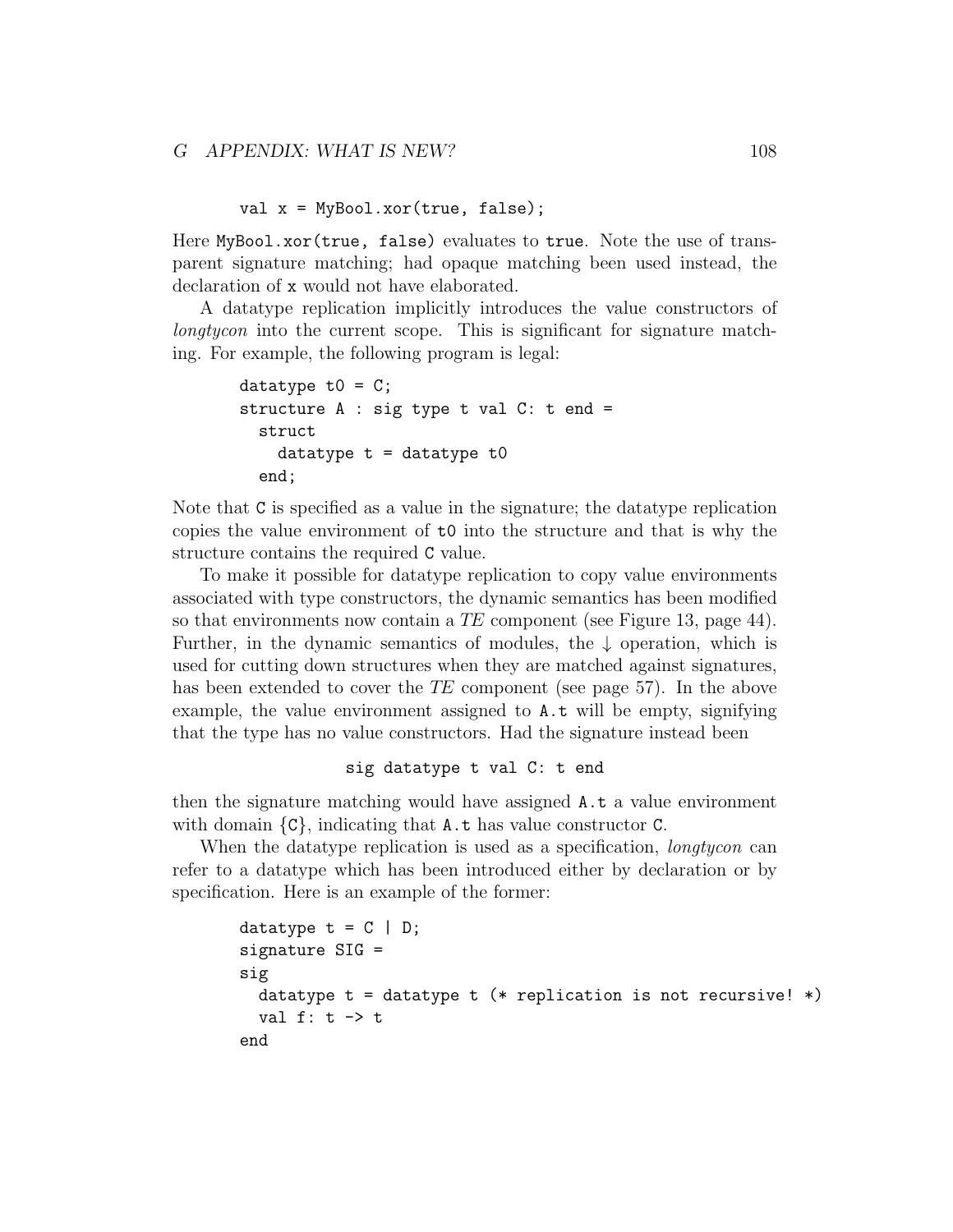### G.7 Local Datatypes

This change is concerned with expressions of the form let dec in exp end in which dec contains a datatype declaration. Let us refer to such a datatype declaration as a local datatype declaration. There are two reasons why changes to the handling of local datatype declarations are necessary.

The first is that the rule given for elaboration of let-expressions in the 1990 Definition is unsound[27]; the problem has to do with the ability to export type names of locally declared datatypes out of scope.

The second is that the static semantics relies on the following invariant about all contexts, C, which arise in elaboration from the initial basis:

tynames  $C \subseteq T$  of  $C$ 

This invariant is used, for example, in the rule for elaborating datatype declarations, where type names are picked "fresh" with respect to  $T$  of  $C$ . As pointed out by Kahrs, the second premise of rule 16 in the 1990 Definition violates the above invariant.

To solve the first problem, the rule for elaborating let-expressions (rule 4 in the present document) has been provided with a side-condition which prevents the type of exp from containing type names generated by dec. For example,

let datatype  $t = C$  in  $C$  end

was legal SML '90 but is not legal SML '97.

To solve the second problem, a side-condition has been added in the rule for matches and the rule for val rec (rules 14 and 26 of the present document). As a consequence, again fewer programs elaborate. For example, the expression

```
fn x \Rightarrow let datatype t = Cval = = if true then x else Cin 5
         end
```
is not legal SML '97, although it was legal SML '90.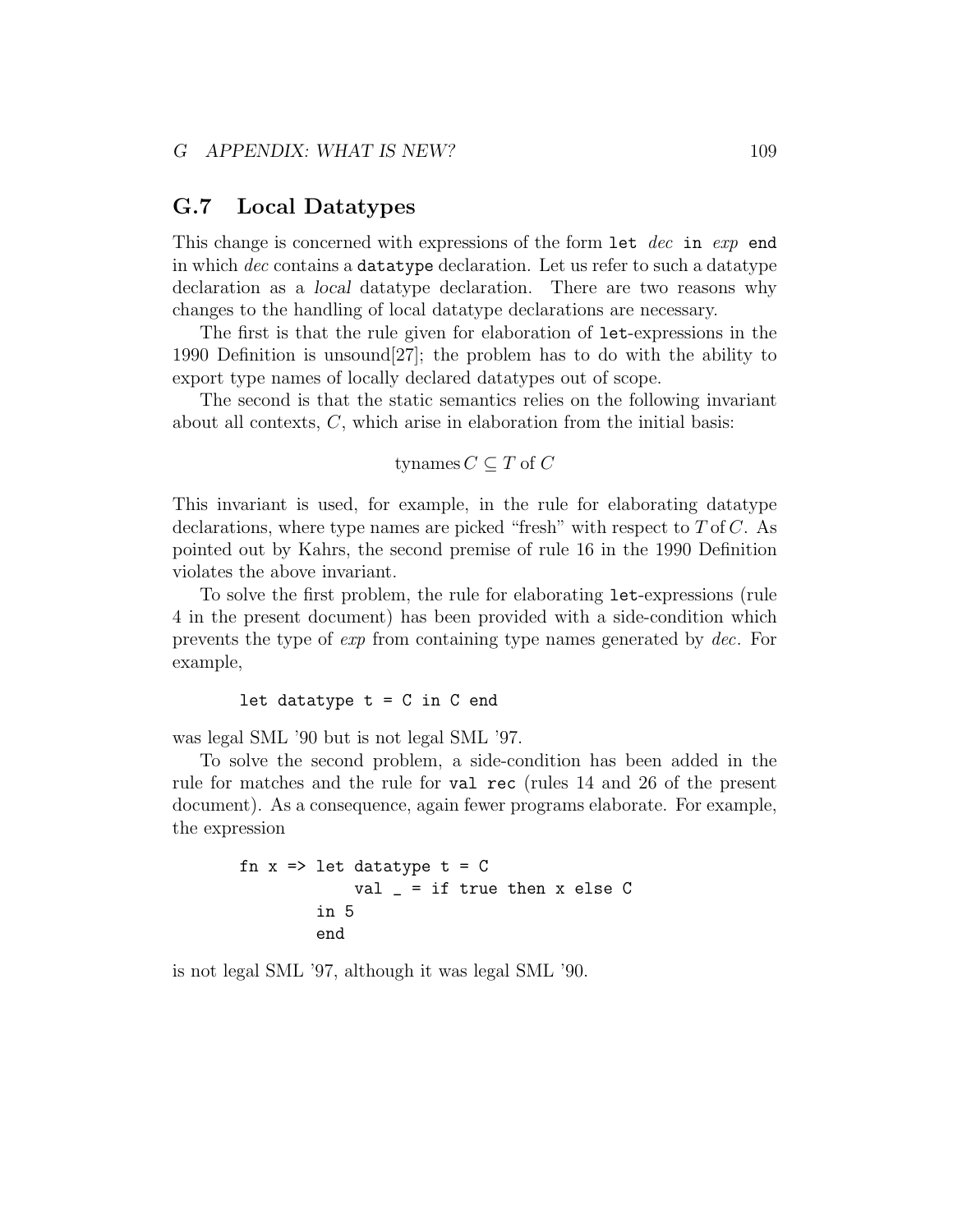#### G.8 Principal Environments

In SML '90, the elaboration rule which allows any dec to appear as a *strdec* is

$$
\frac{C \text{ of } B \vdash dec \Rightarrow E \quad E \text{ principal for } dec \text{ in } (C \text{ of } B)}{B \vdash dec \Rightarrow E}
$$

The side-condition forces the type scheme in  $E$  to be as general as possible. However, this side-condition would be undesirably restrictive in SML '97, since the new definition of the Clos operation admits less polymorphism than the one used in SML '90. For example, neither

```
val f = (fn x \Rightarrow x)(fn x \Rightarrow x)structure A = struct end
val y = f 7
```
(where the presence of the structure declaration forces each val declaration to be parsed as a strdec), nor

```
structure A: sig val f: int \rightarrow int end =
  struct
      val f = (fn x \Rightarrow x)(fn x \Rightarrow x)end
```
would be legal in SML '97, if the side-condition were enforced. (A typechecker may at first infer the type 'a  $\rightarrow$  'a from the declaration of f, but since (fn x => x)(fn x => x) is expansive, the generalisation to  $\forall$ 'a.'a  $\rightarrow$ 'a is not allowed.) By dropping the side-condition, it becomes possible to have the textual context of a structure-level declaration constrain free type variables to monotypes. Thus both the above examples can be elaborated.

Rather than lifting the notion of principal environments to the modules level, we have chosen to drop the requirement of principality. Since the notion of principal environments is no longer used in the rules, even the definition of principal environments has been removed. In practice, however, type checkers still have to infer types that are as general as possible, since implementations should not reject programs for which successful elaboration is possible.

In order to avoid reporting free type variables to users, rules 87 and 89 require that the environment to which a topdec elaborates must not contain free type variables. It is possible to satisfy this side-condition by replacing such type variables by arbitrary monotypes; however, implementers may instead choose to refuse elaboration in such situations.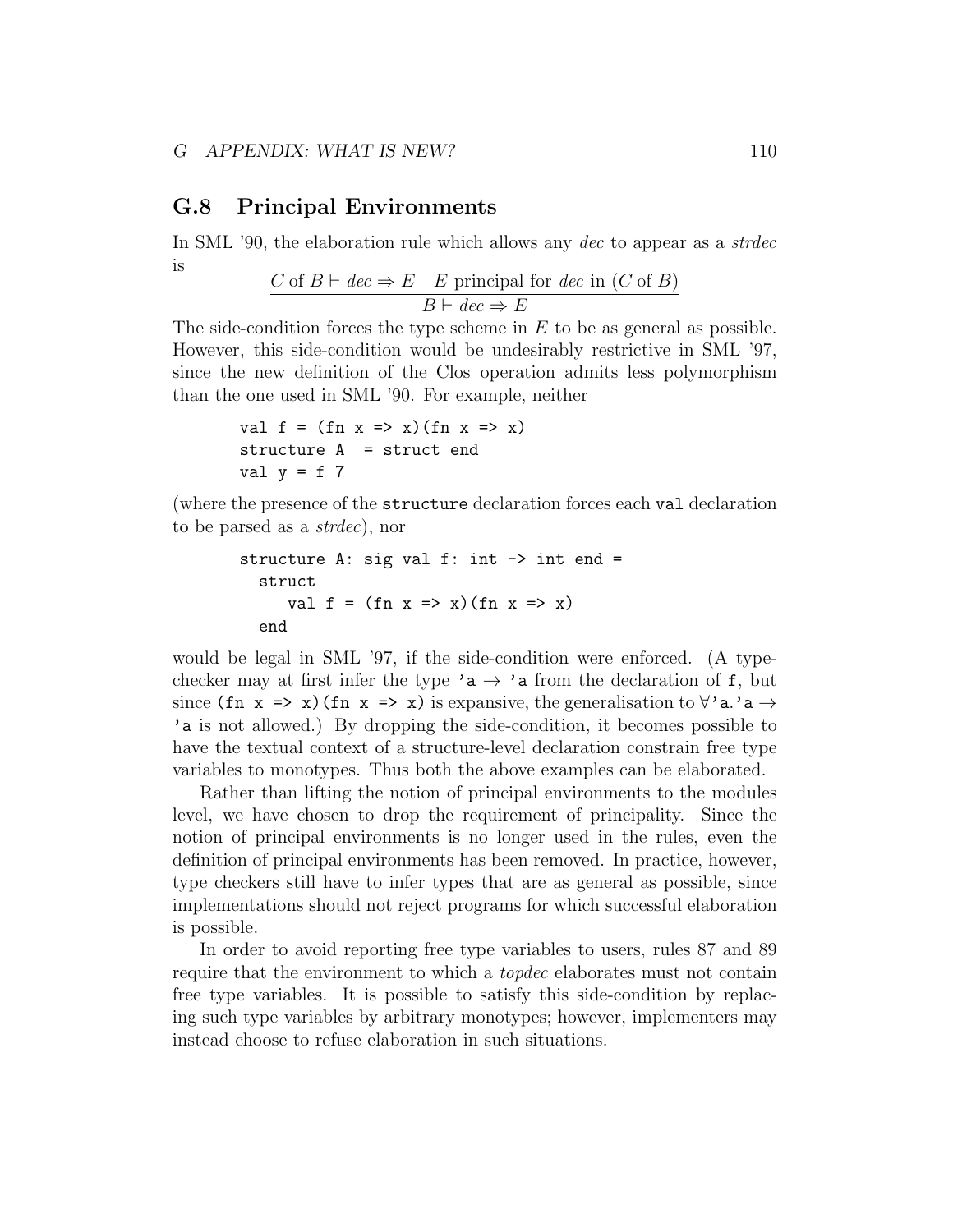#### G.9 Consistency and Admissibility

The primary purpose of consistency in SML '90 was to allow a very simple elaboration rule for structure sharing. A secondary purpose was to ban any signature which, because it specifies a datatype in inconsistent ways (e.g. with different constructors), can never be matched. With the removal of structure sharing, the primary purpose of consistency has gone away. In our experience, the secondary purpose has turned out not to be very significant in practice. Textual copying of datatype specifications in different signatures is best avoided, since changes in the datatype will have to be done several places. In practice, it is better to specify a datatype in one signature and then access it elsewhere using structure specifications or include. In SML '90 one could specify sharing between a datatype specification and an external (i.e., declared) datatype, and a consistency check was useful in this case. But in SML '97 this form of sharing is not allowed, so there remains no strong reason for preserving consistency; therefore it has been dropped.

In SML '90, admissibility was imposed partly to ensure the existence of principal signatures (which are no longer needed) and partly to ban certain unmatchable signatures. In SML '90, admissibility was the conjunction of well-formedness, cycle-freedom and consistency. Cycle-freedom is no longer relevant, since there is no structure sharing. We have already discussed consistency. Well-formedness of signatures is no longer relevant, but the notion of well-formed type structures is still relevant. It turns out that wellformedness only needs to be checked in one place (in rule 64). Otherwise, well-formedness is preserved by the rules (in a sense which can be made precise). Thus one can avoid a global well-formedness requirement and dispense with admissibility. This we have done.

#### G.10 Special Constants

The class of special constants has been extended with word and char constants and with hexadecimal notation. Also, there are additional escape sequences in strings and support for UNICODE characters. See Section 2.2.

### G.11 Comments

A clarification concerning unmatched comment brackets was presented in the Commentary; subsequently, Stefan Kahrs discovered a problem with de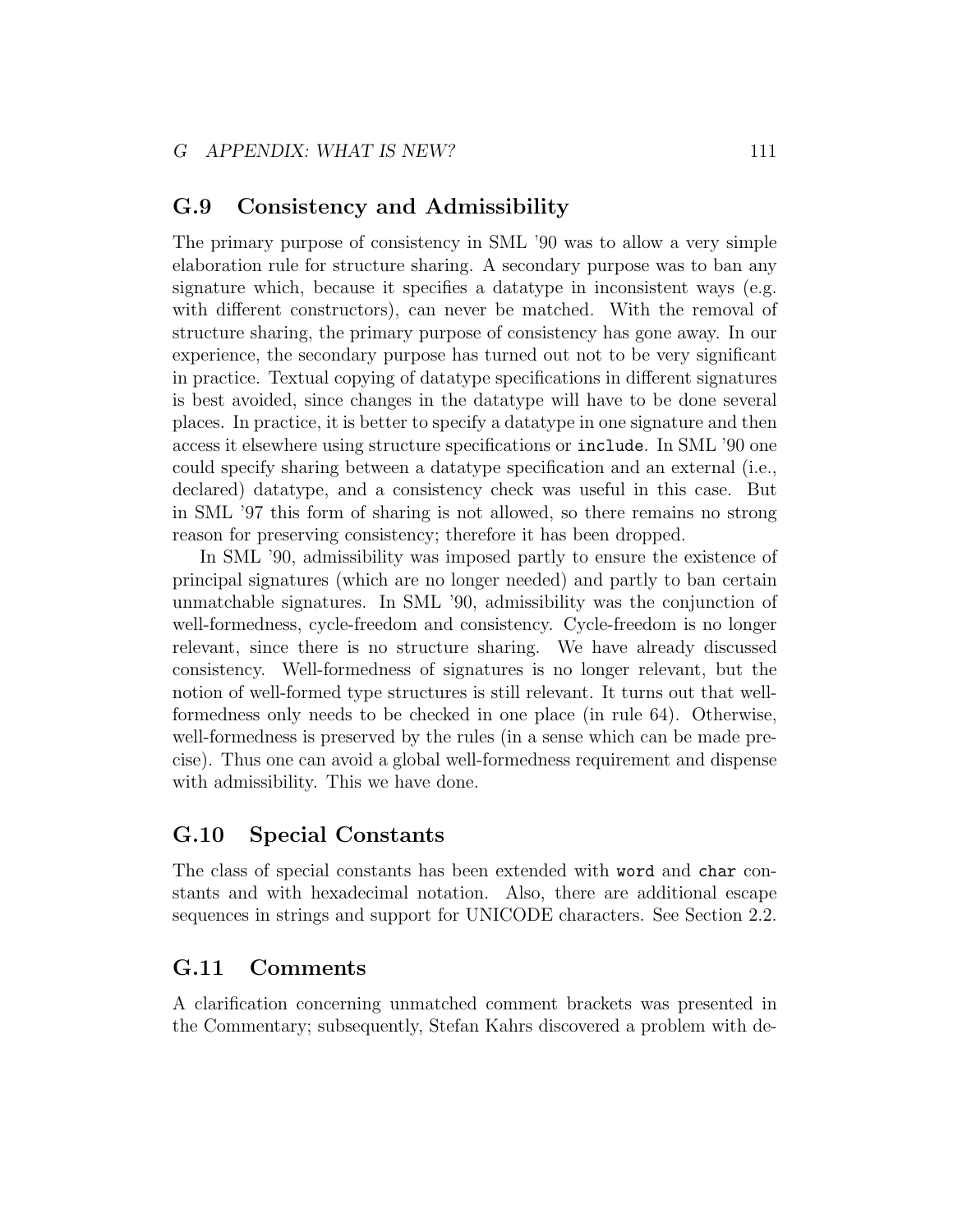manding that an unmatched \*) be reported by the compiler. In SML '97, we therefore simply demand that an unmatched (\* must be reported by the compiler.

# G.12 Infixed Operators

The rules for associativity of infix operators at the same level of precedence have been modified, to avoid confusion between right- and left-associative operators with the same binding precedence (see Section 2.6).

# G.13 Non-expansive Expressions

The class of non-expansive expressions (Section 4.7) has been extended, to compensate for the loss of polymorphism which value polymorphism entails.

# G.14 Rebinding of built-in identifiers

In SML '97, no *datbind*, *valbind* or *exbind* may bind true, false, nil, :: or ref and no datbind or exbind may bind it (Section 2.9). Similarly, no datdesc, valdesc or exdesc may describe true, false, nil, :: or ref and no datdesc or exdesc may describe it (Section 3.5). These changes are made in order to fix the meaning of derived forms and to avoid ambiguity in the handling of **ref** in the dynamic semantics of the Core.

# G.15 Grammar for Modules

There are several new derived forms for modules, see Appendix A (Figures 18 and 19). The grammar for topdec has been modified, so that there is no longer any need to put semicolons at the end of signature and functor declarations. Empty and sequential signature and functor declarations have been removed, as they no longer serve any purpose. SML '97 has neither functor signature expressions nor functor specifications, since they could not occur in programs and did not gain wide acceptance.

# G.16 Closure Restrictions

Section 3.6 of the 1990 Definition has been deleted.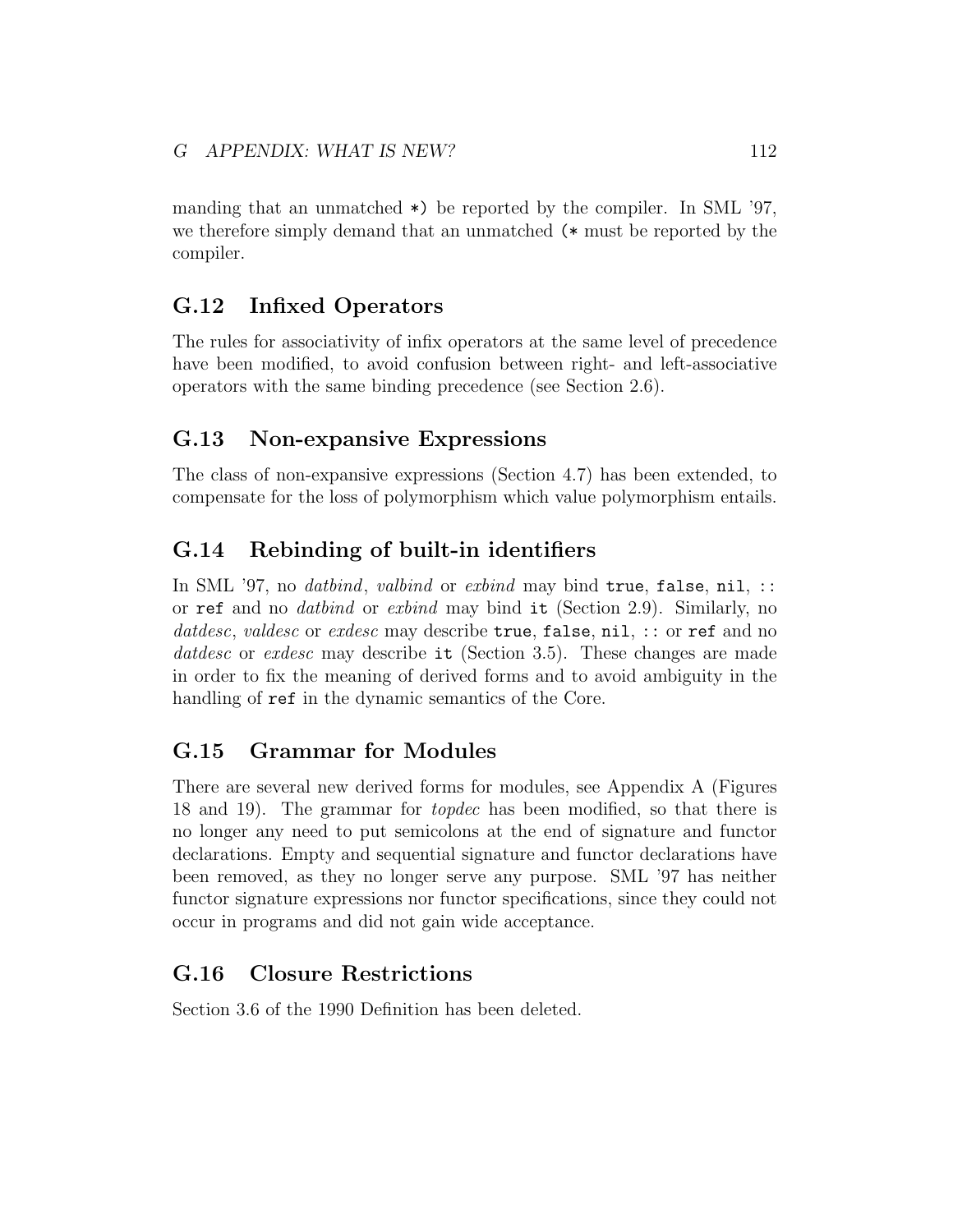### G.17 Specifications

open and local specifications have been criticised on the grounds of programming methodology $[4]$ . Also, they are no longer needed for defining the derived forms for functors and they conflict with a desire to have all signatures be type-explicit.

SML '97 therefore admits neither open nor local in specifications. Moreover, sequential specifications must not specify the same identifier twice. As a consequence, the definition of type-explication has been removed: typeexplication is automatically preserved by elaboration (if one starts in the initial basis) so there is no need to impose type-explicitness explicitly.

### G.18 Scope of Explicit Type Variables

A binding construct for explicit type variables has been introduced at val and fun (see Figure 21). For example, one can declare the polymorphic identity function by

fun 'a  $id(x: a) = x$ 

There is no requirement that all explicit type variables be bound by this binding construct. For those that are not, the scope rules of the 1990 Definition apply. The explicit binding construct has no impact on the dynamic semantics. In particular, there are no explicit type abstractions or applications in the dynamic semantics.

### G.19 The Initial Basis

To achieve a clean interface to the new Standard ML Basis Library[18], the initial basis (Appendices C and D) has been cut down to a bare minimum. The present Definition only provides what is necessary in order to define the derived forms and special constants of type int, real, word, char and string. The following identifiers are no longer defined in the initial basis:  $\langle \rangle$ ,  $\hat{ }$ ,  $\langle$ ,  $\hat{ }$ ,  $\hat{ }$ ,  $\hat{ }$ ,  $\hat{ }$ ,  $\hat{ }$ ,  $\hat{ }$  abs, arctan, chr, Chr, close in, close out, cos, Diff, Div, end of stream, exp, Exp, explode, floor, Floor, implode, input, instream, Interrupt, Io, ln, Ln, lookahead, map, Mod, Neg, not, real (the coercion function), rev, sin, size, sqrt, Sqrt, std\_in, std\_out, Sum, output, outstream, Prod, Quot. The corresponding basic values have also been deleted.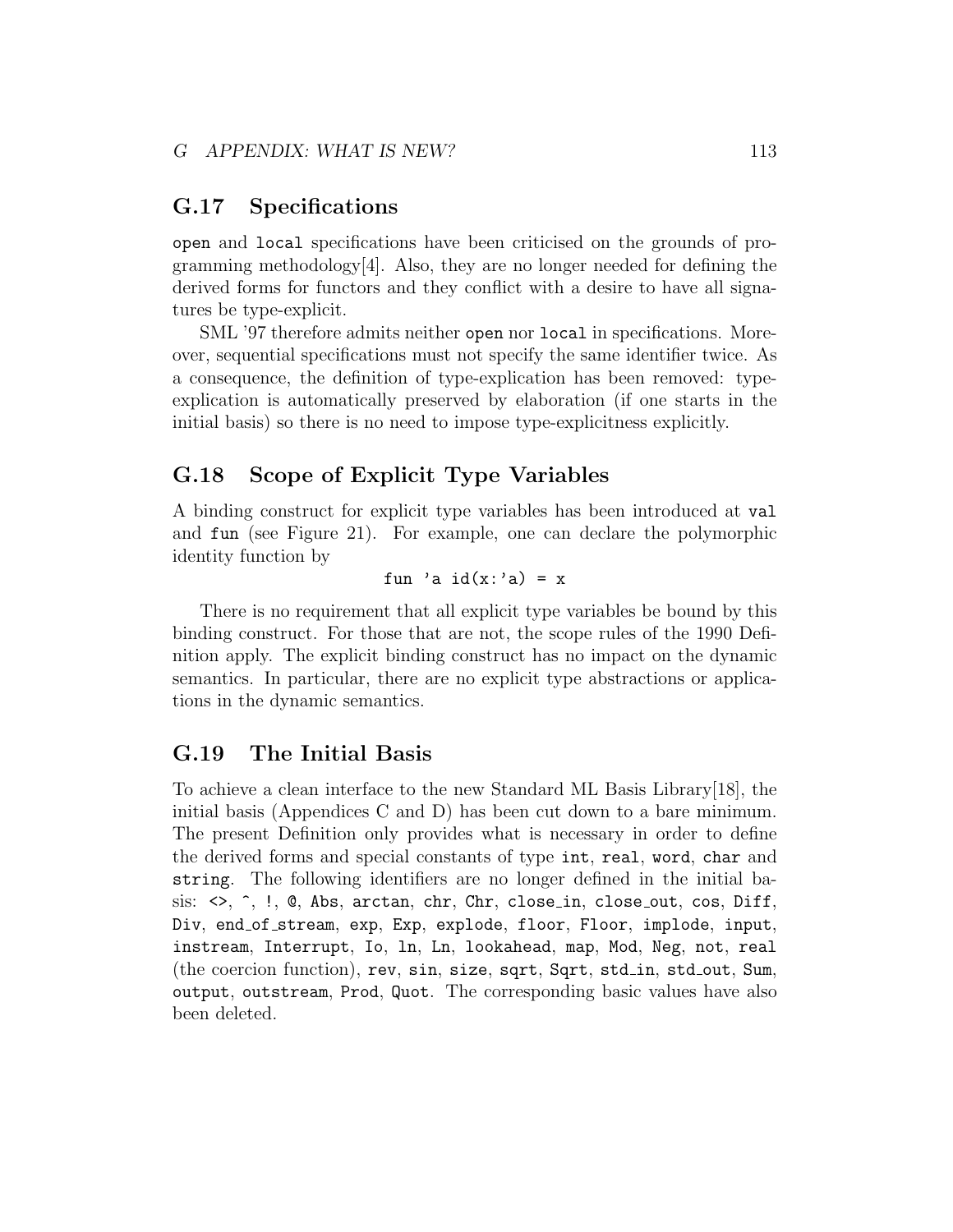# G.20 Overloading

The Standard ML Basis Library[18] rests on an overloading scheme for special constants and pre-defined identifiers. We have adopted this scheme (see Appendix E).

# G.21 Reals

real is no longer an equality type and real constants are no longer allowed in patterns. The Basis Library provides IEEE equality operations on reals.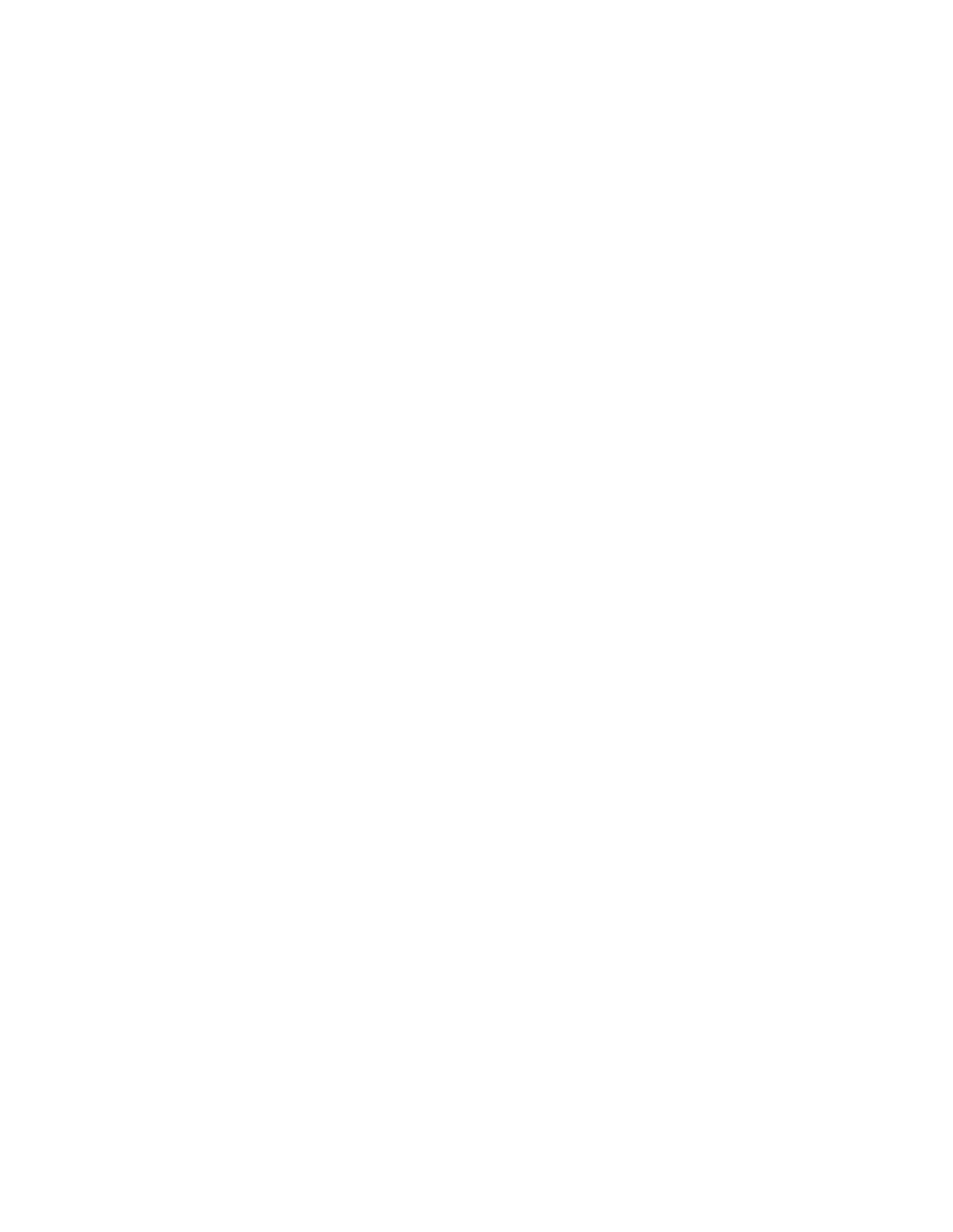# References

- [1] Maria Virginia Aponte. Extending record typing to type parametric modules with sharing. In Proc. of the Twentieth Annual ACM SIGPLAN-SIGACT Symposium on Principles of Programming Languages (POPL), pages 465–478. ACM Press, January 1993.
- [2] A. W. Appel and D. B. MacQueen. Standard ML of New Jersey. In Programming Language Implementation and Logic Programming, volume 528 of Lecture Notes in Computer Science, pages 1–26, New York, N.Y., August 1991. Springer-Verlag.
- [3] Andrew Appel, David MacQueen, Robin Milner, and Mads Tofte. Unifying exceptions with constructors in Standard ML. LFCS Report Series ECS-LFCS-88-55, Laboratory for Foundations of Computer Science, Edinburgh University, Mayfield Rd., EH9 3JZ Edinburgh, U.K., June 1988.
- [4] Andrew W. Appel. A critique of Standard ML. Journal of Functional Programming, 3(4):391–429, October 1993.
- [5] Andrew W. Appel and David B. MacQueen. A Standard ML compiler. In Gilles Kahn, editor, Functional Programming Languages and Computer Architecture. ACM, Springer-Verlag, Sept 1987.
- [6] Lennart Augustsson and Thomas Johnsson. Lazy ML user's manual. Technical report, Department of Computer Science, Chalmers University of Technology, 1987.
- [7] Dave Berry. The Edinburgh SML Library. Technical Report ECS-LFCS-91-148, Laboratory for Foundations of Computer Science, Department of Computer Science, Edinburgh University, April 1991.
- [8] Dave Berry. Lessons from the design of a Standard ML library. Journal of Functional Programming, 3(4):527–552, October 1993.
- [9] Lars Birkedal, Nick Rothwell, Mads Tofte, and David N. Turner. The ML Kit (Version 1). Technical Report DIKU-report 93/14, Department of Computer Science, University of Copenhagen, Universitetsparken 1, DK-2100 Copenhagen, 1993.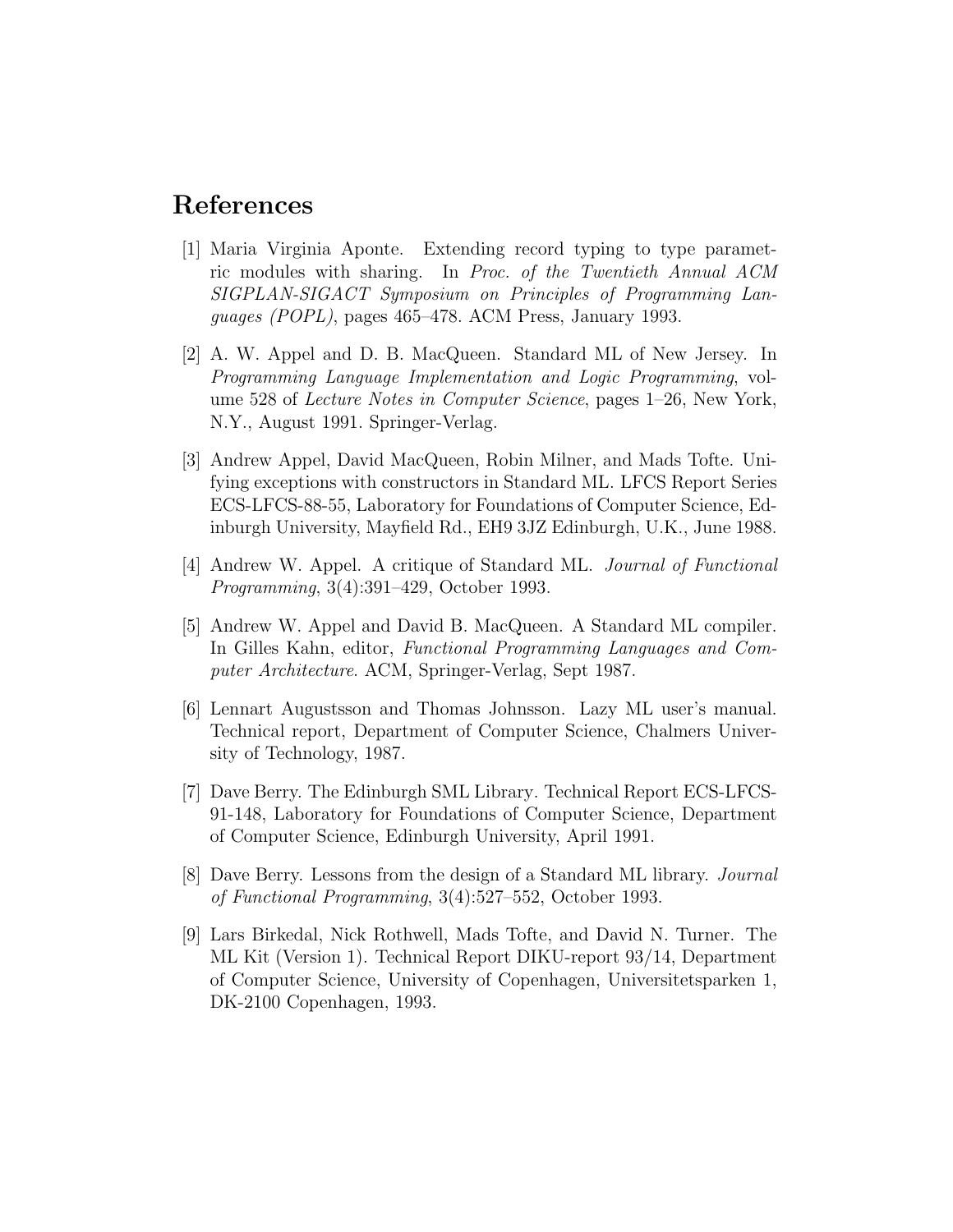- [10] R. M. Burstall and R. Popplestone. POP-2 reference manual. In Dale and Michie, editors, Machine Intelligence 2. Oliver and Boyd, 1968.
- [11] Rod Burstall and Joseph A. Goguen. Putting theories together to make specifications. In Proc. Fifth Int'l Joint Conf. on Artificial Intelligence, pages 1045–1058, 1977.
- [12] Rod Burstall, David MacQueen, and Donald Sannella. HOPE: An experimental applicative language. In Proc. 1980 LISP Conference, pages 136–143, Stanford, California, 1980. Stanford University.
- [13] Guy Cousineau, Pierre-Louis Curien, and Michel Mauny. The categorical abstract machine. Science of Computer Programming, 8, May 1987.
- [14] H. B. Curry. Modified basic functionality in combinatory logic. Dialectica, 23:83–92, 1969.
- [15] Luis Damas and Robin Milner. Principal type schemes for functional programs. In Proc. Ninth ACM Symposium on Principles of Programming Languages, pages 207–212, 1982.
- [16] Luis Manuel Martins Damas. Type Assignment in Programming Languages. PhD thesis, Edinburgh University, 1985.
- [17] Thierry Despeyroux. Executable specifications of static semantics. In Gilles Kahn, David MacQueen, and Gordon Plotkin, editors, Semantics of Data Types, volume 173 of Lecture Notes in Computer Science. Springer Verlag, June 1984.
- [18] E.R. Gansner and J.H. Reppy (eds.). The Standard ML Basis Library reference manual. (In preparation).
- [19] Michael Gordon, Robin Milner, and Christopher Wadsworth. Edinburgh LCF: A Mechanized Logic of Computation, volume 78 of Lecture Notes in Computer Science. Springer Verlag, 1979.
- [20] M.J.C. Gordon, R. Milner, L. Morris, M.C. Newey, and C.P. Wadsworth. A metalanguage for interactive proof in LCF. In Proc. Fifth ACM Symposium on Principles of Programming Languages, Tucson, AZ, 1978.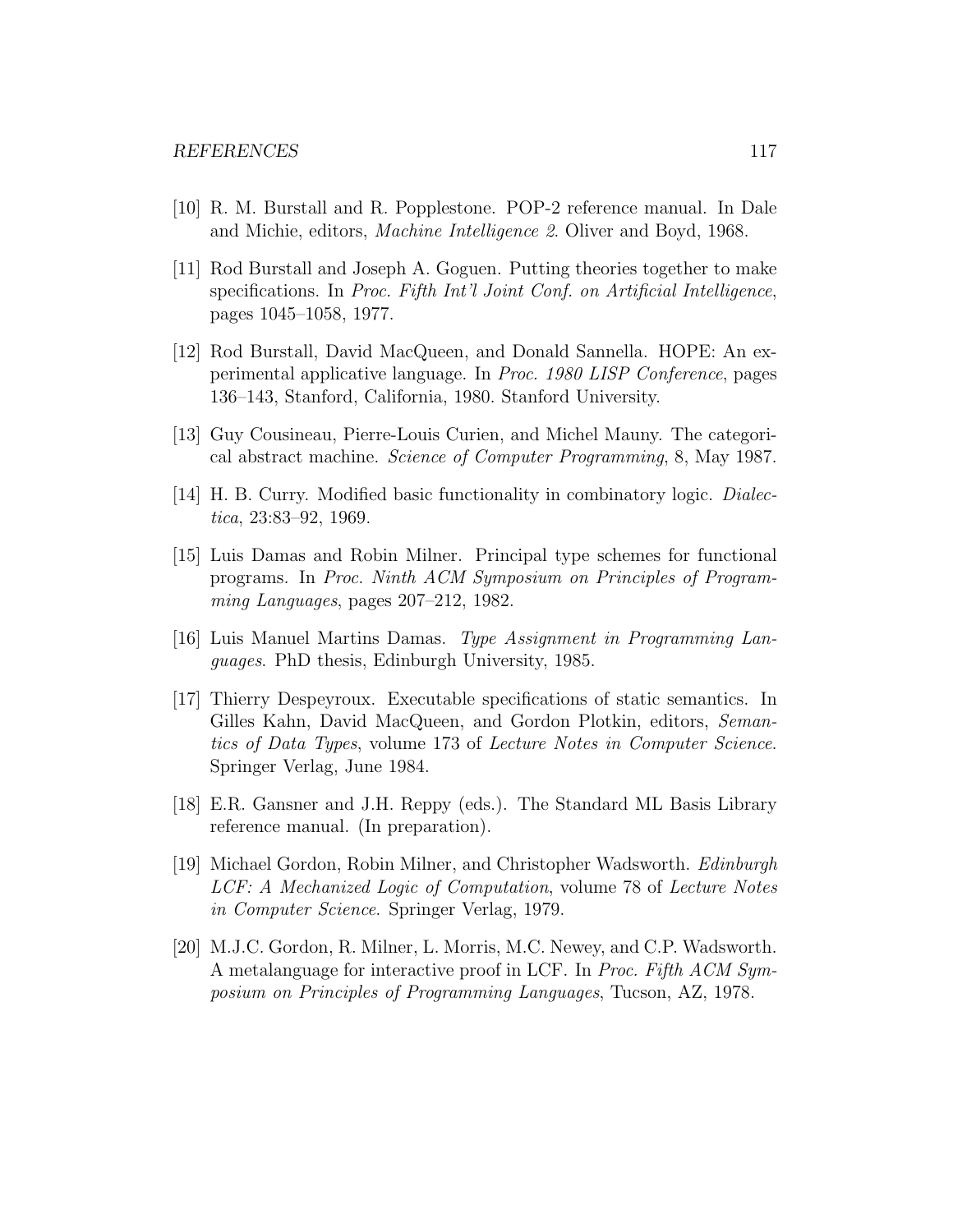- [21] Robert Harper and Mark Lillibridge. A type-theoretic approach to higher-order modules with sharing. In *Proc. Twenty-First ACM Sym*posium on Principles of Programming Languages, pages 123–137, Portland, OR, January 1994.
- [22] Robert Harper and Mark Lillibridge. A type-theoretic approach to higher-order modules with sharing. In *Conference Record of POPL* '94: 21st ACM SIGPLAN-SIGACT Symposium on Principles of Programming Languages, pages 123–137. ACM Press, January 1994.
- [23] Robert Harper, David MacQueen, and Robin Milner. Standard ML. Technical Report ECS–LFCS–86–2, Laboratory for Foundations of Computer Science, Edinburgh University, March 1986.
- [24] Robert Harper, Robin Milner, and Mads Tofte. A type discipline for program modules. In Proc. Int'l Joint Conf. on Theory and Practice of Software Development (TAPSOFT), pages 308–319. Springer-Verlag, Mar. 1987. Lecture Notes in Computer Science, Vol. 250.
- [25] Robert Harper and John C. Mitchell. On the type structure of Standard ML. ACM Trans. on Prog. Lang. and Sys., 15(2):211–252, April 1993.
- [26] J. Roger Hindley. The principal type scheme of an object in combinatory logic. Transactions of the American Mathematical Society, 146:29–40, 1969.
- [27] Stefan Kahrs. Mistakes and ambiguities in the Definition of Standard ML. Technical Report ECS-LFCS-93-257, Dept. of Computer Science, University of Edinburgh, 1993.
- [28] Peter J. Landin. The next 700 programming languages. Comm. ACM, 9(3):57–164, 1966.
- [29] Xavier Leroy. Polymorphism by name. In Proc. Twentieth ACM Symposium on Principles of Programming Languages, January 1993.
- [30] Xavier Leroy. Manifest types, modules and separate compilation. In Conference Record of POPL '94: 21st ACM SIGPLAN-SIGACT Symposium on Principles of Programming Languages, pages 109–122. ACM Press, January 1994.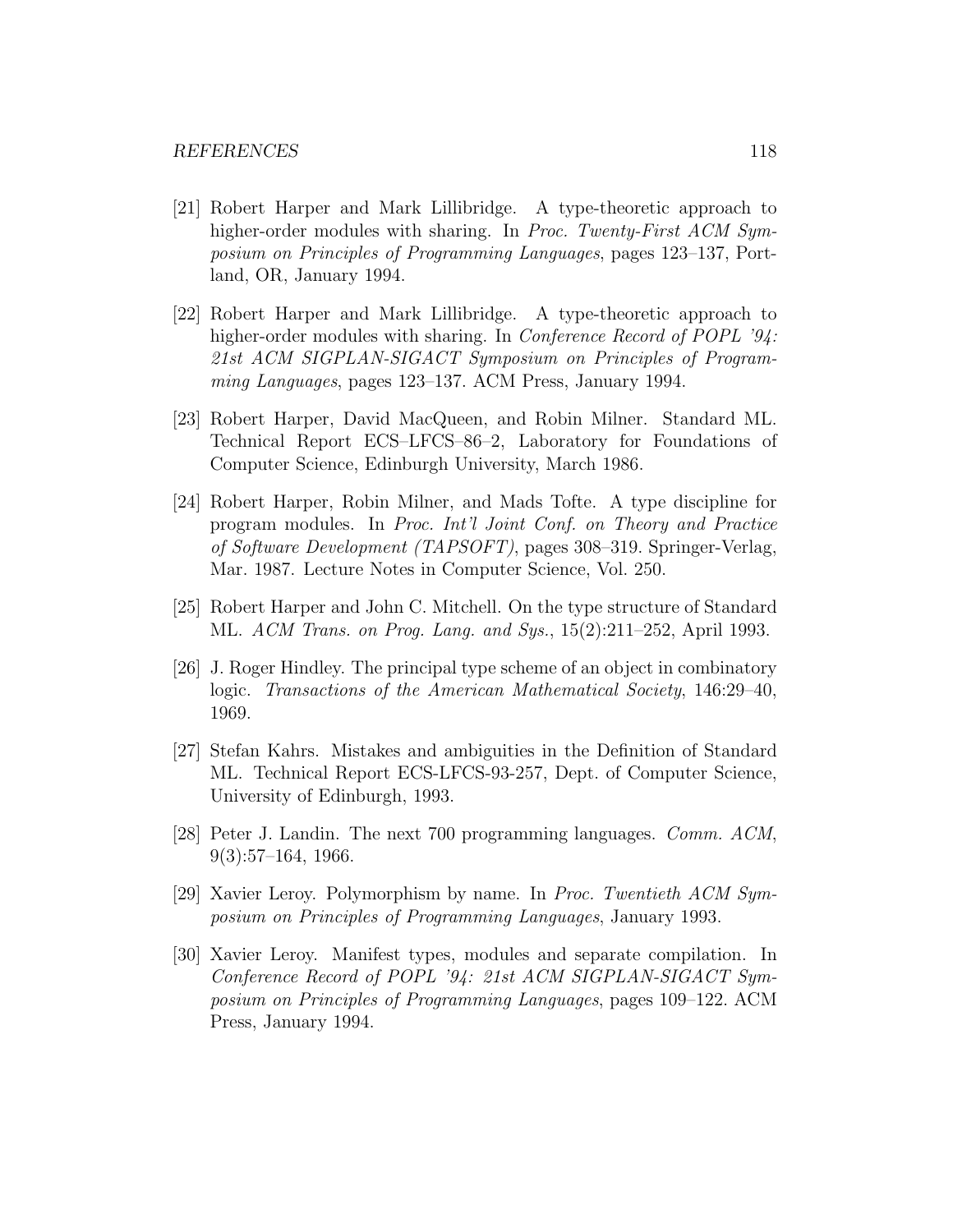- [31] Xavier Leroy. The Caml Special Light system. Software and documentation available on the Web, http://pauillac.inria.fr/csl/, 1995.
- [32] D. MacQueen. Modules for Standard ML. In Conf. Rec. of the 1984 ACM Symp. on LISP and Functional Programming, pages 198–207, Aug. 1984.
- [33] David MacQueen. Using dependent types to express modular structure. In Proc. Thirteenth ACM Symposium on Principles of Programming Languages, 1986.
- [34] David. B. MacQueen. Structures and parameterisation in a typed functional language. In Proc. Symposium on Functional Programming and Computer Architecture, Aspinas, Sweden, 1981.
- [35] David B. MacQueen and Mads Tofte. A semantics for higher-order functors. In Donald Sannella, editor, Proceedings of the 5th European Symposium on Programming (ESOP), volume 788 of Lecture Notes in Computer Science, pages 409–423. Springer-Verlag, 1994.
- [36] John McCarthy. *LISP 1.5 Programmer's Manual*. MIT Press, 1956.
- [37] D. Meredith. In memoriam Carew Arthur Meredith. Notre Dame Journal of Formal Logic, 18:513–516, 1977.
- [38] Robin Milner. A theory of type polymorphism in programming languages. J. Computer and Systems Sciences, 17:348–375, 1978.
- [39] Robin Milner. How ML evolved. Polymorphism: The ML/LCF/Hope Newsletter, 1(1), 1983.
- [40] Robin Milner. Changes to the Standard ML core language. Technical Report ECS-LFCS-87-33, Laboratory for Foundations of Computer Science, Edinburgh University, 1987.
- [41] Robin Milner and Mads Tofte. Commentary on Standard ML. MIT Press, 1991.
- [42] Robin Milner, Mads Tofte, and Robert Harper. The Definition of Standard ML. MIT Press, 1990.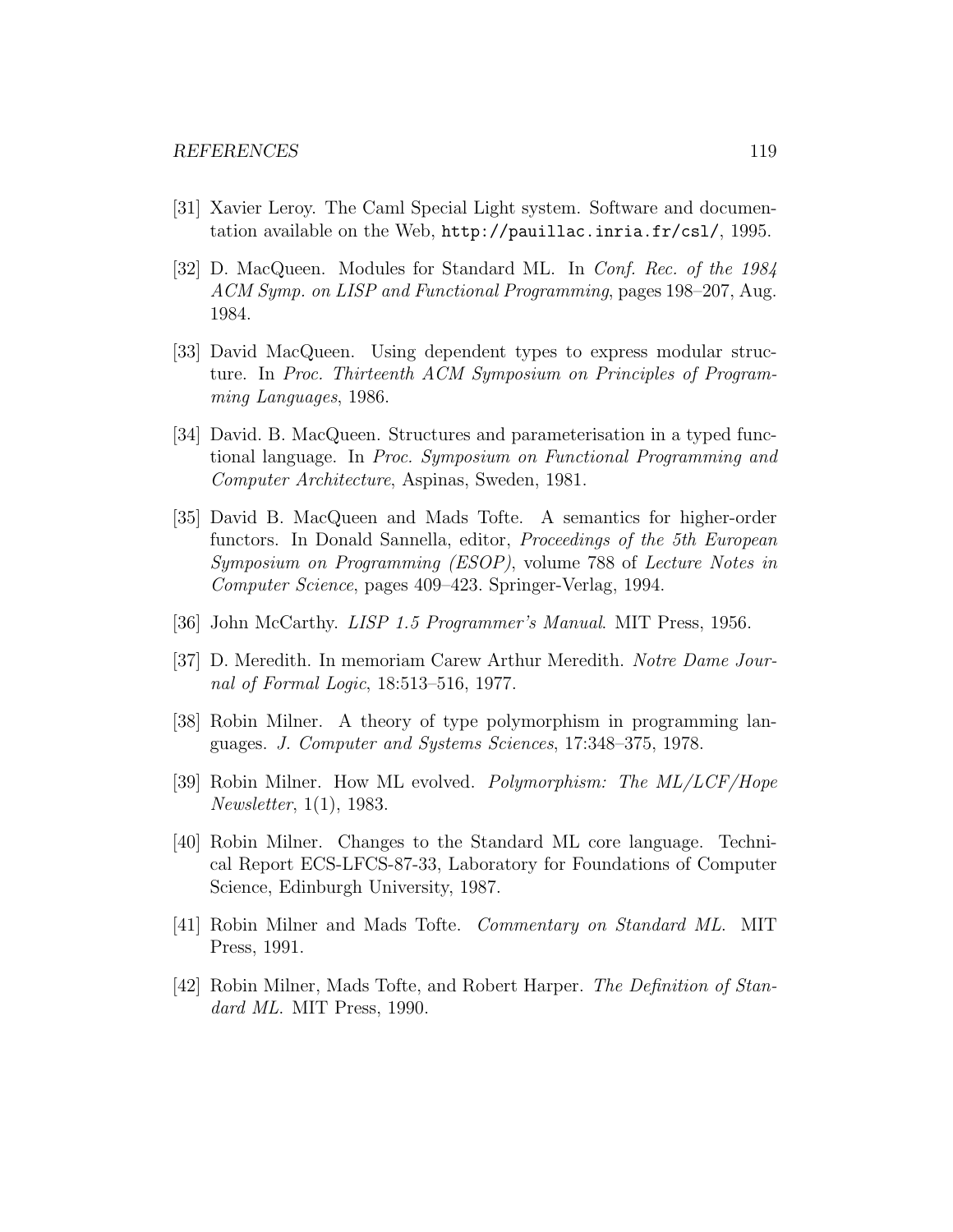- [43] James H. Morris. Lambda Calculus Models of Programming Languages. PhD thesis, MIT, 1968.
- [44] Colin Myers, Chris Clack, and Ellen Poon. Programming with Standard ML. Prentice Hall, 1993.
- [45] Lawrence C. Paulson. Logic and Computation: Interactive Proof with LCF. Cambridge Tracts in Theoretical Computer Science. Cambridge University Press, 1987.
- [46] Lawrence C. Paulson. ML for the Working Programmer (2nd edition). Cambridge University Press, 1996.
- [47] Gordon Plotkin. A structural approach to operational semantics. Technical Report DAIMI–FN–19, Computer Science Department, Aarhus University, 1981.
- [48] John A. Robinson. A machine-oriented logic based on the resolution principle. J. ACM, 12(1):23–41, 1965.
- [49] Donald Sannella and Andrzej Tarlecki. Program specification and development in Standard ML. In Proc. Twelfth ACM Symposium on Principles of Programming Languages, New Orleans, 1985.
- [50] Ryan Stansifer. ML Primer. Prentice Hall, 1992.
- [51] Chris Stone and Robert Harper. A type-theoretic account of Standard ML 1996. Technical Report CMU-CS-96-136, School of Computer Science, Carnegie Mellon University, School of Computer Science, Carnegie Mellon University, Pittsburgh, PA 15213-3891, May 1996.
- [52] David Tarditi, Greg Morrisett, Perry Cheng, Chris Stone, Robert Harper, and Peter Lee. TIL: A type-directed optimizing compiler for ML. In Proc. ACM SIGPLAN Symposium on Programming Language Design and Implementation, Philadelphia, PA, May 1996.
- [53] Mads Tofte. Operational Semantics and Polymorphic Type Inference. PhD thesis, Edinburgh University, Department of Computer Science, Edinburgh University, Mayfield Rd., EH9 3JZ Edinburgh, May 1988. Available as Technical Report CST-52-88.